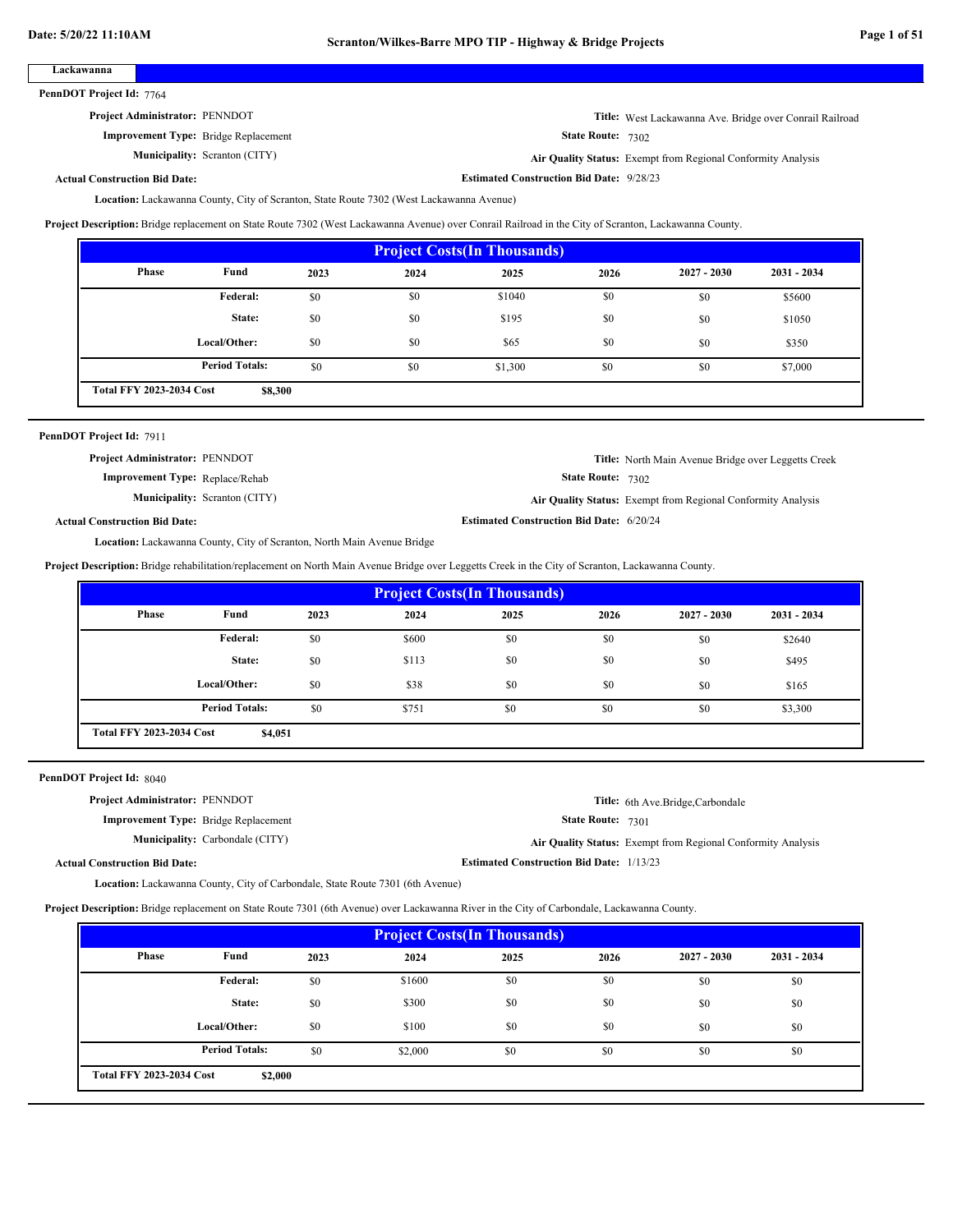| <b>Project Administrator: PENNDOT</b> | <b>Title:</b> SR 690 over Van Brunt Creek |
|---------------------------------------|-------------------------------------------|
|---------------------------------------|-------------------------------------------|

Moscow (BORO) **Air Quality Status:** Exempt from Regional Conformity Analysis

State Route: 690

**Estimated Construction Bid Date:** 1/12/23

**Actual Construction Bid Date:**

**Improvement Type:** Replace/Rehab

**Municipality:**

Lackawanna County, Moscow Borough, State Route 690 (Church Street) **Location:**

**Project Description:** Bridge rehabilitation/replacement on State Route 690 (Church Street) over Van Brunt Creek, in Moscow Borough, Lackawanna County.

| <b>Project Costs (In Thousands)</b>        |                       |      |       |         |      |               |               |  |
|--------------------------------------------|-----------------------|------|-------|---------|------|---------------|---------------|--|
| <b>Phase</b>                               | Fund                  | 2023 | 2024  | 2025    | 2026 | $2027 - 2030$ | $2031 - 2034$ |  |
|                                            | Federal:              | \$0  | \$271 | \$2000  | \$0  | \$0           | \$0           |  |
|                                            | State:                | \$0  | \$118 | \$500   | \$0  | \$0           | \$0           |  |
|                                            | Local/Other:          | \$0  | \$0   | \$0     | \$0  | \$0           | \$0           |  |
|                                            | <b>Period Totals:</b> | \$0  | \$389 | \$2,500 | \$0  | \$0           | \$0           |  |
| <b>Total FFY 2023-2034 Cost</b><br>\$2,889 |                       |      |       |         |      |               |               |  |

| PennDOT Project Id: 8182              |                                                |                                                 |                                                              |
|---------------------------------------|------------------------------------------------|-------------------------------------------------|--------------------------------------------------------------|
| <b>Project Administrator: PENNDOT</b> |                                                |                                                 | <b>Title:</b> SR 3017 over Lackawanna River                  |
|                                       | <b>Improvement Type:</b> Bridge Rehabilitation | State Route: 3017                               |                                                              |
|                                       | <b>Municipality:</b> Old Forge (BORO)          |                                                 | Air Quality Status: Exempt from Regional Conformity Analysis |
| <b>Actual Construction Bid Date:</b>  |                                                | <b>Estimated Construction Bid Date: 9/28/23</b> |                                                              |
|                                       |                                                |                                                 |                                                              |

Lackawanna County, Old Forge Borough, State Route 3017 (Main Street) **Location:**

**Project Description:** Bridge preservation on State Route 3017 (Main Street) over Lackawanna River in Old Forge Borough, Lackawanna County.

| <b>Project Costs (In Thousands)</b>        |                       |      |       |         |      |               |               |  |
|--------------------------------------------|-----------------------|------|-------|---------|------|---------------|---------------|--|
| Phase                                      | Fund                  | 2023 | 2024  | 2025    | 2026 | $2027 - 2030$ | $2031 - 2034$ |  |
|                                            | Federal:              | \$0  | \$293 | \$1200  | \$0  | \$0           | \$0           |  |
|                                            | State:                | \$0  | \$118 | \$300   | \$0  | \$0           | \$0           |  |
|                                            | Local/Other:          | \$0  | \$0   | \$0     | \$0  | \$0           | \$0           |  |
|                                            | <b>Period Totals:</b> | \$0  | \$411 | \$1,500 | \$0  | \$0           | \$0           |  |
| <b>Total FFY 2023-2034 Cost</b><br>\$1,911 |                       |      |       |         |      |               |               |  |

PennDOT Project Id: 8191

| <b>Project Administrator: PENNDOT</b>       | <b>Title:</b> SR 435 over Lackawanna County Railroad Authority |
|---------------------------------------------|----------------------------------------------------------------|
| <b>Improvement Type:</b> Bridge Replacement | <b>State Route:</b> $435$                                      |
| <b>Municipality:</b> Elmhurst (TWP)         | Air Quality Status: Exempt from Regional Conformity Analysis   |
| ıal Construction Bid Date:                  | <b>Estimated Construction Bid Date: 7/13/23</b>                |

Actu

Lackawanna County, Elmhurst Township, State Route 435 (Drinker Pike) **Location:**

**Project Description:** Bridge replacement on State Route 435 (Drinker Pike) over Lackawanna County Railroad Authority in Elmhurst Township, Lackawanna County.

| <b>Project Costs (In Thousands)</b>        |                       |      |       |      |      |               |               |  |
|--------------------------------------------|-----------------------|------|-------|------|------|---------------|---------------|--|
| Phase                                      | Fund                  | 2023 | 2024  | 2025 | 2026 | $2027 - 2030$ | $2031 - 2034$ |  |
|                                            | Federal:              | \$0  | \$240 | \$0  | \$0  | \$4000        | \$0           |  |
|                                            | State:                | \$0  | \$60  | \$0  | \$0  | \$1000        | \$0           |  |
|                                            | Local/Other:          | \$0  | \$0   | \$0  | \$0  | \$0           | \$0           |  |
|                                            | <b>Period Totals:</b> | \$0  | \$300 | \$0  | \$0  | \$5,000       | \$0           |  |
| <b>Total FFY 2023-2034 Cost</b><br>\$5,300 |                       |      |       |      |      |               |               |  |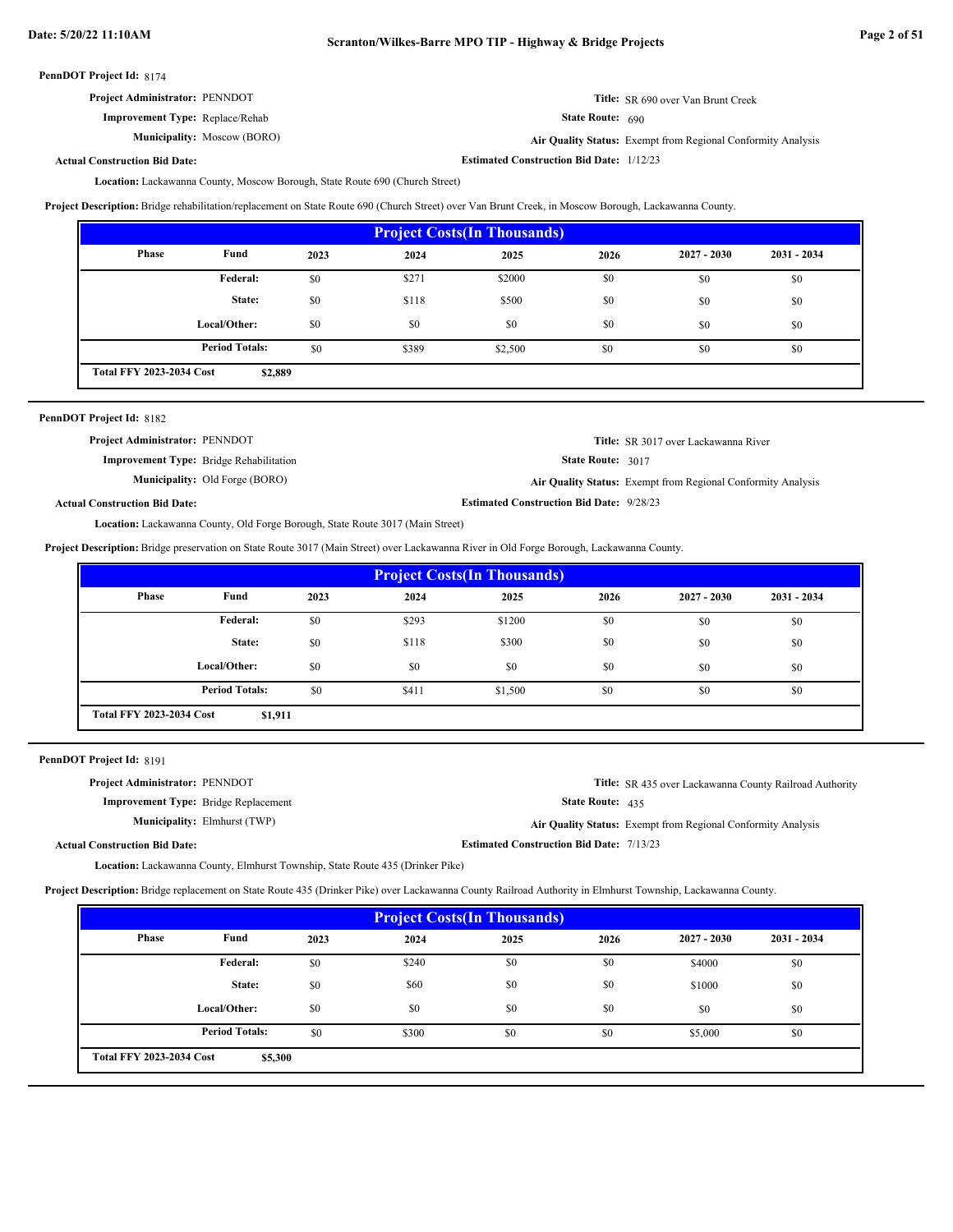| <b>Project Administrator: PENNDOT</b>                   | <b>Title:</b> SR 307 over Interstate 380 |
|---------------------------------------------------------|------------------------------------------|
| <b>Improvement Type:</b> Bridge Preservation Activities | <b>State Route: 307</b>                  |

Municipality: Covington (TWP)

State Route: 307

Covington (TWP) **Air Quality Status:** Exempt from Regional Conformity Analysis

**Estimated Construction Bid Date:** 1/12/23

**Actual Construction Bid Date:**

Lackawanna County, Covington Township, State Route 307 (Scranton Pocono Highway) **Location:**

**Project Description:** Bridge preservation on State Route 307 (Scranton Pocono Highway) over Interstate 380 in Covington Township, Lackawanna County.

| <b>Project Costs (In Thousands)</b>        |                       |      |      |      |         |               |               |  |
|--------------------------------------------|-----------------------|------|------|------|---------|---------------|---------------|--|
| <b>Phase</b>                               | Fund                  | 2023 | 2024 | 2025 | 2026    | $2027 - 2030$ | $2031 - 2034$ |  |
|                                            | Federal:              | \$0  | \$0  | \$0  | \$2600  | \$0           | \$0           |  |
|                                            | State:                | \$0  | \$0  | \$0  | \$400   | \$0           | \$0           |  |
|                                            | Local/Other:          | \$0  | \$0  | \$0  | \$0     | \$0           | \$0           |  |
|                                            | <b>Period Totals:</b> | \$0  | \$0  | \$0  | \$3,000 | \$0           | \$0           |  |
| <b>Total FFY 2023-2034 Cost</b><br>\$3,000 |                       |      |      |      |         |               |               |  |

| PennDOT Project Id: 8245              |                                                         |                                                 |                                                              |
|---------------------------------------|---------------------------------------------------------|-------------------------------------------------|--------------------------------------------------------------|
| <b>Project Administrator: PENNDOT</b> |                                                         |                                                 | <b>Title:</b> SR 438 over South Branch Tunkhannock Creek     |
|                                       | <b>Improvement Type:</b> Bridge Preservation Activities | <b>State Route:</b> $438$                       |                                                              |
| <b>Municipality:</b> Scott (TWP)      |                                                         |                                                 | Air Quality Status: Exempt from Regional Conformity Analysis |
| <b>Actual Construction Bid Date:</b>  |                                                         | <b>Estimated Construction Bid Date: 3/16/23</b> |                                                              |

Location: Lackawanna County, Scott Township, State Route 438 (Montdale Rd)

**Project Description:** Bridge preservation on State Route 438 (Montdale Rd) over South Branch of Tunkhannock Creek in Scott Township, Lackawanna County.

| <b>Project Costs (In Thousands)</b> |                                          |       |      |      |      |               |               |
|-------------------------------------|------------------------------------------|-------|------|------|------|---------------|---------------|
| Phase                               | Fund                                     | 2023  | 2024 | 2025 | 2026 | $2027 - 2030$ | $2031 - 2034$ |
|                                     | Federal:                                 | \$480 | \$0  | \$0  | \$0  | \$0           | \$0           |
|                                     | State:                                   | \$120 | \$0  | \$0  | \$0  | \$0           | \$0           |
|                                     | Local/Other:                             | \$0   | \$0  | \$0  | \$0  | \$0           | \$0           |
|                                     | <b>Period Totals:</b>                    | \$600 | \$0  | \$0  | \$0  | \$0           | \$0           |
|                                     | <b>Total FFY 2023-2034 Cost</b><br>\$600 |       |      |      |      |               |               |

PennDOT Project Id: 8256

| <b>Project Administrator: PENNDOT</b>  | <b>Title:</b> SR 8001 ramp over Route 11                     |
|----------------------------------------|--------------------------------------------------------------|
| <b>Improvement Type:</b> Replace/Rehab | <b>State Route: 8001</b>                                     |
| <b>Municipality:</b> Moosic (BORO)     | Air Quality Status: Exempt from Regional Conformity Analysis |
| <b>Actual Construction Bid Date:</b>   | <b>Estimated Construction Bid Date: 4/13/26</b>              |

Lackawanna County, Moosic Borough, State Route 8001 (Ramp B Road) **Location:**

**Project Description:** Bridge rehabilitation/replacement on State Route 8001 (Ramp B Road) over State Route 11 in Moosic Borough, Lackawanna County.

| <b>Project Costs (In Thousands)</b> |                                            |      |      |      |      |               |               |
|-------------------------------------|--------------------------------------------|------|------|------|------|---------------|---------------|
| Phase                               | Fund                                       | 2023 | 2024 | 2025 | 2026 | $2027 - 2030$ | $2031 - 2034$ |
|                                     | <b>Federal:</b>                            | \$40 | \$0  | \$0  | \$0  | \$0           | \$1400        |
|                                     | State:                                     | \$10 | \$0  | \$0  | \$0  | \$0           | \$5600        |
|                                     | Local/Other:                               | \$0  | \$0  | \$0  | \$0  | \$0           | \$0           |
|                                     | <b>Period Totals:</b>                      | \$50 | \$0  | \$0  | \$0  | \$0           | \$7,000       |
|                                     | <b>Total FFY 2023-2034 Cost</b><br>\$7,050 |      |      |      |      |               |               |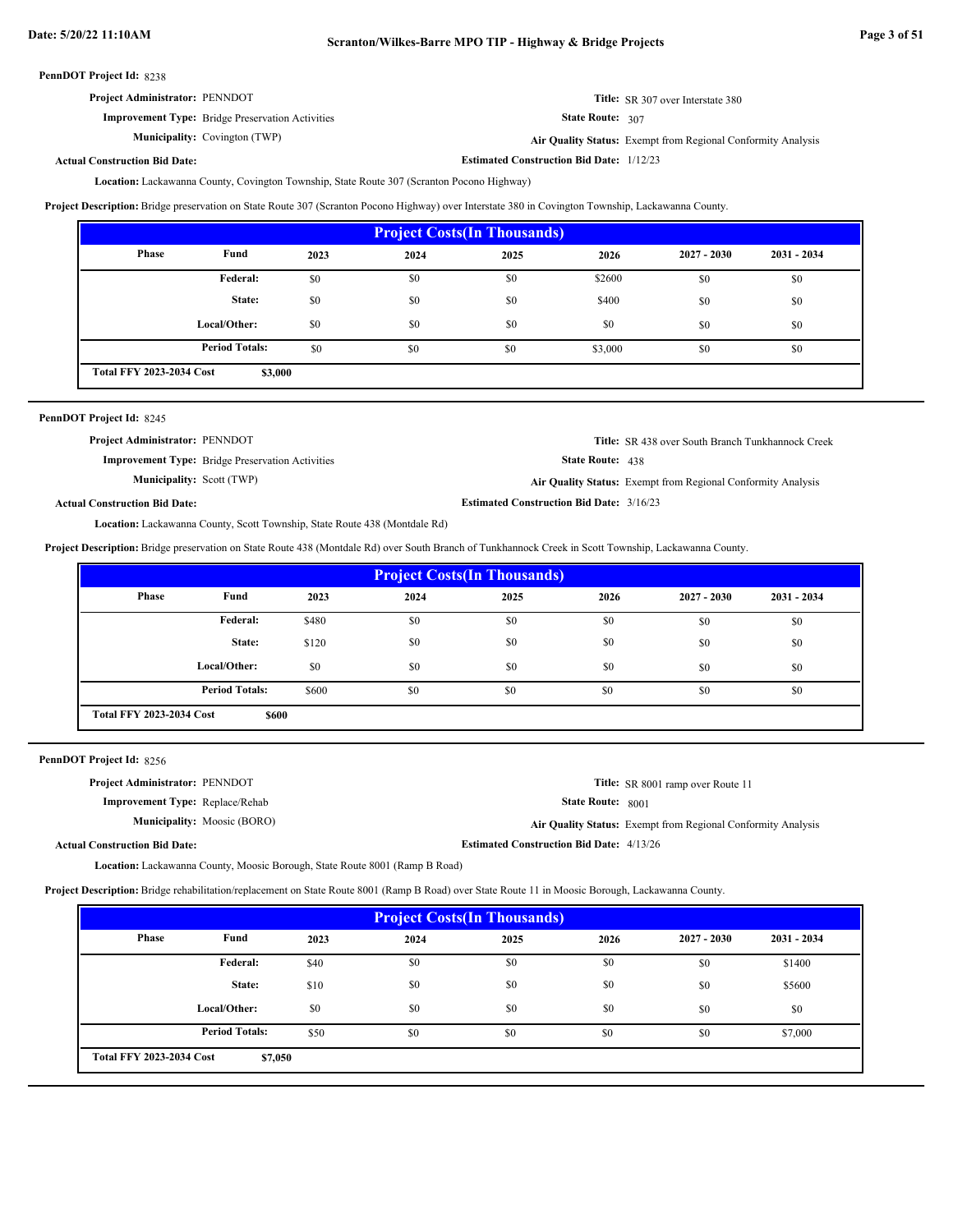| <b>Project Administrator: PENNDOT</b> | <b>Title:</b> SR 3006 over Gardner Creek |
|---------------------------------------|------------------------------------------|
|                                       |                                          |

**Improvement Type:** Replace/Rehab

**Municipality:** Newton (TWP)

State Route: 3006 Newton (TWP) **Air Quality Status:** Exempt from Regional Conformity Analysis

**Actual Construction Bid Date:**

Lackawanna County, Newton Township, State Route 3006 (Milwaukee Road) **Location: Estimated Construction Bid Date:** 3/2/23

**Project Description:** Bridge rehabilitation/replacement on State Route 3006 (Milwaukee Road) over Gardner Creek in Newton Township, Lackawanna County.

| <b>Project Costs (In Thousands)</b> |                                            |      |      |       |       |               |               |
|-------------------------------------|--------------------------------------------|------|------|-------|-------|---------------|---------------|
| Phase                               | Fund                                       | 2023 | 2024 | 2025  | 2026  | $2027 - 2030$ | $2031 - 2034$ |
|                                     | Federal:                                   | \$0  | \$0  | \$600 | \$200 | \$0           | \$0           |
|                                     | State:                                     | \$0  | \$0  | \$150 | \$50  | \$0           | \$0           |
|                                     | Local/Other:                               | \$0  | \$0  | \$0   | \$0   | \$0           | \$0           |
|                                     | <b>Period Totals:</b>                      | \$0  | \$0  | \$750 | \$250 | \$0           | \$0           |
|                                     | <b>Total FFY 2023-2034 Cost</b><br>\$1,000 |      |      |       |       |               |               |

| PennDOT Project Id: 8384 |  |  |  |  |
|--------------------------|--|--|--|--|
|--------------------------|--|--|--|--|

| <b>Project Administrator: PENNDOT</b>  |                                      |                                                  | <b>Title:</b> SR 3020 over Lackawanna County Rail Authority  |
|----------------------------------------|--------------------------------------|--------------------------------------------------|--------------------------------------------------------------|
| <b>Improvement Type: Replace/Rehab</b> |                                      | <b>State Route:</b> 3020                         |                                                              |
|                                        | <b>Municipality:</b> Scranton (CITY) |                                                  | Air Quality Status: Exempt from Regional Conformity Analysis |
| <b>Actual Construction Bid Date:</b>   |                                      | <b>Estimated Construction Bid Date: 10/10/24</b> |                                                              |

Lackawanna County, City of Scranton, State Route 3020 (Linden Street) **Location:**

**Project Description:** Bridge rehabilitation/replacement on State Route 3020 (Linden Street) over Lackawanna County Rail Authority in the City of Scranton, Lackawanna County.

| <b>Project Costs (In Thousands)</b> |                                            |      |       |      |      |               |               |
|-------------------------------------|--------------------------------------------|------|-------|------|------|---------------|---------------|
| <b>Phase</b>                        | Fund                                       | 2023 | 2024  | 2025 | 2026 | $2027 - 2030$ | $2031 - 2034$ |
|                                     | Federal:                                   | \$0  | \$371 | \$0  | \$0  | \$4000        | \$0           |
|                                     | State:                                     | \$0  | \$144 | \$0  | \$0  | \$1000        | \$0           |
|                                     | Local/Other:                               | \$0  | \$0   | \$0  | \$0  | \$0           | \$0           |
|                                     | <b>Period Totals:</b>                      | \$0  | \$515 | \$0  | \$0  | \$5,000       | \$0           |
|                                     | <b>Total FFY 2023-2034 Cost</b><br>\$5,515 |      |       |      |      |               |               |

PennDOT Project Id: 57729

| <b>Project Administrator: PennDOT</b>         |                                         | <b>Title:</b> Scranton-NYC RR Line Item                             |
|-----------------------------------------------|-----------------------------------------|---------------------------------------------------------------------|
| <b>Improvement Type:</b> Transportation Study | <b>State Route:</b> $\theta$            |                                                                     |
| <b>Municipality:</b>                          |                                         | <b>Air Quality Status:</b> Exempt from Regional Conformity Analysis |
| <b>Actual Construction Bid Date:</b>          | <b>Estimated Construction Bid Date:</b> |                                                                     |
|                                               |                                         |                                                                     |

Lackawanna County, City of Scranton - Passenger rail study **Location:**

**Project Description:** Study - Connection with the New York Central Railroad in the City of Scranton, Lackawanna County.

| <b>Project Costs (In Thousands)</b> |                                         |      |      |      |      |               |               |
|-------------------------------------|-----------------------------------------|------|------|------|------|---------------|---------------|
| Phase                               | Fund                                    | 2023 | 2024 | 2025 | 2026 | $2027 - 2030$ | $2031 - 2034$ |
|                                     | Federal:                                | \$8  | \$0  | \$0  | \$0  | \$0           | \$0           |
|                                     | State:                                  | \$0  | \$0  | \$0  | \$0  | \$0           | \$0           |
|                                     | Local/Other:                            | \$2  | \$0  | \$0  | \$0  | \$0           | \$0           |
|                                     | <b>Period Totals:</b>                   | \$10 | \$0  | \$0  | \$0  | \$0           | \$0           |
|                                     | <b>Total FFY 2023-2034 Cost</b><br>\$10 |      |      |      |      |               |               |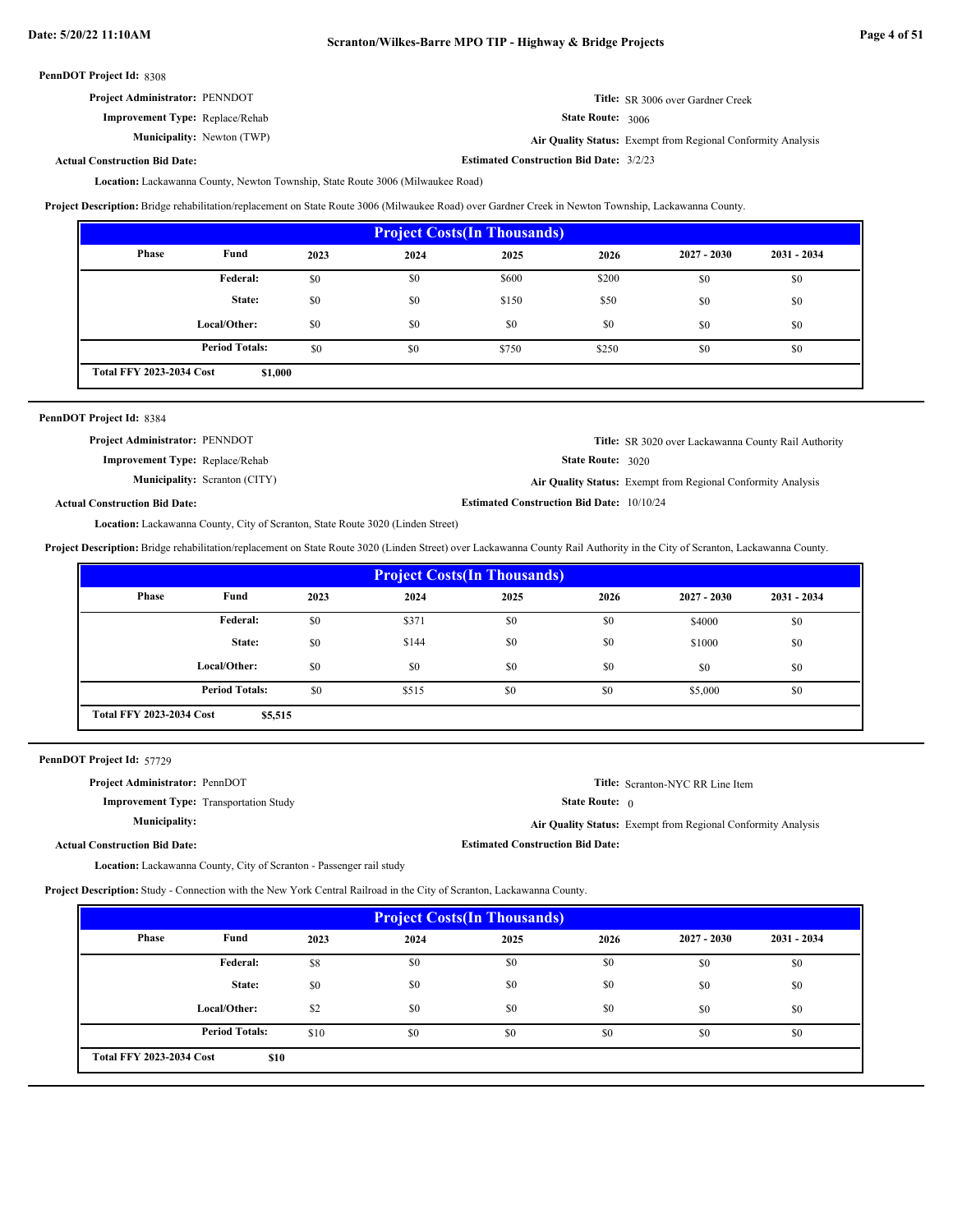| <b>Title:</b> SR 6 (Robert P. Casey Highway) to SR 6006 |
|---------------------------------------------------------|
| State Route: 6                                          |
|                                                         |

**Municipality:** Dunmore (BORO) **Air Quality Status:** Exempt from Regional Conformity Analysis

**Estimated Construction Bid Date:** 2/17/22 2/17/22 **Actual Construction Bid Date:**

Location: Lackawanna County, Dunmore, Throop, Olyphant, Jessup, Archbald, and Mayfield Boroughs and Carbondale Township, State Route 6 (Robert P. Casey Highway)

Project Description: Highway restoration on State Route 6 (Robert P. Casey Highway) from Interstate 81 to Roosevelt Highway, Dunmore, Throop, Olyphant, Jessup, Archbald and Mayfield Boroughs and Carbondale Township, Lackawanna County.

| <b>Project Costs (In Thousands)</b>         |                       |          |         |         |      |               |               |
|---------------------------------------------|-----------------------|----------|---------|---------|------|---------------|---------------|
| <b>Phase</b>                                | Fund                  | 2023     | 2024    | 2025    | 2026 | $2027 - 2030$ | $2031 - 2034$ |
|                                             | <b>Federal:</b>       | \$5000   | \$3000  | \$2000  | \$0  | \$0           | \$0           |
|                                             | State:                | \$6000   | \$1500  | \$5000  | \$0  | \$0           | \$0           |
|                                             | Local/Other:          | \$0      | \$0     | \$0     | \$0  | \$0           | \$0           |
|                                             | <b>Period Totals:</b> | \$11,000 | \$4,500 | \$7,000 | \$0  | \$0           | \$0           |
| <b>Total FFY 2023-2034 Cost</b><br>\$22,500 |                       |          |         |         |      |               |               |

## PennDOT Project Id: 67085

| <b>Project Administrator: PennDOT</b>       |                                     |                                                 | <b>Title:</b> T437 College Av Marcomis                       |
|---------------------------------------------|-------------------------------------|-------------------------------------------------|--------------------------------------------------------------|
| <b>Improvement Type:</b> Bridge Replacement |                                     | <b>State Route:</b> $\theta$                    |                                                              |
|                                             | <b>Municipality:</b> La Plume (TWP) |                                                 | Air Quality Status: Exempt from Regional Conformity Analysis |
| <b>Actual Construction Bid Date:</b>        |                                     | <b>Estimated Construction Bid Date: 9/15/22</b> |                                                              |

Lackawanna County, La Plume Township, State Route 7211 (Township Road 437, College Ave) **Location:**

**Project Description:** Bridge rehabilitation/replacement on State Route 7211 (Township Road 437, College Ave) over Marcomis Creek in La Plume Township, Lackawanna County.

| <b>Project Costs (In Thousands)</b>        |                       |         |      |      |      |               |               |
|--------------------------------------------|-----------------------|---------|------|------|------|---------------|---------------|
| Phase                                      | Fund                  | 2023    | 2024 | 2025 | 2026 | $2027 - 2030$ | $2031 - 2034$ |
|                                            | Federal:              | \$1900  | \$0  | \$0  | \$0  | \$0           | \$0           |
|                                            | State:                | \$475   | \$0  | \$0  | \$0  | \$0           | \$0           |
|                                            | Local/Other:          | \$0     | \$0  | \$0  | \$0  | \$0           | \$0           |
|                                            | <b>Period Totals:</b> | \$2,375 | \$0  | \$0  | \$0  | \$0           | \$0           |
| <b>Total FFY 2023-2034 Cost</b><br>\$2,375 |                       |         |      |      |      |               |               |

PennDOT Project Id: 67170

| <b>Project Administrator: PennDOT</b>  | Title: Goers Hill Bridge No. 3 over White Oak Run            |
|----------------------------------------|--------------------------------------------------------------|
| <b>Improvement Type:</b> Replace/Rehab | <b>State Route:</b> $7401$                                   |
| Municipality:                          | Air Quality Status: Exempt from Regional Conformity Analysis |
| <b>Actual Construction Bid Date:</b>   | <b>Estimated Construction Bid Date: 1/25/24</b>              |

Location: Luzerne County, Archbald Borough, Local Road 7401 (Goers Hill Bridge No. 3)

**Project Description:** Bridge rehabilitation/replacement on Local Road 7401 (Goers Hill Road) over White Oak Run in Archbald Borough, Lackawanna County.

| <b>Project Costs (In Thousands)</b>        |                       |      |       |      |      |               |               |
|--------------------------------------------|-----------------------|------|-------|------|------|---------------|---------------|
| <b>Phase</b>                               | Fund                  | 2023 | 2024  | 2025 | 2026 | $2027 - 2030$ | $2031 - 2034$ |
|                                            | Federal:              | \$0  | \$240 | \$0  | \$0  | \$2000        | \$0           |
|                                            | State:                | \$0  | \$60  | \$0  | \$0  | \$500         | \$0           |
|                                            | Local/Other:          | \$0  | \$0   | \$0  | \$0  | \$0           | \$0           |
|                                            | <b>Period Totals:</b> | \$0  | \$300 | \$0  | \$0  | \$2,500       | \$0           |
| <b>Total FFY 2023-2034 Cost</b><br>\$2,800 |                       |      |       |      |      |               |               |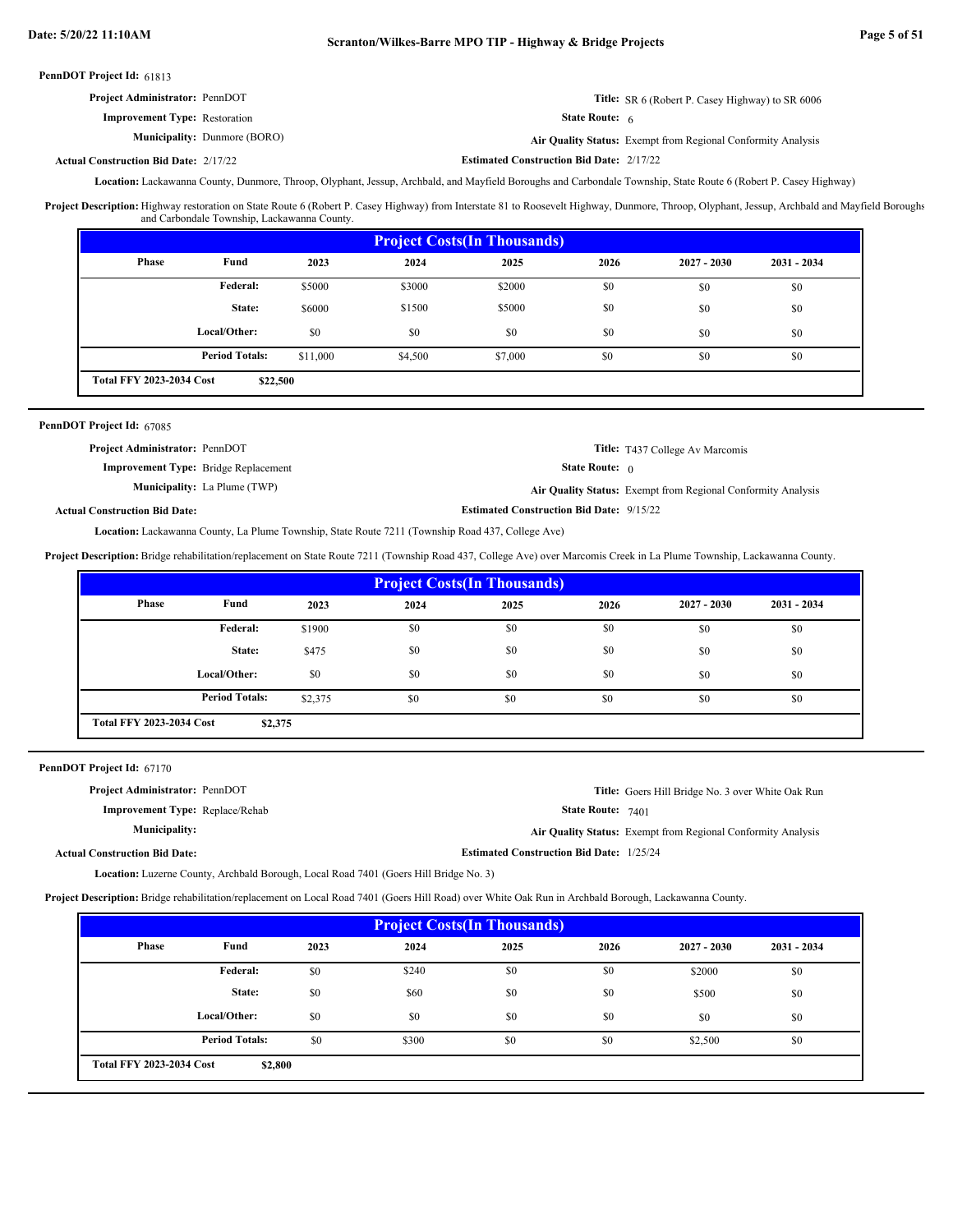**Estimated Construction Bid Date:** 9/28/23

PennDOT Project Id: 67199

| <b>Project Administrator: PennDOT</b>          | <b>Title:</b> SR 3023 over Roaring Brook |
|------------------------------------------------|------------------------------------------|
| <b>Improvement Type:</b> Bridge Rehabilitation | State Route: 3023                        |

**Municipality:** Scranton (CITY)

State Route: 3023

**Air Quality Status:** Exempt from Regional Conformity Analysis

**Actual Construction Bid Date:**

Location: Lackawanna County, City of Scranton, State Route 3023 (Cedar Ave)

**Project Description:** Bridge rehabilitation/replacement on State Route 3023 (Cedar Avenue) over Roaring Brook in the City of Scranton, Lackawanna County.

|                                            | <b>Project Costs (In Thousands)</b> |       |      |         |         |               |               |
|--------------------------------------------|-------------------------------------|-------|------|---------|---------|---------------|---------------|
| Phase                                      | Fund                                | 2023  | 2024 | 2025    | 2026    | $2027 - 2030$ | $2031 - 2034$ |
|                                            | Federal:                            | \$350 | \$0  | \$2400  | \$2400  | \$0           | \$0           |
|                                            | State:                              | \$87  | \$45 | \$600   | \$600   | \$0           | \$0           |
|                                            | Local/Other:                        | \$0   | \$0  | \$0     | \$0     | \$0           | \$0           |
|                                            | <b>Period Totals:</b>               | \$437 | \$45 | \$3,000 | \$3,000 | \$0           | \$0           |
| <b>Total FFY 2023-2034 Cost</b><br>\$6,482 |                                     |       |      |         |         |               |               |

| PennDOT Project Id: 67203              |                                          |                                                |                                                              |
|----------------------------------------|------------------------------------------|------------------------------------------------|--------------------------------------------------------------|
| Project Administrator: PennDOT         |                                          |                                                | <b>Title:</b> SR 307 over Williams Bridge Reservoir          |
| <b>Improvement Type:</b> Replace/Rehab |                                          | State Route: 307                               |                                                              |
|                                        | <b>Municipality:</b> Roaring Brook (TWP) |                                                | Air Quality Status: Exempt from Regional Conformity Analysis |
| <b>Actual Construction Bid Date:</b>   |                                          | <b>Estimated Construction Bid Date: 3/2/23</b> |                                                              |

Lackawanna County, Roaring Brook Township, State Route 307 (Scranton Pocono Highway) **Location:**

**Project Description:** Bridge replacement on State Route 307 (Scranton Pocono Highway) over Williams Bridge Reservoir in Roaring Brook Township, Lackawanna County.

| <b>Project Costs (In Thousands)</b>        |                       |      |      |         |      |               |               |
|--------------------------------------------|-----------------------|------|------|---------|------|---------------|---------------|
| Phase                                      | Fund                  | 2023 | 2024 | 2025    | 2026 | $2027 - 2030$ | $2031 - 2034$ |
|                                            | <b>Federal:</b>       | \$0  | \$0  | \$2300  | \$0  | \$0           | \$0           |
|                                            | State:                | \$0  | \$0  | \$575   | \$0  | \$0           | \$0           |
|                                            | Local/Other:          | \$0  | \$0  | \$0     | \$0  | \$0           | \$0           |
|                                            | <b>Period Totals:</b> | \$0  | \$0  | \$2,875 | \$0  | \$0           | \$0           |
| <b>Total FFY 2023-2034 Cost</b><br>\$2,875 |                       |      |      |         |      |               |               |

PennDOT Project Id: 67227

| <b>Project Administrator: PennDOT</b>  |                                                  | <b>Title:</b> SR 107 over Branch Tunkhannock Creek                  |
|----------------------------------------|--------------------------------------------------|---------------------------------------------------------------------|
| <b>Improvement Type:</b> Replace/Rehab | <b>State Route:</b> 107                          |                                                                     |
| <b>Municipality:</b> Benton (TWP)      |                                                  | <b>Air Quality Status:</b> Exempt from Regional Conformity Analysis |
| <b>Actual Construction Bid Date:</b>   | <b>Estimated Construction Bid Date: 12/15/22</b> |                                                                     |

Lackawanna County, Benton Township, State Route 107 (Benton Road) **Location:**

**Project Description:** Bridge rehabilitation/replacement on State Route 107 (Benton Road) over Branch of Tunkhannock Creek in Benton Township, Luzerne County.

| <b>Project Costs (In Thousands)</b>      |                       |       |      |      |      |               |             |
|------------------------------------------|-----------------------|-------|------|------|------|---------------|-------------|
| <b>Phase</b>                             | Fund                  | 2023  | 2024 | 2025 | 2026 | $2027 - 2030$ | 2031 - 2034 |
|                                          | Federal:              | \$340 | \$0  | \$0  | \$0  | \$0           | \$0         |
|                                          | State:                | \$85  | \$0  | \$0  | \$0  | \$0           | \$0         |
|                                          | Local/Other:          | \$0   | \$0  | \$0  | \$0  | \$0           | \$0         |
|                                          | <b>Period Totals:</b> | \$425 | \$0  | \$0  | \$0  | \$0           | \$0         |
| <b>Total FFY 2023-2034 Cost</b><br>\$425 |                       |       |      |      |      |               |             |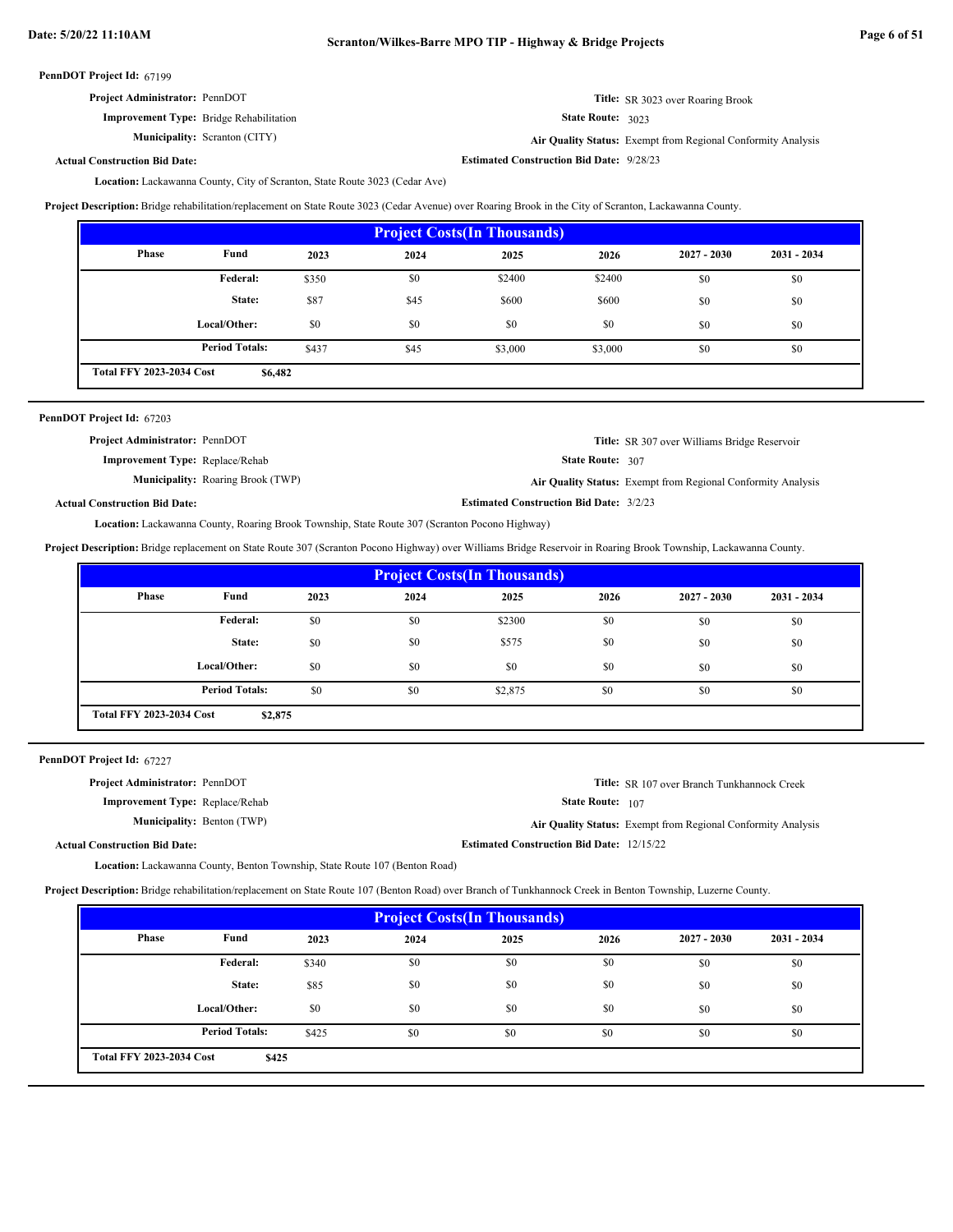| <b>Project Administrator: PennDOT</b>  | <b>Title:</b> SR 4011 over South Branch Tunkannock Creek |
|----------------------------------------|----------------------------------------------------------|
| <b>Improvement Type:</b> Replace/Rehab | State Route: 4011                                        |

**Improvement Type:** Replace/Rehab **Municipality:** Dalton (BORO)

Dalton (BORO) **Air Quality Status:** Exempt from Regional Conformity Analysis

**Actual Construction Bid Date:**

**Estimated Construction Bid Date:** 1/1/31

Location: Lackawanna County, Dalton Borough, State Route 401 (Turnpike Road)

**Project Description:** Bridge rehabilitation/replacement on State Route 4011 (Turnpike Road) over South Branch of Tunkhannock Creek in Dalton Borough, Lackawanna County.

| <b>Project Costs (In Thousands)</b>                              |              |      |      |      |      |               |               |
|------------------------------------------------------------------|--------------|------|------|------|------|---------------|---------------|
| Phase                                                            | Fund         | 2023 | 2024 | 2025 | 2026 | $2027 - 2030$ | $2031 - 2034$ |
|                                                                  | Federal:     | \$0  | \$0  | \$0  | \$0  | \$0           | \$0           |
|                                                                  | State:       | \$0  | \$0  | \$50 | \$0  | \$0           | \$0           |
|                                                                  | Local/Other: | \$0  | \$0  | \$0  | \$0  | \$0           | \$0           |
| <b>Period Totals:</b><br>\$0<br>\$0<br>\$50<br>\$0<br>\$0<br>\$0 |              |      |      |      |      |               |               |
| <b>Total FFY 2023-2034 Cost</b><br>\$50                          |              |      |      |      |      |               |               |

| PennDOT Project Id: 68836                   |                                       |                                                |                                                              |
|---------------------------------------------|---------------------------------------|------------------------------------------------|--------------------------------------------------------------|
| <b>Project Administrator: PennDOT</b>       |                                       |                                                | <b>Title:</b> SR 1015 over I-81                              |
| <b>Improvement Type:</b> Bridge Replacement |                                       | <b>State Route: 1015</b>                       |                                                              |
|                                             | <b>Municipality:</b> Greenfield (TWP) |                                                | Air Quality Status: Exempt from Regional Conformity Analysis |
| <b>Actual Construction Bid Date:</b>        |                                       | <b>Estimated Construction Bid Date: 1/1/35</b> |                                                              |

Lackawanna County, Greenfield Township, State Route 1015 (Creamery Road) **Location:**

**Project Description:** Bridge replacement on State Route 1015 (Creamery Road) over Interstate 81 in Greenfield Township, Lackawanna County.

| <b>Project Costs(In Thousands)</b>                               |              |      |      |      |      |               |               |
|------------------------------------------------------------------|--------------|------|------|------|------|---------------|---------------|
| Phase                                                            | Fund         | 2023 | 2024 | 2025 | 2026 | $2027 - 2030$ | $2031 - 2034$ |
| Federal:<br>\$40<br>\$0<br>\$0<br>\$0<br>\$0<br>\$0              |              |      |      |      |      |               |               |
|                                                                  | State:       | \$0  | \$0  | \$10 | \$0  | \$0           | \$0           |
|                                                                  | Local/Other: | \$0  | \$0  | \$0  | \$0  | \$0           | \$0           |
| <b>Period Totals:</b><br>\$0<br>\$0<br>\$0<br>\$50<br>\$0<br>\$0 |              |      |      |      |      |               |               |
| <b>Total FFY 2023-2034 Cost</b><br>\$50                          |              |      |      |      |      |               |               |

PennDOT Project Id: 69172

| <b>Project Administrator: PennDOT</b>                   |                                                | <b>Title:</b> SR 8041 over SR 11                                    |
|---------------------------------------------------------|------------------------------------------------|---------------------------------------------------------------------|
| <b>Improvement Type:</b> Bridge Preservation Activities | <b>State Route:</b> $8041$                     |                                                                     |
| <b>Municipality:</b> South Abington (TWP)               |                                                | <b>Air Quality Status:</b> Exempt from Regional Conformity Analysis |
| <b>Actual Construction Bid Date:</b>                    | <b>Estimated Construction Bid Date: 1/2/25</b> |                                                                     |

Lackawanna County, South Abington Township, State Route 8041 (Ramp F) **Location:**

**Project Description:** Bridge preservation on State Route 8041 (Ramp F) over US Route 11 in South Abington Township, Lackawanna County.

| <b>Project Costs (In Thousands)</b>        |                       |      |      |         |      |               |             |
|--------------------------------------------|-----------------------|------|------|---------|------|---------------|-------------|
| <b>Phase</b>                               | Fund                  | 2023 | 2024 | 2025    | 2026 | $2027 - 2030$ | 2031 - 2034 |
|                                            | <b>Federal:</b>       | \$0  | \$0  | \$1600  | \$0  | \$0           | \$0         |
|                                            | State:                | \$0  | \$0  | \$400   | \$0  | \$0           | \$0         |
|                                            | Local/Other:          | \$0  | \$0  | \$0     | \$0  | \$0           | \$0         |
|                                            | <b>Period Totals:</b> | \$0  | \$0  | \$2,000 | \$0  | \$0           | \$0         |
| <b>Total FFY 2023-2034 Cost</b><br>\$2,000 |                       |      |      |         |      |               |             |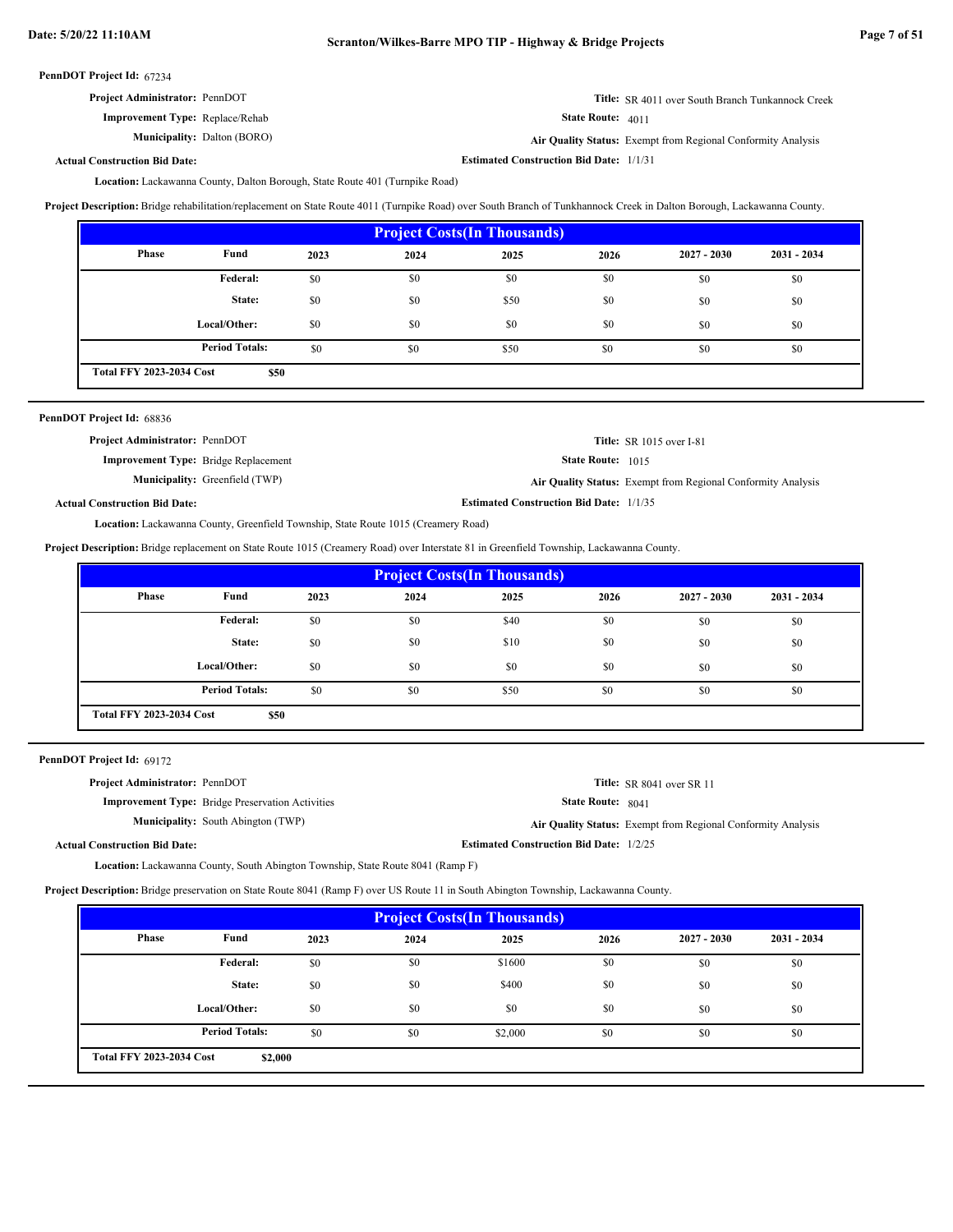**Estimated Construction Bid Date:**

**Estimated Construction Bid Date:**

PennDOT Project Id: 70194

| <b>Project Administrator: PennDOT</b> |
|---------------------------------------|
|---------------------------------------|

**Improvement Type:** Restoration

**Municipality:** Scranton (CITY)

State Route: 0 **Title:** FAS-Loc, Lackawanna Co.

**Air Quality Status:** Exempt from Regional Conformity Analysis

**Actual Construction Bid Date:**

Lakawanna County, City of Scranton, various Local Federal Aid Routes **Location:**

**Project Description:** Milling, resurfacing, drainage improvements on various Local Federal Aid Routes in the City of Scranton, Lackawanna County.

| <b>Project Costs (In Thousands)</b>        |                       |       |       |       |       |               |               |
|--------------------------------------------|-----------------------|-------|-------|-------|-------|---------------|---------------|
| Phase                                      | Fund                  | 2023  | 2024  | 2025  | 2026  | $2027 - 2030$ | $2031 - 2034$ |
|                                            | Federal:              | \$320 | \$320 | \$320 | \$320 | \$0           | \$0           |
|                                            | State:                | \$0   | \$0   | \$0   | \$0   | \$0           | \$0           |
|                                            | Local/Other:          | \$80  | \$80  | \$80  | \$80  | \$0           | \$0           |
|                                            | <b>Period Totals:</b> | \$400 | \$400 | \$400 | \$400 | \$0           | \$0           |
| <b>Total FFY 2023-2034 Cost</b><br>\$1,600 |                       |       |       |       |       |               |               |

|  |  | PennDOT Project Id: 73300 |  |
|--|--|---------------------------|--|
|--|--|---------------------------|--|

**Project Administrator:** PennDOT

**Improvement Type:** Reconstruct

**Municipality:**

State Route: 0 **Title:** LLTS Highway Reserve

**Air Quality Status:** Exempt from Regional Conformity Analysis

**Actual Construction Bid Date:**

Location: Lackawanna and Luzerne Counties

**Project Description:** Lackawanna and Luzerne Counties Highway Reserve.

| <b>Project Costs (In Thousands)</b>          |                       |         |         |         |         |               |               |
|----------------------------------------------|-----------------------|---------|---------|---------|---------|---------------|---------------|
| Phase                                        | Fund                  | 2023    | 2024    | 2025    | 2026    | $2027 - 2030$ | $2031 - 2034$ |
|                                              | Federal:              | \$3263  | \$4052  | \$2817  | \$5618  | \$47163       | \$27700       |
|                                              | State:                | \$380   | \$830   | \$490   | \$2707  | \$25826       | \$4523        |
|                                              | Local/Other:          | \$0     | \$0     | \$0     | \$0     | \$0           | \$0           |
|                                              | <b>Period Totals:</b> | \$3,643 | \$4,882 | \$3,307 | \$8,325 | \$72,989      | \$32,223      |
| <b>Total FFY 2023-2034 Cost</b><br>\$125,369 |                       |         |         |         |         |               |               |

PennDOT Project Id: 73359

| <b>Project Administrator: PennDOT</b> |                                        |                                         | <b>Title:</b> Lck Co 'K' Rts Line Item                       |
|---------------------------------------|----------------------------------------|-----------------------------------------|--------------------------------------------------------------|
| <b>Improvement Type: Resurface</b>    |                                        | <b>State Route:</b> $\theta$            |                                                              |
|                                       | <b>Municipality:</b> Carbondale (CITY) |                                         | Air Quality Status: Exempt from Regional Conformity Analysis |
| <b>Actual Construction Bid Date:</b>  |                                        | <b>Estimated Construction Bid Date:</b> |                                                              |
|                                       |                                        |                                         |                                                              |

Location: Lackawanna County, various County owned Federal Aid Routes

**Project Description:** Milling, resurfacing, drainage improvements on various county owned Federal Aid Routes in Lackawanna County.

| <b>Project Costs (In Thousands)</b>        |                       |       |       |       |       |               |               |
|--------------------------------------------|-----------------------|-------|-------|-------|-------|---------------|---------------|
| Phase                                      | Fund                  | 2023  | 2024  | 2025  | 2026  | $2027 - 2030$ | $2031 - 2034$ |
|                                            | Federal:              | \$320 | \$320 | \$320 | \$320 | \$0           | \$0           |
|                                            | State:                | \$0   | \$0   | \$0   | \$0   | \$0           | \$0           |
|                                            | Local/Other:          | \$80  | \$80  | \$80  | \$80  | \$0           | \$0           |
|                                            | <b>Period Totals:</b> | \$400 | \$400 | \$400 | \$400 | \$0           | \$0           |
| <b>Total FFY 2023-2034 Cost</b><br>\$1,600 |                       |       |       |       |       |               |               |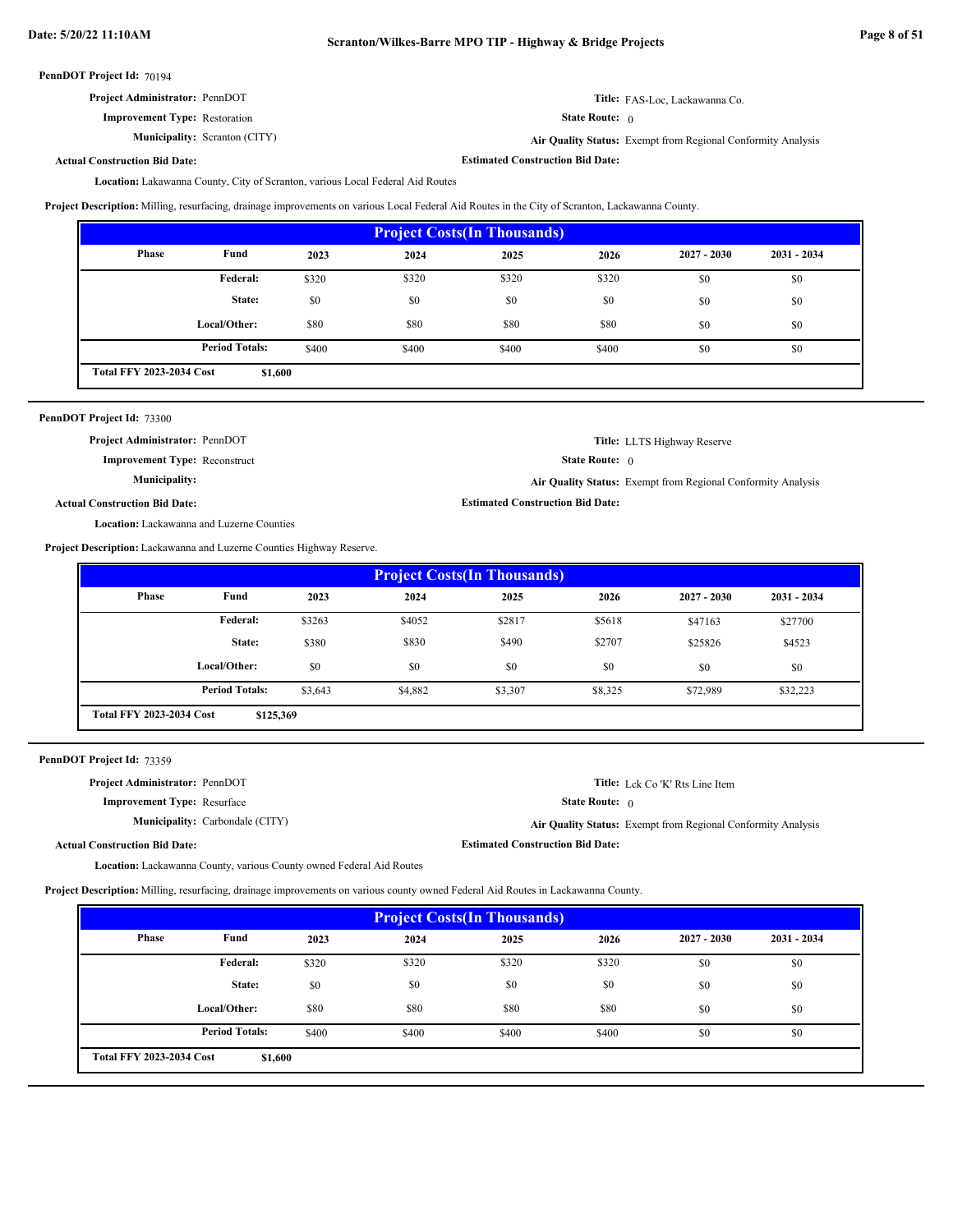| <b>Project Administrator: PennDOT</b>  | Title: Dunmore Boro 5 Leg    |
|----------------------------------------|------------------------------|
| <b>Improvement Type:</b> Miscellaneous | <b>State Route:</b> $\theta$ |

**Municipality:** Dunmore (BORO) Dunmore (BORO) **Air Quality Status:** Exempt from Regional Conformity Analysis

**Estimated Construction Bid Date:** 12/15/22

**Actual Construction Bid Date:**

Lackawanna County, Dunmore Borough, State Route K151 (Electric Street) **Location:**

Intersection improvement project includes upgrades to sidewalks, crosswalks, ADA ramps, signal upgrades, and signal pole replacements for a 5 leg intersection at Electric Street, Quincy Avenue and Drinker Street in Dunmore Borough, Lackawanna County. **Project Description:**

| <b>Project Costs (In Thousands)</b>      |                       |       |      |      |      |               |               |
|------------------------------------------|-----------------------|-------|------|------|------|---------------|---------------|
| <b>Phase</b>                             | Fund                  | 2023  | 2024 | 2025 | 2026 | $2027 - 2030$ | $2031 - 2034$ |
|                                          | Federal:              | \$320 | \$0  | \$0  | \$0  | \$0           | \$0           |
|                                          | State:                | \$0   | \$0  | \$0  | \$0  | \$0           | \$0           |
|                                          | Local/Other:          | \$80  | \$0  | \$0  | \$0  | \$0           | \$0           |
|                                          | <b>Period Totals:</b> | \$400 | \$0  | \$0  | \$0  | \$0           | \$0           |
| <b>Total FFY 2023-2034 Cost</b><br>\$400 |                       |       |      |      |      |               |               |

## PennDOT Project Id: 79521

| <b>Project Administrator: PennDOT</b>  | <b>Title:</b> SR 2013 over Meadow Brook                      |
|----------------------------------------|--------------------------------------------------------------|
| <b>Improvement Type:</b> Replace/Rehab | <b>State Route: 2013</b>                                     |
| <b>Municipality:</b> Clifton (TWP)     | Air Quality Status: Exempt from Regional Conformity Analysis |
| d Construction Bid Date:               | <b>Estimated Construction Bid Date: 8/10/23</b>              |

## **Actual Construction Bid Date:**

Lackawanna County, Clifton Township, State Route 2013 (Clifton Beach Road) **Location:**

**Project Description:** Bridge rehabilitation/replacement on State Route 2013 (Clifton Beach Road) over Meadow Brook in Clifton Township, Lackawanna County.

| <b>Project Costs (In Thousands)</b>        |                       |       |      |         |      |               |               |
|--------------------------------------------|-----------------------|-------|------|---------|------|---------------|---------------|
| Phase                                      | Fund                  | 2023  | 2024 | 2025    | 2026 | $2027 - 2030$ | $2031 - 2034$ |
|                                            | <b>Federal:</b>       | \$240 | \$0  | \$1200  | \$0  | \$0           | \$0           |
|                                            | State:                | \$60  | \$50 | \$300   | \$0  | \$0           | \$0           |
|                                            | Local/Other:          | \$0   | \$0  | \$0     | \$0  | \$0           | \$0           |
|                                            | <b>Period Totals:</b> | \$300 | \$50 | \$1,500 | \$0  | \$0           | \$0           |
| <b>Total FFY 2023-2034 Cost</b><br>\$1,850 |                       |       |      |         |      |               |               |

PennDOT Project Id: 80797

| <b>Project Administrator: PennDOT</b>  | Title: Parker Street Bridge over Lackawanna River            |
|----------------------------------------|--------------------------------------------------------------|
| <b>Improvement Type: Replace/Rehab</b> | <b>State Route: 7302</b>                                     |
| <b>Municipality:</b> Scranton (CITY)   | Air Quality Status: Exempt from Regional Conformity Analysis |
| <b>Actual Construction Bid Date:</b>   | <b>Estimated Construction Bid Date: 7/27/23</b>              |

Lackawanna County, City of Scranton, State Route 7302 (Parker St. Bridge) **Location:**

**Project Description:** Bridge rehabilitation/replacement on State Route 7302 (Parker Street Bridge) over Lackawanna River in the City of Scranton, Lackawanna County.

| <b>Project Costs (In Thousands)</b>        |                       |      |         |         |       |               |               |
|--------------------------------------------|-----------------------|------|---------|---------|-------|---------------|---------------|
| <b>Phase</b>                               | Fund                  | 2023 | 2024    | 2025    | 2026  | $2027 - 2030$ | $2031 - 2034$ |
|                                            | Federal:              | \$0  | \$3300  | \$1500  | \$400 | \$0           | \$0           |
|                                            | State:                | \$0  | \$619   | \$281   | \$75  | \$0           | \$0           |
|                                            | Local/Other:          | \$0  | \$206   | \$94    | \$25  | \$0           | \$0           |
|                                            | <b>Period Totals:</b> | \$0  | \$4,125 | \$1,875 | \$500 | \$0           | \$0           |
| <b>Total FFY 2023-2034 Cost</b><br>\$6,500 |                       |      |         |         |       |               |               |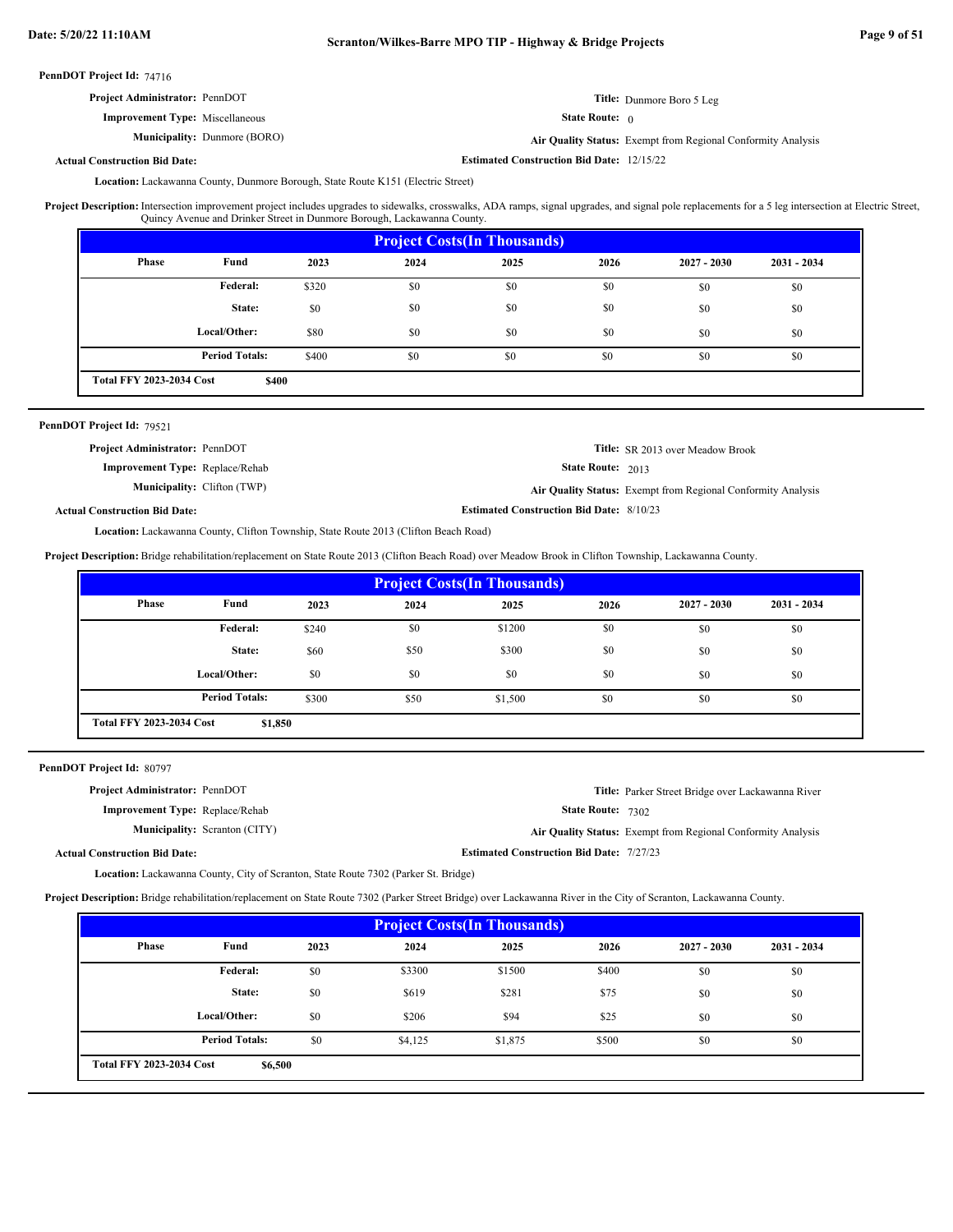**Estimated Construction Bid Date:** 12/15/22

PennDOT Project Id: 84368

| <b>Project Administrator: PennDOT</b> | Title: SR 6011 Green Ridge Street over Lackawanna River |
|---------------------------------------|---------------------------------------------------------|
|---------------------------------------|---------------------------------------------------------|

**Improvement Type:** Bridge Replacement

**Municipality:** Scranton (CITY)

State Route: 6011 **Air Quality Status:** Exempt from Regional Conformity Analysis

**Actual Construction Bid Date:**

Lackawanna County, City of Scranton, State Route 6011 (Green Ridge Street) **Location:**

**Project Description:** Bridge replacement on State Route 6011 (Green Ridge Street) over Lackawanna River in the City of Scranton, Lackawanna County.

| <b>Project Costs (In Thousands)</b>         |                       |         |         |      |      |               |               |
|---------------------------------------------|-----------------------|---------|---------|------|------|---------------|---------------|
| <b>Phase</b>                                | Fund                  | 2023    | 2024    | 2025 | 2026 | $2027 - 2030$ | $2031 - 2034$ |
|                                             | Federal:              | \$6940  | \$6600  | \$0  | \$0  | \$0           | \$0           |
|                                             | State:                | \$1735  | \$1650  | \$0  | \$0  | \$0           | \$0           |
|                                             | Local/Other:          | \$0     | \$0     | \$0  | \$0  | \$0           | \$0           |
|                                             | <b>Period Totals:</b> | \$8,675 | \$8,250 | \$0  | \$0  | \$0           | \$0           |
| <b>Total FFY 2023-2034 Cost</b><br>\$16,925 |                       |         |         |      |      |               |               |

| PennDOT Project Id: 84388                        |                                                              |
|--------------------------------------------------|--------------------------------------------------------------|
| <b>Project Administrator: PennDOT</b>            | Title: LLTS Bridge Review                                    |
| <b>Improvement Type:</b> Bridge Rehabilitation   | <b>State Route:</b> $\theta$                                 |
| <b>Municipality:</b>                             | Air Quality Status: Exempt from Regional Conformity Analysis |
| <b>Actual Construction Bid Date:</b>             | <b>Estimated Construction Bid Date:</b>                      |
| <b>Location:</b> Lackawanna and Luzerne Counties |                                                              |

**Project Description:** Review of bridges in various locations in Lackawanna and Luzerne Counties.

| <b>Project Costs (In Thousands)</b>        |                       |         |      |      |      |               |               |
|--------------------------------------------|-----------------------|---------|------|------|------|---------------|---------------|
| Phase                                      | Fund                  | 2023    | 2024 | 2025 | 2026 | $2027 - 2030$ | $2031 - 2034$ |
|                                            | Federal:              | \$0     | \$0  | \$0  | \$0  | \$0           | \$0           |
|                                            | State:                | \$1000  | \$0  | \$0  | \$0  | \$0           | \$0           |
|                                            | Local/Other:          | \$0     | \$0  | \$0  | \$0  | \$0           | \$0           |
|                                            | <b>Period Totals:</b> | \$1,000 | \$0  | \$0  | \$0  | \$0           | \$0           |
| <b>Total FFY 2023-2034 Cost</b><br>\$1,000 |                       |         |      |      |      |               |               |

PennDOT Project Id: 90260

| <b>Project Administrator: PennDOT</b>                   | <b>Title:</b> SR 6006 over Lackawanna River                  |
|---------------------------------------------------------|--------------------------------------------------------------|
| <b>Improvement Type:</b> Bridge Preservation Activities | <b>State Route: 6006</b>                                     |
| <b>Municipality:</b> Carbondale (CITY)                  | Air Quality Status: Exempt from Regional Conformity Analysis |
| <b>Actual Construction Bid Date:</b>                    | <b>Estimated Construction Bid Date: 3/4/26</b>               |

Lackawanna County, City of Carbondale, State Route 6006 (Scranton Carbondale Highway) **Location:**

Project Description: Bridge preservation on State Route 6006 (Scranton Carbondale Highway) over Lackawanna River,

in the City of Carbondale, Lackawanna County.

| <b>Project Costs (In Thousands)</b>        |                       |      |      |      |      |               |               |
|--------------------------------------------|-----------------------|------|------|------|------|---------------|---------------|
| Phase                                      | Fund                  | 2023 | 2024 | 2025 | 2026 | $2027 - 2030$ | $2031 - 2034$ |
|                                            | Federal:              | \$40 | \$0  | \$0  | \$0  | \$0           | \$2400        |
|                                            | State:                | \$10 | \$0  | \$0  | \$0  | \$0           | \$600         |
|                                            | Local/Other:          | \$0  | \$0  | \$0  | \$0  | \$0           | \$0           |
|                                            | <b>Period Totals:</b> | \$50 | \$0  | \$0  | \$0  | \$0           | \$3,000       |
| <b>Total FFY 2023-2034 Cost</b><br>\$3,050 |                       |      |      |      |      |               |               |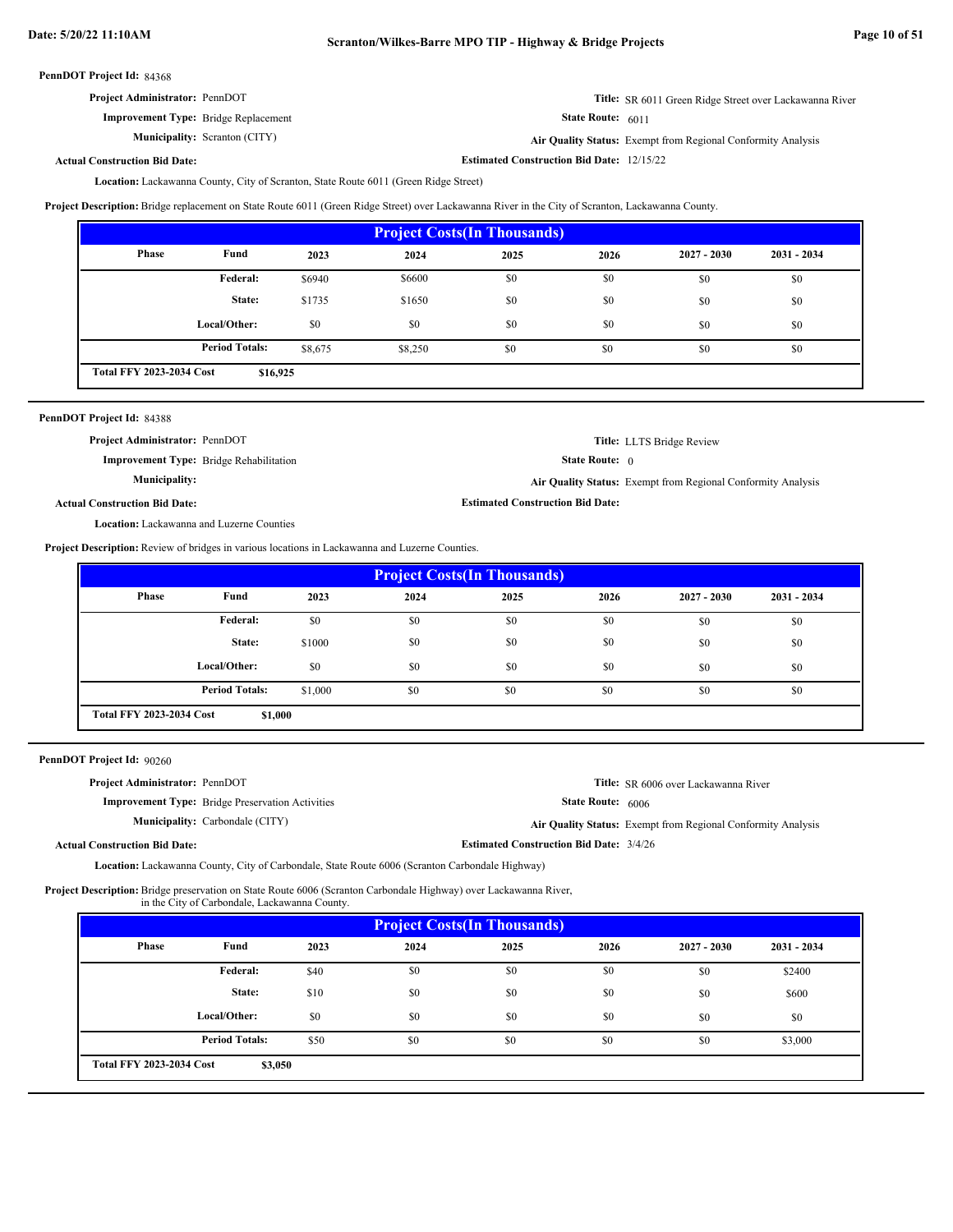| <b>Project Administrator: PennDOT</b> | Title: Tigue Street Park N Ride |
|---------------------------------------|---------------------------------|
|---------------------------------------|---------------------------------|

Dunmore (BORO) **Air Quality Status:** Significant: Included in regional conformity analysis

State Route: 8002

**Estimated Construction Bid Date:** 6/29/23

**Actual Construction Bid Date:**

**Improvement Type:** Park and Ride Lot

**Municipality:** Dunmore (BORO)

Lackawanna County, Dunmore Borough, State Route 8002 (Tigue Street) **Location:**

**Project Description:** Construction of a Park and Ride on State Route 8002 (Tigue Street) in Dunmore Borough, Lackawanna County.

| <b>Project Costs (In Thousands)</b>        |                       |       |         |      |      |               |               |
|--------------------------------------------|-----------------------|-------|---------|------|------|---------------|---------------|
| <b>Phase</b>                               | Fund                  | 2023  | 2024    | 2025 | 2026 | $2027 - 2030$ | $2031 - 2034$ |
|                                            | <b>Federal:</b>       | \$500 | \$1000  | \$0  | \$0  | \$0           | \$0           |
|                                            | State:                | \$0   | \$0     | \$0  | \$0  | \$0           | \$0           |
|                                            | Local/Other:          | \$0   | \$0     | \$0  | \$0  | \$0           | \$0           |
|                                            | <b>Period Totals:</b> | \$500 | \$1,000 | \$0  | \$0  | \$0           | \$0           |
| <b>Total FFY 2023-2034 Cost</b><br>\$1,500 |                       |       |         |      |      |               |               |

## PennDOT Project Id: 94567

State Route: 348 **Title:** SR 348 Intersection Improvement **Improvement Type:** Safety Improvement **Estimated Construction Bid Date:** 3/2/23 **Actual Construction Bid Date: Municipality:** Jefferson (TWP) **Air Quality Status:** Exempt from Regional Conformity Analysis **Project Administrator:** PennDOT

Location: Lackawanna County, Jefferson Township, State Route 348

Project Description: Safety improvements on State Route 348 from State Route 2002 (Wimmers Road) to State Route 2003 (Cortez Road) in Jefferson Township, Lackawanna County.

The project consists of the installation of a traffic signal at the intersection of PA 348 and Cortez Rd (SR 2003), sight distance improvements at the intersection with Wimmers Rd (SR 2002), minor roadway widening for a center turn lane between intersections and on the westbound approach to the signal, drainage improvements, sidewalk and pedestrian accommodations, and shoulder widening with edge line rumble strips

State Route: 11

**Estimated Construction Bid Date:** 1/13/23

**Title:** US 11 over Railroad

| <b>Project Costs (In Thousands)</b>        |                       |      |      |         |      |               |               |
|--------------------------------------------|-----------------------|------|------|---------|------|---------------|---------------|
| <b>Phase</b>                               | Fund                  | 2023 | 2024 | 2025    | 2026 | $2027 - 2030$ | $2031 - 2034$ |
|                                            | Federal:              | \$0  | \$0  | \$1600  | \$0  | \$0           | \$0           |
|                                            | State:                | \$0  | \$0  | \$400   | \$0  | \$0           | \$0           |
|                                            | Local/Other:          | \$0  | \$0  | \$0     | \$0  | \$0           | \$0           |
|                                            | <b>Period Totals:</b> | \$0  | \$0  | \$2,000 | \$0  | \$0           | \$0           |
| <b>Total FFY 2023-2034 Cost</b><br>\$2,000 |                       |      |      |         |      |               |               |

## PennDOT Project Id: 95454

**Project Administrator:** PennDOT

**Improvement Type:** Bridge Preservation Activities

**Municipality:** Moosic (BORO) Moosic (BORO) **Air Quality Status:** Exempt from Regional Conformity Analysis

**Actual Construction Bid Date:**

Location: Lackawanna County, Moosic Borough, State Route 11 (Pittston Avenue)

**Project Description:** Bridge preservation on State Route 11 (Pittston Avenue) over Luzerne County Rail Authority in Moosic Borough, Lackawanna County.

| <b>Project Costs (In Thousands)</b>        |                       |      |         |      |      |               |               |
|--------------------------------------------|-----------------------|------|---------|------|------|---------------|---------------|
| Phase                                      | Fund                  | 2023 | 2024    | 2025 | 2026 | $2027 - 2030$ | $2031 - 2034$ |
|                                            | Federal:              | \$0  | \$900   | \$0  | \$0  | \$0           | \$0           |
|                                            | State:                | \$0  | \$225   | \$0  | \$0  | \$0           | \$0           |
|                                            | Local/Other:          | \$0  | \$0     | \$0  | \$0  | \$0           | \$0           |
|                                            | <b>Period Totals:</b> | \$0  | \$1,125 | \$0  | \$0  | \$0           | \$0           |
| <b>Total FFY 2023-2034 Cost</b><br>\$1,125 |                       |      |         |      |      |               |               |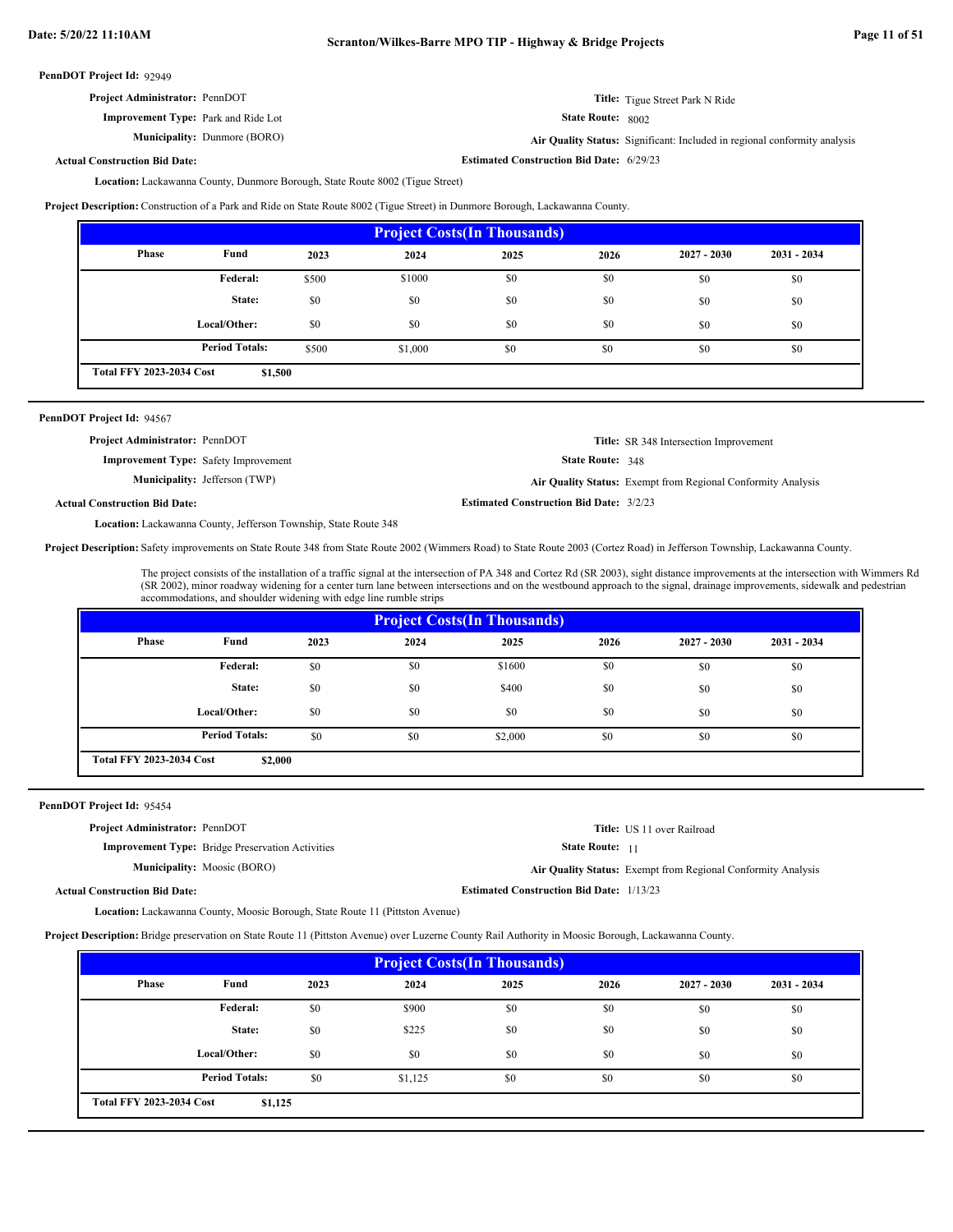| Project Administrator: PennDOT |  |
|--------------------------------|--|
|--------------------------------|--|

**Municipality:**

**Improvement Type:** Bridge Preservation Activities

**Title:** Bridge Preservation

State Route: 0

**Estimated Construction Bid Date:**

**Air Quality Status:** Exempt from Regional Conformity Analysis

**Actual Construction Bid Date:**

Location: District wide, various municipalities, various State Routes

**Project Description:** Bridge preservation on various State Routes, various municipalities, district wide.

| <b>Project Costs (In Thousands)</b>         |                       |      |      |         |         |               |               |
|---------------------------------------------|-----------------------|------|------|---------|---------|---------------|---------------|
| <b>Phase</b>                                | Fund                  | 2023 | 2024 | 2025    | 2026    | $2027 - 2030$ | $2031 - 2034$ |
|                                             | Federal:              | \$0  | \$0  | \$0     | \$1000  | \$0           | \$3000        |
|                                             | State:                | \$0  | \$0  | \$1000  | \$2000  | \$0           | \$3000        |
|                                             | Local/Other:          | \$0  | \$0  | \$0     | \$0     | \$0           | \$0           |
|                                             | <b>Period Totals:</b> | \$0  | \$0  | \$1,000 | \$3,000 | \$0           | \$6,000       |
| <b>Total FFY 2023-2034 Cost</b><br>\$10,000 |                       |      |      |         |         |               |               |

| PennDOT Project Id: 96719                   |                                    |                                                  |                                                              |
|---------------------------------------------|------------------------------------|--------------------------------------------------|--------------------------------------------------------------|
| Project Administrator: PennDOT              |                                    |                                                  | <b>Title:</b> SR 632 over Ackerly Creek                      |
| <b>Improvement Type:</b> Bridge Replacement |                                    | <b>State Route:</b> $632$                        |                                                              |
|                                             | <b>Municipality:</b> Waverly (TWP) |                                                  | Air Quality Status: Exempt from Regional Conformity Analysis |
| <b>Actual Construction Bid Date:</b>        |                                    | <b>Estimated Construction Bid Date: 12/15/22</b> |                                                              |

Lackawanna County, Waverly Township, State Route 632 (Carbondale Road) **Location:**

**Project Description:** Bridge replacement on State Route 632 (Carbondale Road) over Ackerley Creek in Waverly Township, Lackawanna County.

| <b>Project Costs (In Thousands)</b>      |                       |       |      |      |      |               |               |
|------------------------------------------|-----------------------|-------|------|------|------|---------------|---------------|
| Phase                                    | Fund                  | 2023  | 2024 | 2025 | 2026 | $2027 - 2030$ | $2031 - 2034$ |
|                                          | <b>Federal:</b>       | \$480 | \$0  | \$0  | \$0  | \$0           | \$0           |
|                                          | State:                | \$120 | \$0  | \$0  | \$0  | \$0           | \$0           |
|                                          | Local/Other:          | \$0   | \$0  | \$0  | \$0  | \$0           | \$0           |
|                                          | <b>Period Totals:</b> | \$600 | \$0  | \$0  | \$0  | \$0           | \$0           |
| <b>Total FFY 2023-2034 Cost</b><br>\$600 |                       |       |      |      |      |               |               |

PennDOT Project Id: 97930

| <b>Project Administrator: PennDOT</b>       | <b>Title:</b> SR 435 over Interstate 84                      |
|---------------------------------------------|--------------------------------------------------------------|
| <b>Improvement Type:</b> Bridge Replacement | State Route: 435                                             |
| <b>Municipality:</b> Roaring Brook (TWP)    | Air Quality Status: Exempt from Regional Conformity Analysis |
| <b>Actual Construction Bid Date:</b>        | <b>Estimated Construction Bid Date: 4/13/23</b>              |

Lackawanna County, Roaring Brook Township, State Route 435 (Drinker Pike) **Location:**

**Project Description:** Bridge replacement on State Route 435 (Drinker Pike) over Interstate 84 in Roaring Brook Township, Lackawanna County.

| <b>Project Costs (In Thousands)</b>        |                       |      |      |         |         |               |               |
|--------------------------------------------|-----------------------|------|------|---------|---------|---------------|---------------|
| Phase                                      | Fund                  | 2023 | 2024 | 2025    | 2026    | $2027 - 2030$ | $2031 - 2034$ |
|                                            | Federal:              | \$0  | \$0  | \$2000  | \$4000  | \$0           | \$0           |
|                                            | State:                | \$0  | \$0  | \$500   | \$1000  | \$0           | \$0           |
|                                            | Local/Other:          | \$0  | \$0  | \$0     | \$0     | \$0           | \$0           |
|                                            | <b>Period Totals:</b> | \$0  | \$0  | \$2,500 | \$5,000 | \$0           | \$0           |
| <b>Total FFY 2023-2034 Cost</b><br>\$7,500 |                       |      |      |         |         |               |               |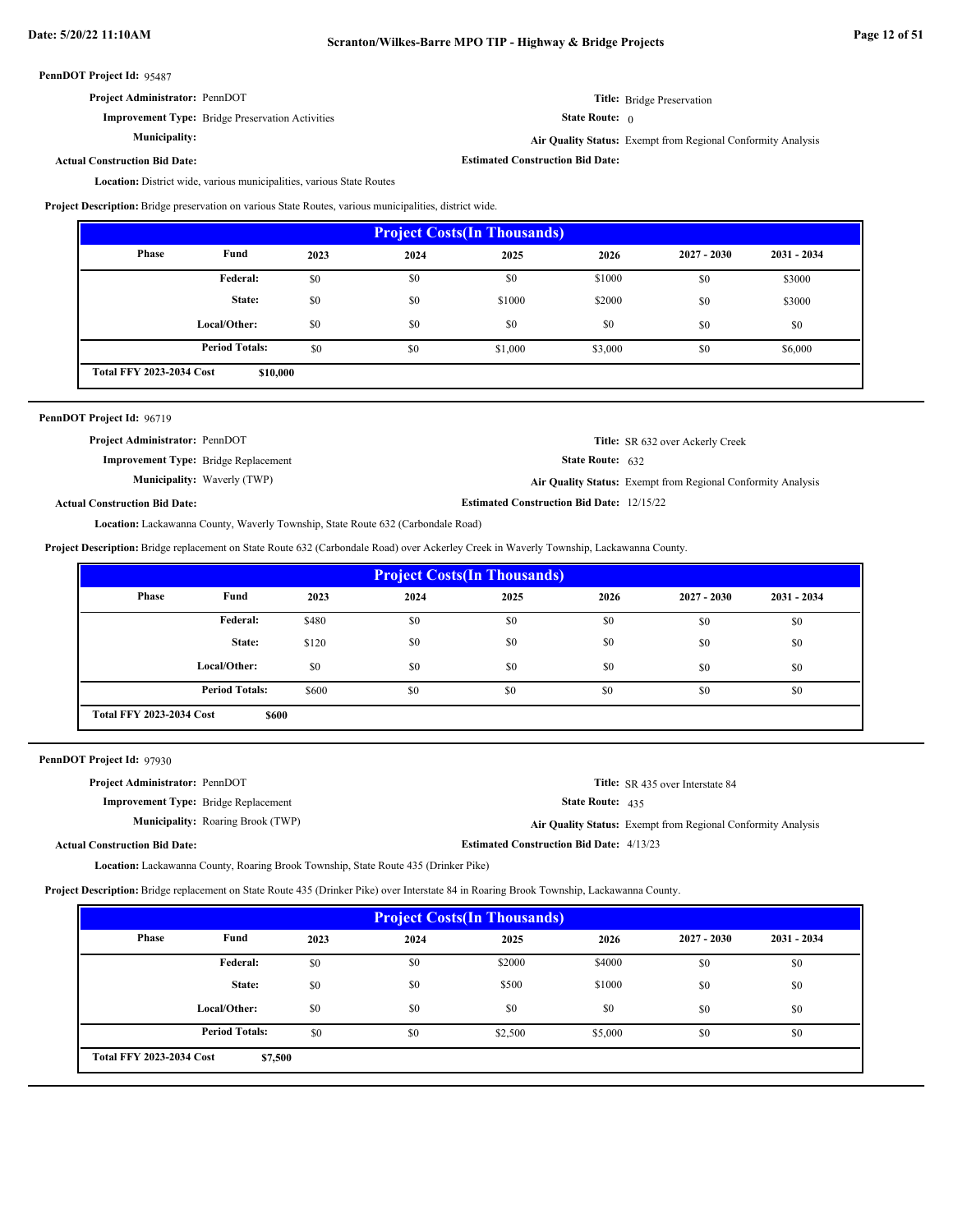| <b>Project Administrator: PennDOT</b> | <b>Title:</b> SR 4023 over Spillway Griffin Reservoir |
|---------------------------------------|-------------------------------------------------------|
|                                       |                                                       |

State Route: 4023

**Estimated Construction Bid Date:** 5/26/22

**Municipality:** South Abington (TWP) **Air Quality Status:** 

**Improvement Type:** Bridge Preservation Activities

Air Quality Status: Exempt from Regional Conformity Analysis

**Actual Construction Bid Date:**

Lackawanna County, South Abington Township, State Route 4023 (Scott Road) **Location:**

**Project Description:** Bridge preservation on State Route 4023 (Scott Road) over Spillway at Griffin Reservoir in South Abington Township, Lackawanna County.

| <b>Project Costs(In Thousands)</b>       |                       |       |      |      |      |               |               |
|------------------------------------------|-----------------------|-------|------|------|------|---------------|---------------|
| Phase                                    | Fund                  | 2023  | 2024 | 2025 | 2026 | $2027 - 2030$ | $2031 - 2034$ |
|                                          | Federal:              | \$600 | \$0  | \$0  | \$0  | \$0           | \$0           |
|                                          | State:                | \$150 | \$0  | \$0  | \$0  | \$0           | \$0           |
|                                          | Local/Other:          | \$0   | \$0  | \$0  | \$0  | \$0           | \$0           |
|                                          | <b>Period Totals:</b> | \$750 | \$0  | \$0  | \$0  | \$0           | \$0           |
| <b>Total FFY 2023-2034 Cost</b><br>\$750 |                       |       |      |      |      |               |               |

| <b>PennDOT Project Id: 100487</b>                       |                                                 |                                                              |
|---------------------------------------------------------|-------------------------------------------------|--------------------------------------------------------------|
| <b>Project Administrator: PennDOT</b>                   |                                                 | <b>Title:</b> SR 632 over Tributary Lily Lake                |
| <b>Improvement Type:</b> Bridge Preservation Activities | <b>State Route:</b> $632$                       |                                                              |
| <b>Municipality:</b> Dalton (BORO)                      |                                                 | Air Quality Status: Exempt from Regional Conformity Analysis |
| <b>Actual Construction Bid Date: 4/14/22</b>            | <b>Estimated Construction Bid Date: 4/14/22</b> |                                                              |
|                                                         |                                                 |                                                              |

Lackawanna County, Dalton Borough, State Route 632 (Main Street) **Location:**

**Project Description:** Bridge preservation on State Route 632 (Main Street) over Tributary to Lily Lake in Dalton Borough, Lackawanna County.

| <b>Project Costs (In Thousands)</b>        |                                                                       |       |      |      |      |               |               |  |
|--------------------------------------------|-----------------------------------------------------------------------|-------|------|------|------|---------------|---------------|--|
| Phase                                      | Fund                                                                  | 2023  | 2024 | 2025 | 2026 | $2027 - 2030$ | $2031 - 2034$ |  |
|                                            | <b>Federal:</b><br>\$240<br>\$0<br>\$1000<br>\$0<br>\$0<br>\$0        |       |      |      |      |               |               |  |
|                                            | State:                                                                | \$250 | \$0  | \$60 | \$0  | \$0           | \$0           |  |
|                                            | Local/Other:                                                          | \$0   | \$0  | \$0  | \$0  | \$0           | \$0           |  |
|                                            | <b>Period Totals:</b><br>\$1,250<br>\$0<br>\$300<br>\$0<br>\$0<br>\$0 |       |      |      |      |               |               |  |
| <b>Total FFY 2023-2034 Cost</b><br>\$1,550 |                                                                       |       |      |      |      |               |               |  |

PennDOT Project Id: 100499

| <b>Project Administrator: PennDOT</b>  |                                                  | <b>Title:</b> SR 4036 over Branch Falls Creek                       |
|----------------------------------------|--------------------------------------------------|---------------------------------------------------------------------|
| <b>Improvement Type:</b> Replace/Rehab | <b>State Route: 4036</b>                         |                                                                     |
| <b>Municipality:</b> Newton (TWP)      |                                                  | <b>Air Quality Status:</b> Exempt from Regional Conformity Analysis |
| <b>Actual Construction Bid Date:</b>   | <b>Estimated Construction Bid Date: 12/12/22</b> |                                                                     |

Lackawanna County, Newton Township, State Route 4036 (Falls Road) **Location:**

**Project Description:** Bridge replacement on State Route 4036 (Falls Road) over Branch of Falls Creek in Newton Township, Lackawanna County.

| <b>Project Costs (In Thousands)</b>      |                                                                        |       |     |     |     |     |     |  |
|------------------------------------------|------------------------------------------------------------------------|-------|-----|-----|-----|-----|-----|--|
| Phase                                    | Fund<br>$2027 - 2030$<br>$2031 - 2034$<br>2023<br>2024<br>2025<br>2026 |       |     |     |     |     |     |  |
|                                          | Federal:                                                               | \$600 | \$0 | \$0 | \$0 | \$0 | \$0 |  |
|                                          | State:                                                                 | \$150 | \$0 | \$0 | \$0 | \$0 | \$0 |  |
|                                          | Local/Other:                                                           | \$0   | \$0 | \$0 | \$0 | \$0 | \$0 |  |
|                                          | <b>Period Totals:</b>                                                  | \$750 | \$0 | \$0 | \$0 | \$0 | \$0 |  |
| <b>Total FFY 2023-2034 Cost</b><br>\$750 |                                                                        |       |     |     |     |     |     |  |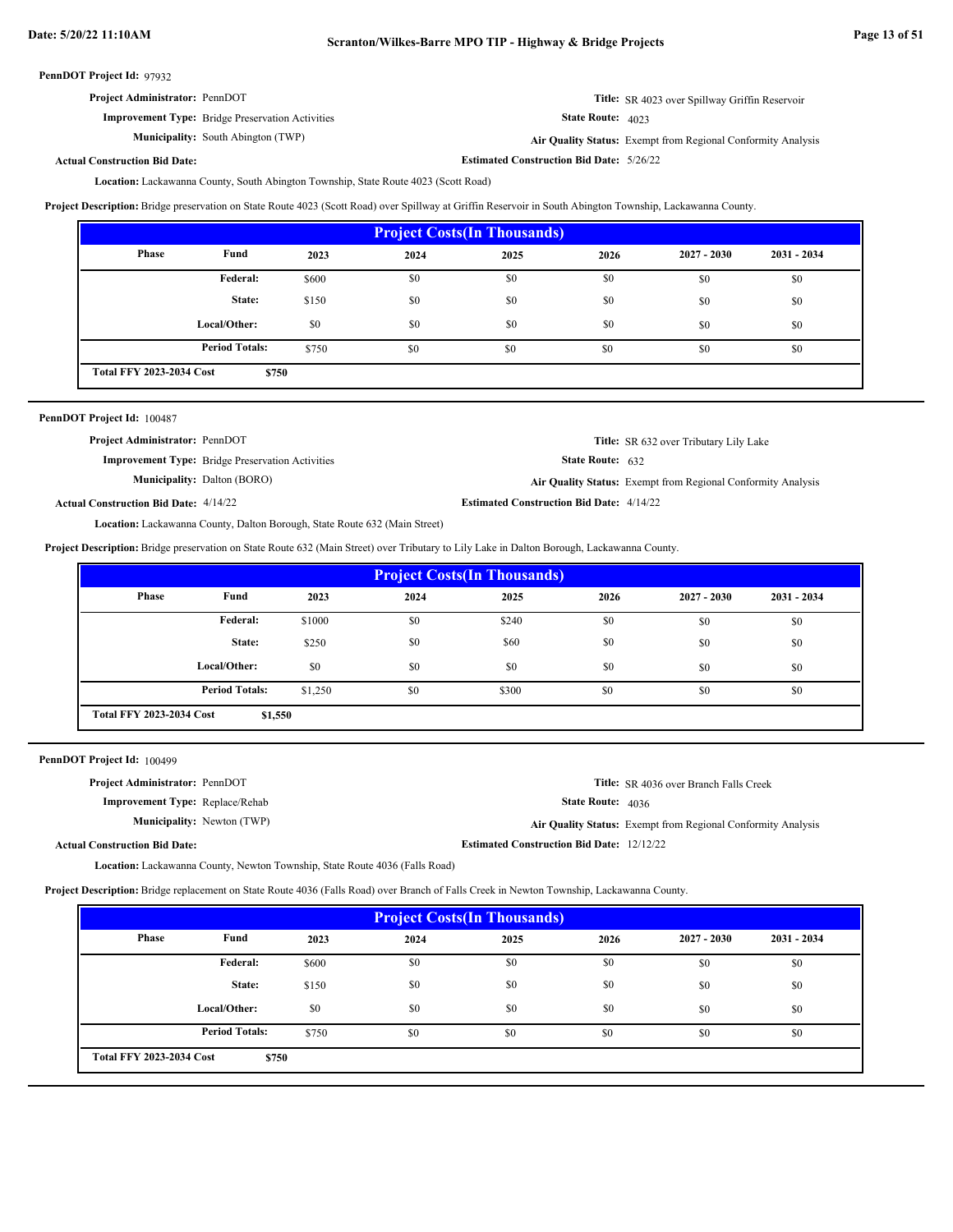| <b>PennDOT Project Id: 102866</b>           |                                                                           |
|---------------------------------------------|---------------------------------------------------------------------------|
| Project Administrator: PennDOT              | Title: SR 3013 Main Street Signal Corridor                                |
| <b>Improvement Type:</b> Safety Improvement | <b>State Route: 3013</b>                                                  |
| <b>Municipality:</b> Scranton (CITY)        | Air Quality Status: Significant: Included in regional conformity analysis |
| <b>Actual Construction Bid Date:</b>        | <b>Estimated Construction Bid Date: 6/23/22</b>                           |

Lackawanna County, City of Scranton, State Route 3013 (South Main Street) **Location:**

Project Description: Signal and safety improvements on State Route 3013 (South Main Street) at the intersections of Eynon Street, State Route 3014 (Luzerne Street), Washburn Street, Jackson Street, West Lackawanna Avenue, State Route 3020 (West Linden Street), Swetland Street, Oram Street, Providence Road, Wood Street and the Northbound and Southbound Ramps on the Scranton Expressway in the City of Scranton, Lackawanna County. There are 11 intersections and most will be interconnected.

| <b>Project Costs (In Thousands)</b>                                       |              |       |        |        |      |               |               |  |
|---------------------------------------------------------------------------|--------------|-------|--------|--------|------|---------------|---------------|--|
| Phase                                                                     | Fund         | 2023  | 2024   | 2025   | 2026 | $2027 - 2030$ | $2031 - 2034$ |  |
|                                                                           | Federal:     | \$293 | \$4957 | \$1000 | \$0  | \$0           | \$0           |  |
|                                                                           | State:       | \$0   | \$0    | \$0    | \$0  | \$0           | \$0           |  |
|                                                                           | Local/Other: | \$0   | \$0    | \$0    | \$0  | \$0           | \$0           |  |
| <b>Period Totals:</b><br>\$0<br>\$0<br>\$293<br>\$4,957<br>\$0<br>\$1,000 |              |       |        |        |      |               |               |  |
| <b>Total FFY 2023-2034 Cost</b><br>\$6,250                                |              |       |        |        |      |               |               |  |

PennDOT Project Id: 106314

**Project Administrator:** PennDOT

**Improvement Type:** Replace/Rehab

**Municipality:** Scranton (CITY)

State Route: 7302

**Estimated Construction Bid Date:** 7/27/23

Scranton (CITY) **Air Quality Status:** Exempt from Regional Conformity Analysis

**Title:** Elm Street Bridge over Lackawanna River

**Actual Construction Bid Date:**

Lackawanna County, City of Scranton, State Route 7302 (Elm Street) **Location:**

**Project Description:** Bridge rehabilitation/replacement on Elm Street Bridge over Lackawanna River in the City of Scranton, Lackawanna County.

| <b>Project Costs (In Thousands)</b>        |                       |      |       |      |      |               |               |  |
|--------------------------------------------|-----------------------|------|-------|------|------|---------------|---------------|--|
| Phase                                      | Fund                  | 2023 | 2024  | 2025 | 2026 | $2027 - 2030$ | $2031 - 2034$ |  |
|                                            | Federal:              | \$0  | \$520 | \$0  | \$0  | \$4000        | \$0           |  |
|                                            | State:                | \$0  | \$98  | \$0  | \$0  | \$750         | \$0           |  |
|                                            | Local/Other:          | \$0  | \$33  | \$0  | \$0  | \$250         | \$0           |  |
|                                            | <b>Period Totals:</b> | \$0  | \$651 | \$0  | \$0  | \$5,000       | \$0           |  |
| <b>Total FFY 2023-2034 Cost</b><br>\$5,651 |                       |      |       |      |      |               |               |  |

PennDOT Project Id: 106664

**Actual Construction Bid Date:**

**Project Administrator:** PennDOT

**Improvement Type:** Bridge Rehabilitation

**Municipality:**

State Route: 8025 **Title:** SR 8025 over Roaring Brook and Service Road

Scranton (CITY) **Air Quality Status:** Exempt from Regional Conformity Analysis

**Estimated Construction Bid Date:** 6/20/24

Lackawanna County, City of Scranton, State Route 8025 (Ramp B) **Location:**

**Project Description:** Bridge rehabilitation on State Route 8025 (Ramp B) over Roaring Brook, in City of Scranton, Lackawanna County.

| <b>Project Costs (In Thousands)</b>        |                                                                        |       |      |     |     |         |     |  |
|--------------------------------------------|------------------------------------------------------------------------|-------|------|-----|-----|---------|-----|--|
| Phase                                      | Fund<br>2023<br>2024<br>2025<br>2026<br>$2031 - 2034$<br>$2027 - 2030$ |       |      |     |     |         |     |  |
|                                            | Federal:                                                               | \$392 | \$0  | \$0 | \$0 | \$0     | \$0 |  |
|                                            | State:                                                                 | \$98  | \$45 | \$0 | \$0 | \$5400  | \$0 |  |
|                                            | Local/Other:                                                           | \$0   | \$0  | \$0 | \$0 | \$0     | \$0 |  |
|                                            | <b>Period Totals:</b>                                                  | \$490 | \$45 | \$0 | \$0 | \$5,400 | \$0 |  |
| <b>Total FFY 2023-2034 Cost</b><br>\$5,935 |                                                                        |       |      |     |     |         |     |  |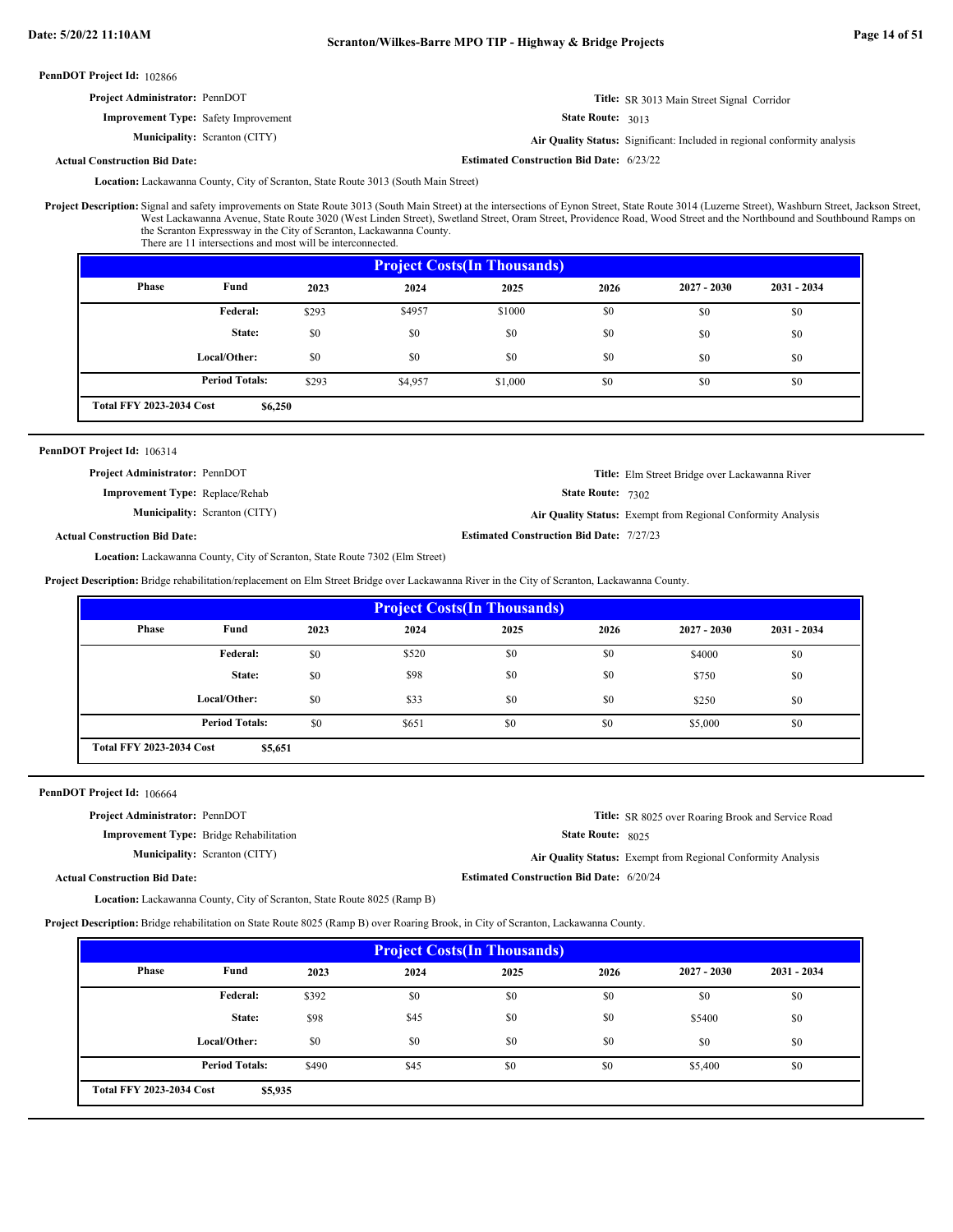| <b>Project Administrator: PennDOT</b>      |                           | <b>Title:</b> SR 247 Expand Jessup Borough Park and Ride |
|--------------------------------------------|---------------------------|----------------------------------------------------------|
| <b>Improvement Type:</b> Park and Ride Lot | <b>State Route:</b> $247$ |                                                          |

**Municipality:**

Jessup (BORO) **Air Quality Status:** Significant: Included in regional conformity analysis

**Actual Construction Bid Date:**

**Estimated Construction Bid Date:** 10/5/23

Location: Lackawanna County, Jessup Borough, State Route 247

**Project Description:** Construction of a Park and Ride Extension on State Route 247 in Jessup Borough, Lackawanna County.

| <b>Project Costs (In Thousands)</b>     |                                                                        |      |     |     |     |     |     |  |
|-----------------------------------------|------------------------------------------------------------------------|------|-----|-----|-----|-----|-----|--|
| Phase                                   | Fund<br>$2027 - 2030$<br>$2031 - 2034$<br>2023<br>2024<br>2025<br>2026 |      |     |     |     |     |     |  |
|                                         | <b>Federal:</b>                                                        | \$50 | \$0 | \$0 | \$0 | \$0 | \$0 |  |
|                                         | State:                                                                 | \$0  | \$0 | \$0 | \$0 | \$0 | \$0 |  |
|                                         | Local/Other:                                                           | \$0  | \$0 | \$0 | \$0 | \$0 | \$0 |  |
|                                         | <b>Period Totals:</b>                                                  | \$50 | \$0 | \$0 | \$0 | \$0 | \$0 |  |
| <b>Total FFY 2023-2034 Cost</b><br>\$50 |                                                                        |      |     |     |     |     |     |  |

| PennDOT Project Id: 111112                  |                                      |                                                |                                                              |
|---------------------------------------------|--------------------------------------|------------------------------------------------|--------------------------------------------------------------|
| <b>Project Administrator: PennDOT</b>       |                                      |                                                | <b>Title:</b> Archbald Corridor                              |
| <b>Improvement Type:</b> RR Warning Devices |                                      | <b>State Route:</b> $\theta$                   |                                                              |
|                                             | <b>Municipality:</b> Archbald (BORO) |                                                | Air Quality Status: Exempt from Regional Conformity Analysis |
| <b>Actual Construction Bid Date:</b>        |                                      | <b>Estimated Construction Bid Date: 6/1/22</b> |                                                              |

Lackawanna County, Archbald Borough, Salem Street, Pike Street, Hill Street **Location:**

**Project Description:** Installation of Railroad Lights, Gates, Bells, Circuitry and Housing on Salem Street, Pike Street, Hill Street, Archbald Borough, Lackawanna County.

| <b>Project Costs (In Thousands)</b>      |                       |       |       |      |      |               |               |  |
|------------------------------------------|-----------------------|-------|-------|------|------|---------------|---------------|--|
| Phase                                    | Fund                  | 2023  | 2024  | 2025 | 2026 | $2027 - 2030$ | $2031 - 2034$ |  |
|                                          | Federal:              | \$300 | \$275 | \$0  | \$0  | \$0           | \$0           |  |
|                                          | State:                | \$0   | \$0   | \$0  | \$0  | \$0           | \$0           |  |
|                                          | Local/Other:          | \$0   | \$0   | \$0  | \$0  | \$0           | \$0           |  |
|                                          | <b>Period Totals:</b> | \$300 | \$275 | \$0  | \$0  | \$0           | \$0           |  |
| <b>Total FFY 2023-2034 Cost</b><br>\$575 |                       |       |       |      |      |               |               |  |

PennDOT Project Id: 111466

| <b>Project Administrator: PennDOT</b>               |                                                 | <b>Title:</b> Keystone College Pedestrian and Trail Connections |
|-----------------------------------------------------|-------------------------------------------------|-----------------------------------------------------------------|
| <b>Improvement Type:</b> Transportation Enhancement | <b>State Route:</b> $\theta$                    |                                                                 |
| <b>Municipality:</b> La Plume (TWP)                 |                                                 | Air Quality Status: Exempt from Regional Conformity Analysis    |
| <b>Actual Construction Bid Date:</b>                | <b>Estimated Construction Bid Date: 12/8/22</b> |                                                                 |

Location: Keystone College's project is located in La Plume Township, Lackawanna County along College Road and includes a trail spur to connect College Road to the Trolley Trail, environmental, athletic, and recreational sites on this area of campus.

Project Description: Keystone's project will provide pedestrians and bicyclists a safe route to travel along College Road and to connect to the 7 miles of public trails, environmental, recreational, and athletic facilities located along the 170-acre Woodlands Campus.

|                                 |                       |       | <b>Project Costs (In Thousands)</b> |      |      |               |               |
|---------------------------------|-----------------------|-------|-------------------------------------|------|------|---------------|---------------|
| Phase                           | Fund                  | 2023  | 2024                                | 2025 | 2026 | $2027 - 2030$ | $2031 - 2034$ |
|                                 | Federal:              | \$700 | \$218                               | \$0  | \$0  | \$0           | \$0           |
|                                 | State:                | \$0   | \$0                                 | \$0  | \$0  | \$0           | \$0           |
|                                 | Local/Other:          | \$0   | \$0                                 | \$0  | \$0  | \$0           | \$0           |
|                                 | <b>Period Totals:</b> | \$700 | \$218                               | \$0  | \$0  | \$0           | \$0           |
| <b>Total FFY 2023-2034 Cost</b> | \$918                 |       |                                     |      |      |               |               |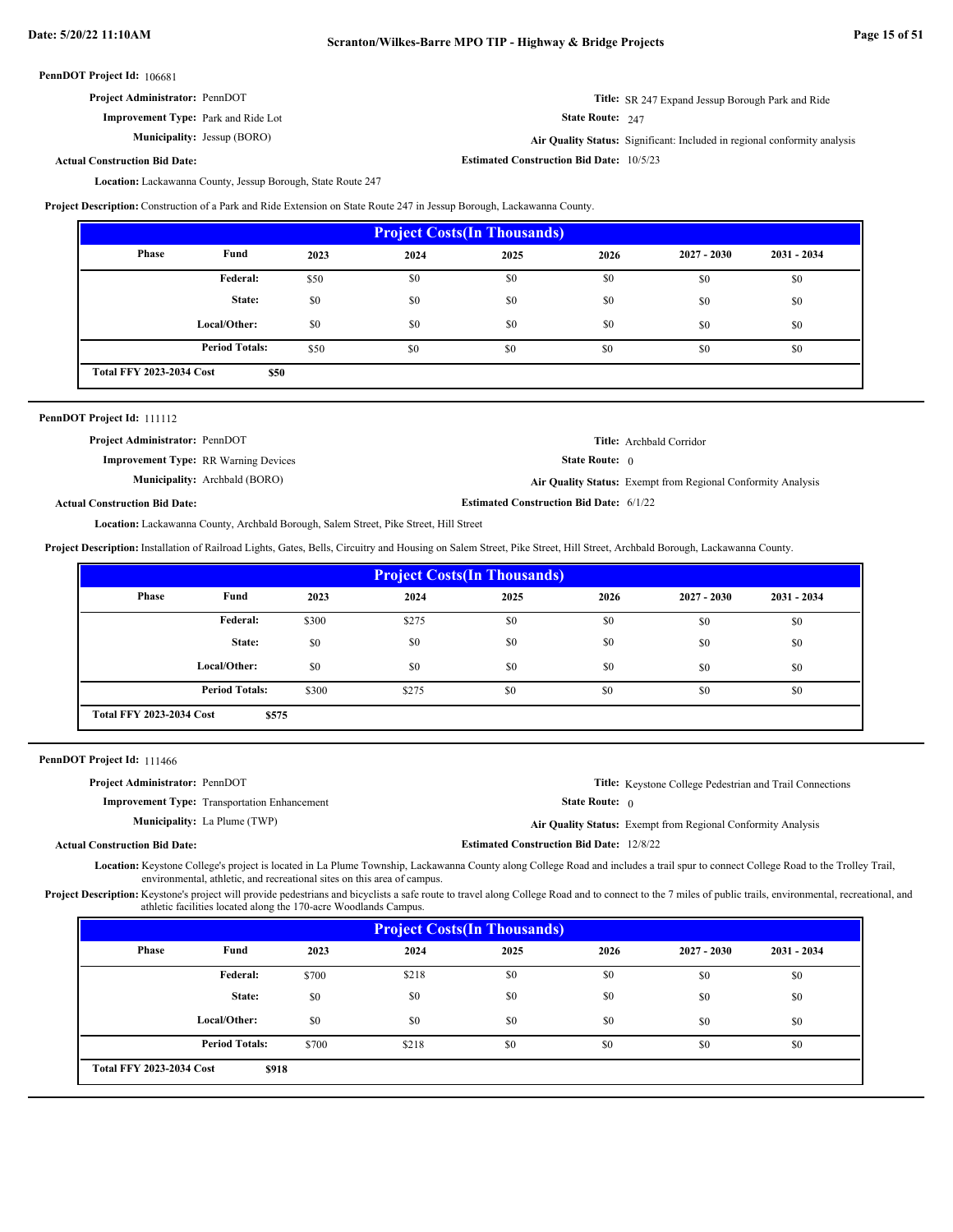| <b>Project Administrator: PennDOT</b>               | Title: Lack River Heritage Trail to Steamtown Ped Bridge |
|-----------------------------------------------------|----------------------------------------------------------|
| <b>Improvement Type:</b> Transportation Enhancement | <b>State Route:</b>                                      |

**Municipality:** Scranton (CITY)

Scranton (CITY) **Air Quality Status:** Exempt from Regional Conformity Analysis

**Actual Construction Bid Date:**

**Estimated Construction Bid Date:** 6/22/23

**Estimated Construction Bid Date:** 10/1/28

Lackawanna County, Lackawanna River Heritage Trail to Steamtown National Historic Site, City of Scranton **Location:**

**Project Description:** Pedestrian bridge connecting Lackawanna River Heritage Trail to Steamtown National Historic Site, City of Scranton, Lackawanna County.

|                                 |                       |       | <b>Project Costs (In Thousands)</b> |      |      |               |               |
|---------------------------------|-----------------------|-------|-------------------------------------|------|------|---------------|---------------|
| Phase                           | Fund                  | 2023  | 2024                                | 2025 | 2026 | $2027 - 2030$ | $2031 - 2034$ |
|                                 | Federal:              | \$500 | \$500                               | \$0  | \$0  | \$0           | \$0           |
|                                 | State:                | \$0   | \$0                                 | \$0  | \$0  | \$0           | \$0           |
|                                 | Local/Other:          | \$0   | \$0                                 | \$0  | \$0  | \$0           | \$0           |
|                                 | <b>Period Totals:</b> | \$500 | \$500                               | \$0  | \$0  | \$0           | \$0           |
| <b>Total FFY 2023-2034 Cost</b> | \$1,000               |       |                                     |      |      |               |               |

## PennDOT Project Id: 113072

**Project Administrator:** PennDOT

**Improvement Type:** Replace/Rehab

**Municipality:**

State Route: 3006 **Title:** SR 3006 over Gardner Creek

Newton (TWP) **Air Quality Status:** Exempt from Regional Conformity Analysis

## **Actual Construction Bid Date:**

Location: Lackawanna County

Newton Township State Route 3006 (Milwaukee Road)

**Project Description:** Bridge rehabilitation/replacement on State Route 3006 (Milwaukee Road) over Gardner Creek in Newton Township, Lackawanna County

|                                 |                       |      |      | <b>Project Costs (In Thousands)</b> |       |               |               |
|---------------------------------|-----------------------|------|------|-------------------------------------|-------|---------------|---------------|
| Phase                           | Fund                  | 2023 | 2024 | 2025                                | 2026  | $2027 - 2030$ | $2031 - 2034$ |
|                                 | Federal:              | \$0  | \$0  | \$0                                 | \$300 | \$2450        | \$0           |
|                                 | State:                | \$0  | \$0  | \$0                                 | \$75  | \$613         | \$0           |
|                                 | Local/Other:          | \$0  | \$0  | \$0                                 | \$0   | \$0           | \$0           |
|                                 | <b>Period Totals:</b> | \$0  | \$0  | \$0                                 | \$375 | \$3,063       | \$0           |
| <b>Total FFY 2023-2034 Cost</b> | \$3,438               |      |      |                                     |       |               |               |

PennDOT Project Id: 113723

| <b>Project Administrator: PennDOT</b>             | <b>Title:</b> Roadway Improvements SR 632                    |
|---------------------------------------------------|--------------------------------------------------------------|
| <b>Improvement Type:</b> Intersection Improvement | <b>State Route:</b> $632$                                    |
| <b>Municipality:</b> Scott (TWP)                  | Air Quality Status: Exempt from Regional Conformity Analysis |
| <b>Actual Construction Bid Date:</b>              | <b>Estimated Construction Bid Date: 7/27/23</b>              |

Lackawanna County, Scott Township, State Route 632 (Carbondale Road), State Route 347 (Justus Boulevard) **Location:**

**Project Description:** Roadway improvements on State Route 632 (Carbondale Road) between between wemberly hills road and Life Sciences Drive , Scott Township, Lackawanna County.

|                                 |                       |       |         | <b>Project Costs (In Thousands)</b> |      |               |               |
|---------------------------------|-----------------------|-------|---------|-------------------------------------|------|---------------|---------------|
| Phase                           | Fund                  | 2023  | 2024    | 2025                                | 2026 | $2027 - 2030$ | $2031 - 2034$ |
|                                 | Federal:              | \$0   | \$0     | \$0                                 | \$0  | \$0           | \$0           |
|                                 | State:                | \$375 | \$2275  | \$1000                              | \$0  | \$0           | \$0           |
|                                 | Local/Other:          | \$0   | \$0     | \$0                                 | \$0  | \$0           | \$0           |
|                                 | <b>Period Totals:</b> | \$375 | \$2,275 | \$1,000                             | \$0  | \$0           | \$0           |
| <b>Total FFY 2023-2034 Cost</b> | \$3,650               |       |         |                                     |      |               |               |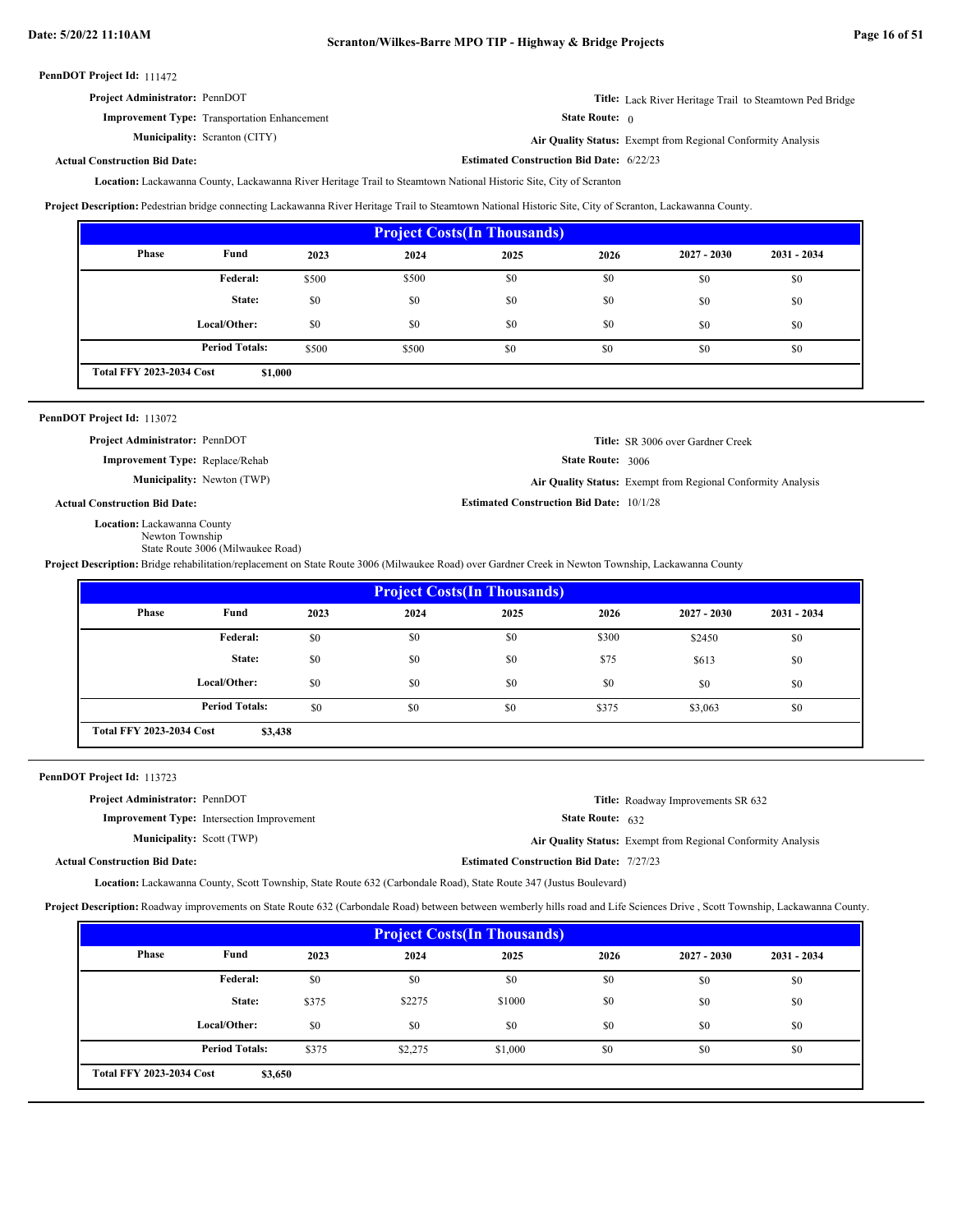| <b>Project Administrator: PennDOT</b> |
|---------------------------------------|
|---------------------------------------|

**Improvement Type:** Safety Improvement

**Municipality:**

**Title:** Guiderail Mash Upgrades - LLTS

State Route: 0

**Estimated Construction Bid Date:**

**Air Quality Status:** Exempt from Regional Conformity Analysis

**Actual Construction Bid Date:**

Location: Lackawanna and Luzerne Counties

**Project Description:** Guiderail Upgrades in Lackawanna and Luzerne Counties.

|                                 |                       |      | <b>Project Costs (In Thousands)</b> |      |         |               |               |
|---------------------------------|-----------------------|------|-------------------------------------|------|---------|---------------|---------------|
| Phase                           | Fund                  | 2023 | 2024                                | 2025 | 2026    | $2027 - 2030$ | $2031 - 2034$ |
|                                 | <b>Federal:</b>       | \$0  | \$500                               | \$0  | \$0     | \$0           | \$0           |
|                                 | State:                | \$0  | \$0                                 | \$0  | \$1000  | \$0           | \$0           |
|                                 | Local/Other:          | \$0  | \$0                                 | \$0  | \$0     | \$0           | \$0           |
|                                 | <b>Period Totals:</b> | \$0  | \$500                               | \$0  | \$1,000 | \$0           | \$0           |
| <b>Total FFY 2023-2034 Cost</b> | \$1,500               |      |                                     |      |         |               |               |

| PennDOT Project Id: 114156                              |                                                              |
|---------------------------------------------------------|--------------------------------------------------------------|
| <b>Project Administrator: PennDOT</b>                   | <b>Title:</b> Asset Management Phase 4                       |
| <b>Improvement Type:</b> Bridge Preservation Activities | <b>State Route:</b> $\theta$                                 |
| Municipality:                                           | Air Quality Status: Exempt from Regional Conformity Analysis |
| <b>Actual Construction Bid Date:</b>                    | <b>Estimated Construction Bid Date:</b>                      |
| Location: Lackawanna, Luzerne Counties                  |                                                              |

**Project Description:** Asset Management Phase 4 on Resurfacing on State Routes in Lackawanna and Luzerne Counties.

|                                 |                       |      |      | <b>Project Costs (In Thousands)</b> |      |               |               |
|---------------------------------|-----------------------|------|------|-------------------------------------|------|---------------|---------------|
| Phase                           | Fund                  | 2023 | 2024 | 2025                                | 2026 | $2027 - 2030$ | $2031 - 2034$ |
|                                 | Federal:              | \$0  | \$0  | \$0                                 | \$0  | \$0           | \$0           |
|                                 | State:                | \$0  | \$1  | \$0                                 | \$0  | \$0           | \$0           |
|                                 | Local/Other:          | \$0  | \$0  | \$0                                 | \$0  | \$0           | \$0           |
|                                 | <b>Period Totals:</b> | \$0  | \$1  | \$0                                 | \$0  | \$0           | \$0           |
| <b>Total FFY 2023-2034 Cost</b> | \$1                   |      |      |                                     |      |               |               |

PennDOT Project Id: 114268

**Project Administrator:** PennDOT

**Improvement Type:** Drainage Improvement

**Municipality:** Clarks Summit (BORO)

**Title:** SR 6 Drainage

State Route: 6

**Estimated Construction Bid Date:** 10/1/27

Clarks Summit (BORO) **Air Quality Status:** Exempt from Regional Conformity Analysis

**Actual Construction Bid Date:**

Location: Lackawanna County

Clarks Summit Borough and South Abington Township

State Routes 6 (State Street) and 11 (Northern Boulevard)

Project Description: Bridge replacements on State Route 6 (State Street) over Branch of Leggetts Creek (3 locations) and on State Route 11 (Northern Boulevard) over Leggetts Creek and over Summit Lake Creek in Clarks Summit Borough and South Abington Township, Lackawanna County.

|                                 |                       |      | <b>Project Costs (In Thousands)</b> |      |         |               |               |
|---------------------------------|-----------------------|------|-------------------------------------|------|---------|---------------|---------------|
| Phase                           | Fund                  | 2023 | 2024                                | 2025 | 2026    | $2027 - 2030$ | $2031 - 2034$ |
|                                 | Federal:              | \$0  | \$0                                 | \$0  | \$800   | \$4800        | \$0           |
|                                 | State:                | \$0  | \$0                                 | \$0  | \$200   | \$1200        | \$0           |
|                                 | Local/Other:          | \$0  | \$0                                 | \$0  | \$0     | \$0           | \$0           |
|                                 | <b>Period Totals:</b> | \$0  | \$0                                 | \$0  | \$1,000 | \$6,000       | \$0           |
| <b>Total FFY 2023-2034 Cost</b> | \$7,000               |      |                                     |      |         |               |               |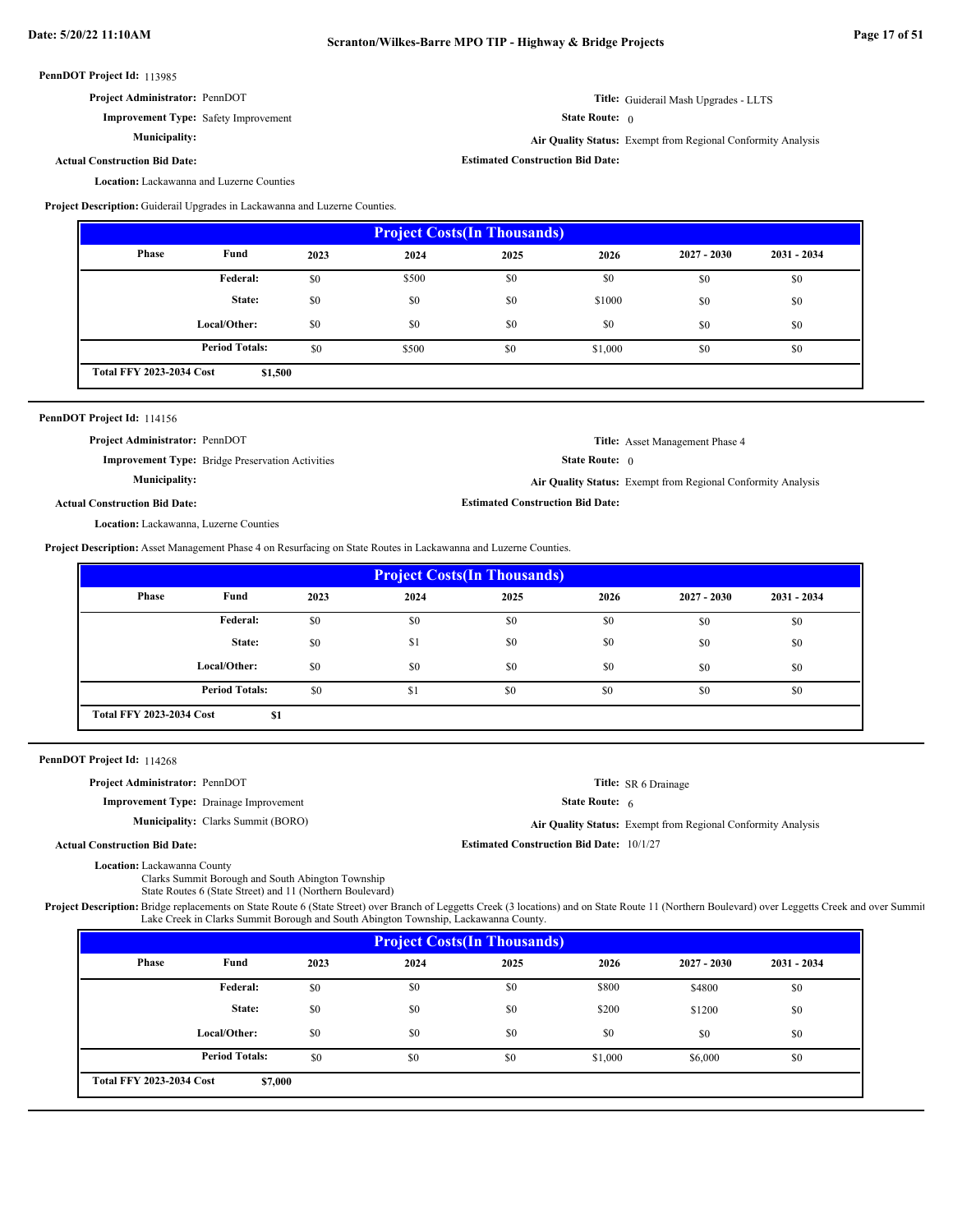|--|

State Route: 4026 **Title:** SR 4026 over Norfolk Southern Railroad

**Estimated Construction Bid Date:** 10/6/22

**Improvement Type:** Bridge Preservation Activities **Municipality:** Clarks Summit (BORO) **Air Quality Status:** 

Air Quality Status: Exempt from Regional Conformity Analysis

**Actual Construction Bid Date:**

Lackawanna County, Clarks Summit Borough, State Route 4026 (Grove Street) **Location:**

**Project Description:** Bridge preservation on State Route 4026 (Grove Street) over Norfolk Southern Railroad in Clarks Summit Borough, Lackawanna County.

| <b>Project Costs (In Thousands)</b> |                                            |      |         |      |      |               |               |
|-------------------------------------|--------------------------------------------|------|---------|------|------|---------------|---------------|
| Phase                               | Fund                                       | 2023 | 2024    | 2025 | 2026 | $2027 - 2030$ | $2031 - 2034$ |
|                                     | Federal:                                   | \$0  | \$0     | \$0  | \$0  | \$0           | \$0           |
|                                     | State:                                     | \$0  | \$1200  | \$0  | \$0  | \$0           | \$0           |
|                                     | Local/Other:                               | \$0  | \$0     | \$0  | \$0  | \$0           | \$0           |
|                                     | <b>Period Totals:</b>                      | \$0  | \$1,200 | \$0  | \$0  | \$0           | \$0           |
|                                     | <b>Total FFY 2023-2034 Cost</b><br>\$1,200 |      |         |      |      |               |               |

| PennDOT Project Id: 114917 |  |
|----------------------------|--|
|----------------------------|--|

**Project Administrator:** PennDOT

**Improvement Type:** Guiderail Improvement

**Municipality:** Dunmore (BORO) Dunmore (BORO) **Air Quality Status:** Exempt from Regional Conformity Analysis

**Title:** Interstate 84 Cable Median Barrier

**Title:** SR 2004 over White Oak Run

State Route: 84

**Estimated Construction Bid Date:** 9/28/23

State Route: 2004

**Estimated Construction Bid Date:** 2/16/23

**Actual Construction Bid Date:**

Location: Lackawanna County,

**Project Description:** Installation of Cable Median Barrier on Interstate 84

| <b>Project Costs (In Thousands)</b>        |                       |      |      |      |         |               |               |
|--------------------------------------------|-----------------------|------|------|------|---------|---------------|---------------|
| Phase                                      | Fund                  | 2023 | 2024 | 2025 | 2026    | $2027 - 2030$ | $2031 - 2034$ |
|                                            | Federal:              | \$0  | \$0  | \$0  | \$2050  | \$0           | \$0           |
|                                            | State:                | \$0  | \$0  | \$0  | \$0     | \$0           | \$0           |
|                                            | Local/Other:          | \$0  | \$0  | \$0  | \$0     | \$0           | \$0           |
|                                            | <b>Period Totals:</b> | \$0  | \$0  | \$0  | \$2,050 | \$0           | \$0           |
| <b>Total FFY 2023-2034 Cost</b><br>\$2,050 |                       |      |      |      |         |               |               |

PennDOT Project Id: 115704

**Project Administrator:** PennDOT

**Improvement Type:** Bridge Improvement

**Municipality:** Madison (TWP) Madison (TWP) **Air Quality Status:** Exempt from Regional Conformity Analysis

**Actual Construction Bid Date:**

Location: Lackawanna County

Madison Township State Route 2004 (Reservoir Road)

**Project Description:** Bridge Improvement Activities on State Route 2004 (Reservoir Road) over White Oak Run in Madison Township, Lackawanna County.

| <b>Project Costs (In Thousands)</b>        |                       |      |      |      |       |               |               |
|--------------------------------------------|-----------------------|------|------|------|-------|---------------|---------------|
| <b>Phase</b>                               | Fund                  | 2023 | 2024 | 2025 | 2026  | $2027 - 2030$ | $2031 - 2034$ |
|                                            | <b>Federal:</b>       | \$0  | \$0  | \$0  | \$300 | \$250         | \$2000        |
|                                            | State:                | \$0  | \$0  | \$0  | \$75  | \$63          | \$500         |
|                                            | Local/Other:          | \$0  | \$0  | \$0  | \$0   | \$0           | \$0           |
|                                            | <b>Period Totals:</b> | \$0  | \$0  | \$0  | \$375 | \$313         | \$2,500       |
| <b>Total FFY 2023-2034 Cost</b><br>\$3,188 |                       |      |      |      |       |               |               |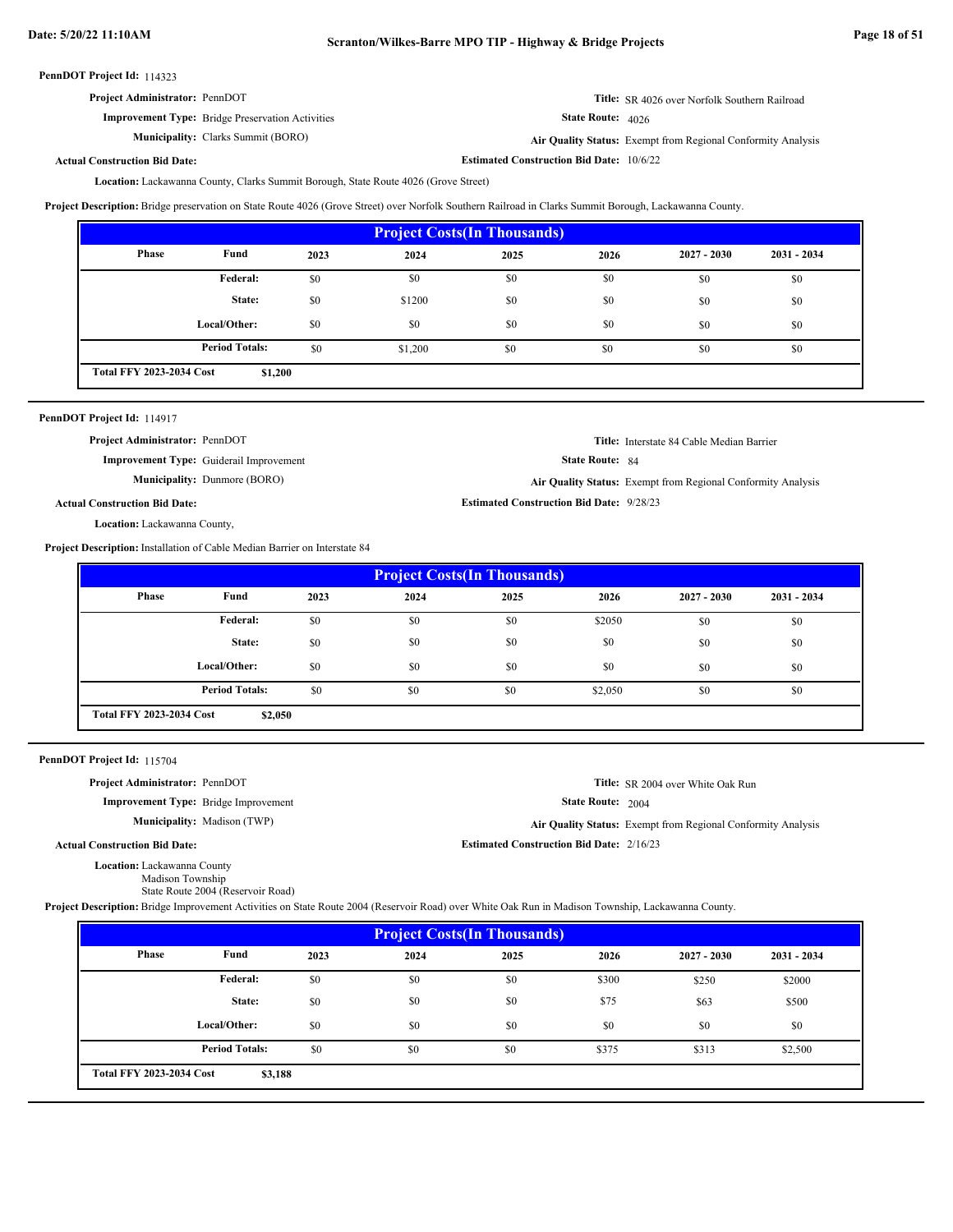| PennDOT Project Id: 115883 |                                                                                                                                                                                                                                                  |      |                                                                    |                                                              |                   |                                                                                                         |               |  |  |
|----------------------------|--------------------------------------------------------------------------------------------------------------------------------------------------------------------------------------------------------------------------------------------------|------|--------------------------------------------------------------------|--------------------------------------------------------------|-------------------|---------------------------------------------------------------------------------------------------------|---------------|--|--|
|                            | Project Administrator: PennDOT                                                                                                                                                                                                                   |      | Title: SR 3011 Keyser Avenue Wall Replacement<br>State Route: 3011 |                                                              |                   |                                                                                                         |               |  |  |
|                            | <b>Improvement Type: Restoration</b>                                                                                                                                                                                                             |      |                                                                    |                                                              |                   |                                                                                                         |               |  |  |
|                            | Municipality: Scranton (CITY)                                                                                                                                                                                                                    |      |                                                                    | Air Quality Status: Exempt from Regional Conformity Analysis |                   |                                                                                                         |               |  |  |
|                            | <b>Actual Construction Bid Date:</b>                                                                                                                                                                                                             |      |                                                                    | <b>Estimated Construction Bid Date: 4/28/23</b>              |                   |                                                                                                         |               |  |  |
|                            | Location: Lackawanna County<br>City of Scranton<br>State Route 3011 (Keyser Avenue)                                                                                                                                                              |      |                                                                    |                                                              |                   |                                                                                                         |               |  |  |
|                            | Project Description: Retaining wall replacement on State Route 3011 (Keyser Avenue) between State Route 3014 (Dalton Street) and Frink Street in City of Scranton, Lackawanna County.                                                            |      |                                                                    |                                                              |                   |                                                                                                         |               |  |  |
|                            |                                                                                                                                                                                                                                                  |      |                                                                    | <b>Project Costs(In Thousands)</b>                           |                   |                                                                                                         |               |  |  |
|                            | Phase<br>Fund                                                                                                                                                                                                                                    | 2023 | 2024                                                               | 2025                                                         | 2026              | $2027 - 2030$                                                                                           | 2031 - 2034   |  |  |
|                            | Federal:                                                                                                                                                                                                                                         | \$0  | \$0                                                                | \$0                                                          | \$0               | \$0                                                                                                     | \$0           |  |  |
|                            | State:                                                                                                                                                                                                                                           | \$0  | \$0                                                                | \$300                                                        | \$0               | \$0                                                                                                     | \$0           |  |  |
|                            | Local/Other:                                                                                                                                                                                                                                     | \$0  | \$0                                                                | \$0                                                          | \$0               | \$0                                                                                                     | \$0           |  |  |
|                            | <b>Period Totals:</b>                                                                                                                                                                                                                            | \$0  | \$0                                                                | \$300                                                        | \$0               | \$0                                                                                                     | \$0           |  |  |
|                            | <b>Total FFY 2023-2034 Cost</b><br>\$300                                                                                                                                                                                                         |      |                                                                    |                                                              |                   |                                                                                                         |               |  |  |
|                            | Project Administrator: PennDOT<br><b>Improvement Type:</b> Bridge Preservation Activities<br>Municipality: Mayfield (BORO)<br><b>Actual Construction Bid Date:</b>                                                                               |      |                                                                    | <b>Estimated Construction Bid Date: 11/3/22</b>              | State Route: 6006 | Title: SR 6006 over SR 107 Preservation<br>Air Quality Status: Exempt from Regional Conformity Analysis |               |  |  |
|                            | Location: Lackawanna County, Mayfield Borough, SR 6006 (Scranton Carbondale Highway)<br>Project Description: Bridge Preservation on State Route 6006 (Scranton Carbondale Highway) over Rush Brook Creek in Mayfield Borough, Lackawanna County. |      |                                                                    |                                                              |                   |                                                                                                         |               |  |  |
|                            |                                                                                                                                                                                                                                                  |      |                                                                    | <b>Project Costs(In Thousands)</b>                           |                   |                                                                                                         |               |  |  |
|                            | Phase<br>Fund                                                                                                                                                                                                                                    | 2023 | 2024                                                               | 2025                                                         | 2026              | $2027 - 2030$                                                                                           | $2031 - 2034$ |  |  |
|                            | Federal:                                                                                                                                                                                                                                         | \$0  | \$0                                                                | \$0                                                          | \$0               | \$0                                                                                                     | \$0           |  |  |
|                            | State:                                                                                                                                                                                                                                           | \$0  | \$0                                                                | \$850                                                        | \$0               | \$0                                                                                                     | \$0           |  |  |
|                            | Local/Other:                                                                                                                                                                                                                                     | \$0  | \$0                                                                | \$0                                                          | \$0               | \$0                                                                                                     | \$0           |  |  |
|                            | <b>Period Totals:</b>                                                                                                                                                                                                                            | \$0  | \$0                                                                | \$850                                                        | \$0               | \$0                                                                                                     | \$0           |  |  |
|                            |                                                                                                                                                                                                                                                  |      |                                                                    |                                                              |                   |                                                                                                         |               |  |  |
|                            | <b>Total FFY 2023-2034 Cost</b><br>\$850                                                                                                                                                                                                         |      |                                                                    |                                                              |                   |                                                                                                         |               |  |  |
|                            |                                                                                                                                                                                                                                                  |      |                                                                    |                                                              |                   |                                                                                                         |               |  |  |
|                            | PennDOT Project Id: 116766                                                                                                                                                                                                                       |      |                                                                    |                                                              |                   |                                                                                                         |               |  |  |
|                            | Project Administrator: PennDOT                                                                                                                                                                                                                   |      |                                                                    |                                                              |                   | Title: SR 2011 over Lehigh River                                                                        |               |  |  |
|                            | Improvement Type: Replace/Rehab<br>Municipality: Clifton (TWP)                                                                                                                                                                                   |      |                                                                    |                                                              | State Route: 2011 |                                                                                                         |               |  |  |
|                            | <b>Actual Construction Bid Date:</b>                                                                                                                                                                                                             |      |                                                                    | <b>Estimated Construction Bid Date: 10/1/30</b>              |                   | Air Quality Status: Exempt from Regional Conformity Analysis                                            |               |  |  |

|  | Project Description: Bridge rehabilitation/replacement on State Route 2011 (Lehigh Road) over Lehigh River in Clifton Township, Lackawanna County |  |  |  |  |
|--|---------------------------------------------------------------------------------------------------------------------------------------------------|--|--|--|--|
|  |                                                                                                                                                   |  |  |  |  |

| <b>Project Costs (In Thousands)</b>        |                       |      |      |      |       |               |               |
|--------------------------------------------|-----------------------|------|------|------|-------|---------------|---------------|
| Phase                                      | Fund                  | 2023 | 2024 | 2025 | 2026  | $2027 - 2030$ | $2031 - 2034$ |
|                                            | Federal:              | \$0  | \$0  | \$0  | \$300 | \$250         | \$2000        |
|                                            | State:                | \$0  | \$0  | \$0  | \$75  | \$63          | \$500         |
|                                            | Local/Other:          | \$0  | \$0  | \$0  | \$0   | \$0           | \$0           |
|                                            | <b>Period Totals:</b> | \$0  | \$0  | \$0  | \$375 | \$313         | \$2,500       |
| <b>Total FFY 2023-2034 Cost</b><br>\$3,188 |                       |      |      |      |       |               |               |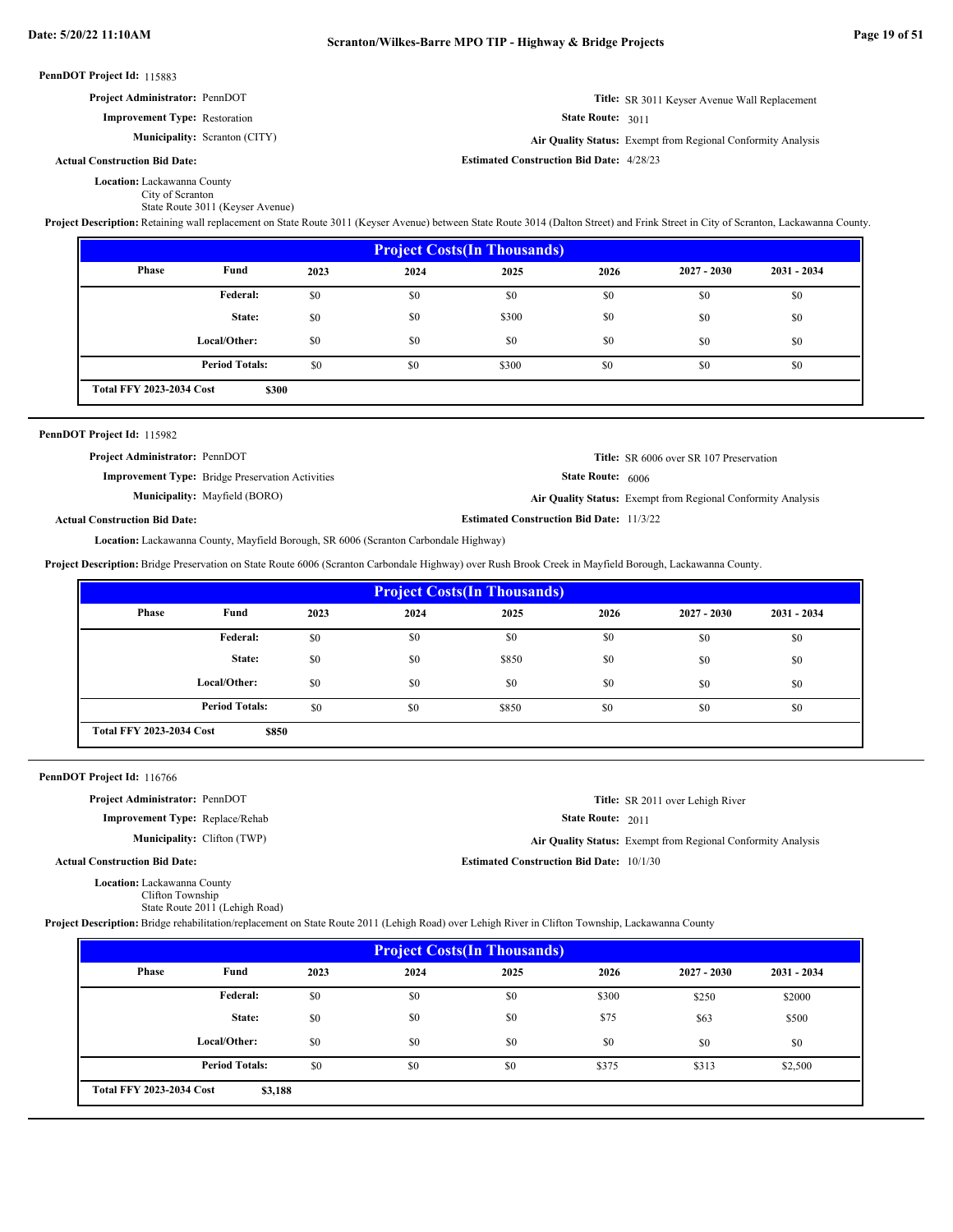#### PennDOT Project Id: 116767 State Route: 2018 PennDOT Project Id: 117103 State Route: 247 PennDOT Project Id: 117976 State Route: 6 Location: Lackawanna County Covington Township State Route 2018 (Dorantown Road) **Title:** SR 2018 over SR 380 **Improvement Type:** Replace/Rehab **Estimated Construction Bid Date:** 10/1/29 **Actual Construction Bid Date:** Municipality: Covington (TWP) Covington (TWP) **Air Quality Status:** Exempt from Regional Conformity Analysis **Project Administrator:** PennDOT **Project Description:** Bridge rehabilitation/replacement on State Route 2018 (Dorantown Road) over State Route 380 in Covington Township, Lackawanna County Location: Lackawanna County **Title:** Lackawanna County Capital Budget Paving 2021 **Improvement Type:** Resurface **Estimated Construction Bid Date: Actual Construction Bid Date: Municipality:** Fell (TWP) Fell (TWP) **Air Quality Status:** Exempt from Regional Conformity Analysis **Project Administrator:** PennDOT Project Description: Created for 2021 Capital Budget - Resurfacing on Created for 2021 Capital Budget - Resurfacing on Route 11, 107, 171, 247, 307, 438, 1017, 1023, 1025, 1029, 1039, 2001, 2002, 2003, 2004, 2009, 2013, 2016, 2015, 2019, 3001, 3006, 3008, 3012, 3027, 4003, 4009, 4011, 4013, 4016, 4017, 4018, 4019, 4022, 4023, 4027, 4038, 6006, 6307, 4026 in Fell Township, Ransom Township, Newton Township, Covington Township, Madison Township, Jefferson Township, Scott Township, Blakely Boro, Carbondale Township, North Abington Township, Blakely Boro, Benton Township, Taylor Boro, Glenburn Township, Dalton Boro, La Plume Township, South Abington Township, Clarks Summit Boro, West Abington Township, Thornhurst Township, Scranton City, Springbrook Township, Roaring Brook Township, Moosic Boro, Vandling Boro, Archbald Boro, Mayfield Boro, Carbondale City, Jermyn Boro, Rapho Township, Waverly Township, Old Forge Boro, Greenfield Township, Clarks Green Boro, Olyphant Boro, Jessup Boro, Lackawanna County. **Location:** Various State Routes Various Municipalities Lackawanna County **Title:** Federal Aid Paving 4-23-FP1 **Improvement Type:** Resurface **Estimated Construction Bid Date: Actual Construction Bid Date: Municipality:** La Plume (TWP) La Plume (TWP) **Air Quality Status:** Exempt from Regional Conformity Analysis **Project Administrator:** PennDOT **Project Description:** Resurfacing on various State Routes in various municipalities, Lackawanna County  **2023 2025 2026 \$4,688** \$0 \$300 \$3450 \$0 \$300 \$3450 \$0 \$0 \$0 \$75 \$863 \$0 \$0 \$0 \$0 \$0 \$0 \$0 \$0 \$0 \$0 \$0 \$0 \$0 \$375 \$4,313 \$0 **Project Costs(In Thousands) Phase Fund 2027 - 2030 2031 - 2034 Federal: State: Local/Other: Total FFY 2023-2034 Cost 2024** \$3450 \$863 \$0 **Period Totals:** \$0 \$375  **2023 2025 2026 \$2,000** \$0 \$2000 \$0 \$0 \$0 \$0 \$0 \$0 \$0 \$0 \$0 \$0 \$0 \$0 \$0 \$0 \$0 \$0 \$0 \$0 \$0 \$0 \$0 \$0 \$2,000 \$0 \$0 \$0 \$0 \$0 \$0 **Project Costs(In Thousands) Phase Fund 2027 - 2030 2031 - 2034 Federal: State: Local/Other: Total FFY 2023-2034 Cost 2024** \$0 \$0 \$0 **Period Totals:** \$0 \$2.000 \$0 \$0 \$0

| <b>Project Costs (In Thousands)</b>        |                       |         |      |      |      |               |               |
|--------------------------------------------|-----------------------|---------|------|------|------|---------------|---------------|
| Phase                                      | Fund                  | 2023    | 2024 | 2025 | 2026 | $2027 - 2030$ | $2031 - 2034$ |
|                                            | Federal:              | \$5000  | \$0  | \$0  | \$0  | \$0           | \$0           |
|                                            | State:                | \$0     | \$0  | \$0  | \$0  | \$0           | \$0           |
|                                            | Local/Other:          | \$0     | \$0  | \$0  | \$0  | \$0           | \$0           |
|                                            | <b>Period Totals:</b> | \$5,000 | \$0  | \$0  | \$0  | \$0           | \$0           |
| <b>Total FFY 2023-2034 Cost</b><br>\$5,000 |                       |         |      |      |      |               |               |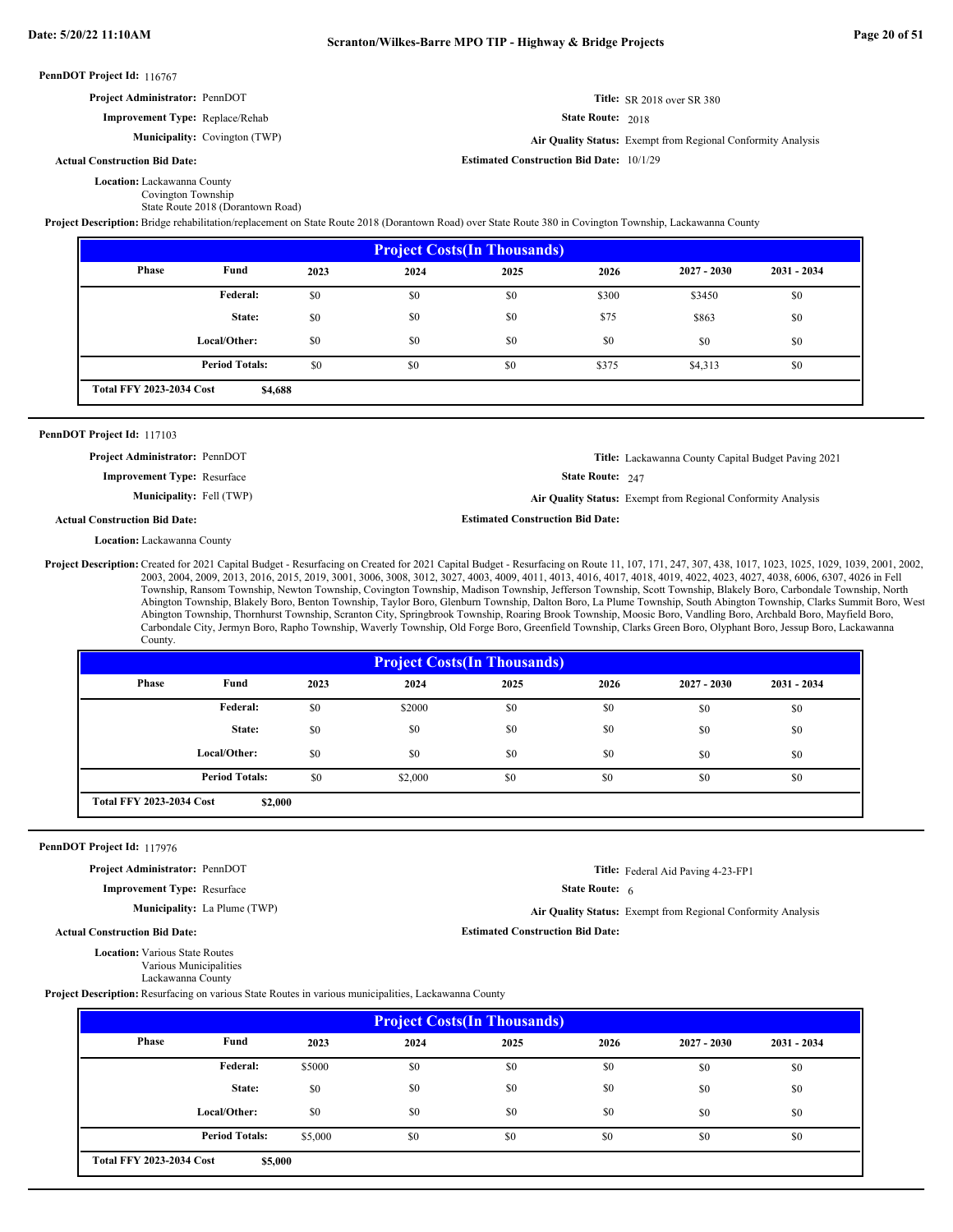**Estimated Construction Bid Date:**

State Route: 11

**Title:** Federal Aid Paving 4-24-FP1

**Title:** Federal Aid Paving 4-25-FP1

State Route: 307

**Estimated Construction Bid Date:**

#### PennDOT Project Id: 117977

## **Project Administrator:** PennDOT

**Improvement Type:** Resurface

Municipality: Moosic (BORO) Moosic (BORO) **Air Quality Status:** Exempt from Regional Conformity Analysis

## **Actual Construction Bid Date:**

**Location:** Various State Routes

Various Municipalities Lackawanna County

**Project Description:** Resurfacing on various State Routes in various municipalities, Lackawanna County

| <b>Project Costs (In Thousands)</b> |                       |      |         |      |      |               |               |
|-------------------------------------|-----------------------|------|---------|------|------|---------------|---------------|
| <b>Phase</b>                        | Fund                  | 2023 | 2024    | 2025 | 2026 | $2027 - 2030$ | $2031 - 2034$ |
|                                     | Federal:              | \$0  | \$5000  | \$0  | \$0  | \$0           | \$0           |
|                                     | State:                | \$0  | \$0     | \$0  | \$0  | \$0           | \$0           |
|                                     | Local/Other:          | \$0  | \$0     | \$0  | \$0  | \$0           | \$0           |
|                                     | <b>Period Totals:</b> | \$0  | \$5,000 | \$0  | \$0  | \$0           | \$0           |

#### PennDOT Project Id: 117978

**Project Administrator:** PennDOT

**Improvement Type:** Resurface

**Municipality:** Covington (TWP) Covington (TWP) **Air Quality Status:** Exempt from Regional Conformity Analysis

**Actual Construction Bid Date:**

**Location:** Various State Routes

Various Municipalities

Lackawanna County

**Project Description:** Resurfacing on various State Routes in various municipalities in Lackawanna County

| <b>Project Costs (In Thousands)</b> |                                            |      |      |         |      |               |               |
|-------------------------------------|--------------------------------------------|------|------|---------|------|---------------|---------------|
| Phase                               | Fund                                       | 2023 | 2024 | 2025    | 2026 | $2027 - 2030$ | $2031 - 2034$ |
|                                     | <b>Federal:</b>                            | \$0  | \$0  | \$5000  | \$0  | \$0           | \$0           |
|                                     | State:                                     | \$0  | \$0  | \$0     | \$0  | \$0           | \$0           |
|                                     | Local/Other:                               | \$0  | \$0  | \$0     | \$0  | \$0           | \$0           |
|                                     | <b>Period Totals:</b>                      | \$0  | \$0  | \$5,000 | \$0  | \$0           | \$0           |
|                                     | <b>Total FFY 2023-2034 Cost</b><br>\$5,000 |      |      |         |      |               |               |

PennDOT Project Id: 117979

**Project Administrator:** PennDOT

**Improvement Type:** Resurface

**Municipality:** Dunmore (BORO)

**Title:** Federal Aid Paving 4-26-FP1

State Route: 347

Dunmore (BORO) **Air Quality Status:** Exempt from Regional Conformity Analysis

**Estimated Construction Bid Date:**

**Actual Construction Bid Date:**

**Location:** Various State Routes Various Municipalities Lackawanna County

**Project Description:** Resurfacing on various State Routes in various municipalities in Lackawanna County

| <b>Project Costs (In Thousands)</b>        |                       |      |      |      |         |               |               |
|--------------------------------------------|-----------------------|------|------|------|---------|---------------|---------------|
| <b>Phase</b>                               | Fund                  | 2023 | 2024 | 2025 | 2026    | $2027 - 2030$ | $2031 - 2034$ |
|                                            | Federal:              | \$0  | \$0  | \$0  | \$3000  | \$0           | \$0           |
|                                            | State:                | \$0  | \$0  | \$0  | \$2000  | \$0           | \$0           |
|                                            | Local/Other:          | \$0  | \$0  | \$0  | \$0     | \$0           | \$0           |
|                                            | <b>Period Totals:</b> | \$0  | \$0  | \$0  | \$5,000 | \$0           | \$0           |
| <b>Total FFY 2023-2034 Cost</b><br>\$5,000 |                       |      |      |      |         |               |               |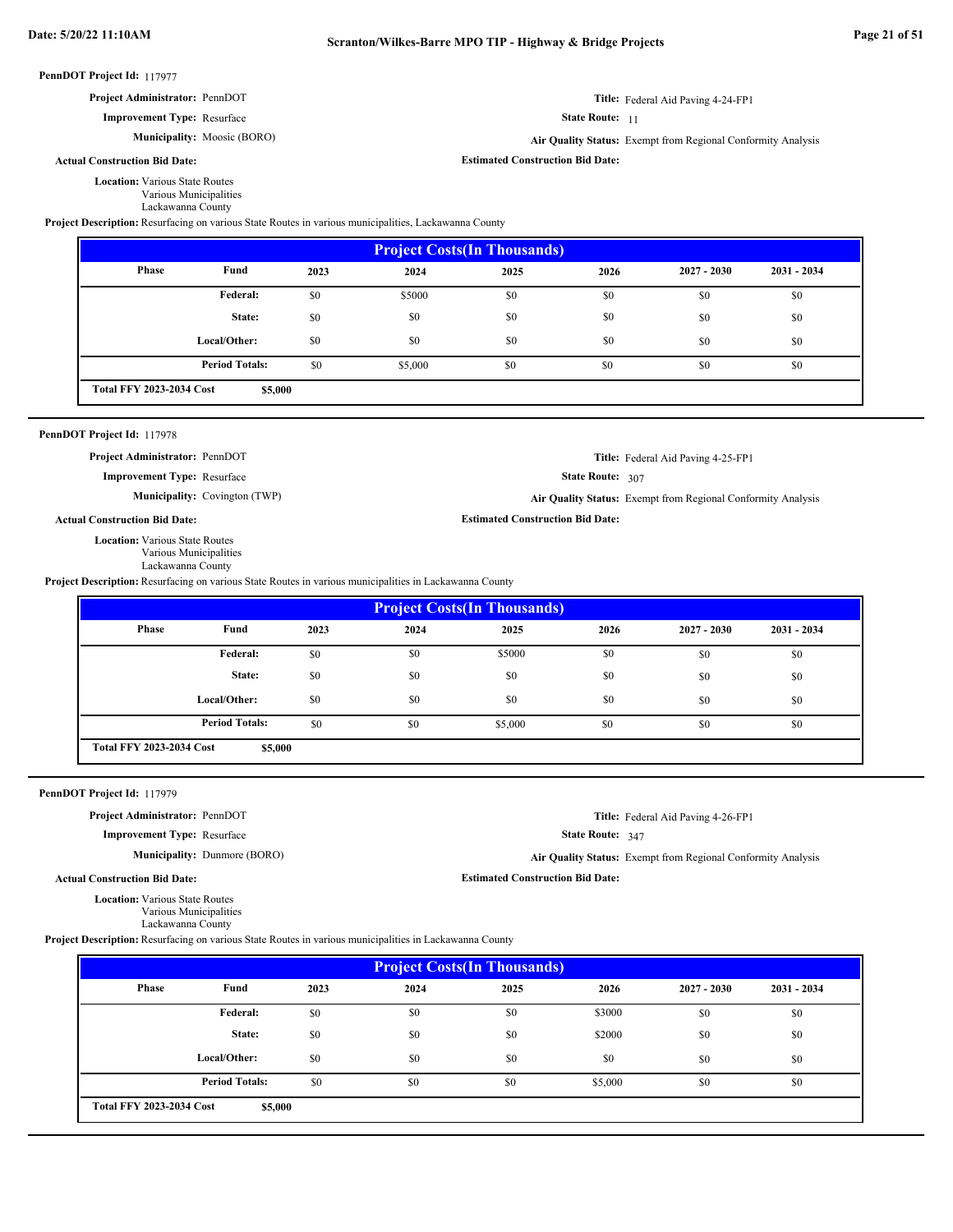#### PennDOT Project Id: 118217 State Route: 3018 PennDOT Project Id: 8464 State Route: 3011 PennDOT Project Id: 8741 State Route: 2035 Location: City of Scranton Lackawanna County **Title:** City of Scranton Corridor Crossing **Improvement Type:** RR Warning Devices **Estimated Construction Bid Date: Actual Construction Bid Date: Municipality:** Scranton (CITY) **Air Quality Status:** AQ Conformity Does Not Apply Air Quality Status: AQ Conformity Does Not Apply **Project Administrator:** PennDOT **Project Description:** Installation of railroad lights, gates, bells, circuitry, and housing at the City of Scranton Corridor Railroad crossing, Lackawanna County. **Location:** Luzerne County Hollenback Township State Route 3011 (Moyers Grove Road) **Title:** SR 3011 over Wapwallopen Creek **Improvement Type:** Replace/Rehab **Estimated Construction Bid Date:** 10/1/30 **Actual Construction Bid Date:** Municipality: Hollenback (TWP) Hollenback (TWP) **Air Quality Status:** Exempt from Regional Conformity Analysis **Project Administrator:** PENNDOT **Project Description:** Bridge rehabilitation/replacement on State Route 3011 (Moyers Grove Road) over Wapwallopen Creek in Hollenback Township, Luzerne County Location: Luzerne County, Bear Creek Township, State Route 2035 (Suscon Road) **Title:** SR 2035 Suscon Road over Bear Creek **Improvement Type:** Replace/Rehab **Estimated Construction Bid Date:** 10/19/23 **Actual Construction Bid Date: Municipality:** Bear Creek (TWP) **Air Quality Status:** Exempt from Regional Conformity Analysis **Project Administrator:** PENNDOT **Project Description:** Bridge rehabilitation/replacement on State Route 2035 (Suscon Road) over Bear Creek in Bear Creek Township, Luzerne County.  **2023 2025 2026 \$600** \$0 \$200 \$200 \$200 \$200 \$0 \$0 \$0 \$0 \$0 \$0 \$0 \$0 \$0 \$0 \$0 \$0 \$0 \$0 \$0 \$0 \$0 \$0 \$0 \$0 \$0 \$0 \$200 \$200 \$0 \$0 **Project Costs(In Thousands) Phase Fund 2027 - 2030 2031 - 2034 Federal: State: Local/Other: Total FFY 2023-2034 Cost 2024** \$0 \$0 \$0 **Period Totals:** \$200  **2023 2025 2026 \$3,688** \$0 \$1,000 \$250 \$2400 \$2500 \$2500 \$2400 \$0 \$0 \$0 \$75 \$63 \$600 \$0 \$0 \$0 \$0 \$0 \$0 \$0 \$0 \$0 \$0 \$0 \$0 \$375 \$313 \$3,000 **Project Costs(In Thousands) Phase Fund 2027 - 2030 2031 - 2034 Federal: State: Local/Other: Total FFY 2023-2034 Cost 2024** \$250 \$63 \$0 **Period Totals:** \$0 \$375  **2023 2025 2026** \$200 \$0 \$0 \$0 \$0 \$1760 \$0 \$0 \$50 \$0 \$0 \$0 \$0 \$0 \$0 \$0 \$0 \$0 \$0 \$0 \$0 \$0  $$0$  \$0 \$0 \$2,200 \$0 \$0 **Project Costs(In Thousands) Phase Fund 2027 - 2030 2031 - 2034 Federal: State: Local/Other: 2024** \$1760 \$440 \$0 **Period Totals:** \$250 \$0 \$0 \$0 \$0 **Luzerne**

**\$2,450 Total FFY 2023-2034 Cost**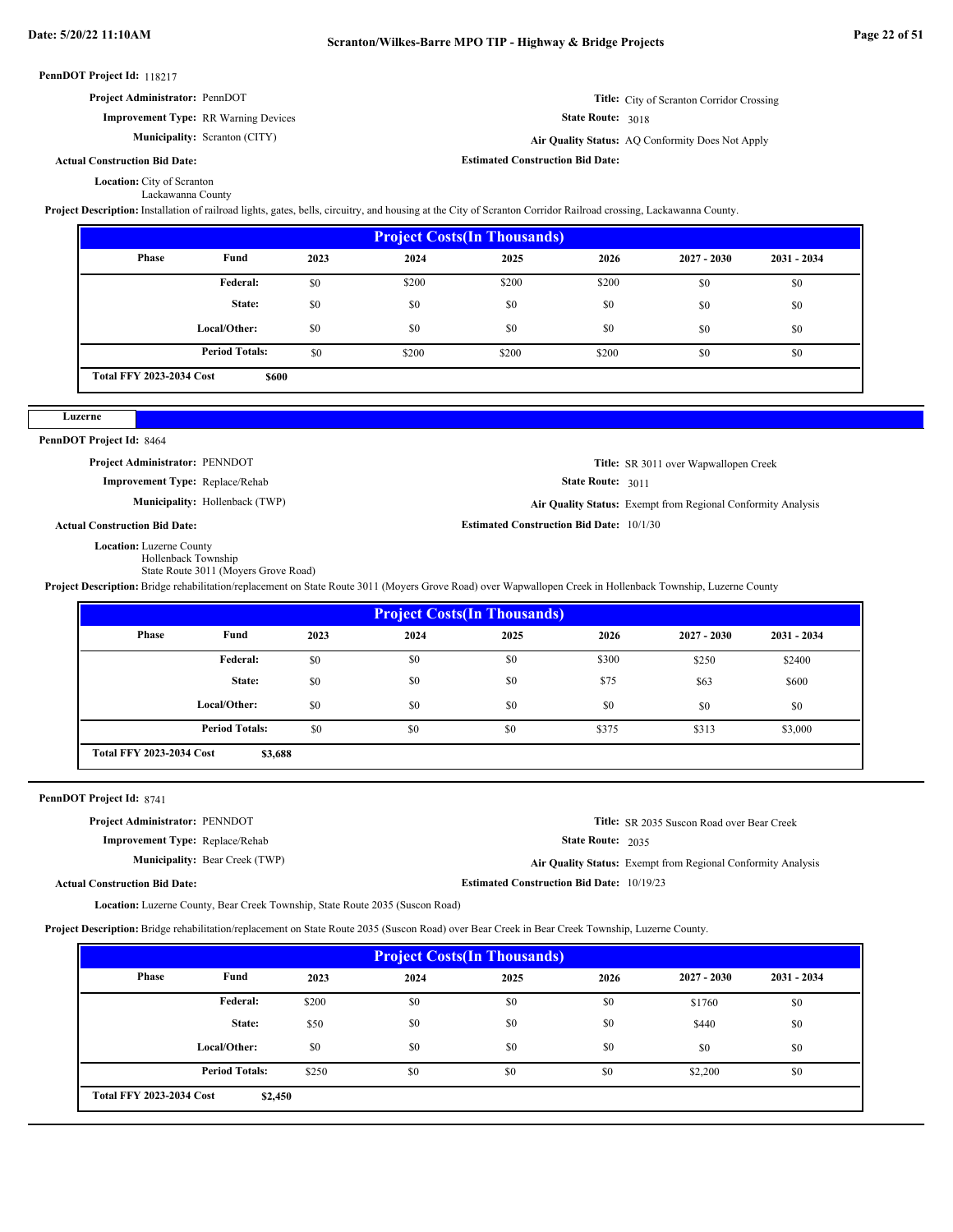**Estimated Construction Bid Date:** 10/1/25

PennDOT Project Id: 8757

| <b>Project Administrator: PENNDOT</b>  | <b>Title:</b> T-482 over Huntington Creek |
|----------------------------------------|-------------------------------------------|
| <b>Improvement Type:</b> Replace/Rehab | <b>State Route: 7217</b>                  |

**Municipality:**

State Route: 7217

Huntington (TWP) **Air Quality Status:** Exempt from Regional Conformity Analysis

## **Actual Construction Bid Date:**

Location: Luzerne County, Huntington Township, State Route 7217 (Township Road 482, Ftorkowski Road)

**Project Description:** Bridge rehabilitation/replacement on State Route 7217 (Township Road 482, Ftorkowski Road) (Bridge #6) over Huntington Creek in Huntington Township, Luzerne County.

| <b>Project Costs (In Thousands)</b> |                       |      |      |      |      |               |               |
|-------------------------------------|-----------------------|------|------|------|------|---------------|---------------|
| <b>Phase</b>                        | Fund                  | 2023 | 2024 | 2025 | 2026 | $2027 - 2030$ | $2031 - 2034$ |
|                                     | Federal:              | \$0  | \$40 | \$0  | \$0  | \$0           | \$0           |
|                                     | State:                | \$0  | \$10 | \$0  | \$0  | \$0           | \$0           |
|                                     | Local/Other:          | \$0  | \$0  | \$0  | \$0  | \$0           | \$0           |
|                                     | <b>Period Totals:</b> | \$0  | \$50 | \$0  | \$0  | \$0           | \$0           |
| <b>Total FFY 2023-2034 Cost</b>     | \$50                  |      |      |      |      |               |               |

| PennDOT Project Id: 8758               |                                      |                                                 |                                                              |
|----------------------------------------|--------------------------------------|-------------------------------------------------|--------------------------------------------------------------|
| <b>Project Administrator: PENNDOT</b>  |                                      |                                                 | <b>Title:</b> T-338 over Little Nescopeck Creek              |
| <b>Improvement Type:</b> Replace/Rehab |                                      | <b>State Route: 7230</b>                        |                                                              |
|                                        | <b>Municipality:</b> Sugarloaf (TWP) |                                                 | Air Quality Status: Exempt from Regional Conformity Analysis |
| <b>Actual Construction Bid Date:</b>   |                                      | <b>Estimated Construction Bid Date: 10/8/26</b> |                                                              |

Location: Luzerne County, Sugarloaf Township, State Route 7230 (Township Road 338, Center Hill Road) over Little Nescopeck Creek

Project Description: Bridge rehabilitation/replacement on Township Road 338 (Center Hill Road) over Little Nescopeck Creek in Sugarloaf Township, Luzerne County.

| <b>Project Costs (In Thousands)</b>     |                       |      |      |      |      |               |               |
|-----------------------------------------|-----------------------|------|------|------|------|---------------|---------------|
| Phase                                   | Fund                  | 2023 | 2024 | 2025 | 2026 | $2027 - 2030$ | $2031 - 2034$ |
|                                         | Federal:              | \$0  | \$40 | \$0  | \$0  | \$0           | \$0           |
|                                         | State:                | \$0  | \$10 | \$0  | \$0  | \$0           | \$0           |
|                                         | Local/Other:          | \$0  | \$0  | \$0  | \$0  | \$0           | \$0           |
|                                         | <b>Period Totals:</b> | \$0  | \$50 | \$0  | \$0  | \$0           | \$0           |
| <b>Total FFY 2023-2034 Cost</b><br>\$50 |                       |      |      |      |      |               |               |

PennDOT Project Id: 8759

| Project Administrator: PENNDOT         | <b>Title:</b> SR 7204 over Nescopeck Creek                   |
|----------------------------------------|--------------------------------------------------------------|
| <b>Improvement Type:</b> Replace/Rehab | <b>State Route: 7204</b>                                     |
| <b>Municipality: Butler (TWP)</b>      | Air Quality Status: Exempt from Regional Conformity Analysis |
| <b>Actual Construction Bid Date:</b>   | <b>Estimated Construction Bid Date: 10/19/23</b>             |

Location: Luzerne County, Butler Township, State Route 7204 (Sleepy Hollow Road)

**Project Description:** Bridge rehabilitation/replacement on State Route 7204 (Sleepy Hollow Road) over Nescopeck Creek, in Butler Township, Luzerne County.

| <b>Project Costs (In Thousands)</b>      |                       |      |      |      |       |               |               |
|------------------------------------------|-----------------------|------|------|------|-------|---------------|---------------|
| <b>Phase</b>                             | Fund                  | 2023 | 2024 | 2025 | 2026  | $2027 - 2030$ | $2031 - 2034$ |
|                                          | Federal:              | \$0  | \$0  | \$0  | \$160 | \$0           | \$0           |
|                                          | State:                | \$0  | \$0  | \$0  | \$30  | \$0           | \$0           |
|                                          | Local/Other:          | \$0  | \$0  | \$0  | \$10  | \$0           | \$0           |
|                                          | <b>Period Totals:</b> | \$0  | \$0  | \$0  | \$200 | \$0           | \$0           |
| <b>Total FFY 2023-2034 Cost</b><br>\$200 |                       |      |      |      |       |               |               |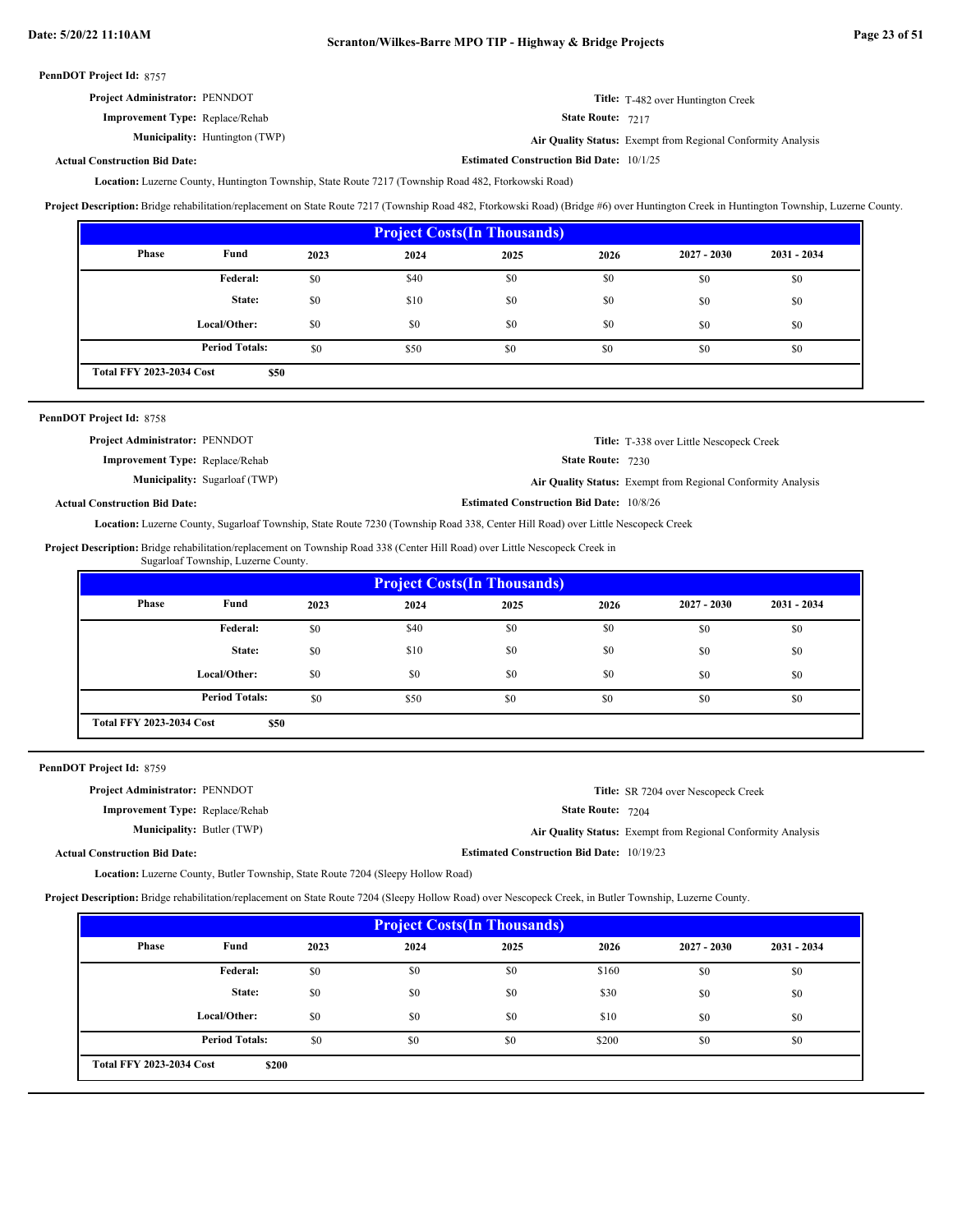**Estimated Construction Bid Date:** 10/1/26

PennDOT Project Id: 8765

| <b>Project Administrator: PENNDOT</b>  | Title: T-392 over Wapwallopen Creek Bridge |
|----------------------------------------|--------------------------------------------|
| <b>Improvement Type:</b> Replace/Rehab | <b>State Route: 7215</b>                   |

Municipality: Hollenback (TWP)

State Route: 7215

Hollenback (TWP) **Air Quality Status:** Exempt from Regional Conformity Analysis

## **Actual Construction Bid Date:**

Location: Luzerne County, Hollenback Township, State Route 7215 (Township Road 392, Kingsberry Road)

**Project Description:** Bridge rehabilitation/replacement on State Route 7215 (Township Road 392, Kingsberry Road) over Wapwallopen Creek Bridge in Hollenback Township, Luzerne County.

| <b>Project Costs (In Thousands)</b>     |                       |      |      |      |      |               |               |
|-----------------------------------------|-----------------------|------|------|------|------|---------------|---------------|
| Phase                                   | Fund                  | 2023 | 2024 | 2025 | 2026 | $2027 - 2030$ | $2031 - 2034$ |
|                                         | Federal:              | \$0  | \$40 | \$0  | \$0  | \$0           | \$0           |
|                                         | State:                | \$0  | \$10 | \$0  | \$0  | \$0           | \$0           |
|                                         | Local/Other:          | \$0  | \$0  | \$0  | \$0  | \$0           | \$0           |
|                                         | <b>Period Totals:</b> | \$0  | \$50 | \$0  | \$0  | \$0           | \$0           |
| <b>Total FFY 2023-2034 Cost</b><br>\$50 |                       |      |      |      |      |               |               |

| PennDOT Project Id: 8766               |                                       |                                         |                                                              |
|----------------------------------------|---------------------------------------|-----------------------------------------|--------------------------------------------------------------|
| <b>Project Administrator: PENNDOT</b>  |                                       |                                         | <b>Title:</b> T 451 Huntington Bridge 3                      |
| <b>Improvement Type:</b> Replace/Rehab |                                       | <b>State Route: 7217</b>                |                                                              |
|                                        | <b>Municipality:</b> Huntington (TWP) |                                         | Air Quality Status: Exempt from Regional Conformity Analysis |
| <b>Actual Construction Bid Date:</b>   |                                       | <b>Estimated Construction Bid Date:</b> |                                                              |

Location: Luzerne County, Huntington Township, Township Road 451 over Huntington Creek

**Project Description:** Bridge rehabilitation/replacement on Township Road 451 over Huntington Creek in Huntington Township, Luzerne County.

| <b>Project Costs(In Thousands)</b>      |                       |      |      |      |      |               |               |
|-----------------------------------------|-----------------------|------|------|------|------|---------------|---------------|
| <b>Phase</b>                            | Fund                  | 2023 | 2024 | 2025 | 2026 | $2027 - 2030$ | $2031 - 2034$ |
|                                         | Federal:              | \$0  | \$40 | \$0  | \$0  | \$0           | \$0           |
|                                         | State:                | \$0  | \$10 | \$0  | \$0  | \$0           | \$0           |
|                                         | Local/Other:          | \$0  | \$0  | \$0  | \$0  | \$0           | \$0           |
|                                         | <b>Period Totals:</b> | \$0  | \$50 | \$0  | \$0  | \$0           | \$0           |
| <b>Total FFY 2023-2034 Cost</b><br>\$50 |                       |      |      |      |      |               |               |

PennDOT Project Id: 8767

| <b>Project Administrator: PENNDOT</b>  |                                       |                                                 | <b>Title:</b> T-472 over Huntington Creek                    |
|----------------------------------------|---------------------------------------|-------------------------------------------------|--------------------------------------------------------------|
| <b>Improvement Type:</b> Replace/Rehab |                                       | <b>State Route: 7217</b>                        |                                                              |
|                                        | <b>Municipality:</b> Huntington (TWP) |                                                 | Air Quality Status: Exempt from Regional Conformity Analysis |
| <b>Actual Construction Bid Date:</b>   |                                       | <b>Estimated Construction Bid Date: 10/1/26</b> |                                                              |

Location: Luzerne County, Huntington Township, State Route 7217 (Township Road 472, Everetts Road)

**Project Description:** Bridge rehabilitation/replacement on State Route 7217 (Township Road 472, Everetts Road, Bridge #2) over Huntington Creek in Huntington Township, Luzerne County.

| <b>Project Costs (In Thousands)</b>     |                       |      |      |      |      |               |               |
|-----------------------------------------|-----------------------|------|------|------|------|---------------|---------------|
| <b>Phase</b>                            | Fund                  | 2023 | 2024 | 2025 | 2026 | $2027 - 2030$ | $2031 - 2034$ |
|                                         | Federal:              | \$0  | \$40 | \$0  | \$0  | \$0           | \$0           |
|                                         | State:                | \$0  | \$10 | \$0  | \$0  | \$0           | \$0           |
|                                         | Local/Other:          | \$0  | \$0  | \$0  | \$0  | \$0           | \$0           |
|                                         | <b>Period Totals:</b> | \$0  | \$50 | \$0  | \$0  | \$0           | \$0           |
| <b>Total FFY 2023-2034 Cost</b><br>\$50 |                       |      |      |      |      |               |               |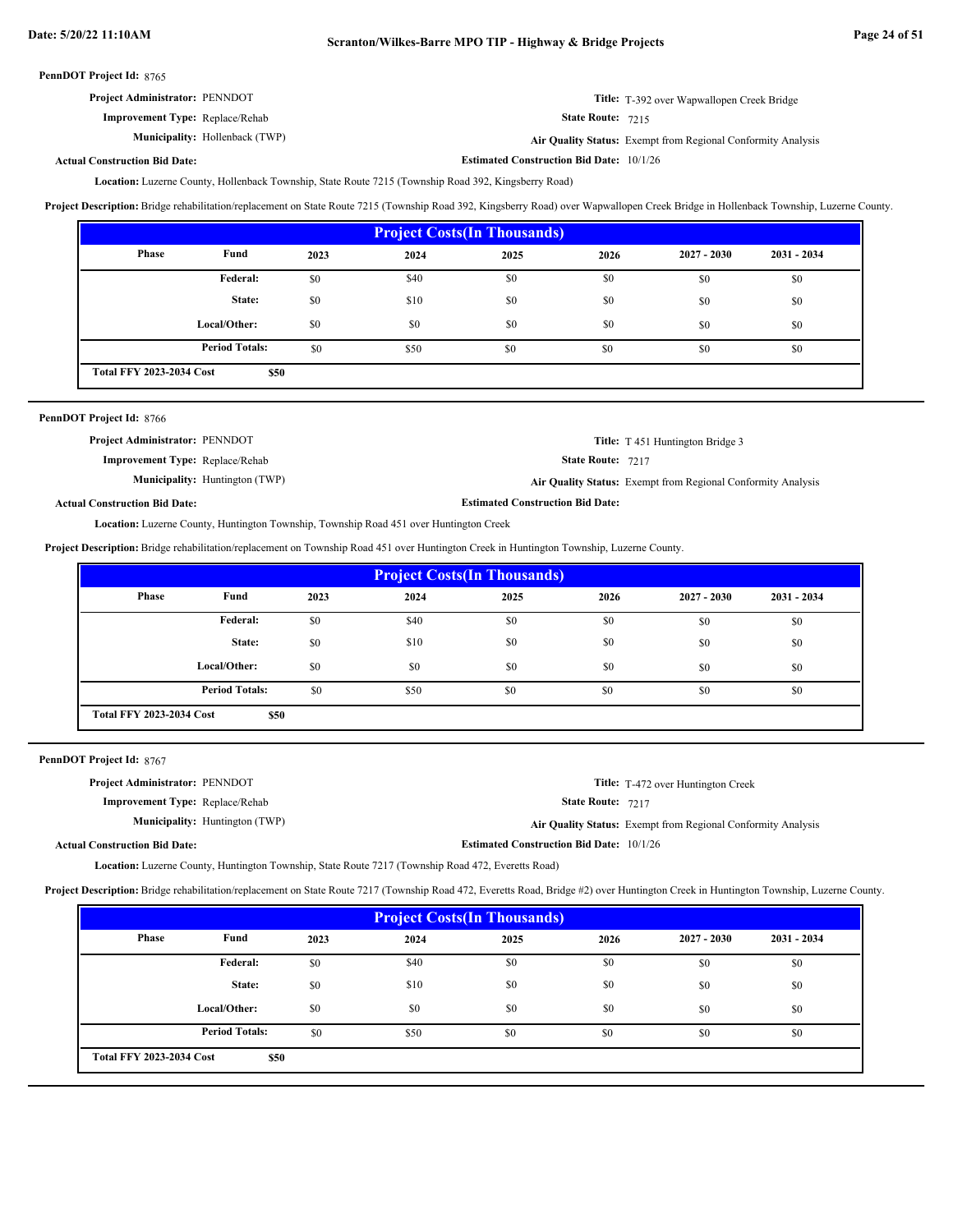| <b>Project Administrator: PENNDOT</b>       | <b>Title:</b> SR 3014 over Nescopeck Creek |
|---------------------------------------------|--------------------------------------------|
| <b>Improvement Type:</b> Bridge Replacement | <b>State Route: 3014</b>                   |

**Municipality:** Nescopeck (TWP)

State Route: 3014

Nescopeck (TWP) **Air Quality Status:** Exempt from Regional Conformity Analysis

**Estimated Construction Bid Date:** 3/31/22 3/31/22 **Actual Construction Bid Date:**

Location: Luzerne County, Nescopeck Township, State Route 3015 (Dump Hill Road)

**Project Description:** Bridge replacement on State Route 3014 (Dump Hill Road) over Nescopeck Creek in Nescopeck Township, Luzerne County.

| <b>Project Costs (In Thousands)</b>      |                       |       |      |      |      |               |               |
|------------------------------------------|-----------------------|-------|------|------|------|---------------|---------------|
| Phase                                    | Fund                  | 2023  | 2024 | 2025 | 2026 | $2027 - 2030$ | $2031 - 2034$ |
|                                          | Federal:              | \$688 | \$0  | \$0  | \$0  | \$0           | \$0           |
|                                          | State:                | \$172 | \$0  | \$0  | \$0  | \$0           | \$0           |
|                                          | Local/Other:          | \$0   | \$0  | \$0  | \$0  | \$0           | \$0           |
|                                          | <b>Period Totals:</b> | \$860 | \$0  | \$0  | \$0  | \$0           | \$0           |
| <b>Total FFY 2023-2034 Cost</b><br>\$860 |                       |       |      |      |      |               |               |

| PennDOT Project Id: 8999              |                                                         |                                                 |                                                              |
|---------------------------------------|---------------------------------------------------------|-------------------------------------------------|--------------------------------------------------------------|
| <b>Project Administrator: PENNDOT</b> |                                                         |                                                 | <b>Title:</b> SR 2005 over Bowman Spring Run                 |
|                                       | <b>Improvement Type:</b> Bridge Preservation Activities | <b>State Route: 2005</b>                        |                                                              |
|                                       | <b>Municipality:</b> Wilkes Barre (CITY)                |                                                 | Air Quality Status: Exempt from Regional Conformity Analysis |
| <b>Actual Construction Bid Date:</b>  |                                                         | <b>Estimated Construction Bid Date: 1/12/23</b> |                                                              |

Location: Luzerne County, City of Wilkes Barre, State Route 2005 (Blackman Street)

**Project Description:** Bridge preservation on State Route 2005 (Blackman Street) over Bowman Spring Run in the City of Wilkes Barre, Luzerne County.

| <b>Project Costs(In Thousands)</b>       |                       |       |      |      |      |               |               |
|------------------------------------------|-----------------------|-------|------|------|------|---------------|---------------|
| Phase                                    | Fund                  | 2023  | 2024 | 2025 | 2026 | $2027 - 2030$ | $2031 - 2034$ |
|                                          | Federal:              | \$110 | \$0  | \$0  | \$0  | \$0           | \$0           |
|                                          | State:                | \$440 | \$0  | \$0  | \$0  | \$0           | \$0           |
|                                          | Local/Other:          | \$0   | \$0  | \$0  | \$0  | \$0           | \$0           |
|                                          | <b>Period Totals:</b> | \$550 | \$0  | \$0  | \$0  | \$0           | \$0           |
| <b>Total FFY 2023-2034 Cost</b><br>\$550 |                       |       |      |      |      |               |               |

PennDOT Project Id: 9024

| <b>Project Administrator: PENNDOT</b> |                                                         |                                                 | <b>Title:</b> SR 1036 over Leonards Creek                    |
|---------------------------------------|---------------------------------------------------------|-------------------------------------------------|--------------------------------------------------------------|
|                                       | <b>Improvement Type:</b> Bridge Preservation Activities | <b>State Route:</b> 1036                        |                                                              |
|                                       | <b>Municipality:</b> Kingston (TWP)                     |                                                 | Air Quality Status: Exempt from Regional Conformity Analysis |
| <b>Actual Construction Bid Date:</b>  |                                                         | <b>Estimated Construction Bid Date: 7/27/23</b> |                                                              |

Location: Luzerne County, Kingston Township, State Route 1036 (Caverton Road)

**Project Description:** Bridge preservation on State Route 1036 (Carverton Road) over Leonards Creek in Kingston Township, Luzerne County.

| <b>Project Costs(In Thousands)</b>       |                       |       |      |      |      |               |               |
|------------------------------------------|-----------------------|-------|------|------|------|---------------|---------------|
| <b>Phase</b>                             | Fund                  | 2023  | 2024 | 2025 | 2026 | $2027 - 2030$ | $2031 - 2034$ |
|                                          | Federal:              | \$600 | \$0  | \$0  | \$0  | \$0           | \$0           |
|                                          | State:                | \$150 | \$0  | \$0  | \$0  | \$0           | \$0           |
|                                          | Local/Other:          | \$0   | \$0  | \$0  | \$0  | \$0           | \$0           |
|                                          | <b>Period Totals:</b> | \$750 | \$0  | \$0  | \$0  | \$0           | \$0           |
| <b>Total FFY 2023-2034 Cost</b><br>\$750 |                       |       |      |      |      |               |               |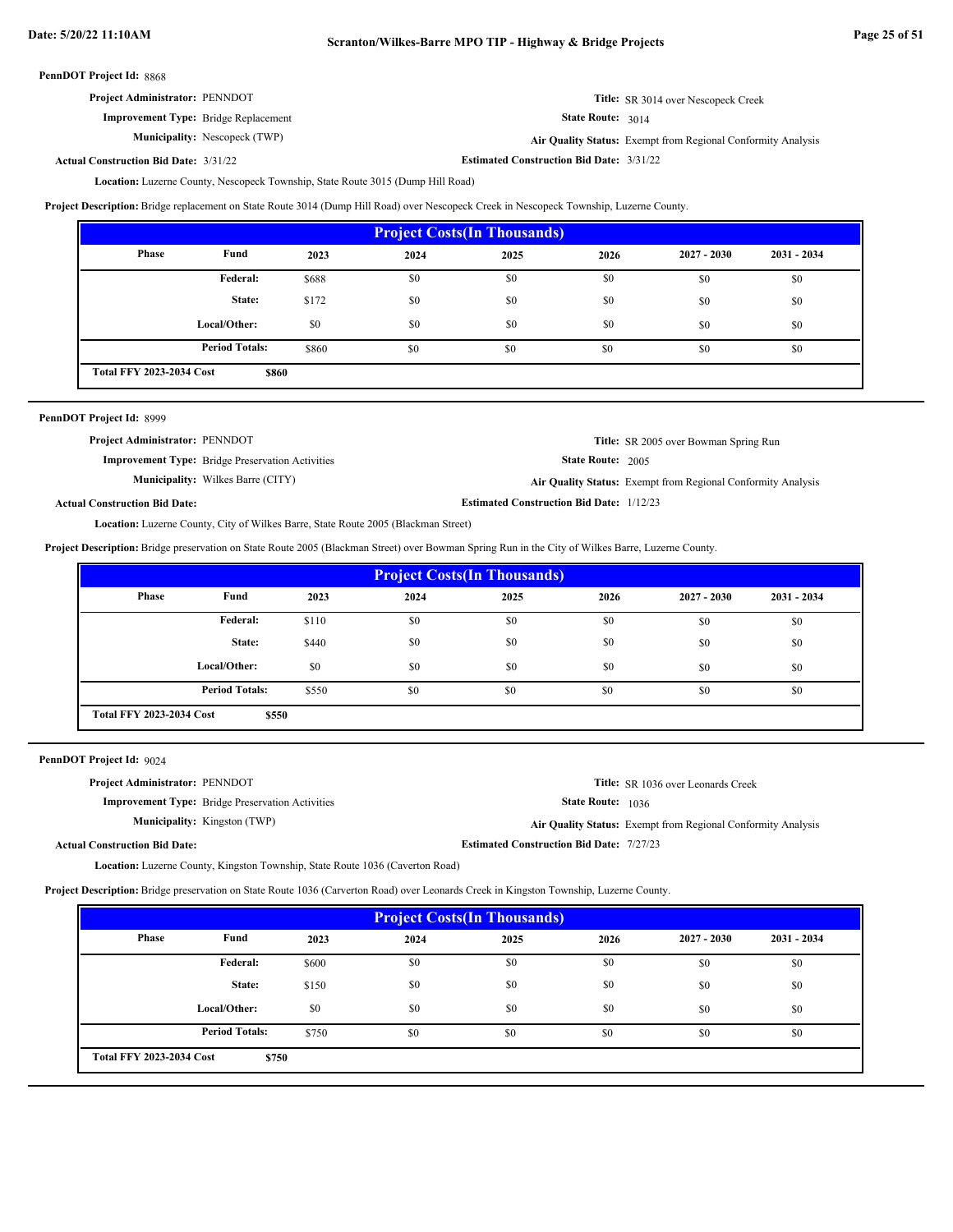**Estimated Construction Bid Date:** 1/12/23

PennDOT Project Id: 9025

| <b>Project Administrator: PENNDOT</b>       | <b>Title:</b> SR 4004 over Shickshinny Creek                 |
|---------------------------------------------|--------------------------------------------------------------|
| <b>Improvement Type:</b> Bridge Replacement | <b>State Route:</b> $4004$                                   |
| <b>Municipality:</b> Salem (TWP)            | Air Quality Status: Exempt from Regional Conformity Analysis |

**Actual Construction Bid Date:**

Location: Luzerne County, Salem Township, State Route 4004 (Shickshinny Valley Road)

Project Description: Bridge rehabilitation/replacement on State Route 4004 (Shickshinny Valley Road) over Little Shickshinny Creek in Salem Township, Luzerne County.

| <b>Project Costs (In Thousands)</b>      |                       |      |       |      |      |               |             |
|------------------------------------------|-----------------------|------|-------|------|------|---------------|-------------|
| <b>Phase</b>                             | Fund                  | 2023 | 2024  | 2025 | 2026 | $2027 - 2030$ | 2031 - 2034 |
|                                          | Federal:              | \$0  | \$0   | \$0  | \$0  | \$0           | \$0         |
|                                          | State:                | \$0  | \$500 | \$0  | \$0  | \$0           | \$0         |
|                                          | Local/Other:          | \$0  | \$0   | \$0  | \$0  | \$0           | \$0         |
|                                          | <b>Period Totals:</b> | \$0  | \$500 | \$0  | \$0  | \$0           | \$0         |
| <b>Total FFY 2023-2034 Cost</b><br>\$500 |                       |      |       |      |      |               |             |

| PennDOT Project Id: 9084                                                             |                                                         |                                                  |                                                              |  |  |  |
|--------------------------------------------------------------------------------------|---------------------------------------------------------|--------------------------------------------------|--------------------------------------------------------------|--|--|--|
| <b>Project Administrator: PENNDOT</b>                                                |                                                         |                                                  | Title: SR 924 over SR 81                                     |  |  |  |
|                                                                                      | <b>Improvement Type:</b> Bridge Preservation Activities | State Route: 924                                 |                                                              |  |  |  |
|                                                                                      | <b>Municipality:</b> Hazle (TWP)                        |                                                  | Air Quality Status: Exempt from Regional Conformity Analysis |  |  |  |
| <b>Actual Construction Bid Date:</b>                                                 |                                                         | <b>Estimated Construction Bid Date: 10/10/24</b> |                                                              |  |  |  |
| <b>Location:</b> Luzerne County, Hazle Township, State Route 924 (Can Do Expressway) |                                                         |                                                  |                                                              |  |  |  |

**Project Description:** Bridge preservation on State Route 924 (Can Do Expressway) over Interstate 81 in Hazle Township, Luzerne County.

| <b>Project Costs (In Thousands)</b>     |                       |      |      |      |      |               |               |
|-----------------------------------------|-----------------------|------|------|------|------|---------------|---------------|
| Phase                                   | Fund                  | 2023 | 2024 | 2025 | 2026 | $2027 - 2030$ | $2031 - 2034$ |
|                                         | Federal:              | \$40 | \$0  | \$0  | \$0  | \$0           | \$0           |
|                                         | State:                | \$10 | \$0  | \$0  | \$0  | \$0           | \$0           |
|                                         | Local/Other:          | \$0  | \$0  | \$0  | \$0  | \$0           | \$0           |
|                                         | <b>Period Totals:</b> | \$50 | \$0  | \$0  | \$0  | \$0           | \$0           |
| <b>Total FFY 2023-2034 Cost</b><br>\$50 |                       |      |      |      |      |               |               |

PennDOT Project Id: 9128

| <b>Project Administrator: PENNDOT</b> |                                                  |                                                 | Title: $SR$ 115 over I-81                                    |
|---------------------------------------|--------------------------------------------------|-------------------------------------------------|--------------------------------------------------------------|
|                                       | <b>Improvement Type:</b> Interchange Improvement | <b>State Route: 115</b>                         |                                                              |
| <b>Municipality:</b> Plains (TWP)     |                                                  |                                                 | Air Quality Status: Exempt from Regional Conformity Analysis |
| <b>Actual Construction Bid Date:</b>  |                                                  | <b>Estimated Construction Bid Date: 9/28/23</b> |                                                              |

Location: Luzerne County, Wilkes Barre Township, State Route 115 (Bear Creek Boulevard)

Project Description: Construction of a new at-grade ramp reconnecting State Route 115 (Bear Creek Boulevard) Northbound to Interstate 81 Southbound, replacement of three bridges - two carrying State Route 115 (Bear Creek Boulevard) over Interstate 81 and one carrying State Route 115 over Ramp L, replacement of multiple existing sign structures as well as other interchange ramp improvements in Plains Township and Wilkes-Barre Township, Luzerne County.

| <b>Project Costs (In Thousands)</b>         |                       |      |          |      |      |               |               |
|---------------------------------------------|-----------------------|------|----------|------|------|---------------|---------------|
| <b>Phase</b>                                | Fund                  | 2023 | 2024     | 2025 | 2026 | $2027 - 2030$ | $2031 - 2034$ |
|                                             | Federal:              | \$0  | \$23192  | \$0  | \$0  | \$0           | \$0           |
|                                             | State:                | \$0  | \$5798   | \$0  | \$0  | \$0           | \$0           |
|                                             | Local/Other:          | \$0  | \$0      | \$0  | \$0  | \$0           | \$0           |
|                                             | <b>Period Totals:</b> | \$0  | \$28,990 | \$0  | \$0  | \$0           | \$0           |
| <b>Total FFY 2023-2034 Cost</b><br>\$28,990 |                       |      |          |      |      |               |               |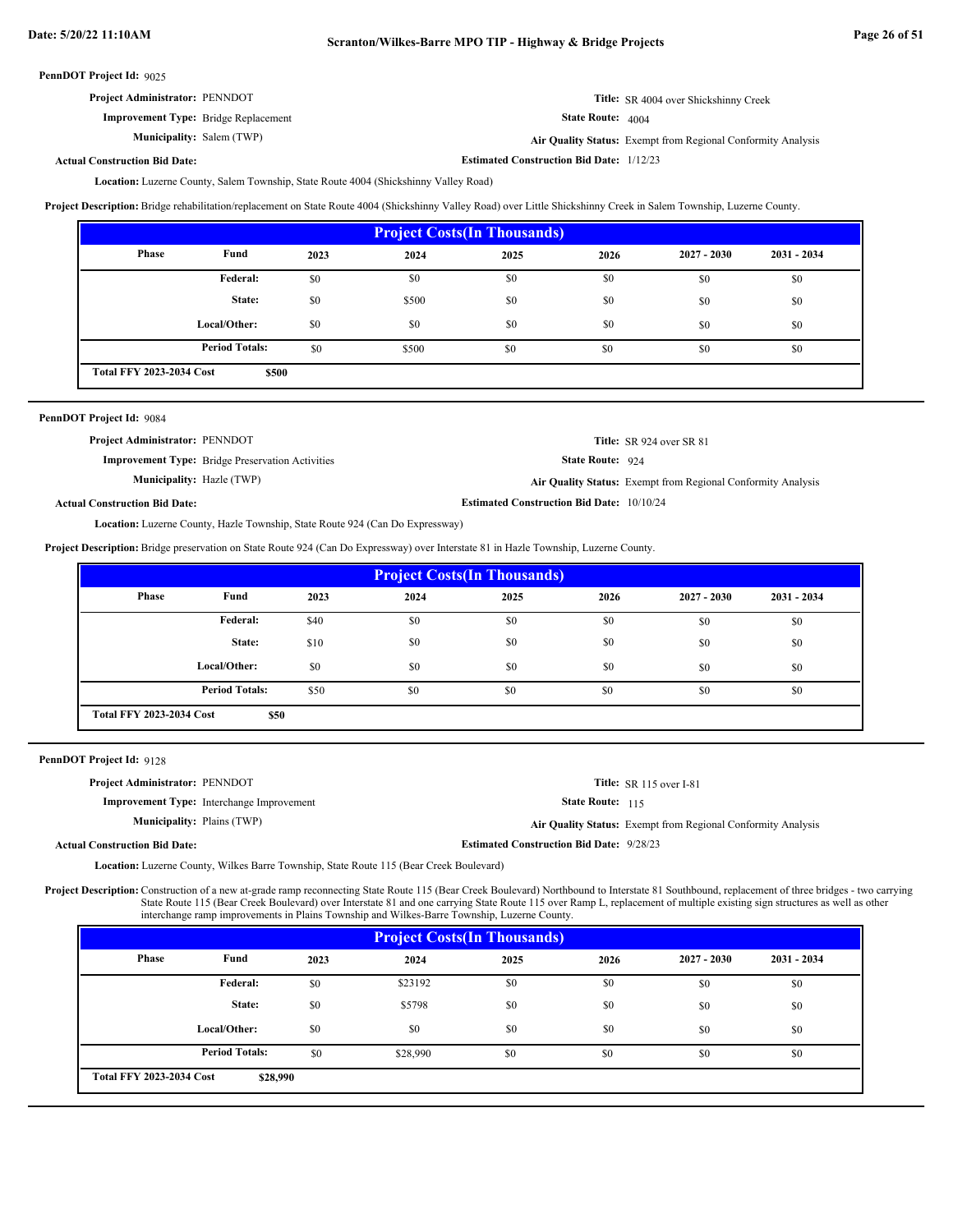**Improvement Type:** Bridge Improvement

**Municipality:** Kingston (TWP)

State Route: 1050

**Estimated Construction Bid Date:** 4/27/23

Kingston (TWP) **Air Quality Status:** Exempt from Regional Conformity Analysis

**Actual Construction Bid Date:**

Location: Luzerne County, Kingston Township, State Route 1050

**Project Description:** Bridge restoration on State Route 1050 over Toby Creek in Kingston Township, Luzerne County.

| <b>Project Costs (In Thousands)</b>        |                       |         |      |      |      |               |               |
|--------------------------------------------|-----------------------|---------|------|------|------|---------------|---------------|
| <b>Phase</b>                               | Fund                  | 2023    | 2024 | 2025 | 2026 | $2027 - 2030$ | $2031 - 2034$ |
|                                            | Federal:              | \$1200  | \$0  | \$0  | \$0  | \$0           | \$0           |
|                                            | State:                | \$300   | \$0  | \$0  | \$0  | \$0           | \$0           |
|                                            | Local/Other:          | \$0     | \$0  | \$0  | \$0  | \$0           | \$0           |
|                                            | <b>Period Totals:</b> | \$1,500 | \$0  | \$0  | \$0  | \$0           | \$0           |
| <b>Total FFY 2023-2034 Cost</b><br>\$1,500 |                       |         |      |      |      |               |               |

| PennDOT Project Id: 56623              |                                     |                                                 |                                                              |
|----------------------------------------|-------------------------------------|-------------------------------------------------|--------------------------------------------------------------|
| <b>Project Administrator: PennDOT</b>  |                                     |                                                 | <b>Title:</b> SR 309 over Toby Creek                         |
| <b>Improvement Type:</b> Replace/Rehab |                                     | State Route: 309                                |                                                              |
|                                        | <b>Municipality:</b> Kingston (TWP) |                                                 | Air Quality Status: Exempt from Regional Conformity Analysis |
| <b>Actual Construction Bid Date:</b>   |                                     | <b>Estimated Construction Bid Date: 7/13/23</b> |                                                              |

Location: Luzerne County, Kingston Township, State Route 309 (Memorial Highway)

**Project Description:** Bridge rehabilitation/replacement on State Route 309 (Memorial Highway) over Toby Creek in Kingston Township, Luzerne County.

| <b>Project Costs (In Thousands)</b>        |                       |         |         |         |         |               |               |
|--------------------------------------------|-----------------------|---------|---------|---------|---------|---------------|---------------|
| Phase                                      | Fund                  | 2023    | 2024    | 2025    | 2026    | $2027 - 2030$ | $2031 - 2034$ |
|                                            | Federal:              | \$980   | \$2600  | \$2400  | \$1900  | \$0           | \$0           |
|                                            | State:                | \$245   | \$650   | \$600   | \$475   | \$0           | \$0           |
|                                            | Local/Other:          | \$0     | \$0     | \$0     | \$0     | \$0           | \$0           |
|                                            | <b>Period Totals:</b> | \$1,225 | \$3,250 | \$3,000 | \$2,375 | \$0           | \$0           |
| <b>Total FFY 2023-2034 Cost</b><br>\$9,850 |                       |         |         |         |         |               |               |

PennDOT Project Id: 57671

| <b>Project Administrator: PennDOT</b>       | <b>Title:</b> SR 1012 over Harvey's Creek Bridge             |
|---------------------------------------------|--------------------------------------------------------------|
| <b>Improvement Type:</b> Bridge Replacement | <b>State Route:</b> 1012                                     |
| <b>Municipality:</b> Jackson (TWP)          | Air Quality Status: Exempt from Regional Conformity Analysis |
| <b>Actual Construction Bid Date:</b>        | <b>Estimated Construction Bid Date: 12/8/22</b>              |

Location: Luzerne County, Jackson Township, State Route 1012 (Chase Road)

**Project Description:** Bridge replacement on State Route 1012 (Chase Road) over Branch of Harvey's Creek in Jackson Township, Luzerne County.

| <b>Project Costs (In Thousands)</b>      |                       |       |      |      |      |               |               |
|------------------------------------------|-----------------------|-------|------|------|------|---------------|---------------|
| <b>Phase</b>                             | Fund                  | 2023  | 2024 | 2025 | 2026 | $2027 - 2030$ | $2031 - 2034$ |
|                                          | Federal:              | \$400 | \$0  | \$0  | \$0  | \$0           | \$0           |
|                                          | State:                | \$100 | \$0  | \$0  | \$0  | \$0           | \$0           |
|                                          | Local/Other:          | \$0   | \$0  | \$0  | \$0  | \$0           | \$0           |
|                                          | <b>Period Totals:</b> | \$500 | \$0  | \$0  | \$0  | \$0           | \$0           |
| <b>Total FFY 2023-2034 Cost</b><br>\$500 |                       |       |      |      |      |               |               |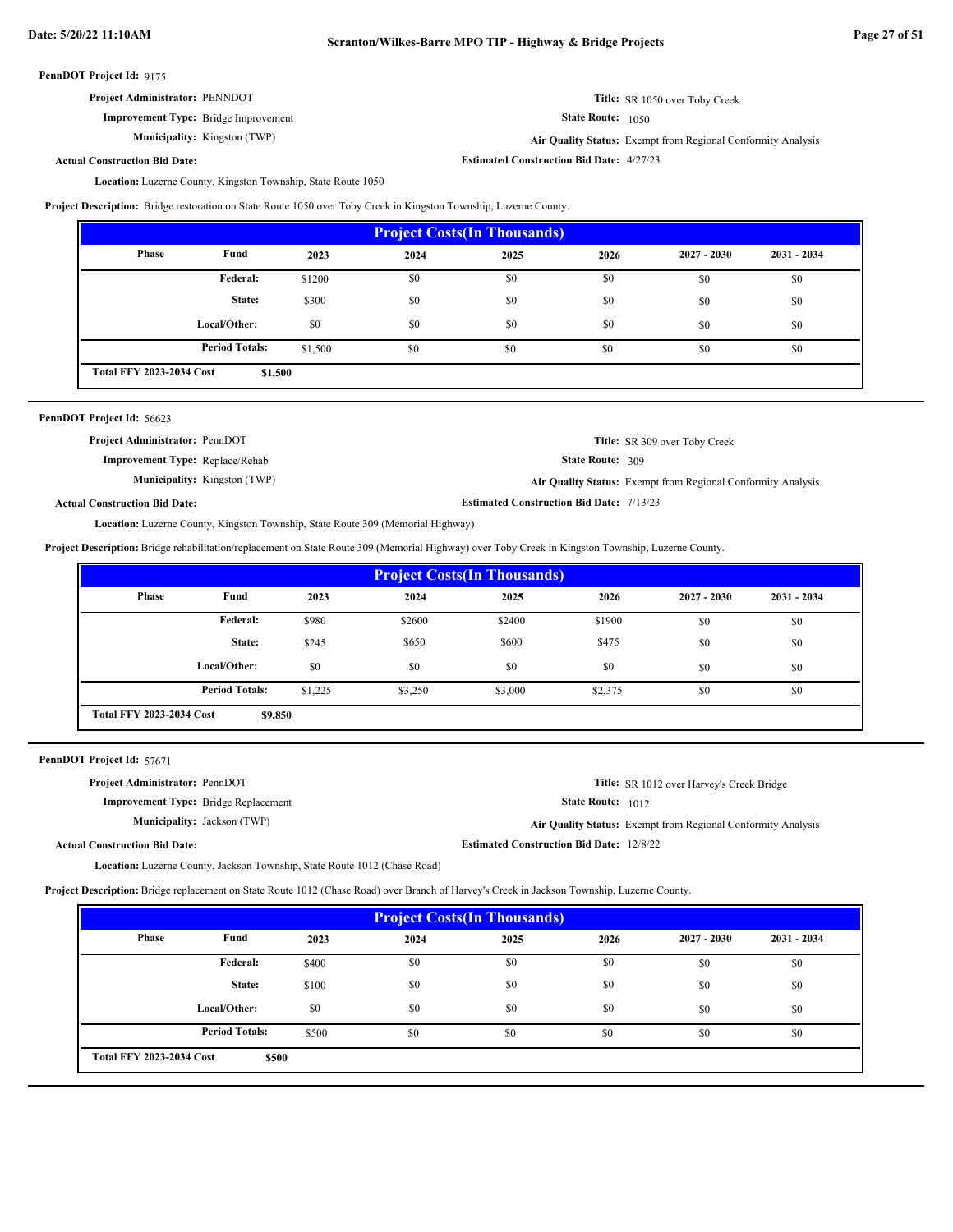| <b>Project Administrator: PennDOT</b> | <b>Title:</b> SR 7303 over Susquehanna River and Railroad |
|---------------------------------------|-----------------------------------------------------------|
|                                       |                                                           |

State Route: 7303

**Air Quality Status:** Exempt from Regional Conformity Analysis

**Title:** SR 309 over Leonards Creek

**Actual Construction Bid Date:**

**Estimated Construction Bid Date:** 10/1/30

Location: Luzerne County Pittston City and West Pittston Borough

State Route 7303 (Water Street)

**Improvement Type:** Replace/Rehab

**Municipality:**

Project Description: Bridge rehabilitation/replacement on State Route 7303 (Water Street) over Susquehanna River and Luzerne and Susquehanna Railroad in Pittston City and West Pittston Borough, Luzerne County

| <b>Project Costs (In Thousands)</b>                                        |              |      |      |      |       |               |               |
|----------------------------------------------------------------------------|--------------|------|------|------|-------|---------------|---------------|
| Phase                                                                      | Fund         | 2023 | 2024 | 2025 | 2026  | $2027 - 2030$ | $2031 - 2034$ |
|                                                                            | Federal:     | \$0  | \$0  | \$0  | \$600 | \$2000        | \$16280       |
|                                                                            | State:       | \$0  | \$0  | \$0  | \$113 | \$375         | \$3070        |
|                                                                            | Local/Other: | \$0  | \$0  | \$0  | \$38  | \$125         | \$1000        |
| <b>Period Totals:</b><br>\$0<br>\$0<br>\$0<br>\$20,350<br>\$751<br>\$2,500 |              |      |      |      |       |               |               |
| <b>Total FFY 2023-2034 Cost</b><br>\$23,601                                |              |      |      |      |       |               |               |

## PennDOT Project Id: 67283

**Project Administrator:** PennDOT

**Improvement Type:** Replace/Rehab

**Municipality:** Dallas (TWP) Dallas (TWP) **Air Quality Status:** Exempt from Regional Conformity Analysis

**Actual Construction Bid Date:**

**Estimated Construction Bid Date:** 11/2/23

State Route: 309

Location: Luzerne County, Dallas Township, State Route 309 (Tunkhannock Highway)

**Project Description:** Bridge rehabilitation/replacement on State Route 309 (Tunkhannock Highway) over Leonards Creek in Dallas Township, Luzerne County.

| <b>Project Costs (In Thousands)</b>        |                       |      |      |       |      |               |               |
|--------------------------------------------|-----------------------|------|------|-------|------|---------------|---------------|
| <b>Phase</b>                               | Fund                  | 2023 | 2024 | 2025  | 2026 | $2027 - 2030$ | $2031 - 2034$ |
|                                            | Federal:              | \$0  | \$0  | \$240 | \$0  | \$1200        | \$0           |
|                                            | State:                | \$0  | \$0  | \$60  | \$0  | \$300         | \$0           |
|                                            | Local/Other:          | \$0  | \$0  | \$0   | \$0  | \$0           | \$0           |
|                                            | <b>Period Totals:</b> | \$0  | \$0  | \$300 | \$0  | \$1,500       | \$0           |
| <b>Total FFY 2023-2034 Cost</b><br>\$1,800 |                       |      |      |       |      |               |               |

PennDOT Project Id: 67296

**Improvement Type:** Replace/Rehab **Project Administrator:** PennDOT

**Municipality:** Hunlock (TWP)

**Title:** SR 11 over Hunlock Creek

State Route: 11

Hunlock (TWP) **Air Quality Status:** Exempt from Regional Conformity Analysis

**Estimated Construction Bid Date:** 5/12/23

**Actual Construction Bid Date:**

Location: Luzerne County, Hunlock Township, State Route 11 **Project Description:** Bridge rehabilitation/replacement on State Route 11 over Hunlock Creek, in Hunlock Township, Luzerne County.

|                                            | <b>Project Costs (In Thousands)</b> |      |       |         |      |               |               |
|--------------------------------------------|-------------------------------------|------|-------|---------|------|---------------|---------------|
| <b>Phase</b>                               | Fund                                | 2023 | 2024  | 2025    | 2026 | $2027 - 2030$ | $2031 - 2034$ |
|                                            | Federal:                            | \$0  | \$240 | \$1000  | \$0  | \$0           | \$0           |
|                                            | State:                              | \$0  | \$60  | \$250   | \$0  | \$0           | \$0           |
|                                            | Local/Other:                        | \$0  | \$0   | \$0     | \$0  | \$0           | \$0           |
|                                            | <b>Period Totals:</b>               | \$0  | \$300 | \$1,250 | \$0  | \$0           | \$0           |
| <b>Total FFY 2023-2034 Cost</b><br>\$1,550 |                                     |      |       |         |      |               |               |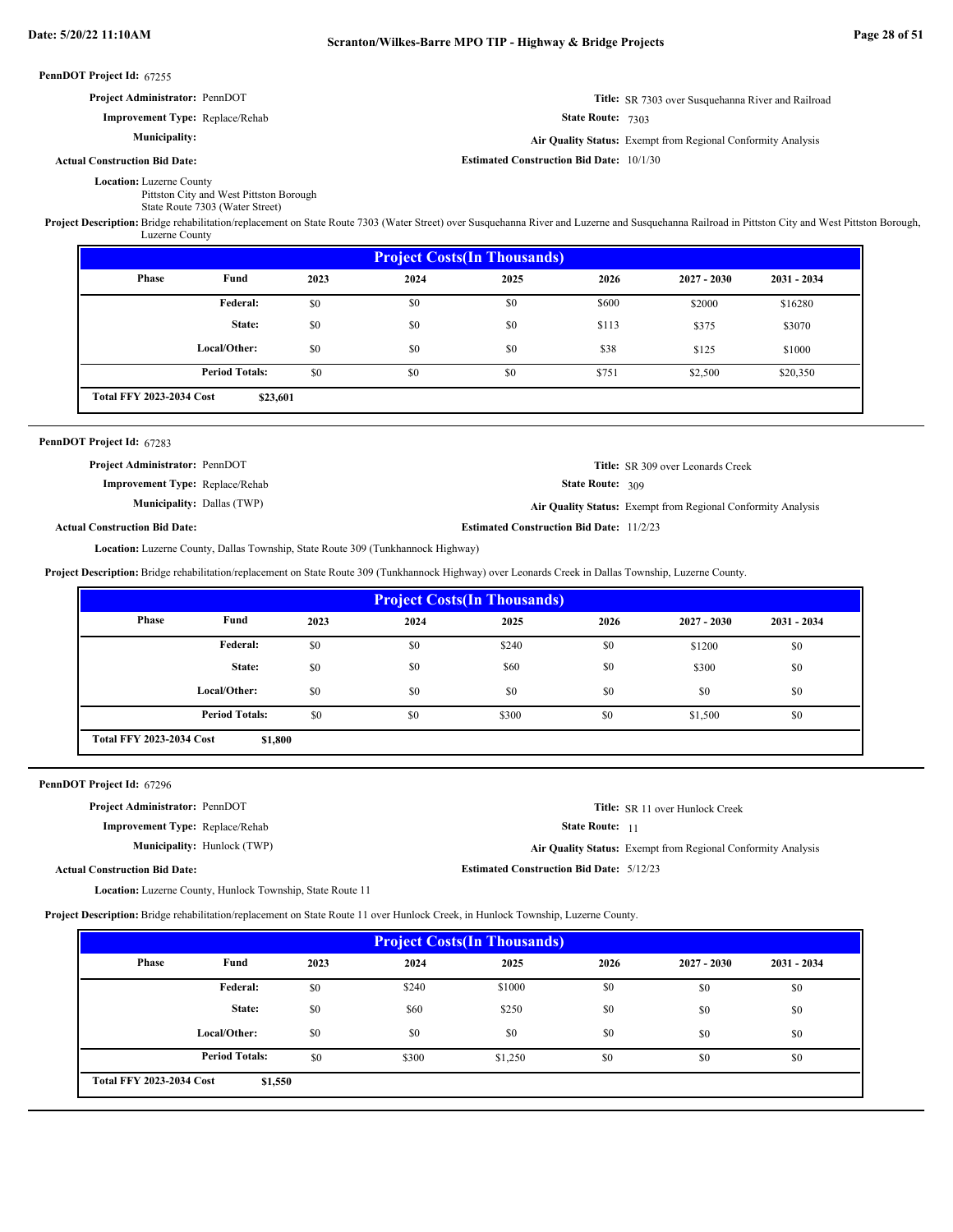| <b>Project Administrator: PennDOT</b> | <b>Title:</b> SR 115 over Reading Blue Mt and Northern Railroad |
|---------------------------------------|-----------------------------------------------------------------|
|---------------------------------------|-----------------------------------------------------------------|

**Improvement Type:** Replace/Rehab

**Municipality:** Plains (TWP) Plains (TWP) **Air Quality Status:** Exempt from Regional Conformity Analysis

**Estimated Construction Bid Date:** 10/19/23

State Route: 115

**Actual Construction Bid Date:**

Location: Luzerne County, Plains Township, State Route 115 (Bear Creek Boulevard)

**Project Description:** Bridge rehabilitation/replacement on State Route 115 (Bear Creek Boulevard) over Reading Blue Mountain and Northern Railroad in Plains Township, Luzerne County.

| <b>Project Costs (In Thousands)</b>        |                       |      |      |      |       |               |               |
|--------------------------------------------|-----------------------|------|------|------|-------|---------------|---------------|
| <b>Phase</b>                               | Fund                  | 2023 | 2024 | 2025 | 2026  | $2027 - 2030$ | $2031 - 2034$ |
|                                            | <b>Federal:</b>       | \$0  | \$0  | \$0  | \$240 | \$0           | \$0           |
|                                            | State:                | \$0  | \$0  | \$0  | \$60  | \$850         | \$0           |
|                                            | Local/Other:          | \$0  | \$0  | \$0  | \$0   | \$0           | \$0           |
|                                            | <b>Period Totals:</b> | \$0  | \$0  | \$0  | \$300 | \$850         | \$0           |
| <b>Total FFY 2023-2034 Cost</b><br>\$1,150 |                       |      |      |      |       |               |               |

| PennDOT Project Id: 67329                   |                                                              |
|---------------------------------------------|--------------------------------------------------------------|
| Project Administrator: PennDOT              | <b>Title:</b> SR 4016 over Reyburn Creek                     |
| <b>Improvement Type:</b> Bridge Replacement | <b>State Route:</b> $4016$                                   |
| <b>Municipality:</b> Union (TWP)            | Air Quality Status: Exempt from Regional Conformity Analysis |
| <b>Actual Construction Bid Date:</b>        | <b>Estimated Construction Bid Date: 5/26/22</b>              |
| <b>THE TO THE THOUR HOLLOCK</b>             |                                                              |

Location: Luzerne County, Union Township, State Route 4016 (Main Road)

**Project Description:** Bridge replacement on State Route 4016 (Main Road) over Reyburn Creek in Union Township, Luzerne County.

| <b>Project Costs (In Thousands)</b>        |                       |       |       |      |      |               |               |
|--------------------------------------------|-----------------------|-------|-------|------|------|---------------|---------------|
| Phase                                      | Fund                  | 2023  | 2024  | 2025 | 2026 | $2027 - 2030$ | $2031 - 2034$ |
|                                            | Federal:              | \$240 | \$560 | \$0  | \$0  | \$0           | \$0           |
|                                            | State:                | \$60  | \$140 | \$0  | \$0  | \$0           | \$0           |
|                                            | Local/Other:          | \$0   | \$0   | \$0  | \$0  | \$0           | \$0           |
|                                            | <b>Period Totals:</b> | \$300 | \$700 | \$0  | \$0  | \$0           | \$0           |
| <b>Total FFY 2023-2034 Cost</b><br>\$1,000 |                       |       |       |      |      |               |               |

PennDOT Project Id: 67333

| <b>Project Administrator: PennDOT</b>  | <b>Title:</b> SR 3040 over Tributary Nescopeck Creek         |
|----------------------------------------|--------------------------------------------------------------|
| <b>Improvement Type:</b> Replace/Rehab | <b>State Route:</b> 3040                                     |
| <b>Municipality:</b> Sugarloaf (TWP)   | Air Quality Status: Exempt from Regional Conformity Analysis |
| <b>Actual Construction Bid Date:</b>   | <b>Estimated Construction Bid Date: 2/16/23</b>              |

Location: Luzerne County, Sugarloaf Township, State Route 3040 (Saint Johns Road)

Project Description: Bridge rehabilitation/replacement on State Route 3040 (Saint Johns Road) over Tributary to Nescopeck Creek in Sugarloaf

Township, Luzerne County.

| <b>Project Costs (In Thousands)</b>        |                       |       |       |       |       |               |               |
|--------------------------------------------|-----------------------|-------|-------|-------|-------|---------------|---------------|
| Phase                                      | Fund                  | 2023  | 2024  | 2025  | 2026  | $2027 - 2030$ | $2031 - 2034$ |
|                                            | <b>Federal:</b>       | \$160 | \$400 | \$350 | \$450 | \$0           | \$0           |
|                                            | State:                | \$40  | \$100 | \$88  | \$113 | \$0           | \$0           |
|                                            | Local/Other:          | \$0   | \$0   | \$0   | \$0   | \$0           | \$0           |
|                                            | <b>Period Totals:</b> | \$200 | \$500 | \$438 | \$563 | \$0           | \$0           |
| <b>Total FFY 2023-2034 Cost</b><br>\$1,701 |                       |       |       |       |       |               |               |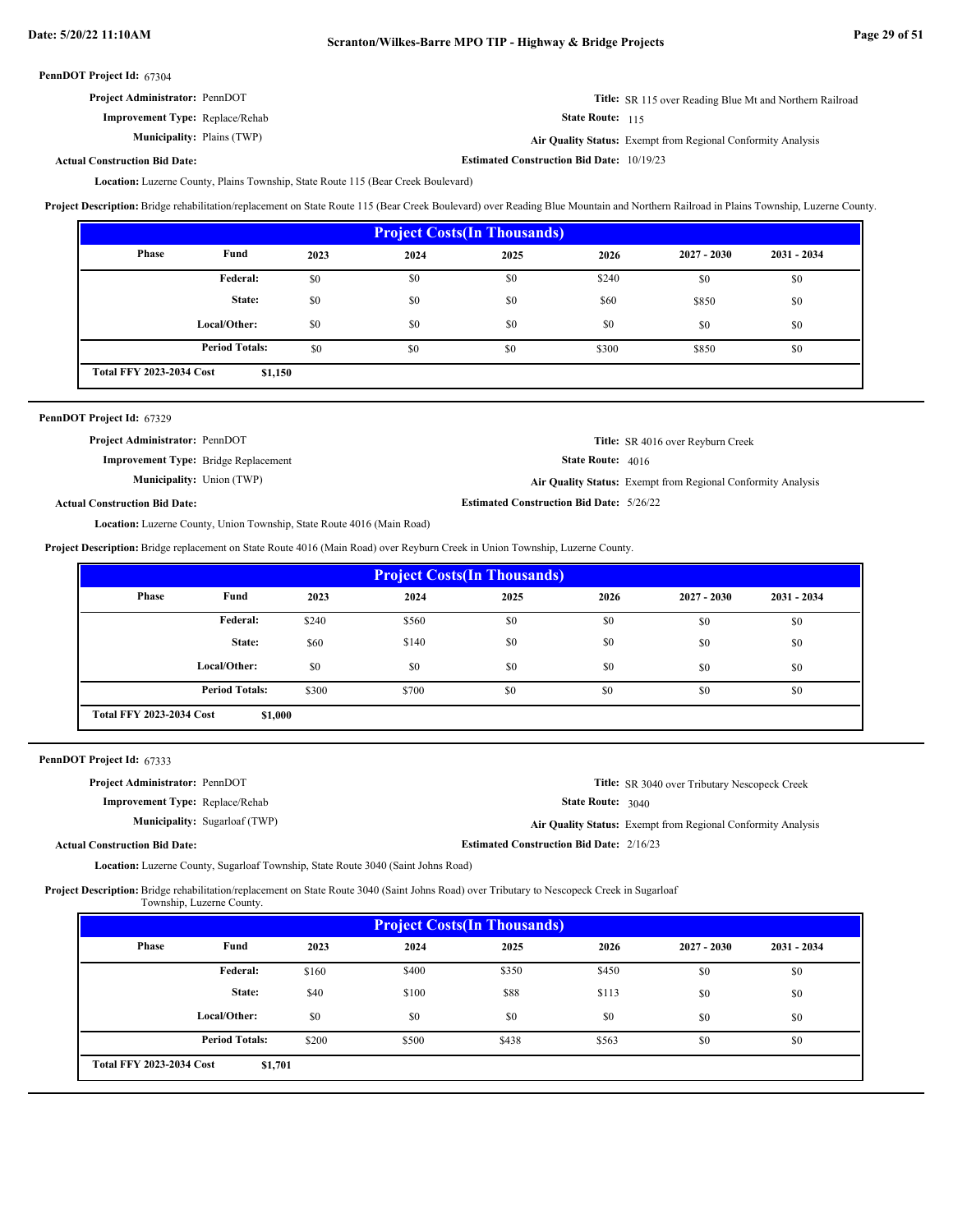| <b>Project Administrator: PennDOT</b>                   | <b>Title:</b> SR 309 over SR 2022 and Railroad |
|---------------------------------------------------------|------------------------------------------------|
| <b>Improvement Type:</b> Bridge Preservation Activities | <b>State Route:</b> $309$                      |

Wilkes Barre (CITY) **Air Quality Status:** Exempt from Regional Conformity Analysis

**Estimated Construction Bid Date:** 2/3/22 2/3/22 **Actual Construction Bid Date:**

**Municipality:** Wilkes Barre (CITY)

Location: Luzerne County, City of Wilkes Barre, State Route 309 (North Cross Valley Expressway)

**Project Description:** Bridge preservation on State Route 309 (North Cross Valley Expressway) over State Route 2022 and Railroad in the City of Wilkes-Barre, Luzerne County.

| <b>Project Costs (In Thousands)</b>        |                       |         |         |      |      |               |               |
|--------------------------------------------|-----------------------|---------|---------|------|------|---------------|---------------|
| Phase                                      | Fund                  | 2023    | 2024    | 2025 | 2026 | $2027 - 2030$ | $2031 - 2034$ |
|                                            | Federal:              | \$2000  | \$1000  | \$0  | \$0  | \$0           | \$0           |
|                                            | State:                | \$0     | \$0     | \$0  | \$0  | \$0           | \$0           |
|                                            | Local/Other:          | \$0     | \$0     | \$0  | \$0  | \$0           | \$0           |
|                                            | <b>Period Totals:</b> | \$2,000 | \$1,000 | \$0  | \$0  | \$0           | \$0           |
| <b>Total FFY 2023-2034 Cost</b><br>\$3,000 |                       |         |         |      |      |               |               |

| PennDOT Project Id: 67408              |                                    |                                                |                                                              |
|----------------------------------------|------------------------------------|------------------------------------------------|--------------------------------------------------------------|
| Project Administrator: PennDOT         |                                    |                                                | <b>Title:</b> SR 2002 over Warrior Creek                     |
| <b>Improvement Type:</b> Replace/Rehab |                                    | <b>State Route: 2002</b>                       |                                                              |
|                                        | <b>Municipality:</b> Hanover (TWP) |                                                | Air Quality Status: Exempt from Regional Conformity Analysis |
| <b>Actual Construction Bid Date:</b>   |                                    | <b>Estimated Construction Bid Date: 2/6/24</b> |                                                              |

Location: Luzerne County, Hanover Township, State Route 2002 (San Souci Parkway)

**Project Description:** Bridge rehabilitation/replacement on State Route 2002 (San Souci Parkway) over Warrior Creek in Hanover Township, Luzerne County.

| <b>Project Costs (In Thousands)</b>        |                       |       |      |      |      |               |               |
|--------------------------------------------|-----------------------|-------|------|------|------|---------------|---------------|
| Phase                                      | Fund                  | 2023  | 2024 | 2025 | 2026 | $2027 - 2030$ | $2031 - 2034$ |
|                                            | Federal:              | \$60  | \$0  | \$0  | \$0  | \$2000        | \$0           |
|                                            | State:                | \$240 | \$0  | \$0  | \$0  | \$500         | \$0           |
|                                            | Local/Other:          | \$0   | \$0  | \$0  | \$0  | \$0           | \$0           |
|                                            | <b>Period Totals:</b> | \$300 | \$0  | \$0  | \$0  | \$2,500       | \$0           |
| <b>Total FFY 2023-2034 Cost</b><br>\$2,800 |                       |       |      |      |      |               |               |

PennDOT Project Id: 67417

| <b>Project Administrator: PennDOT</b>       |                                                         |                                                | <b>Title:</b> SR 309 over Wilkes Barre Boulevard             |
|---------------------------------------------|---------------------------------------------------------|------------------------------------------------|--------------------------------------------------------------|
|                                             | <b>Improvement Type:</b> Bridge Preservation Activities | State Route: 309                               |                                                              |
|                                             | <b>Municipality:</b> Wilkes Barre (CITY)                |                                                | Air Quality Status: Exempt from Regional Conformity Analysis |
| <b>Actual Construction Bid Date: 2/3/22</b> |                                                         | <b>Estimated Construction Bid Date: 2/3/22</b> |                                                              |

Location: Luzerne County, City of Wilkes Barre, State Route 309 (North Cross Valley Expressway)

**Project Description:** Bridge preservation on State Route 309 (North Cross Valley Expressway) over Wilkes Barre Boulevard in the City of Wilkes Barre, Luzerne County.

| <b>Project Costs (In Thousands)</b>        |                       |         |       |      |      |               |               |
|--------------------------------------------|-----------------------|---------|-------|------|------|---------------|---------------|
| Phase                                      | Fund                  | 2023    | 2024  | 2025 | 2026 | $2027 - 2030$ | $2031 - 2034$ |
|                                            | Federal:              | \$1000  | \$500 | \$0  | \$0  | \$0           | \$0           |
|                                            | State:                | \$0     | \$0   | \$0  | \$0  | \$0           | \$0           |
|                                            | Local/Other:          | \$0     | \$0   | \$0  | \$0  | \$0           | \$0           |
|                                            | <b>Period Totals:</b> | \$1,000 | \$500 | \$0  | \$0  | \$0           | \$0           |
| <b>Total FFY 2023-2034 Cost</b><br>\$1,500 |                       |         |       |      |      |               |               |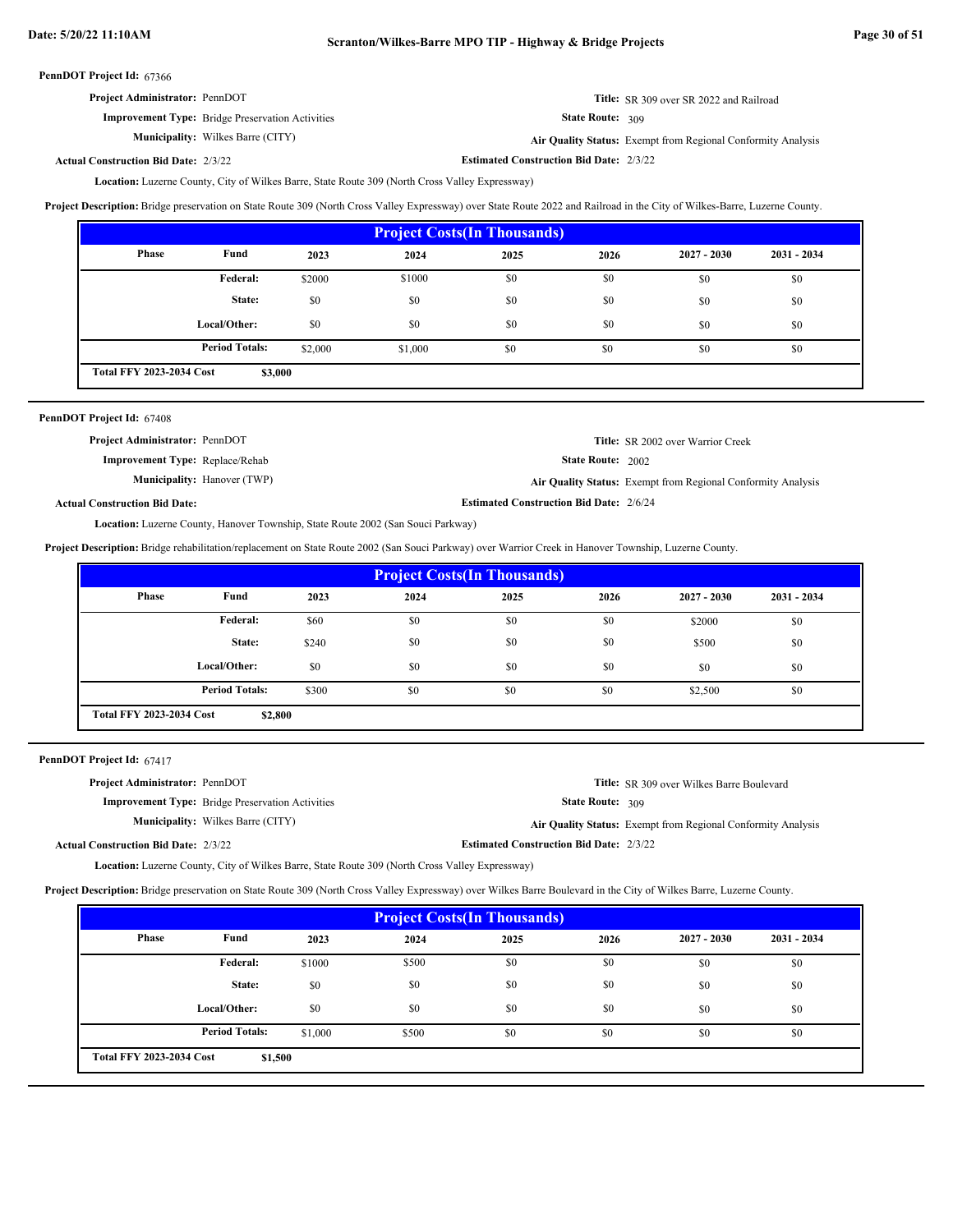| <b>Project Administrator: PennDOT</b> | <b>Title:</b> SR 3004 over Turtle Run Creek |
|---------------------------------------|---------------------------------------------|
|                                       |                                             |

**Improvement Type:** Replace/Rehab

**Municipality:** Conyngham (TWP)

State Route: 3004 Conyngham (TWP) **Air Quality Status:** Exempt from Regional Conformity Analysis

**Estimated Construction Bid Date:** 10/1/31

**Actual Construction Bid Date:**

Location: Luzerne County, Conyngham Township, State Route 3004 (Main Street)

**Project Description:** Bridge rehabilitation/replacement on State Route 3004 (Main Street) over Turtle Run Creek in Conyngham Township, Luzerne County.

| <b>Project Costs (In Thousands)</b>     |                       |      |      |      |      |               |               |
|-----------------------------------------|-----------------------|------|------|------|------|---------------|---------------|
| Phase                                   | Fund                  | 2023 | 2024 | 2025 | 2026 | $2027 - 2030$ | $2031 - 2034$ |
|                                         | <b>Federal:</b>       | \$0  | \$0  | \$40 | \$0  | \$0           | \$0           |
|                                         | State:                | \$0  | \$0  | \$10 | \$0  | \$0           | \$0           |
|                                         | Local/Other:          | \$0  | \$0  | \$0  | \$0  | \$0           | \$0           |
|                                         | <b>Period Totals:</b> | \$0  | \$0  | \$50 | \$0  | \$0           | \$0           |
| <b>Total FFY 2023-2034 Cost</b><br>\$50 |                       |      |      |      |      |               |               |

| PennDOT Project Id: 67456                   |                                                 |                                                              |
|---------------------------------------------|-------------------------------------------------|--------------------------------------------------------------|
| <b>Project Administrator: PennDOT</b>       |                                                 | Title: SR 924 Over Conrail, Hazle                            |
| <b>Improvement Type:</b> Bridge Replacement | <b>State Route: <math>924</math></b>            |                                                              |
| <b>Municipality:</b> Hazle (TWP)            |                                                 | Air Quality Status: Exempt from Regional Conformity Analysis |
| <b>Actual Construction Bid Date:</b>        | <b>Estimated Construction Bid Date: 6/22/23</b> |                                                              |
|                                             |                                                 |                                                              |

Location: Luzerne County, Hazle Township, State Route 924 (Hazelton Shepton Highway)

**Project Description:** Bridge replacement on State Route 924 (Hazelton Shepton Highway) over Conrail in Hazle Township, Luzerne County.

| <b>Project Costs (In Thousands)</b>        |                       |         |         |         |      |               |               |
|--------------------------------------------|-----------------------|---------|---------|---------|------|---------------|---------------|
| Phase                                      | Fund                  | 2023    | 2024    | 2025    | 2026 | $2027 - 2030$ | $2031 - 2034$ |
|                                            | Federal:              | \$1700  | \$2400  | \$2400  | \$0  | \$0           | \$0           |
|                                            | State:                | \$425   | \$600   | \$600   | \$0  | \$0           | \$0           |
|                                            | Local/Other:          | \$0     | \$0     | \$0     | \$0  | \$0           | \$0           |
|                                            | <b>Period Totals:</b> | \$2,125 | \$3,000 | \$3,000 | \$0  | \$0           | \$0           |
| <b>Total FFY 2023-2034 Cost</b><br>\$8,125 |                       |         |         |         |      |               |               |

PennDOT Project Id: 67460

| <b>Project Administrator: PennDOT</b>  |                                                 | <b>Title:</b> SR 3040 over Tributary Nescopeck Creek         |
|----------------------------------------|-------------------------------------------------|--------------------------------------------------------------|
| <b>Improvement Type:</b> Replace/Rehab | <b>State Route: 3040</b>                        |                                                              |
| <b>Municipality: Butler (TWP)</b>      |                                                 | Air Quality Status: Exempt from Regional Conformity Analysis |
| <b>Actual Construction Bid Date:</b>   | <b>Estimated Construction Bid Date: 10/1/31</b> |                                                              |

Location: Luzerne County, Butler Township, State Route 3040 (St. Johns Road)

**Project Description:** Bridge rehabilitation/replacement on State Route 3040 (St. Johns Road) over Tributary to Nescopeck Creek in Butler Township, Luzerne County.

| <b>Project Costs (In Thousands)</b>     |                       |      |      |      |      |               |               |
|-----------------------------------------|-----------------------|------|------|------|------|---------------|---------------|
| Phase                                   | Fund                  | 2023 | 2024 | 2025 | 2026 | $2027 - 2030$ | $2031 - 2034$ |
|                                         | Federal:              | \$0  | \$0  | \$40 | \$0  | \$0           | \$0           |
|                                         | State:                | \$0  | \$0  | \$10 | \$0  | \$0           | \$0           |
|                                         | Local/Other:          | \$0  | \$0  | \$0  | \$0  | \$0           | \$0           |
|                                         | <b>Period Totals:</b> | \$0  | \$0  | \$50 | \$0  | \$0           | \$0           |
| <b>Total FFY 2023-2034 Cost</b><br>\$50 |                       |      |      |      |      |               |               |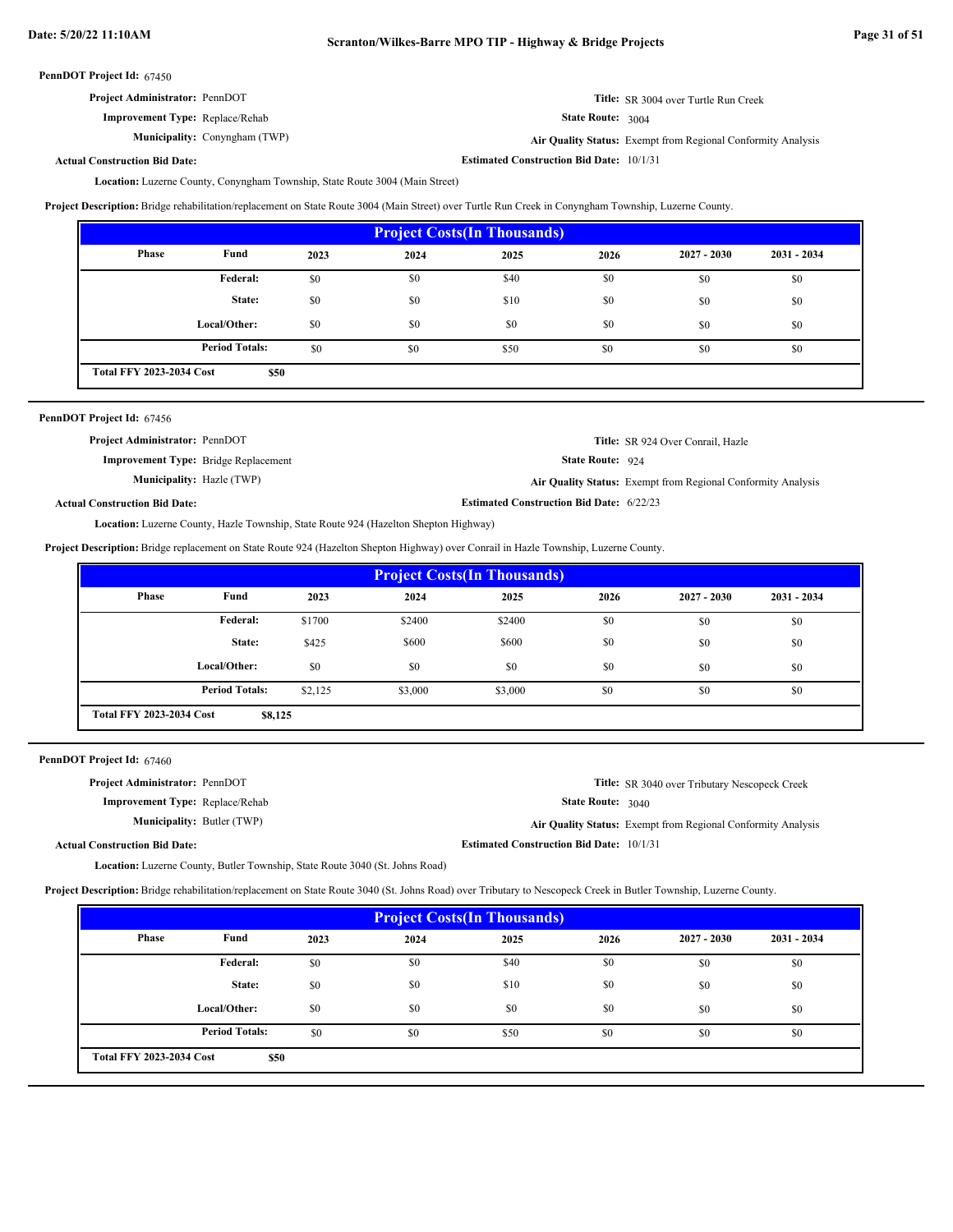| <b>Project Administrator: PennDOT</b> | Title: SR 3004 over Espy Run |
|---------------------------------------|------------------------------|
|                                       |                              |

**Improvement Type:** Replace/Rehab

Municipality: Newport (TWP)

State Route: 3004 Newport (TWP) **Air Quality Status:** Exempt from Regional Conformity Analysis

**Estimated Construction Bid Date:** 10/1/31

**Actual Construction Bid Date:**

Location: Luzerne County, Newport Township, State Route 3004 (Kirmar Avenue)

**Project Description:** Bridge rehabilitation/replacement on State Route 3004 (Kirmar Avenue) over Espy Run in Newport Township, Luzerne County.

| <b>Project Costs (In Thousands)</b>     |                       |      |      |      |      |               |               |
|-----------------------------------------|-----------------------|------|------|------|------|---------------|---------------|
| Phase                                   | Fund                  | 2023 | 2024 | 2025 | 2026 | $2027 - 2030$ | $2031 - 2034$ |
|                                         | Federal:              | \$0  | \$0  | \$40 | \$0  | \$0           | \$0           |
|                                         | State:                | \$0  | \$0  | \$10 | \$0  | \$0           | \$0           |
|                                         | Local/Other:          | \$0  | \$0  | \$0  | \$0  | \$0           | \$0           |
|                                         | <b>Period Totals:</b> | \$0  | \$0  | \$50 | \$0  | \$0           | \$0           |
| <b>Total FFY 2023-2034 Cost</b><br>\$50 |                       |      |      |      |      |               |               |

| PennDOT Project Id: 68977             |                                                |                                                 |                                                              |
|---------------------------------------|------------------------------------------------|-------------------------------------------------|--------------------------------------------------------------|
| <b>Project Administrator: PennDOT</b> |                                                |                                                 | <b>Title:</b> SR 1014 Overbrook over SR 309                  |
|                                       | <b>Improvement Type:</b> Bridge Rehabilitation | <b>State Route:</b> 1014                        |                                                              |
|                                       | <b>Municipality: Dallas (TWP)</b>              |                                                 | Air Quality Status: Exempt from Regional Conformity Analysis |
| <b>Actual Construction Bid Date:</b>  |                                                | <b>Estimated Construction Bid Date: 7/25/24</b> |                                                              |

Location: Luzerne County, Dallas Township, State Route 1014 (Overbrook Avenue)

**Project Description:** Bridge rehabilitation/replacement on State Route 1014 (Overbrook Avenue) over State Route 309 in Dallas Township, Luzerne County.

| <b>Project Costs (In Thousands)</b>        |                       |      |       |      |      |               |               |
|--------------------------------------------|-----------------------|------|-------|------|------|---------------|---------------|
| Phase                                      | Fund                  | 2023 | 2024  | 2025 | 2026 | $2027 - 2030$ | $2031 - 2034$ |
|                                            | Federal:              | \$0  | \$240 | \$0  | \$0  | \$1600        | \$0           |
|                                            | State:                | \$0  | \$60  | \$0  | \$0  | \$400         | \$0           |
|                                            | Local/Other:          | \$0  | \$0   | \$0  | \$0  | \$0           | \$0           |
|                                            | <b>Period Totals:</b> | \$0  | \$300 | \$0  | \$0  | \$2,000       | \$0           |
| <b>Total FFY 2023-2034 Cost</b><br>\$2,300 |                       |      |       |      |      |               |               |

PennDOT Project Id: 69001

| <b>Project Administrator: PennDOT</b> |                                                         |                                                  | <b>Title:</b> SR 2019 over Interstate 81                     |
|---------------------------------------|---------------------------------------------------------|--------------------------------------------------|--------------------------------------------------------------|
|                                       | <b>Improvement Type:</b> Bridge Preservation Activities | <b>State Route:</b> $2019$                       |                                                              |
|                                       | <b>Municipality:</b> Pittston (TWP)                     |                                                  | Air Quality Status: Exempt from Regional Conformity Analysis |
| <b>Actual Construction Bid Date:</b>  |                                                         | <b>Estimated Construction Bid Date: 10/19/25</b> |                                                              |

Location: Luzerne County, Pittston Township, State Route 2019 (Oak Street)

**Project Description:** Bridge preservation on State Route 2019 (Oak Street) over Interstate 81 in Pittston Township, Luzerne County.

| <b>Project Costs (In Thousands)</b>     |                       |      |      |      |      |               |               |
|-----------------------------------------|-----------------------|------|------|------|------|---------------|---------------|
| <b>Phase</b>                            | Fund                  | 2023 | 2024 | 2025 | 2026 | $2027 - 2030$ | $2031 - 2034$ |
|                                         | Federal:              | \$0  | \$0  | \$40 | \$0  | \$0           | \$0           |
|                                         | State:                | \$0  | \$0  | \$10 | \$0  | \$0           | \$0           |
|                                         | Local/Other:          | \$0  | \$0  | \$0  | \$0  | \$0           | \$0           |
|                                         | <b>Period Totals:</b> | \$0  | \$0  | \$50 | \$0  | \$0           | \$0           |
| <b>Total FFY 2023-2034 Cost</b><br>\$50 |                       |      |      |      |      |               |               |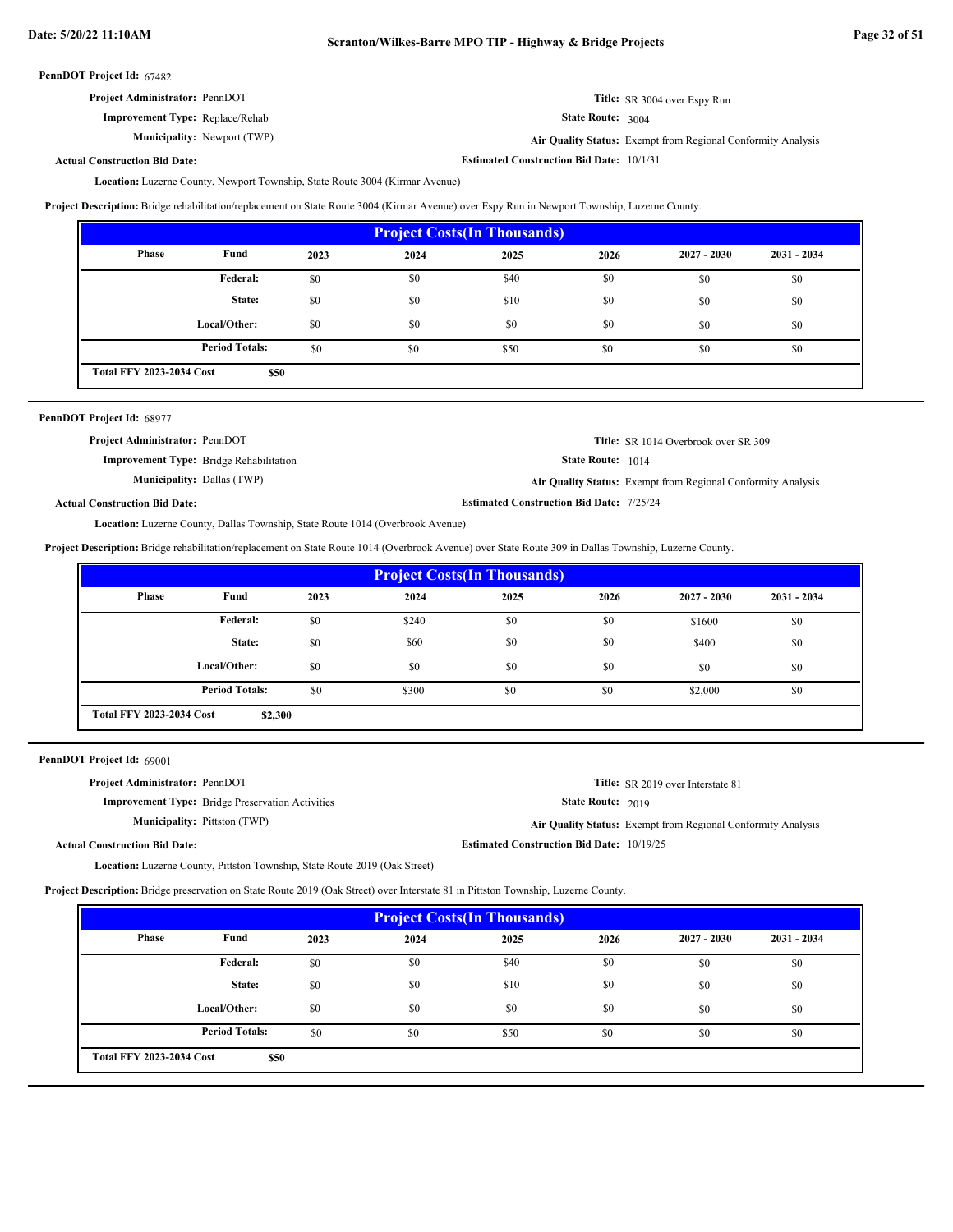| <b>Project Administrator: PennDOT</b>                   | <b>Title:</b> SR 29 over New Commerce Boulevard                     |
|---------------------------------------------------------|---------------------------------------------------------------------|
| <b>Improvement Type:</b> Bridge Preservation Activities | <b>State Route: 29</b>                                              |
| <b>Municipality:</b> Hanover (TWP)                      | <b>Air Ouality Status:</b> Exempt from Regional Conformity Analysis |

Hanover (TWP) **Air Quality Status:** Exempt from Regional Conformity Analysis

**Estimated Construction Bid Date:** 10/5/23

## **Actual Construction Bid Date:**

Location: Luzerne County, Sugar Notch Borough/ Hanover twp, State Route 29 (South Cross Valley Expressway)

**Project Description:** Bridge preservation on State Route 29 (South Cross Valley Expressway) over New Commerce Boulevard in Sugar Notch Borough / Hanover twp, Luzerne County.

| <b>Project Costs (In Thousands)</b>        |                       |      |      |         |       |               |               |
|--------------------------------------------|-----------------------|------|------|---------|-------|---------------|---------------|
| Phase                                      | Fund                  | 2023 | 2024 | 2025    | 2026  | $2027 - 2030$ | $2031 - 2034$ |
|                                            | <b>Federal:</b>       | \$0  | \$0  | \$2000  | \$500 | \$0           | \$0           |
|                                            | State:                | \$0  | \$0  | \$0     | \$0   | \$0           | \$0           |
|                                            | Local/Other:          | \$0  | \$0  | \$0     | \$0   | \$0           | \$0           |
|                                            | <b>Period Totals:</b> | \$0  | \$0  | \$2,000 | \$500 | \$0           | \$0           |
| <b>Total FFY 2023-2034 Cost</b><br>\$2,500 |                       |      |      |         |       |               |               |

| PennDOT Project Id: 73756              |                                    |                                                 |                                                                     |
|----------------------------------------|------------------------------------|-------------------------------------------------|---------------------------------------------------------------------|
| <b>Project Administrator: PennDOT</b>  |                                    |                                                 | <b>Title:</b> Rogers Avenue over Solomon Creek                      |
| <b>Improvement Type:</b> Replace/Rehab |                                    | <b>State Route: 7401</b>                        |                                                                     |
|                                        | <b>Municipality:</b> Ashley (BORO) |                                                 | <b>Air Quality Status:</b> Exempt from Regional Conformity Analysis |
| <b>Actual Construction Bid Date:</b>   |                                    | <b>Estimated Construction Bid Date: 10/1/26</b> |                                                                     |

Location: Luzerne County, Ashley Borough, State Route 7401 (Rogers Avenue)

**Project Description:** Bridge rehabilitation/replacement on State Route 7401 (Rogers Avenue) over Solomon Creek, in Ashley Borough, Luzerne County.

| <b>Project Costs (In Thousands)</b>      |                       |      |       |      |      |               |               |  |
|------------------------------------------|-----------------------|------|-------|------|------|---------------|---------------|--|
| Phase                                    | Fund                  | 2023 | 2024  | 2025 | 2026 | $2027 - 2030$ | $2031 - 2034$ |  |
|                                          | Federal:              | \$0  | \$280 | \$0  | \$0  | \$400         | \$0           |  |
|                                          | State:                | \$0  | \$55  | \$0  | \$0  | \$75          | \$0           |  |
|                                          | Local/Other:          | \$0  | \$15  | \$0  | \$0  | \$25          | \$0           |  |
|                                          | <b>Period Totals:</b> | \$0  | \$350 | \$0  | \$0  | \$500         | \$0           |  |
| <b>Total FFY 2023-2034 Cost</b><br>\$850 |                       |      |       |      |      |               |               |  |

PennDOT Project Id: 73757

| <b>Project Administrator: PennDOT</b>  |                                                 | <b>Title:</b> Carey Street over Solomon Creek                |
|----------------------------------------|-------------------------------------------------|--------------------------------------------------------------|
| <b>Improvement Type:</b> Replace/Rehab | <b>State Route: 7401</b>                        |                                                              |
| <b>Municipality:</b> Ashley (BORO)     |                                                 | Air Quality Status: Exempt from Regional Conformity Analysis |
| <b>Actual Construction Bid Date:</b>   | <b>Estimated Construction Bid Date: 10/1/26</b> |                                                              |

Luzerne County, Ashley Borough, State Route 7401 (Carey Street) over Solomon's Creek **Location:**

**Project Description:** Bridge rehabilitation/replacement on State Route 7401 (Carey Street) over Solomon's Creek in Ashley Borough, Luzerne County.

| <b>Project Costs (In Thousands)</b>     |                       |      |      |      |      |               |             |  |
|-----------------------------------------|-----------------------|------|------|------|------|---------------|-------------|--|
| Phase                                   | Fund                  | 2023 | 2024 | 2025 | 2026 | $2027 - 2030$ | 2031 - 2034 |  |
|                                         | <b>Federal:</b>       | \$0  | \$40 | \$0  | \$0  | \$0           | \$0         |  |
|                                         | State:                | \$0  | \$10 | \$0  | \$0  | \$0           | \$0         |  |
|                                         | Local/Other:          | \$0  | \$0  | \$0  | \$0  | \$0           | \$0         |  |
|                                         | <b>Period Totals:</b> | \$0  | \$50 | \$0  | \$0  | \$0           | \$0         |  |
| <b>Total FFY 2023-2034 Cost</b><br>\$50 |                       |      |      |      |      |               |             |  |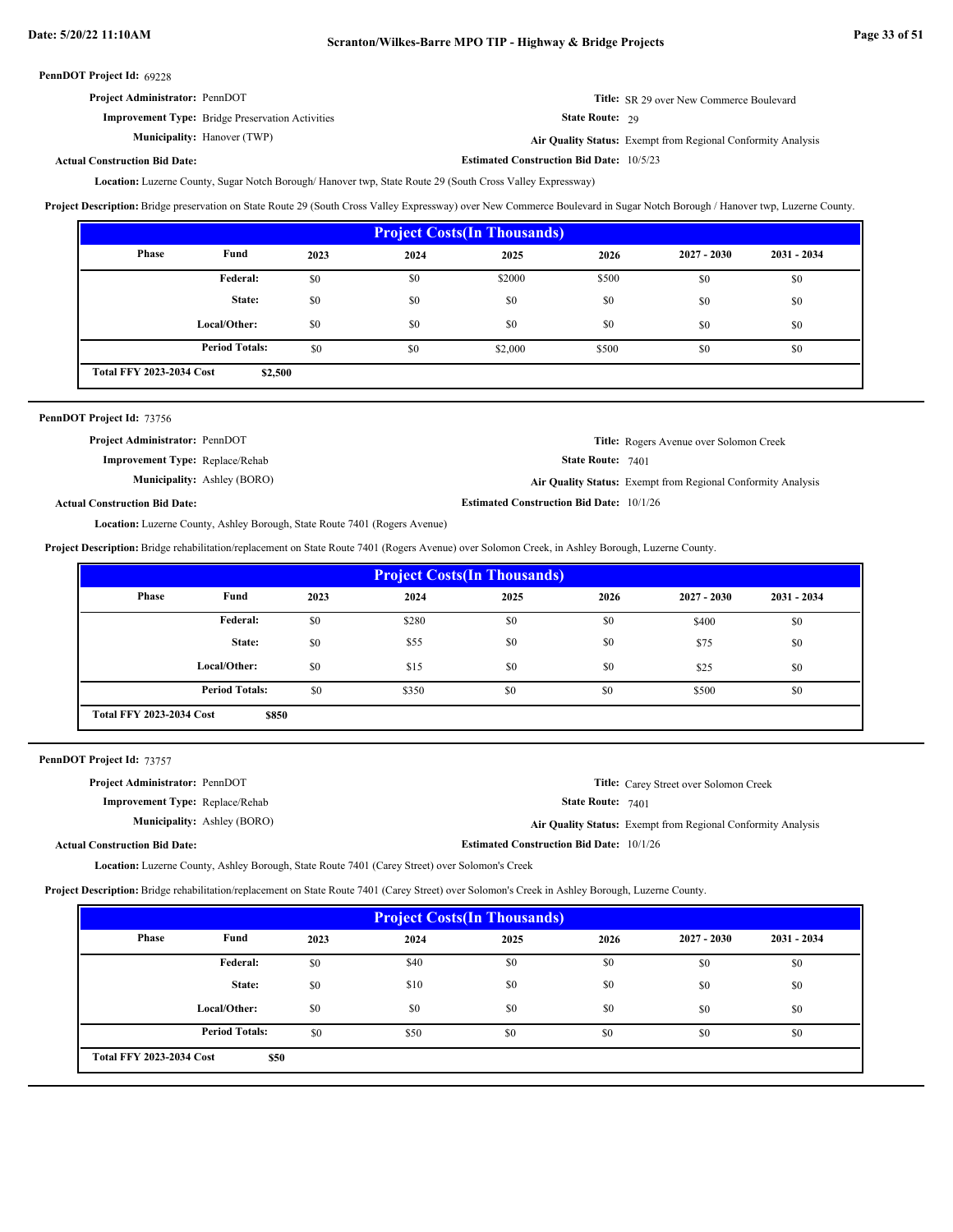| <b>Project Administrator: PennDOT</b>               | <b>Title:</b> Nanticoke Streetscape                        |
|-----------------------------------------------------|------------------------------------------------------------|
| <b>Improvement Type:</b> Transportation Enhancement | <b>State Route: 2002</b>                                   |
| <b>Municipality:</b> Nanticoke (CITY)               | Air Quality Status: Exempt from Regional Conformity Analys |

Nanticoke (CITY) **Air Quality Status:** Exempt from Regional Conformity Analysis

**Estimated Construction Bid Date:** 7/11/24

## **Actual Construction Bid Date:**

Location: Luzerne County, City of Nanticoke, State Route 2002 (Main Street), State Route 3001 (Lower Broadway)

Streetscape improvements on State Route 2002 (East Main Street) from Market Street to South Walnut Street and State Route 3001 (Lower Broadway) to State Route 2002 (East Main Street) in the City of Nanticoke, Luzerne County. **Project Description:**

| <b>Project Costs (In Thousands)</b> |                                            |      |      |      |         |               |               |  |  |
|-------------------------------------|--------------------------------------------|------|------|------|---------|---------------|---------------|--|--|
| Phase                               | Fund                                       | 2023 | 2024 | 2025 | 2026    | $2027 - 2030$ | $2031 - 2034$ |  |  |
|                                     | Federal:                                   | \$0  | \$0  | \$0  | \$3808  | \$0           | \$0           |  |  |
|                                     | State:                                     | \$0  | \$0  | \$0  | \$0     | \$0           | \$0           |  |  |
|                                     | Local/Other:                               | \$0  | \$0  | \$0  | \$0     | \$0           | \$0           |  |  |
|                                     | <b>Period Totals:</b>                      | \$0  | \$0  | \$0  | \$3,808 | \$0           | \$0           |  |  |
|                                     | <b>Total FFY 2023-2034 Cost</b><br>\$3,808 |      |      |      |         |               |               |  |  |

## PennDOT Project Id: 79525

| <b>Project Administrator: PennDOT</b>  |                                                 | <b>Title:</b> SR 4024 over Laurel Run                               |
|----------------------------------------|-------------------------------------------------|---------------------------------------------------------------------|
| <b>Improvement Type:</b> Replace/Rehab | <b>State Route:</b> $4024$                      |                                                                     |
| <b>Municipality: Ross (TWP)</b>        |                                                 | <b>Air Quality Status:</b> Exempt from Regional Conformity Analysis |
| <b>Actual Construction Bid Date:</b>   | <b>Estimated Construction Bid Date: 7/11/24</b> |                                                                     |

# Location: Luzerne County, Ross Township, State Route 4024 (Grassy Pond Road)

**Project Description:** Bridge rehabilitation/replacement on State Route 4024 (Grassy Pond Road) over Laurel Run in Ross Township, Luzerne County.

| <b>Project Costs (In Thousands)</b> |                                          |      |       |      |       |               |               |  |  |
|-------------------------------------|------------------------------------------|------|-------|------|-------|---------------|---------------|--|--|
| Phase                               | Fund                                     | 2023 | 2024  | 2025 | 2026  | $2027 - 2030$ | $2031 - 2034$ |  |  |
|                                     | Federal:                                 | \$0  | \$0   | \$0  | \$0   | \$0           | \$0           |  |  |
|                                     | State:                                   | \$0  | \$300 | \$0  | \$500 | \$0           | \$0           |  |  |
|                                     | Local/Other:                             | \$0  | \$0   | \$0  | \$0   | \$0           | \$0           |  |  |
|                                     | <b>Period Totals:</b>                    | \$0  | \$300 | \$0  | \$500 | \$0           | \$0           |  |  |
|                                     | <b>Total FFY 2023-2034 Cost</b><br>\$800 |      |       |      |       |               |               |  |  |

## PennDOT Project Id: 79532

| <b>Project Administrator: PennDOT</b>  | <b>Title:</b> SR 2041 over Bear Creek                               |
|----------------------------------------|---------------------------------------------------------------------|
| <b>Improvement Type:</b> Replace/Rehab | <b>State Route:</b> $2041$                                          |
| <b>Municipality: Bear Creek (TWP)</b>  | <b>Air Quality Status:</b> Exempt from Regional Conformity Analysis |
| <b>Actual Construction Bid Date:</b>   | <b>Estimated Construction Bid Date: 10/19/23</b>                    |

Location: Luzerne County, Bear Creek Township, State Route 2041 (Middleburg Road)

**Project Description:** Bridge rehabilitation/replacement on State Route 2041 (Middleburg Road) over Bear Creek in Bear Creek Township, Luzerne County.

| <b>Project Costs (In Thousands)</b>        |                       |      |       |      |         |               |               |  |  |
|--------------------------------------------|-----------------------|------|-------|------|---------|---------------|---------------|--|--|
| Phase                                      | Fund                  | 2023 | 2024  | 2025 | 2026    | $2027 - 2030$ | $2031 - 2034$ |  |  |
|                                            | Federal:              | \$0  | \$240 | \$0  | \$2240  | \$0           | \$0           |  |  |
|                                            | State:                | \$0  | \$60  | \$0  | \$560   | \$0           | \$0           |  |  |
|                                            | Local/Other:          | \$0  | \$0   | \$0  | \$0     | \$0           | \$0           |  |  |
|                                            | <b>Period Totals:</b> | \$0  | \$300 | \$0  | \$2,800 | \$0           | \$0           |  |  |
| <b>Total FFY 2023-2034 Cost</b><br>\$3,100 |                       |      |       |      |         |               |               |  |  |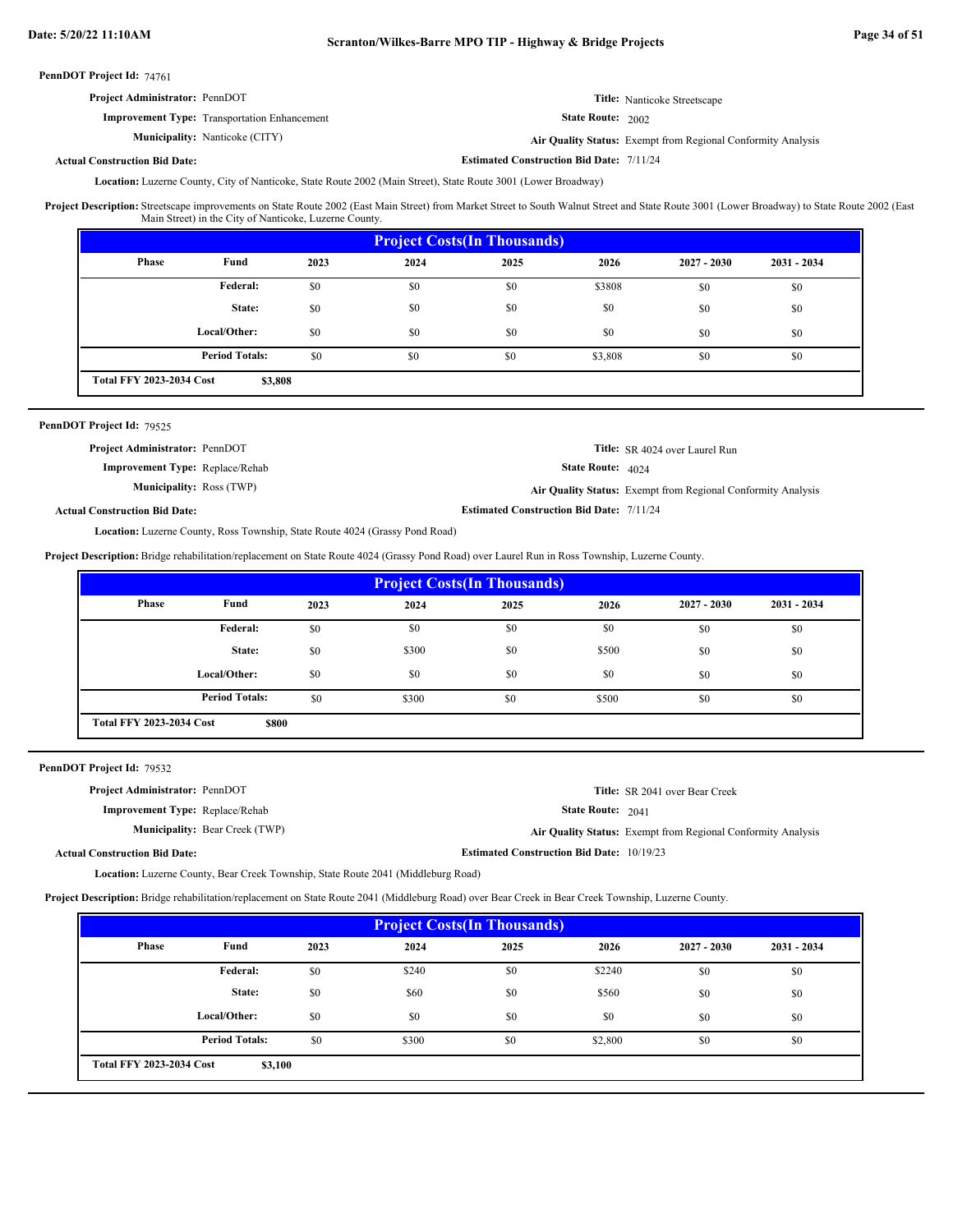**Estimated Construction Bid Date:** 9/29/22

**Estimated Construction Bid Date:** 10/1/30

PennDOT Project Id: 79534

| <b>Project Administrator: PennDOT</b>          | Title: SR 3019 over Hazle Creek |
|------------------------------------------------|---------------------------------|
| <b>Improvement Type:</b> Bridge Rehabilitation | <b>State Route: 3019</b>        |

Hazle (TWP) **Air Quality Status:** Exempt from Regional Conformity Analysis

**Actual Construction Bid Date:**

**Municipality:**

Location: Luzerne County, Hazle Township, State Route 3019 (Stockton Mountain Road)

**Project Description:** Bridge rehabilitation on State Route 3019 (Stockton Mountain Road) over Hazle Creek, Hazle Township, Luzerne County.

| <b>Project Costs (In Thousands)</b>        |                       |       |       |      |      |               |               |  |  |
|--------------------------------------------|-----------------------|-------|-------|------|------|---------------|---------------|--|--|
| Phase                                      | Fund                  | 2023  | 2024  | 2025 | 2026 | $2027 - 2030$ | $2031 - 2034$ |  |  |
|                                            | Federal:              | \$400 | \$400 | \$0  | \$0  | \$0           | \$0           |  |  |
|                                            | State:                | \$100 | \$100 | \$0  | \$0  | \$0           | \$0           |  |  |
|                                            | Local/Other:          | \$0   | \$0   | \$0  | \$0  | \$0           | \$0           |  |  |
|                                            | <b>Period Totals:</b> | \$500 | \$500 | \$0  | \$0  | \$0           | \$0           |  |  |
| <b>Total FFY 2023-2034 Cost</b><br>\$1,000 |                       |       |       |      |      |               |               |  |  |

## PennDOT Project Id: 79540

**Project Administrator:** PennDOT

**Improvement Type:** Replace/Rehab

State Route: 4014 **Title:** SR 4014 over Pine Creek

Air Quality Status: Exempt from Regional Conformity Analysis

**Municipality:** New Columbus (BORO) **Air Quality Status:** 

```
Actual Construction Bid Date:
```
Location: Luzerne County

New Columbus Borough

State Route 4014 (Academy Street)

**Project Description:** Bridge rehabilitation/replacement on State Route 4014 (Academy Street) over Pine Creek in New Columbus Borough, Luzerne County

| <b>Project Costs (In Thousands)</b>        |                       |      |      |      |       |               |               |  |
|--------------------------------------------|-----------------------|------|------|------|-------|---------------|---------------|--|
| Phase                                      | Fund                  | 2023 | 2024 | 2025 | 2026  | $2027 - 2030$ | $2031 - 2034$ |  |
|                                            | Federal:              | \$0  | \$0  | \$0  | \$300 | \$250         | \$2400        |  |
|                                            | State:                | \$0  | \$0  | \$0  | \$75  | \$63          | \$600         |  |
|                                            | Local/Other:          | \$0  | \$0  | \$0  | \$0   | \$0           | \$0           |  |
|                                            | <b>Period Totals:</b> | \$0  | \$0  | \$0  | \$375 | \$313         | \$3,000       |  |
| <b>Total FFY 2023-2034 Cost</b><br>\$3,688 |                       |      |      |      |       |               |               |  |

PennDOT Project Id: 79594

Act

| <b>Project Administrator: PennDOT</b> |                                                |                                                | <b>Title:</b> SR 309 over SR 2022                            |
|---------------------------------------|------------------------------------------------|------------------------------------------------|--------------------------------------------------------------|
|                                       | <b>Improvement Type:</b> Bridge Rehabilitation | <b>State Route: 309</b>                        |                                                              |
|                                       | <b>Municipality:</b> Wilkes Barre (CITY)       |                                                | Air Quality Status: Exempt from Regional Conformity Analysis |
| ual Construction Bid Date: 2/3/22     |                                                | <b>Estimated Construction Bid Date: 2/3/22</b> |                                                              |
|                                       |                                                |                                                |                                                              |

Location: Luzerne County, City of Wilkes Barre, State Route 309 (North Cross Valley Expressway)

**Project Description:** Bridge rehabilitation on State Route 309 (North Cross Valley Expressway) over State Route 2022 (Main Street) in the City of Wilkes-Barre, Luzerne County.

| <b>Project Costs (In Thousands)</b>        |                       |         |         |      |      |               |               |
|--------------------------------------------|-----------------------|---------|---------|------|------|---------------|---------------|
| Phase                                      | Fund                  | 2023    | 2024    | 2025 | 2026 | $2027 - 2030$ | $2031 - 2034$ |
|                                            | <b>Federal:</b>       | \$2000  | \$1000  | \$0  | \$0  | \$0           | \$0           |
|                                            | State:                | \$0     | \$0     | \$0  | \$0  | \$0           | \$0           |
|                                            | Local/Other:          | \$0     | \$0     | \$0  | \$0  | \$0           | \$0           |
|                                            | <b>Period Totals:</b> | \$2,000 | \$1,000 | \$0  | \$0  | \$0           | \$0           |
| <b>Total FFY 2023-2034 Cost</b><br>\$3,000 |                       |         |         |      |      |               |               |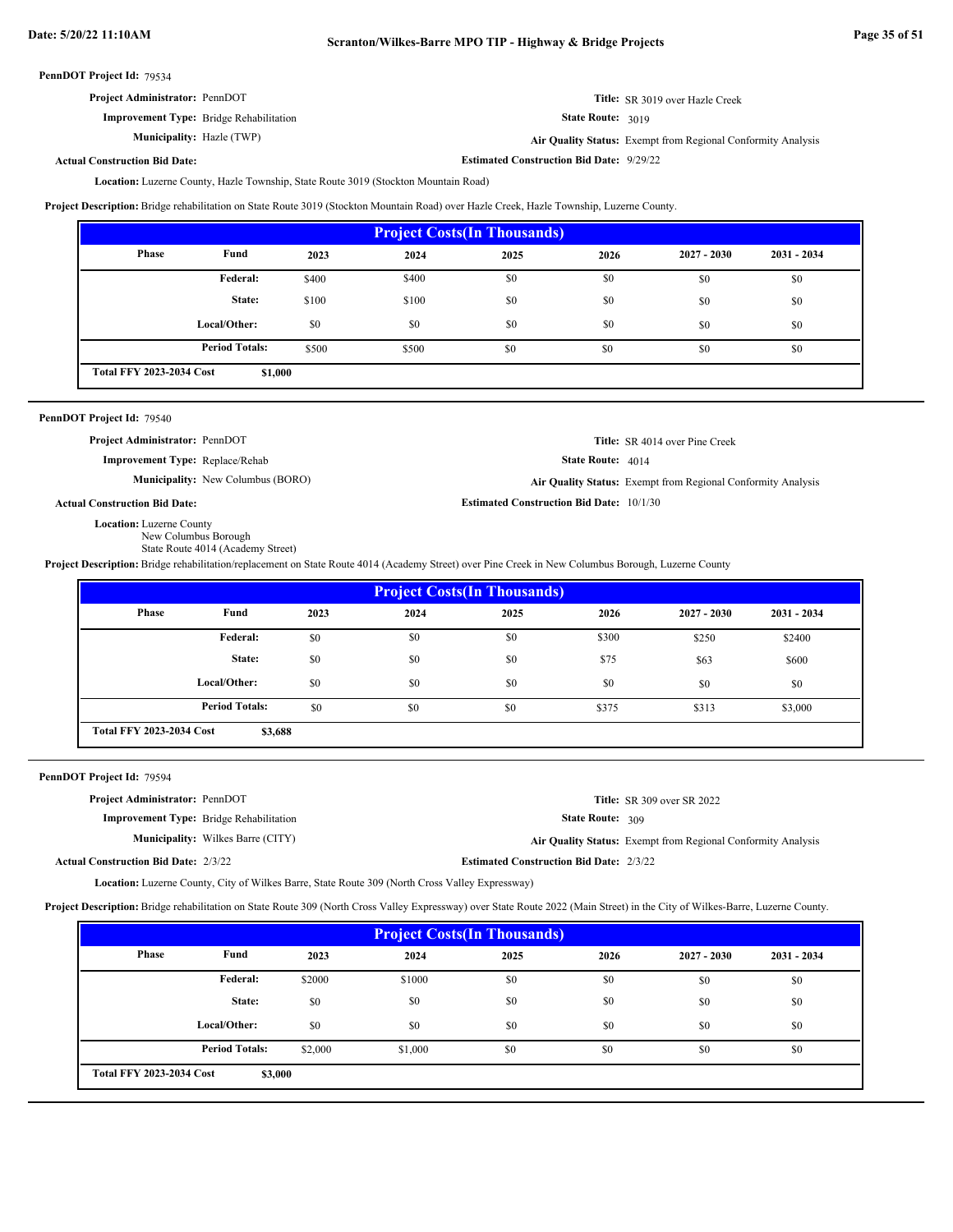**Actual Construction Bid Date:**

| <b>Project Administrator: PennDOT</b> |  |
|---------------------------------------|--|
|---------------------------------------|--|

**Improvement Type:** Reconstruct

**Municipality:**

State Route: 0 **Air Quality Status:** Exempt from Regional Conformity Analysis

**Title:** FAS-Loc, Luzerne Co.

**Estimated Construction Bid Date:**

Location: Luzerne County, Various Local Federal Aid Routes

**Project Description:** Milling, resurfacing, drainage improvements on various Local Federal Aid Routes in Luzerne County.

| <b>Project Costs (In Thousands)</b>        |                       |       |       |       |       |               |               |
|--------------------------------------------|-----------------------|-------|-------|-------|-------|---------------|---------------|
| <b>Phase</b>                               | Fund                  | 2023  | 2024  | 2025  | 2026  | $2027 - 2030$ | $2031 - 2034$ |
|                                            | Federal:              | \$320 | \$320 | \$320 | \$320 | \$0           | \$0           |
|                                            | State:                | \$0   | \$0   | \$0   | \$0   | \$0           | \$0           |
|                                            | Local/Other:          | \$80  | \$80  | \$80  | \$80  | \$0           | \$0           |
|                                            | <b>Period Totals:</b> | \$400 | \$400 | \$400 | \$400 | \$0           | \$0           |
| <b>Total FFY 2023-2034 Cost</b><br>\$1,600 |                       |       |       |       |       |               |               |

| PennDOT Project Id: 85008              |                                         |                                                |                                                              |
|----------------------------------------|-----------------------------------------|------------------------------------------------|--------------------------------------------------------------|
| <b>Project Administrator: PennDOT</b>  |                                         |                                                | Title: Blackman St SB Ramp                                   |
| <b>Improvement Type:</b> Miscellaneous |                                         | <b>State Route: 81</b>                         |                                                              |
|                                        | <b>Municipality:</b> Wilkes Barre (TWP) |                                                | Air Quality Status: Exempt from Regional Conformity Analysis |
| <b>Actual Construction Bid Date:</b>   |                                         | <b>Estimated Construction Bid Date: 6/9/22</b> |                                                              |

Location: Luzerne County, Wilkes Barre Township, Interstate 81 South Bound Off Ramp 8013

Project Description: Safety improvement on Interstate 81 South Bound Exit 165 (Mountain Top / Wilkes Barre) off ramp and intersection of State Route 309; State Route 6309 and State Route 2005 (Blackman Street) in Wilkes Barre Township, Luzerne County.

|                                            | <b>Project Costs (In Thousands)</b> |         |         |         |         |               |               |  |
|--------------------------------------------|-------------------------------------|---------|---------|---------|---------|---------------|---------------|--|
| Phase                                      | Fund                                | 2023    | 2024    | 2025    | 2026    | $2027 - 2030$ | $2031 - 2034$ |  |
|                                            | Federal:                            | \$801   | \$301   | \$301   | \$301   | \$0           | \$0           |  |
|                                            | State:                              | \$1202  | \$1202  | \$1202  | \$1202  | \$0           | \$0           |  |
|                                            | Local/Other:                        | \$0     | \$0     | \$0     | \$0     | \$0           | \$0           |  |
|                                            | <b>Period Totals:</b>               | \$2,003 | \$1,503 | \$1,503 | \$1,503 | \$0           | \$0           |  |
| <b>Total FFY 2023-2034 Cost</b><br>\$6,512 |                                     |         |         |         |         |               |               |  |

| PennDOT Project Id: 92444                   |                                   |                                                 |                                                                           |
|---------------------------------------------|-----------------------------------|-------------------------------------------------|---------------------------------------------------------------------------|
| <b>Project Administrator: PennDOT</b>       |                                   |                                                 | <b>Title:</b> Cooks Store Intersection                                    |
| <b>Improvement Type:</b> Safety Improvement |                                   | <b>State Route:</b> 118                         |                                                                           |
|                                             | <b>Municipality:</b> Lehman (TWP) |                                                 | Air Quality Status: Significant: Included in regional conformity analysis |
| <b>Actual Construction Bid Date:</b>        |                                   | <b>Estimated Construction Bid Date: 3/21/23</b> |                                                                           |
|                                             |                                   |                                                 |                                                                           |

Location: Luzerne County, Lehman Township, State Route 118, State Route 1049 (Fire House Rd) and Township Road 700 (Mountain View Drive); State Route 118 and Township Road 811 (Meeker Rd); State Route 118 and Township Road 806 (Outlet Rd)

Project Description: Safety improvement at intersection of State Route 118, State Route 1049 (Fire House Road) and Township Road 700 (Mountain View Drive); intersection of State Route 118 and Township Road 811 (Meeker Road); and intersection of State Route 118 and Township Road 806 (Outlet Road) in Lehman Township, Luzerne County.

| <b>Project Costs (In Thousands)</b>        |                       |         |       |       |      |               |               |
|--------------------------------------------|-----------------------|---------|-------|-------|------|---------------|---------------|
| Phase                                      | Fund                  | 2023    | 2024  | 2025  | 2026 | $2027 - 2030$ | $2031 - 2034$ |
|                                            | Federal:              | \$1641  | \$600 | \$315 | \$0  | \$0           | \$0           |
|                                            | State:                | \$0     | \$0   | \$0   | \$0  | \$0           | \$0           |
|                                            | Local/Other:          | \$0     | \$0   | \$0   | \$0  | \$0           | \$0           |
|                                            | <b>Period Totals:</b> | \$1,641 | \$600 | \$315 | \$0  | \$0           | \$0           |
| <b>Total FFY 2023-2034 Cost</b><br>\$2,556 |                       |         |       |       |      |               |               |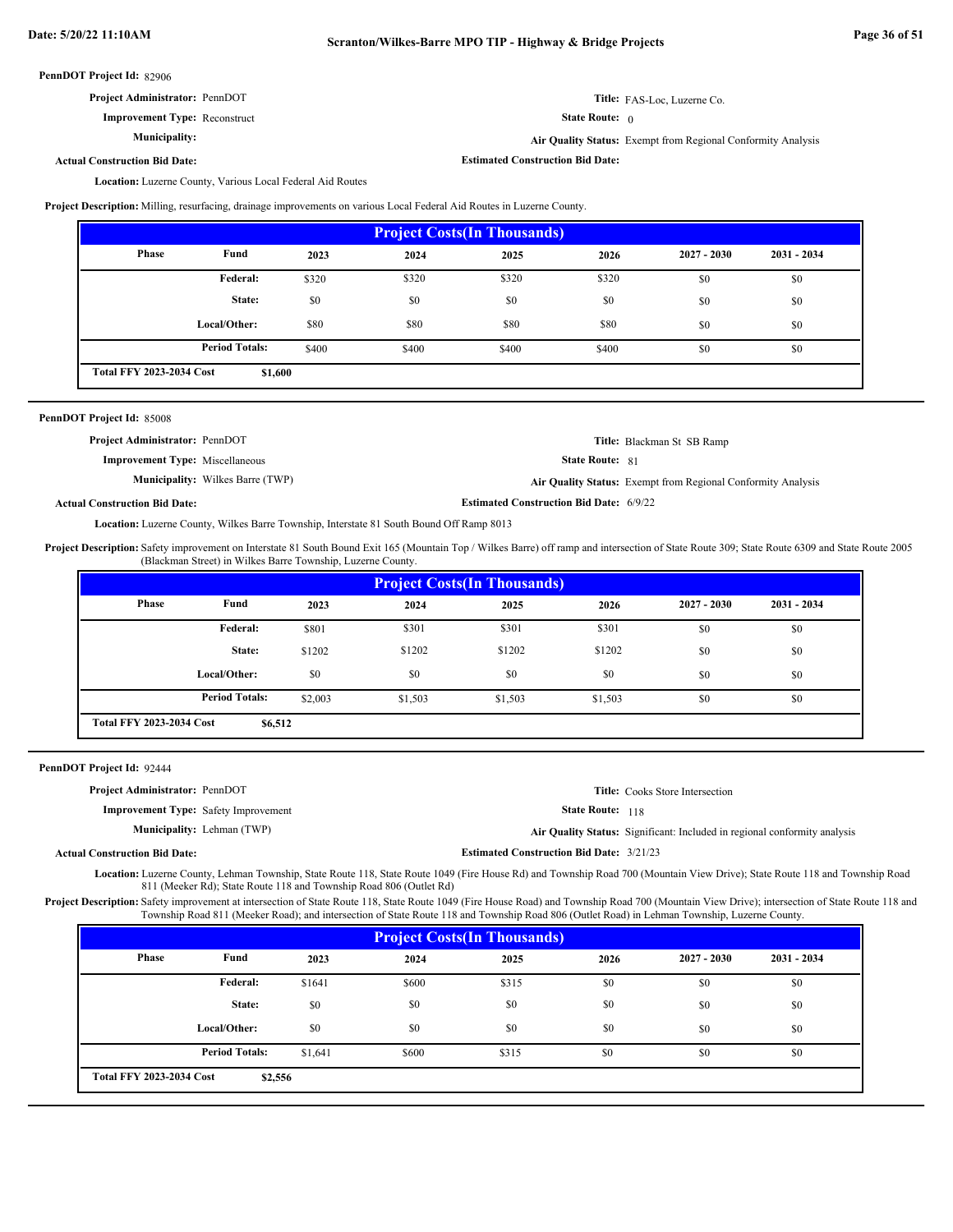**Estimated Construction Bid Date:** 7/14/22

PennDOT Project Id: 93006

| <b>Project Administrator: PennDOT</b>       | Title: SR 309 over Nescopeck Ck |
|---------------------------------------------|---------------------------------|
| <b>Improvement Type:</b> Bridge Replacement | <b>State Route: 309</b>         |

**Municipality:**

State Route: 309

Butler (TWP) **Air Quality Status:** Exempt from Regional Conformity Analysis

**Actual Construction Bid Date:**

Location: Luzerne County, Butler Township, State Route 309 (Hunter Highway)

**Project Description:** Bridge replacement on State Route 309 (Hunter Highway) over Nescopeck Creek, in Butler Township, Luzerne County.

| <b>Project Costs (In Thousands)</b>        |                       |         |         |      |      |               |               |
|--------------------------------------------|-----------------------|---------|---------|------|------|---------------|---------------|
| <b>Phase</b>                               | Fund                  | 2023    | 2024    | 2025 | 2026 | $2027 - 2030$ | $2031 - 2034$ |
|                                            | <b>Federal:</b>       | \$1400  | \$1000  | \$0  | \$0  | \$0           | \$0           |
|                                            | State:                | \$850   | \$250   | \$0  | \$0  | \$0           | \$0           |
|                                            | Local/Other:          | \$0     | \$0     | \$0  | \$0  | \$0           | \$0           |
|                                            | <b>Period Totals:</b> | \$2,250 | \$1,250 | \$0  | \$0  | \$0           | \$0           |
| <b>Total FFY 2023-2034 Cost</b><br>\$3,500 |                       |         |         |      |      |               |               |

| PennDOT Project Id: 93036              |                                     |                                                 |                                                              |
|----------------------------------------|-------------------------------------|-------------------------------------------------|--------------------------------------------------------------|
| <b>Project Administrator: PennDOT</b>  |                                     |                                                 | <b>Title:</b> SR 3010 over Branch Wapwallopen Creek          |
| <b>Improvement Type:</b> Replace/Rehab |                                     | <b>State Route: 3010</b>                        |                                                              |
|                                        | <b>Municipality:</b> Dorrance (TWP) |                                                 | Air Quality Status: Exempt from Regional Conformity Analysis |
| <b>Actual Construction Bid Date:</b>   |                                     | <b>Estimated Construction Bid Date: 10/1/25</b> |                                                              |

Location: Luzerne County, Dorrance Township, State Route 3010 (Alberdeen Road)

**Project Description:** Bridge rehabilitation/replacement on State Route 3010 (Alberdeen Road) over Branch of Wapwallopen Creek in Dorrance Township, Luzerne County.

| <b>Project Costs (In Thousands)</b>        |                       |      |       |      |      |               |               |
|--------------------------------------------|-----------------------|------|-------|------|------|---------------|---------------|
| Phase                                      | Fund                  | 2023 | 2024  | 2025 | 2026 | $2027 - 2030$ | $2031 - 2034$ |
|                                            | Federal:              | \$0  | \$320 | \$0  | \$0  | \$1600        | \$0           |
|                                            | State:                | \$0  | \$80  | \$0  | \$0  | \$400         | \$0           |
|                                            | Local/Other:          | \$0  | \$0   | \$0  | \$0  | \$0           | \$0           |
|                                            | <b>Period Totals:</b> | \$0  | \$400 | \$0  | \$0  | \$2,000       | \$0           |
| <b>Total FFY 2023-2034 Cost</b><br>\$2,400 |                       |      |       |      |      |               |               |

PennDOT Project Id: 93038

| <b>Project Administrator: PennDOT</b>      |                                     |                                                | <b>Title:</b> Union St @ 309 Park-N-Ride                     |
|--------------------------------------------|-------------------------------------|------------------------------------------------|--------------------------------------------------------------|
| <b>Improvement Type:</b> Park and Ride Lot |                                     | <b>State Route: 309</b>                        |                                                              |
|                                            | <b>Municipality:</b> Luzerne (BORO) |                                                | Air Quality Status: Exempt from Regional Conformity Analysis |
| al Construction Bid Date:                  |                                     | <b>Estimated Construction Bid Date: 1/5/23</b> |                                                              |

Actu

Location: Luzerne County, Pringle and Luzerne Boroughs, State Route 309

**Project Description:** Construction of a Park and Ride at the intersection of State Route 309 and Union Street in Pringle and Luzerne Boroughs, Luzerne County.

| <b>Project Costs (In Thousands)</b>      |                       |       |      |      |      |               |               |
|------------------------------------------|-----------------------|-------|------|------|------|---------------|---------------|
| <b>Phase</b>                             | Fund                  | 2023  | 2024 | 2025 | 2026 | $2027 - 2030$ | $2031 - 2034$ |
|                                          | Federal:              | \$100 | \$0  | \$0  | \$0  | \$0           | \$0           |
|                                          | State:                | \$0   | \$0  | \$0  | \$0  | \$0           | \$0           |
|                                          | Local/Other:          | \$0   | \$0  | \$0  | \$0  | \$0           | \$0           |
|                                          | <b>Period Totals:</b> | \$100 | \$0  | \$0  | \$0  | \$0           | \$0           |
| <b>Total FFY 2023-2034 Cost</b><br>\$100 |                       |       |      |      |      |               |               |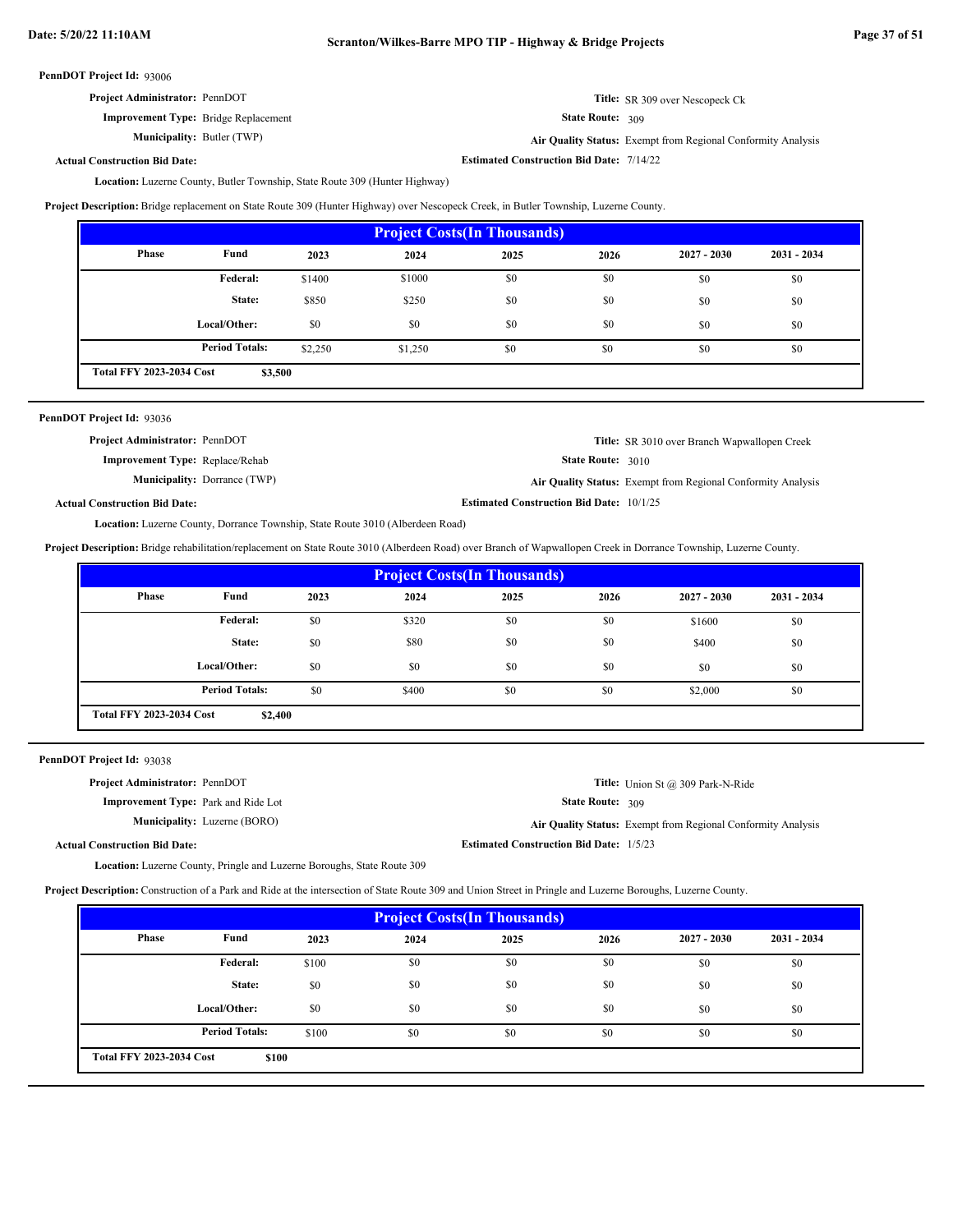| <b>Project Administrator: PennDOT</b>  | <b>Title:</b> SR 11 over SR 2037. Susquehanna River and |
|----------------------------------------|---------------------------------------------------------|
| <b>Improvement Type: Replace/Rehab</b> | State Route: Railroad                                   |

**Municipality:** West Pittston (BORO)

**Estimated Construction Bid Date:** 11/23/26 West Pittston (BORO) **Air Quality Status:** Exempt from Regional Conformity Analysis

**Actual Construction Bid Date:**

Location: Luzerne County, West Pittston Borough, State Route 11 (Exeter Avenue),

**Project Description:** Bridge rehabilitation/replacement on State Route 11 (Exeter Avenue) over State Route 2037, Susquehanna River and Railroad in West Pittston Borough, Luzerne County.

| <b>Project Costs (In Thousands)</b>         |                       |         |         |      |      |               |               |
|---------------------------------------------|-----------------------|---------|---------|------|------|---------------|---------------|
| <b>Phase</b>                                | Fund                  | 2023    | 2024    | 2025 | 2026 | $2027 - 2030$ | $2031 - 2034$ |
|                                             | Federal:              | \$2250  | \$2250  | \$0  | \$0  | \$40000       | \$16000       |
|                                             | State:                | \$0     | \$0     | \$0  | \$0  | \$0           | \$0           |
|                                             | Local/Other:          | \$0     | \$0     | \$0  | \$0  | \$0           | \$0           |
|                                             | <b>Period Totals:</b> | \$2,250 | \$2,250 | \$0  | \$0  | \$40,000      | \$16,000      |
| <b>Total FFY 2023-2034 Cost</b><br>\$60,500 |                       |         |         |      |      |               |               |

| PennDOT Project Id: 94303              |                                                 |                                                              |
|----------------------------------------|-------------------------------------------------|--------------------------------------------------------------|
| <b>Project Administrator: PennDOT</b>  |                                                 | <b>Title:</b> SR 2040 over Kendall Creek                     |
| <b>Improvement Type:</b> Replace/Rehab | <b>State Route: 2040</b>                        |                                                              |
| <b>Municipality:</b> Buck (TWP)        |                                                 | Air Quality Status: Exempt from Regional Conformity Analysis |
| <b>Actual Construction Bid Date:</b>   | <b>Estimated Construction Bid Date: 10/1/34</b> |                                                              |

Location: Luzerne County, Buck Township, State Route 2040 (Buck River Road)

**Project Description:** Bridge rehabilitation/replacement on State Route 2040 (Buck River Road) over Kendall Creek in Buck Township, Luzerne County.

| <b>Project Costs (In Thousands)</b> |                                         |      |      |      |      |               |               |
|-------------------------------------|-----------------------------------------|------|------|------|------|---------------|---------------|
| Phase                               | Fund                                    | 2023 | 2024 | 2025 | 2026 | $2027 - 2030$ | $2031 - 2034$ |
|                                     | Federal:                                | \$0  | \$0  | \$0  | \$0  | \$0           | \$0           |
|                                     | State:                                  | \$0  | \$0  | \$50 | \$0  | \$0           | \$0           |
|                                     | Local/Other:                            | \$0  | \$0  | \$0  | \$0  | \$0           | \$0           |
|                                     | <b>Period Totals:</b>                   | \$0  | \$0  | \$50 | \$0  | \$0           | \$0           |
|                                     | <b>Total FFY 2023-2034 Cost</b><br>\$50 |      |      |      |      |               |               |

PennDOT Project Id: 95494

| <b>Project Administrator: PennDOT</b> |                                         | <b>Title:</b> K-Route Luzerne County                         |
|---------------------------------------|-----------------------------------------|--------------------------------------------------------------|
| <b>Improvement Type: Resurface</b>    | <b>State Route:</b> $\theta$            |                                                              |
| Municipality:                         |                                         | Air Quality Status: Exempt from Regional Conformity Analysis |
| <b>Actual Construction Bid Date:</b>  | <b>Estimated Construction Bid Date:</b> |                                                              |

Location: Luzerne County, various county owned Federal Aid Routes

**Project Description:** Resurfacing on various County owned Federal Aid Routes in Luzerne County.

| <b>Project Costs (In Thousands)</b>        |                       |       |       |       |       |               |               |
|--------------------------------------------|-----------------------|-------|-------|-------|-------|---------------|---------------|
| <b>Phase</b>                               | Fund                  | 2023  | 2024  | 2025  | 2026  | $2027 - 2030$ | $2031 - 2034$ |
|                                            | Federal:              | \$320 | \$320 | \$320 | \$320 | \$0           | \$0           |
|                                            | State:                | \$0   | \$0   | \$0   | \$0   | \$0           | \$0           |
|                                            | Local/Other:          | \$80  | \$80  | \$80  | \$80  | \$0           | \$0           |
|                                            | <b>Period Totals:</b> | \$400 | \$400 | \$400 | \$400 | \$0           | \$0           |
| <b>Total FFY 2023-2034 Cost</b><br>\$1,600 |                       |       |       |       |       |               |               |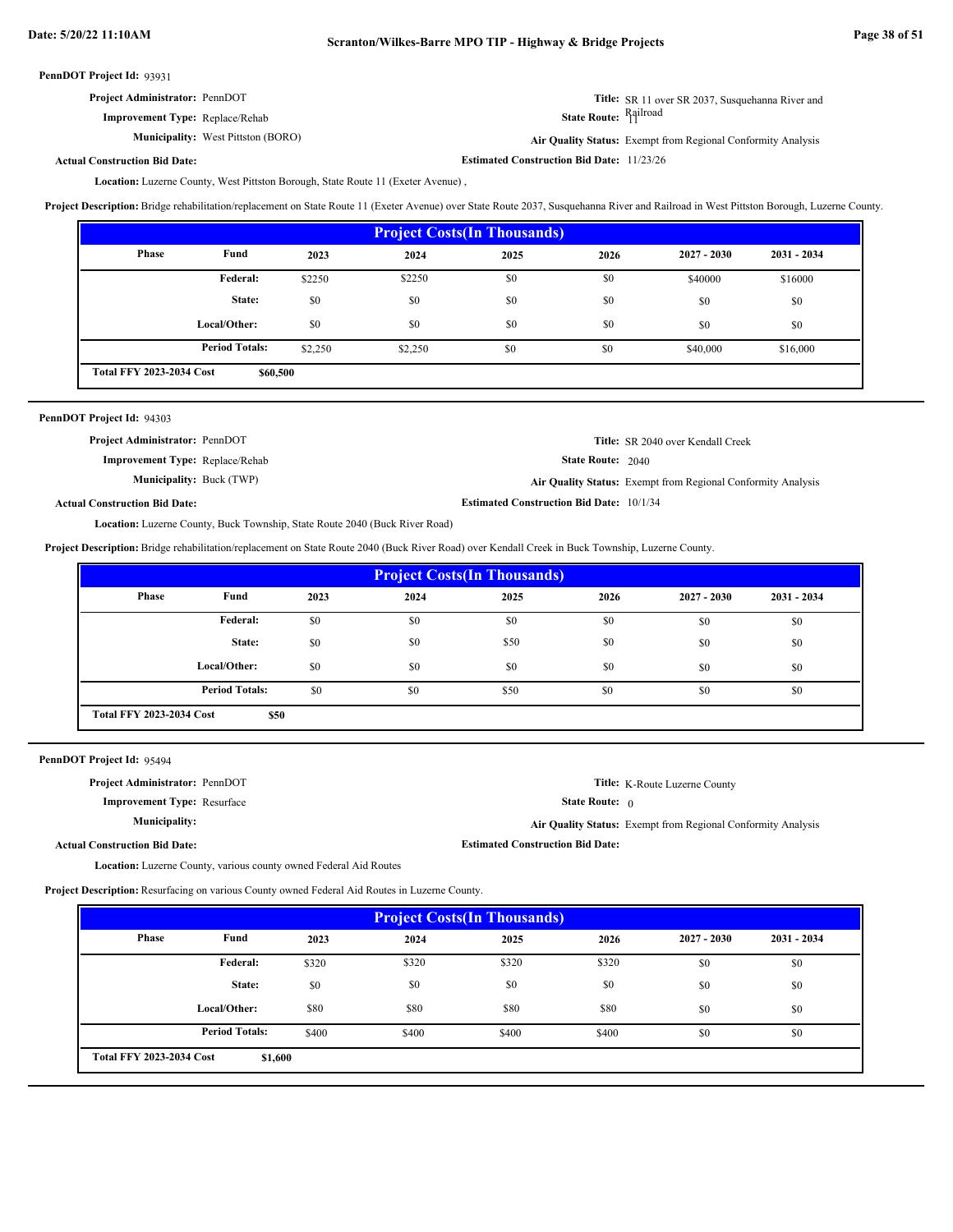**Actual Construction Bid Date:**

| <b>Project Administrator: PennDOT</b>       | <b>Title:</b> SR 1012 over Tributary Harvey's Creek |
|---------------------------------------------|-----------------------------------------------------|
| <b>Improvement Type:</b> Bridge Replacement | <b>State Route:</b> 1012                            |

**Municipality:** Jackson (TWP) **Air Quality Status:** Exempt from Regional Conformity Analysis

**Estimated Construction Bid Date:** 12/8/22

Location: Luzerne County, Jackson Township, State Route 1012 (Chase Road)

**Project Description:** Bridge replacement on State Route 1012 (Chase Road) over Tributary to Harvey's Creek in Jackson Township, Luzerne County.

| <b>Project Costs (In Thousands)</b> |                                          |       |      |      |      |               |               |
|-------------------------------------|------------------------------------------|-------|------|------|------|---------------|---------------|
| <b>Phase</b>                        | Fund                                     | 2023  | 2024 | 2025 | 2026 | $2027 - 2030$ | $2031 - 2034$ |
|                                     | Federal:                                 | \$360 | \$0  | \$0  | \$0  | \$0           | \$0           |
|                                     | State:                                   | \$90  | \$0  | \$0  | \$0  | \$0           | \$0           |
|                                     | Local/Other:                             | \$0   | \$0  | \$0  | \$0  | \$0           | \$0           |
|                                     | <b>Period Totals:</b>                    | \$450 | \$0  | \$0  | \$0  | \$0           | \$0           |
|                                     | <b>Total FFY 2023-2034 Cost</b><br>\$450 |       |      |      |      |               |               |

| PennDOT Project Id: 96722                   |                                     |                                                |                                                              |
|---------------------------------------------|-------------------------------------|------------------------------------------------|--------------------------------------------------------------|
| <b>Project Administrator: PennDOT</b>       |                                     |                                                | <b>Title:</b> SR 1044 over Abraham's Creek                   |
| <b>Improvement Type:</b> Bridge Replacement |                                     | <b>State Route:</b> 1044                       |                                                              |
|                                             | <b>Municipality:</b> Kingston (TWP) |                                                | Air Quality Status: Exempt from Regional Conformity Analysis |
| <b>Actual Construction Bid Date:</b>        |                                     | <b>Estimated Construction Bid Date: 3/2/23</b> |                                                              |

Location: Luzerne County, Kingston Township, State Route 1044 (Mt Olivet Road)

**Project Description:** Bridge replacement on State Route 1044 (Mt Olivet Road) over Abrahams Creek in Kingston Township, Luzerne County.

| <b>Project Costs (In Thousands)</b>        |                       |         |      |      |      |               |               |
|--------------------------------------------|-----------------------|---------|------|------|------|---------------|---------------|
| Phase                                      | Fund                  | 2023    | 2024 | 2025 | 2026 | $2027 - 2030$ | $2031 - 2034$ |
|                                            | Federal:              | \$880   | \$0  | \$0  | \$0  | \$0           | \$0           |
|                                            | State:                | \$220   | \$0  | \$0  | \$0  | \$0           | \$0           |
|                                            | Local/Other:          | \$0     | \$0  | \$0  | \$0  | \$0           | \$0           |
|                                            | <b>Period Totals:</b> | \$1,100 | \$0  | \$0  | \$0  | \$0           | \$0           |
| <b>Total FFY 2023-2034 Cost</b><br>\$1,100 |                       |         |      |      |      |               |               |

PennDOT Project Id: 97941

| <b>Project Administrator: PennDOT</b>          | Title: SR 309 over SR 8039 Ramp A                            |
|------------------------------------------------|--------------------------------------------------------------|
| <b>Improvement Type:</b> Bridge Rehabilitation | State Route: 309                                             |
| <b>Municipality:</b> Kingston (BORO)           | Air Quality Status: Exempt from Regional Conformity Analysis |
| <b>Actual Construction Bid Date:</b>           | <b>Estimated Construction Bid Date: 2/16/23</b>              |

Location: Luzerne County, Kingston Borough, State Route 309 (North Cross Valley Expressway)

**Project Description:** Bridge rehabilitation on State Route 309 (North Cross Valley Expressway) over State Route 8039 (Ramp A) in Kingston Borough, Luzerne County.

| <b>Project Costs (In Thousands)</b>         |                       |       |      |         |         |               |               |
|---------------------------------------------|-----------------------|-------|------|---------|---------|---------------|---------------|
| <b>Phase</b>                                | Fund                  | 2023  | 2024 | 2025    | 2026    | $2027 - 2030$ | $2031 - 2034$ |
|                                             | <b>Federal:</b>       | \$600 | \$0  | \$6600  | \$6600  | \$6800        | \$0           |
|                                             | State:                | \$150 | \$0  | \$0     | \$0     | \$0           | \$0           |
|                                             | Local/Other:          | \$0   | \$0  | \$0     | \$0     | \$0           | \$0           |
|                                             | <b>Period Totals:</b> | \$750 | \$0  | \$6,600 | \$6,600 | \$6,800       | \$0           |
| <b>Total FFY 2023-2034 Cost</b><br>\$20,750 |                       |       |      |         |         |               |               |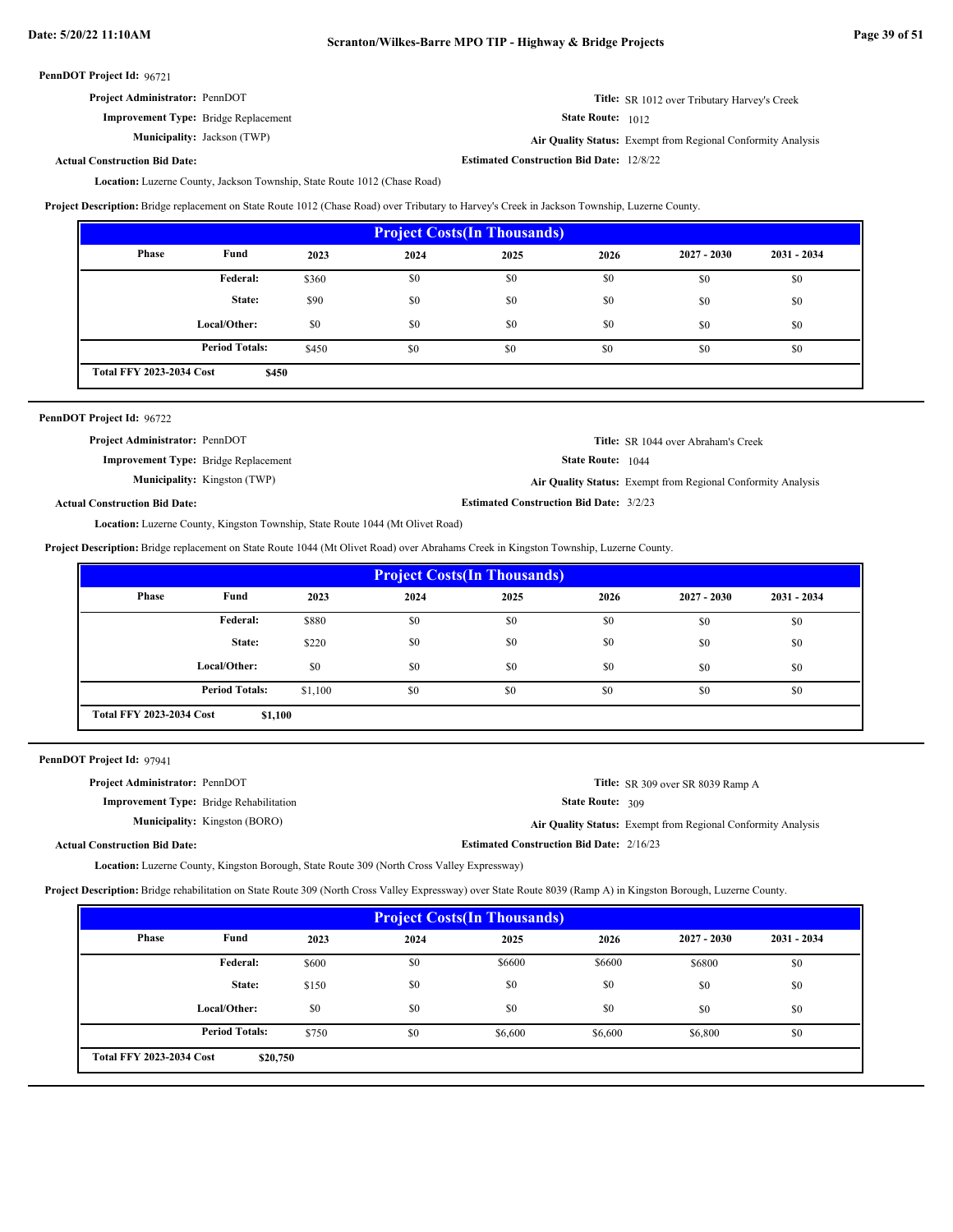| <b>Project Administrator: PennDOT</b> | Title: SR 309 over Toby Creek 1 |
|---------------------------------------|---------------------------------|
|---------------------------------------|---------------------------------|

**Improvement Type:** Replace/Rehab **Municipality:**

Kingston (TWP) **Air Quality Status:** Exempt from Regional Conformity Analysis

State Route: 309

**Estimated Construction Bid Date:** 11/2/23

**Actual Construction Bid Date:**

Location: Luzerne County, Kingston Township, State Route 309 (Memorial Highway)

**Project Description:** Bridge rehabilitation/replacement on State Route 309 (Memorial Highway) over Toby Creek in Kingston Township, Luzerne County.

| <b>Project Costs (In Thousands)</b> |                                            |       |      |       |         |               |               |
|-------------------------------------|--------------------------------------------|-------|------|-------|---------|---------------|---------------|
| <b>Phase</b>                        | Fund                                       | 2023  | 2024 | 2025  | 2026    | $2027 - 2030$ | $2031 - 2034$ |
|                                     | Federal:                                   | \$280 | \$0  | \$300 | \$1300  | \$2600        | \$0           |
|                                     | State:                                     | \$70  | \$0  | \$325 | \$1325  | \$650         | \$0           |
|                                     | Local/Other:                               | \$0   | \$0  | \$0   | \$0     | \$0           | \$0           |
|                                     | <b>Period Totals:</b>                      | \$350 | \$0  | \$625 | \$2,625 | \$3,250       | \$0           |
|                                     | <b>Total FFY 2023-2034 Cost</b><br>\$6,850 |       |      |       |         |               |               |

| PennDOT Project Id: 97943             |                                                |                                                 |                                                              |
|---------------------------------------|------------------------------------------------|-------------------------------------------------|--------------------------------------------------------------|
| <b>Project Administrator: PennDOT</b> |                                                |                                                 | <b>Title:</b> SR 309 over Toby Creek 2                       |
|                                       | <b>Improvement Type:</b> Bridge Rehabilitation | State Route: 309                                |                                                              |
|                                       | <b>Municipality:</b> Courtdale (BORO)          |                                                 | Air Quality Status: Exempt from Regional Conformity Analysis |
| <b>Actual Construction Bid Date:</b>  |                                                | <b>Estimated Construction Bid Date: 11/2/23</b> |                                                              |

Location: Luzerne County, Courtdale Borough, State Route 309 (Memorial Highway)

**Project Description:** Bridge rehabilitation on State Route 309 (Memorial Highway) over Toby Creek in Courtdale Borough, Luzerne County.

| <b>Project Costs (In Thousands)</b>        |                       |       |      |       |         |               |               |
|--------------------------------------------|-----------------------|-------|------|-------|---------|---------------|---------------|
| Phase                                      | Fund                  | 2023  | 2024 | 2025  | 2026    | $2027 - 2030$ | $2031 - 2034$ |
|                                            | Federal:              | \$280 | \$0  | \$400 | \$1400  | \$2400        | \$0           |
|                                            | State:                | \$70  | \$0  | \$350 | \$1350  | \$600         | \$0           |
|                                            | Local/Other:          | \$0   | \$0  | \$0   | \$0     | \$0           | \$0           |
|                                            | <b>Period Totals:</b> | \$350 | \$0  | \$750 | \$2,750 | \$3,000       | \$0           |
| <b>Total FFY 2023-2034 Cost</b><br>\$6,850 |                       |       |      |       |         |               |               |

PennDOT Project Id: 100508

| <b>Project Administrator: PennDOT</b>  | <b>Title:</b> SR 1005 over Becker's Creek                    |
|----------------------------------------|--------------------------------------------------------------|
| <b>Improvement Type:</b> Replace/Rehab | <b>State Route:</b> 1005                                     |
| <b>Municipality:</b> Jackson (TWP)     | Air Quality Status: Exempt from Regional Conformity Analysis |
| <b>Actual Construction Bid Date:</b>   | <b>Estimated Construction Bid Date: 5/24/23</b>              |

Location: Luzerne County, Jackson Township, State Route 1005 (Huntsville Road)

**Project Description:** Bridge rehabilitation/replacement on State Route 1005 (Huntsville Road) over Becker's Creek in Jackson Township, Luzerne County.

| <b>Project Costs (In Thousands)</b> |                                            |       |      |      |       |               |               |
|-------------------------------------|--------------------------------------------|-------|------|------|-------|---------------|---------------|
| <b>Phase</b>                        | Fund                                       | 2023  | 2024 | 2025 | 2026  | $2027 - 2030$ | $2031 - 2034$ |
|                                     | Federal:                                   | \$360 | \$0  | \$0  | \$600 | \$0           | \$0           |
|                                     | State:                                     | \$90  | \$0  | \$0  | \$150 | \$0           | \$0           |
|                                     | Local/Other:                               | \$0   | \$0  | \$0  | \$0   | \$0           | \$0           |
|                                     | <b>Period Totals:</b>                      | \$450 | \$0  | \$0  | \$750 | \$0           | \$0           |
|                                     | <b>Total FFY 2023-2034 Cost</b><br>\$1,200 |       |      |      |       |               |               |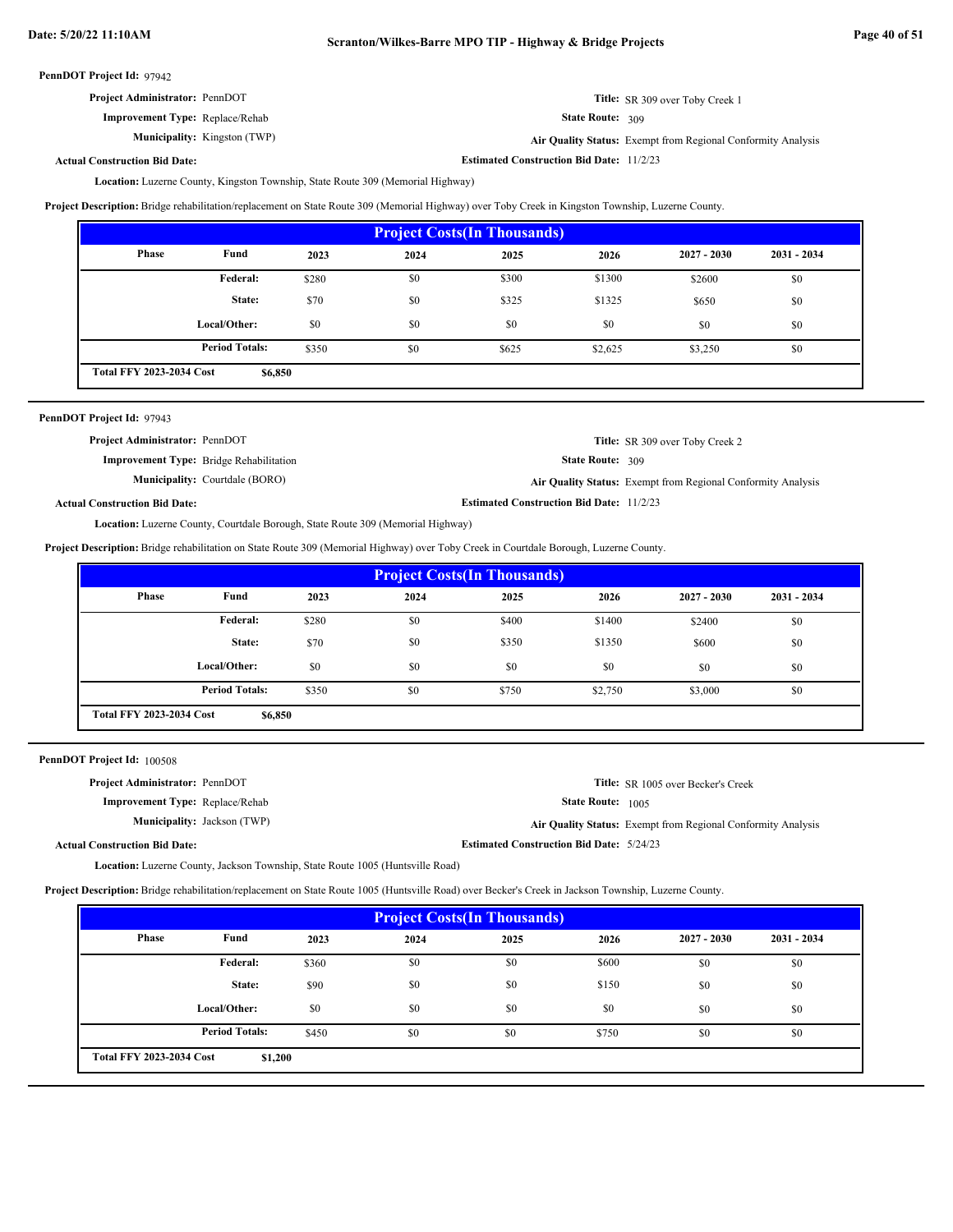| <b>Project Administrator: PennDOT</b> |  |
|---------------------------------------|--|
|---------------------------------------|--|

**Improvement Type:** Bridge Preservation Activities

**Municipality:** Lehman (TWP)

**Title:** SR 29 over Pikes Creek

State Route: 29

**Estimated Construction Bid Date:** 4/27/23

Lehman (TWP) **Air Quality Status:** Exempt from Regional Conformity Analysis

## **Actual Construction Bid Date:**

Location: Luzerne County, Lehman Township, State Route 29

**Project Description:** Bridge preservation on State Route 29 over Pikes Creek in Lehman Township, Luzerne County.

| <b>Project Costs (In Thousands)</b>        |                       |      |      |         |      |               |               |
|--------------------------------------------|-----------------------|------|------|---------|------|---------------|---------------|
| Phase                                      | Fund                  | 2023 | 2024 | 2025    | 2026 | $2027 - 2030$ | $2031 - 2034$ |
|                                            | Federal:              | \$0  | \$0  | \$1200  | \$0  | \$0           | \$0           |
|                                            | State:                | \$0  | \$0  | \$300   | \$0  | \$0           | \$0           |
|                                            | Local/Other:          | \$0  | \$0  | \$0     | \$0  | \$0           | \$0           |
|                                            | <b>Period Totals:</b> | \$0  | \$0  | \$1,500 | \$0  | \$0           | \$0           |
| <b>Total FFY 2023-2034 Cost</b><br>\$1,500 |                       |      |      |         |      |               |               |

| PennDOT Project Id: 101388            |                                                                                      |                                                 |                                                              |
|---------------------------------------|--------------------------------------------------------------------------------------|-------------------------------------------------|--------------------------------------------------------------|
| <b>Project Administrator: PennDOT</b> |                                                                                      |                                                 | <b>Title:</b> SR 1036 over Abrahams Creek                    |
|                                       | <b>Improvement Type:</b> Bridge Preservation Activities                              | <b>State Route: 1036</b>                        |                                                              |
|                                       | <b>Municipality:</b> Kingston (TWP)                                                  |                                                 | Air Quality Status: Exempt from Regional Conformity Analysis |
| <b>Actual Construction Bid Date:</b>  |                                                                                      | <b>Estimated Construction Bid Date: 10/5/23</b> |                                                              |
|                                       | <b>Location:</b> Luzerne County, Kingston Township, State Route 1036 (Caverton Road) |                                                 |                                                              |

**Project Description:** Bridge preservation on State Route 1036 (Carverton Road) over Abrahams Creek in Kingston Township, Luzerne County.

| <b>Project Costs (In Thousands)</b>      |                       |      |      |      |       |               |               |
|------------------------------------------|-----------------------|------|------|------|-------|---------------|---------------|
| <b>Phase</b>                             | Fund                  | 2023 | 2024 | 2025 | 2026  | $2027 - 2030$ | $2031 - 2034$ |
|                                          | Federal:              | \$0  | \$0  | \$0  | \$0   | \$0           | \$0           |
|                                          | State:                | \$0  | \$0  | \$0  | \$650 | \$0           | \$0           |
|                                          | Local/Other:          | \$0  | \$0  | \$0  | \$0   | \$0           | \$0           |
|                                          | <b>Period Totals:</b> | \$0  | \$0  | \$0  | \$650 | \$0           | \$0           |
| <b>Total FFY 2023-2034 Cost</b><br>\$650 |                       |      |      |      |       |               |               |

PennDOT Project Id: 101925

| <b>Project Administrator: PennDOT</b>          |                                       |                                                  | <b>Title:</b> SR 4035 over Pine Creek                               |
|------------------------------------------------|---------------------------------------|--------------------------------------------------|---------------------------------------------------------------------|
| <b>Improvement Type:</b> Bridge Rehabilitation |                                       | <b>State Route:</b> $4035$                       |                                                                     |
|                                                | <b>Municipality:</b> Huntington (TWP) |                                                  | <b>Air Quality Status:</b> Exempt from Regional Conformity Analysis |
| <b>Actual Construction Bid Date:</b>           |                                       | <b>Estimated Construction Bid Date: 10/10/24</b> |                                                                     |

Location: Luzerne County, Huntington Township, State Route 403 (Register Road)

**Project Description:** Bridge rehabilitation on State Route 4035 (Register Road) over Pine Creek in Huntington Township, Luzerne County.

| <b>Project Costs (In Thousands)</b>        |                       |      |      |       |      |               |               |
|--------------------------------------------|-----------------------|------|------|-------|------|---------------|---------------|
| <b>Phase</b>                               | Fund                  | 2023 | 2024 | 2025  | 2026 | $2027 - 2030$ | $2031 - 2034$ |
|                                            | Federal:              | \$0  | \$0  | \$10  | \$0  | \$800         | \$0           |
|                                            | State:                | \$0  | \$0  | \$440 | \$0  | \$200         | \$0           |
|                                            | Local/Other:          | \$0  | \$0  | \$0   | \$0  | \$0           | \$0           |
|                                            | <b>Period Totals:</b> | \$0  | \$0  | \$450 | \$0  | \$1,000       | \$0           |
| <b>Total FFY 2023-2034 Cost</b><br>\$1,450 |                       |      |      |       |      |               |               |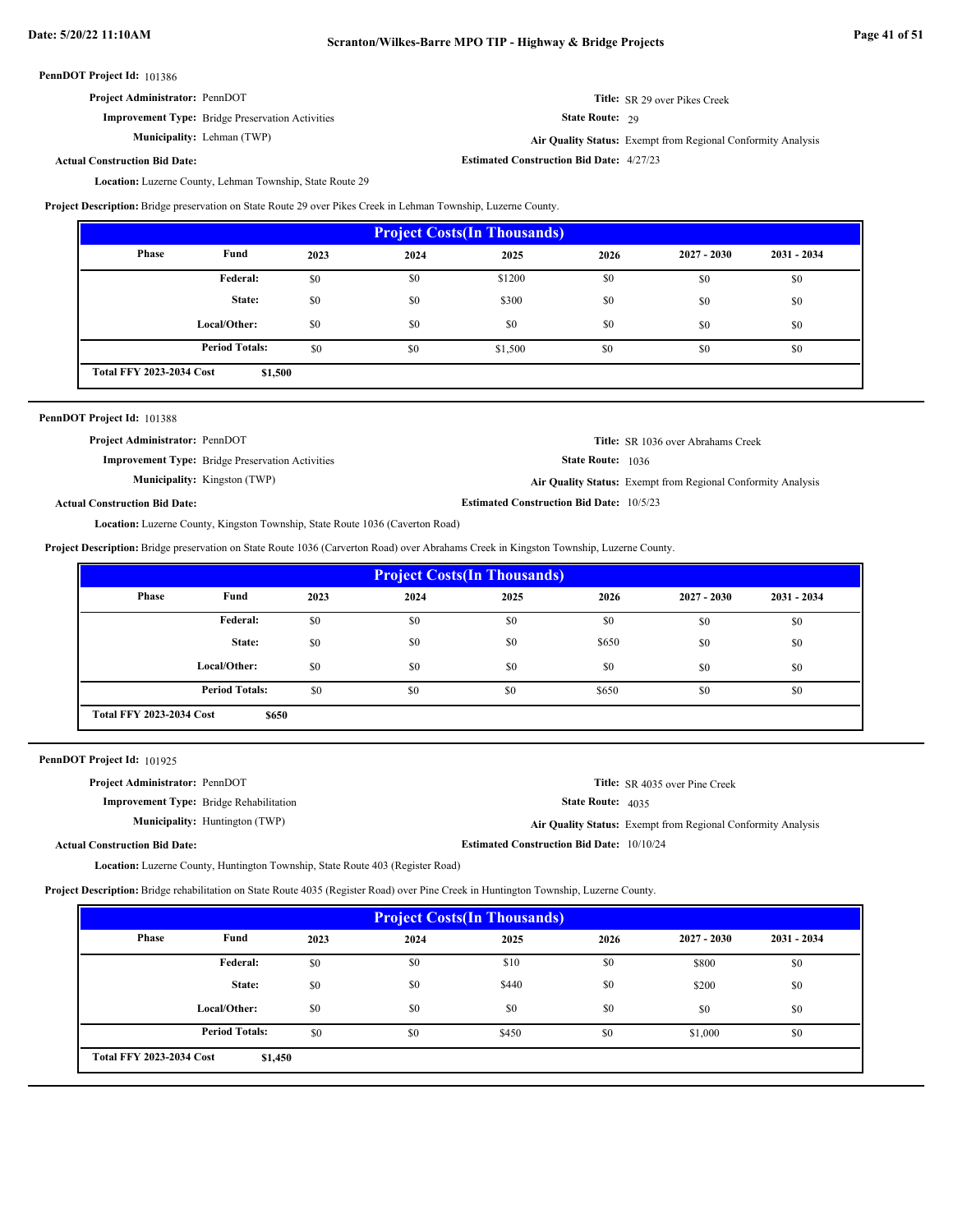| <b>Project Administrator: PennDOT</b>                   | <b>Title:</b> SR 437 over Railroad |
|---------------------------------------------------------|------------------------------------|
| <b>Improvement Type:</b> Bridge Preservation Activities | <b>State Route:</b> $437$          |

**Municipality:** Fairview (TWP)

Fairview (TWP) **Air Quality Status:** Exempt from Regional Conformity Analysis

**Actual Construction Bid Date:**

**Estimated Construction Bid Date:** 1/2/25

Location: Luzerne County, Fairview Township, State Route 437 (Woodland Road)

**Project Description:** Bridge preservation on State Route 437 (Woodland Road) over Reading Blue Mountain and Northern Railroad in in Fairview Township, Luzerne County.

| <b>Project Costs (In Thousands)</b>        |                       |      |      |       |       |               |               |
|--------------------------------------------|-----------------------|------|------|-------|-------|---------------|---------------|
| <b>Phase</b>                               | Fund                  | 2023 | 2024 | 2025  | 2026  | $2027 - 2030$ | $2031 - 2034$ |
|                                            | Federal:              | \$0  | \$0  | \$400 | \$400 | \$0           | \$0           |
|                                            | State:                | \$0  | \$0  | \$100 | \$100 | \$0           | \$0           |
|                                            | Local/Other:          | \$0  | \$0  | \$0   | \$0   | \$0           | \$0           |
|                                            | <b>Period Totals:</b> | \$0  | \$0  | \$500 | \$500 | \$0           | \$0           |
| <b>Total FFY 2023-2034 Cost</b><br>\$1,000 |                       |      |      |       |       |               |               |

| PennDOT Project Id: 102030            |                                    |                                                |                                                              |
|---------------------------------------|------------------------------------|------------------------------------------------|--------------------------------------------------------------|
| <b>Project Administrator: PennDOT</b> |                                    |                                                | <b>Title:</b> SR 2002 (San Souci Parkway) Reconstruction     |
| <b>Improvement Type: Restoration</b>  |                                    | <b>State Route: 2002</b>                       |                                                              |
|                                       | <b>Municipality:</b> Hanover (TWP) |                                                | Air Quality Status: Exempt from Regional Conformity Analysis |
| <b>Actual Construction Bid Date:</b>  |                                    | <b>Estimated Construction Bid Date: 2/6/24</b> |                                                              |

Location: Luzerne County, Hanover Township, State Route 2002 (Sans Souci Parkway)

**Project Description:** Reconstruction on State Route 2002 (San Souci Parkway) from Township Road (Loomis Street) to State Route 2005 (Carey Avenue) in Hanover Township, Luzerne County.

| <b>Project Costs (In Thousands)</b>         |                       |      |      |      |         |               |               |
|---------------------------------------------|-----------------------|------|------|------|---------|---------------|---------------|
| <b>Phase</b>                                | Fund                  | 2023 | 2024 | 2025 | 2026    | $2027 - 2030$ | $2031 - 2034$ |
|                                             | <b>Federal:</b>       | \$0  | \$0  | \$0  | \$2500  | \$13000       | \$5000        |
|                                             | State:                | \$0  | \$0  | \$0  | \$0     | \$16000       | \$10000       |
|                                             | Local/Other:          | \$0  | \$0  | \$0  | \$0     | \$0           | \$0           |
|                                             | <b>Period Totals:</b> | \$0  | \$0  | \$0  | \$2,500 | \$29,000      | \$15,000      |
| <b>Total FFY 2023-2034 Cost</b><br>\$46,500 |                       |      |      |      |         |               |               |

PennDOT Project Id: 102116

| <b>Project Administrator: PennDOT</b> |                                          |                                                 | <b>Title:</b> SR 2005 Reconstruction                         |
|---------------------------------------|------------------------------------------|-------------------------------------------------|--------------------------------------------------------------|
| <b>Improvement Type:</b> Restoration  |                                          | <b>State Route: 2005</b>                        |                                                              |
|                                       | <b>Municipality:</b> Wilkes Barre (CITY) |                                                 | Air Quality Status: Exempt from Regional Conformity Analysis |
| <b>Actual Construction Bid Date:</b>  |                                          | <b>Estimated Construction Bid Date: 10/1/29</b> |                                                              |

Luzerne County, Wilkes Barre City, Wilkes Barre and Hanover Townships, State Route 2005 (Blackman Street) **Location:**

Project Description: Reconstruction on State Route 2005 (Blackman Street) from State Route 6309 (Mountain Boulevard) to State Route 2002 (Sans Souci Parkway) in the City of Wilkes Barre, and Wilkes Barre and Hanover Townships, Luzerne County.

| <b>Project Costs (In Thousands)</b>        |                       |      |      |       |      |               |               |
|--------------------------------------------|-----------------------|------|------|-------|------|---------------|---------------|
| <b>Phase</b>                               | Fund                  | 2023 | 2024 | 2025  | 2026 | $2027 - 2030$ | $2031 - 2034$ |
|                                            | Federal:              | \$40 | \$0  | \$240 | \$0  | \$5600        | \$0           |
|                                            | State:                | \$10 | \$0  | \$60  | \$0  | \$1400        | \$0           |
|                                            | Local/Other:          | \$0  | \$0  | \$0   | \$0  | \$0           | \$0           |
|                                            | <b>Period Totals:</b> | \$50 | \$0  | \$300 | \$0  | \$7,000       | \$0           |
| <b>Total FFY 2023-2034 Cost</b><br>\$7,350 |                       |      |      |       |      |               |               |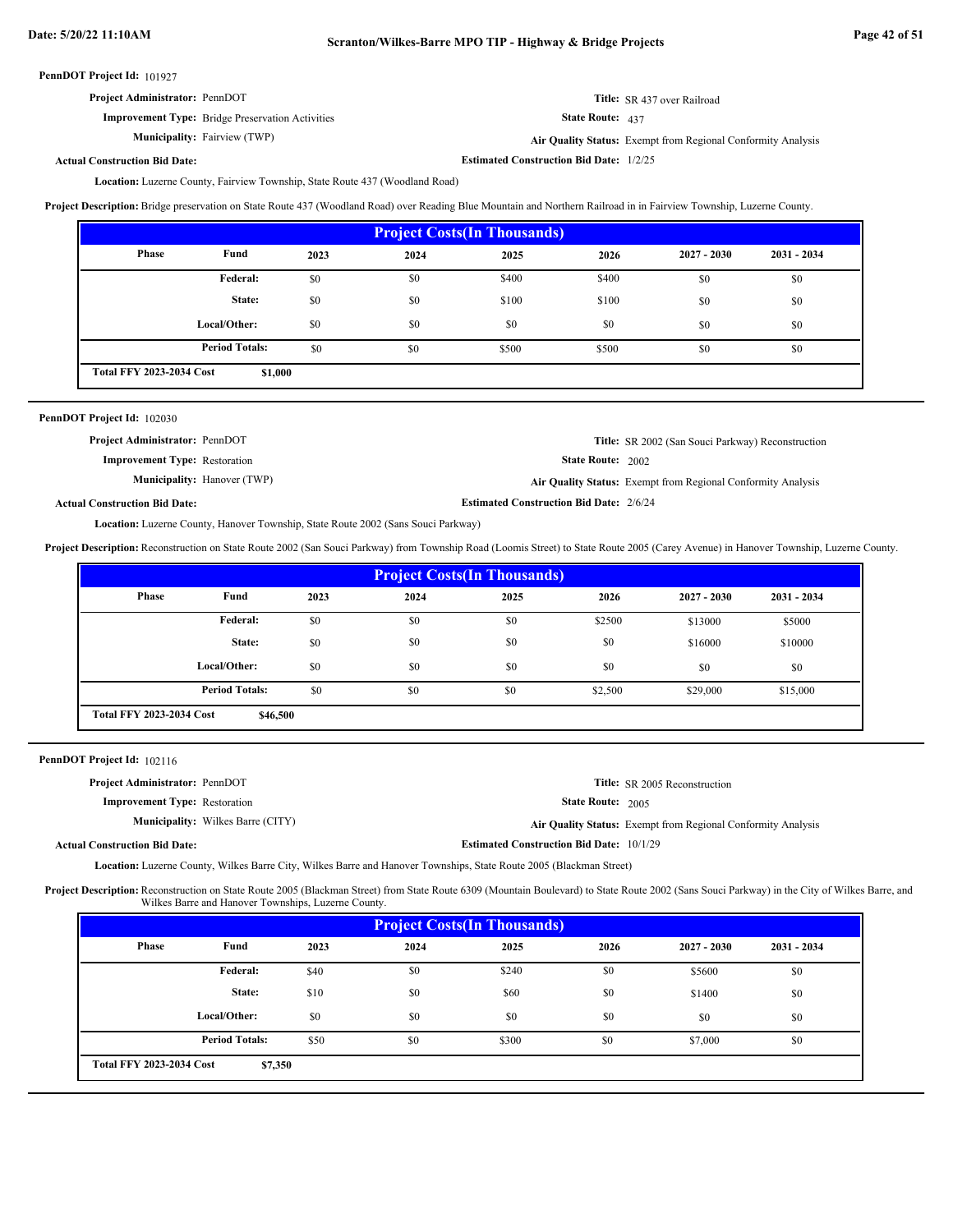**Estimated Construction Bid Date:** 8/1/22

PennDOT Project Id: 103196

| <b>Project Administrator: PennDOT</b> | <b>Title:</b> CP Pittston / Dupont Corridor |
|---------------------------------------|---------------------------------------------|
|---------------------------------------|---------------------------------------------|

**Improvement Type:** RR Warning Devices

**Municipality:**

State Route: 2017

Yatesville (BORO) **Air Quality Status:** Exempt from Regional Conformity Analysis

## **Actual Construction Bid Date:**

Location: Luzerne County, Yatesville Borough, State Route 2017 (Pittston Avenue), Plains Township, Miners Street, City of Wilkes Barre, Mill Street

Replacement of existing antiquated flashing lights and gates on State Route 2017 (Pittston Avenue), Yatesville Borough, Miners Street, Plains Township, Mill Street, City of Wilkes Barre, Luzerne County. **Project Description:**

| <b>Project Costs (In Thousands)</b>      |                       |      |      |      |       |               |               |  |
|------------------------------------------|-----------------------|------|------|------|-------|---------------|---------------|--|
| <b>Phase</b>                             | Fund                  | 2023 | 2024 | 2025 | 2026  | $2027 - 2030$ | $2031 - 2034$ |  |
|                                          | Federal:              | \$0  | \$0  | \$0  | \$628 | \$350         | \$0           |  |
|                                          | State:                | \$0  | \$0  | \$0  | \$0   | \$0           | \$0           |  |
|                                          | Local/Other:          | \$0  | \$0  | \$0  | \$0   | \$0           | \$0           |  |
|                                          | <b>Period Totals:</b> | \$0  | \$0  | \$0  | \$628 | \$350         | \$0           |  |
| <b>Total FFY 2023-2034 Cost</b><br>\$978 |                       |      |      |      |       |               |               |  |

## PennDOT Project Id: 103454

| <b>Project Administrator: PennDOT</b><br><b>Improvement Type:</b> Replace/Rehab | <b>Title:</b> N Washington St. over Luzerne/Susquehanna<br><b>State Route: Railroad</b> |
|---------------------------------------------------------------------------------|-----------------------------------------------------------------------------------------|
| <b>Municipality:</b> Wilkes Barre (CITY)                                        | <b>Air Quality Status:</b> Exempt from Regional Conformity Analysis                     |
| l Construction Bid Date:                                                        | <b>Estimated Construction Bid Date: 3/14/24</b>                                         |

## **Actual Construction Bid Date:**

Location: Luzerne County, Wilkes Barre City, State Route 7304 (North Washington Street)

**Project Description:** Bridge rehabilitation/replacement on State Route 7304 (North Washington Street) over Luzerne and Susquehanna Railroad, in Wilkes Barre City, Luzerne County.

| <b>Project Costs (In Thousands)</b>        |                       |      |       |       |       |               |               |  |
|--------------------------------------------|-----------------------|------|-------|-------|-------|---------------|---------------|--|
| <b>Phase</b>                               | Fund                  | 2023 | 2024  | 2025  | 2026  | $2027 - 2030$ | $2031 - 2034$ |  |
|                                            | Federal:              | \$0  | \$320 | \$640 | \$640 | \$0           | \$0           |  |
|                                            | State:                | \$0  | \$140 | \$270 | \$270 | \$0           | \$0           |  |
|                                            | Local/Other:          | \$0  | \$20  | \$40  | \$40  | \$0           | \$0           |  |
|                                            | <b>Period Totals:</b> | \$0  | \$480 | \$950 | \$950 | \$0           | \$0           |  |
| <b>Total FFY 2023-2034 Cost</b><br>\$2,380 |                       |      |       |       |       |               |               |  |

## PennDOT Project Id: 105050

| <b>Project Administrator: PennDOT</b> |                                                     |                                                 | <b>Title:</b> Nanticoke Streetscaping                        |
|---------------------------------------|-----------------------------------------------------|-------------------------------------------------|--------------------------------------------------------------|
|                                       | <b>Improvement Type:</b> Transportation Enhancement | <b>State Route: 2002</b>                        |                                                              |
|                                       | <b>Municipality:</b> Nanticoke (CITY)               |                                                 | Air Quality Status: Exempt from Regional Conformity Analysis |
| <b>Actual Construction Bid Date:</b>  |                                                     | <b>Estimated Construction Bid Date: 11/3/22</b> |                                                              |

Luzerne County, City of Nanticoke, State Route 2002 (Main Street) and State Route 3001 (Market Street) **Location:**

Project Description: Streetscaping along State Route 2002 (Main Street) and State Route 3001 (Market Street) including sidewalks, curbing, plantings, signal upgrade, lighting, crosswalks, ADA ramps, etc., City of Nanticoke, Luzerne County.

| <b>Project Costs (In Thousands)</b>        |                       |      |      |      |         |               |               |
|--------------------------------------------|-----------------------|------|------|------|---------|---------------|---------------|
| <b>Phase</b>                               | Fund                  | 2023 | 2024 | 2025 | 2026    | $2027 - 2030$ | $2031 - 2034$ |
|                                            | Federal:              | \$0  | \$0  | \$0  | \$2000  | \$0           | \$0           |
|                                            | State:                | \$0  | \$0  | \$0  | \$0     | \$0           | \$0           |
|                                            | Local/Other:          | \$0  | \$0  | \$0  | \$0     | \$0           | \$0           |
|                                            | <b>Period Totals:</b> | \$0  | \$0  | \$0  | \$2,000 | \$0           | \$0           |
| <b>Total FFY 2023-2034 Cost</b><br>\$2,000 |                       |      |      |      |         |               |               |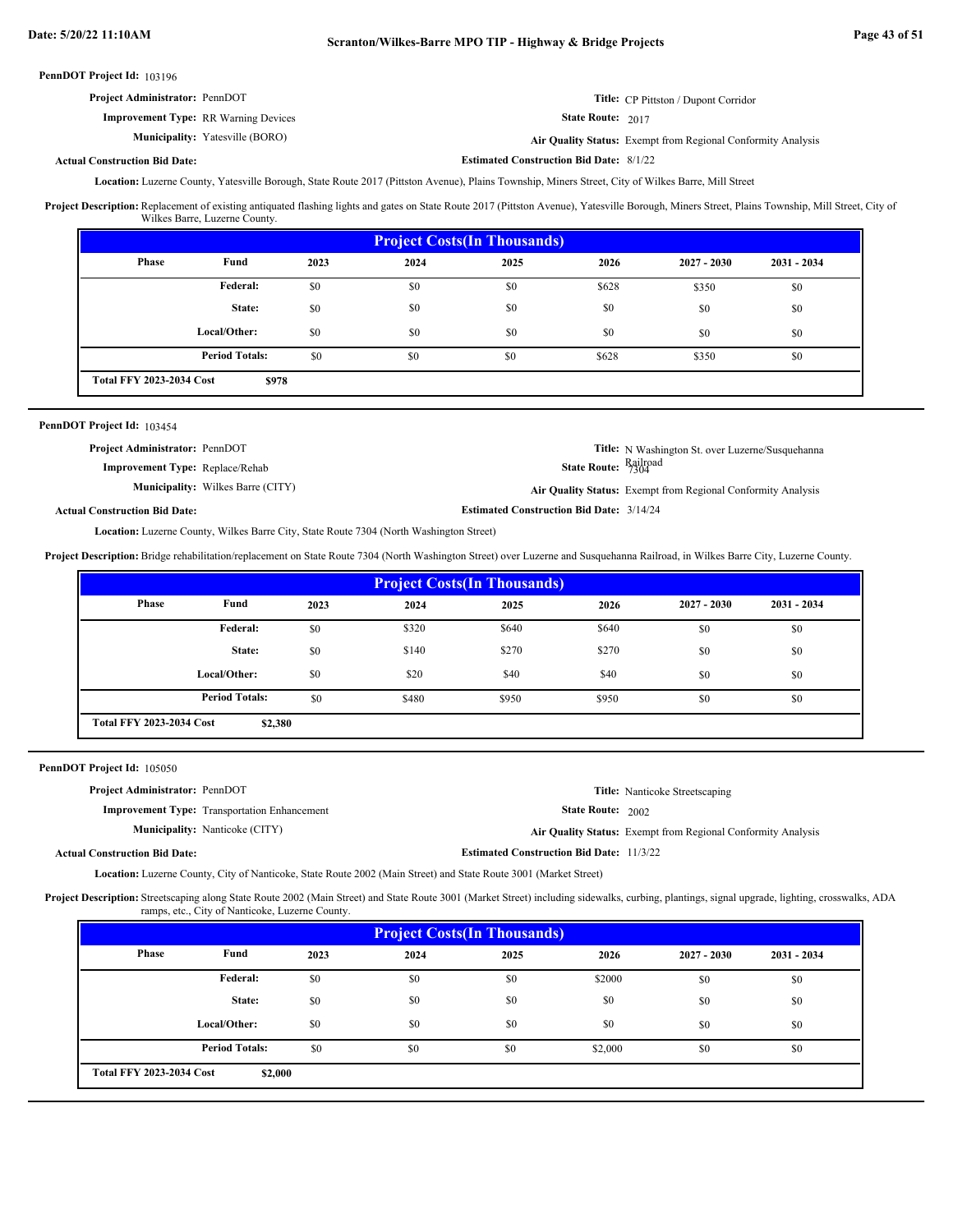| <b>Project Administrator: PennDOT</b>       | <b>Title:</b> SR 239 Safety Improvements              |
|---------------------------------------------|-------------------------------------------------------|
| <b>Improvement Type:</b> Safety Improvement | <b>State Route: 239</b>                               |
| <b>Municipality:</b> Shickshinny (BORO)     | Air Ouality Status: Exempt from Regional Conformity A |

Shickshinny (BORO) **Air Quality Status:** Exempt from Regional Conformity Analysis

**Estimated Construction Bid Date:** 10/10/24

#### **Actual Construction Bid Date:**

Location: Luzerne County, Union,Huntington Townships, Shickshinny Borough, State Route 239 (Union Street, Pond Hill Road)

Installation of Edge Line Rumble Strips on State Route 239 (Union Road, Pond Hill Road) between Fire Hall Road and Grange Road to West Vine Street, Union, Huntington Townships, Shickshinny Borough, Luzerne County. **Project Description:**

| <b>Project Costs (In Thousands)</b>        |                       |      |      |         |      |               |               |
|--------------------------------------------|-----------------------|------|------|---------|------|---------------|---------------|
| Phase                                      | Fund                  | 2023 | 2024 | 2025    | 2026 | $2027 - 2030$ | $2031 - 2034$ |
|                                            | Federal:              | \$0  | \$92 | \$1408  | \$0  | \$0           | \$0           |
|                                            | State:                | \$0  | \$0  | \$0     | \$0  | \$0           | \$0           |
|                                            | Local/Other:          | \$0  | \$0  | \$0     | \$0  | \$0           | \$0           |
|                                            | <b>Period Totals:</b> | \$0  | \$92 | \$1,408 | \$0  | \$0           | \$0           |
| <b>Total FFY 2023-2034 Cost</b><br>\$1,500 |                       |      |      |         |      |               |               |

#### PennDOT Project Id: 106324

| <b>Project Administrator: PennDOT</b>       |                                                | <b>Title:</b> Commerce Boulevard Crossing                    |
|---------------------------------------------|------------------------------------------------|--------------------------------------------------------------|
| <b>Improvement Type:</b> RR Warning Devices | <b>State Route:</b> 0                          |                                                              |
| <b>Municipality:</b> Pittston (TWP)         |                                                | Air Quality Status: Exempt from Regional Conformity Analysis |
| <b>Actual Construction Bid Date:</b>        | <b>Estimated Construction Bid Date: 6/1/22</b> |                                                              |

Location: Luzerne County, Pittston Township, New Commerce Boulevard, New Hanover Street

**Project Description:** Installation of Railroad Lights, Gates, Bells, Circuitry and Housing on New Commerce Boulevard, New Hanover Street, Pittston Township, Luzerne County.

| <b>Project Costs(In Thousands)</b>       |                       |       |      |      |      |               |               |
|------------------------------------------|-----------------------|-------|------|------|------|---------------|---------------|
| <b>Phase</b>                             | Fund                  | 2023  | 2024 | 2025 | 2026 | $2027 - 2030$ | $2031 - 2034$ |
|                                          | Federal:              | \$400 | \$0  | \$0  | \$0  | \$0           | \$0           |
|                                          | State:                | \$0   | \$0  | \$0  | \$0  | \$0           | \$0           |
|                                          | Local/Other:          | \$0   | \$0  | \$0  | \$0  | \$0           | \$0           |
|                                          | <b>Period Totals:</b> | \$400 | \$0  | \$0  | \$0  | \$0           | \$0           |
| <b>Total FFY 2023-2034 Cost</b><br>\$400 |                       |       |      |      |      |               |               |

PennDOT Project Id: 110085

| <b>Project Administrator: PennDOT</b>                     | <b>Title:</b> SR 239 over Pine Creek                         |  |
|-----------------------------------------------------------|--------------------------------------------------------------|--|
| <b>Improvement Type:</b> Replace/Rehab                    | State Route: 239                                             |  |
| <b>Municipality:</b> Huntington (TWP)                     | Air Quality Status: Exempt from Regional Conformity Analysis |  |
| <b>Actual Construction Bid Date:</b>                      | <b>Estimated Construction Bid Date: 5/23/24</b>              |  |
| Location: Luzerne County, Huntington Twp, State Route 239 |                                                              |  |

**Project Description:** Bridge rehabilitation/replacement on State Route 239 over Pine Creek in Huntington Township, Luzerne County

| <b>Project Costs (In Thousands)</b>        |                       |       |      |      |         |               |               |
|--------------------------------------------|-----------------------|-------|------|------|---------|---------------|---------------|
| Phase                                      | Fund                  | 2023  | 2024 | 2025 | 2026    | $2027 - 2030$ | $2031 - 2034$ |
|                                            | Federal:              | \$240 | \$0  | \$0  | \$1600  | \$480         | \$0           |
|                                            | State:                | \$60  | \$0  | \$0  | \$400   | \$120         | \$0           |
|                                            | Local/Other:          | \$0   | \$0  | \$0  | \$0     | \$0           | \$0           |
|                                            | <b>Period Totals:</b> | \$300 | \$0  | \$0  | \$2,000 | \$600         | \$0           |
| <b>Total FFY 2023-2034 Cost</b><br>\$2,900 |                       |       |      |      |         |               |               |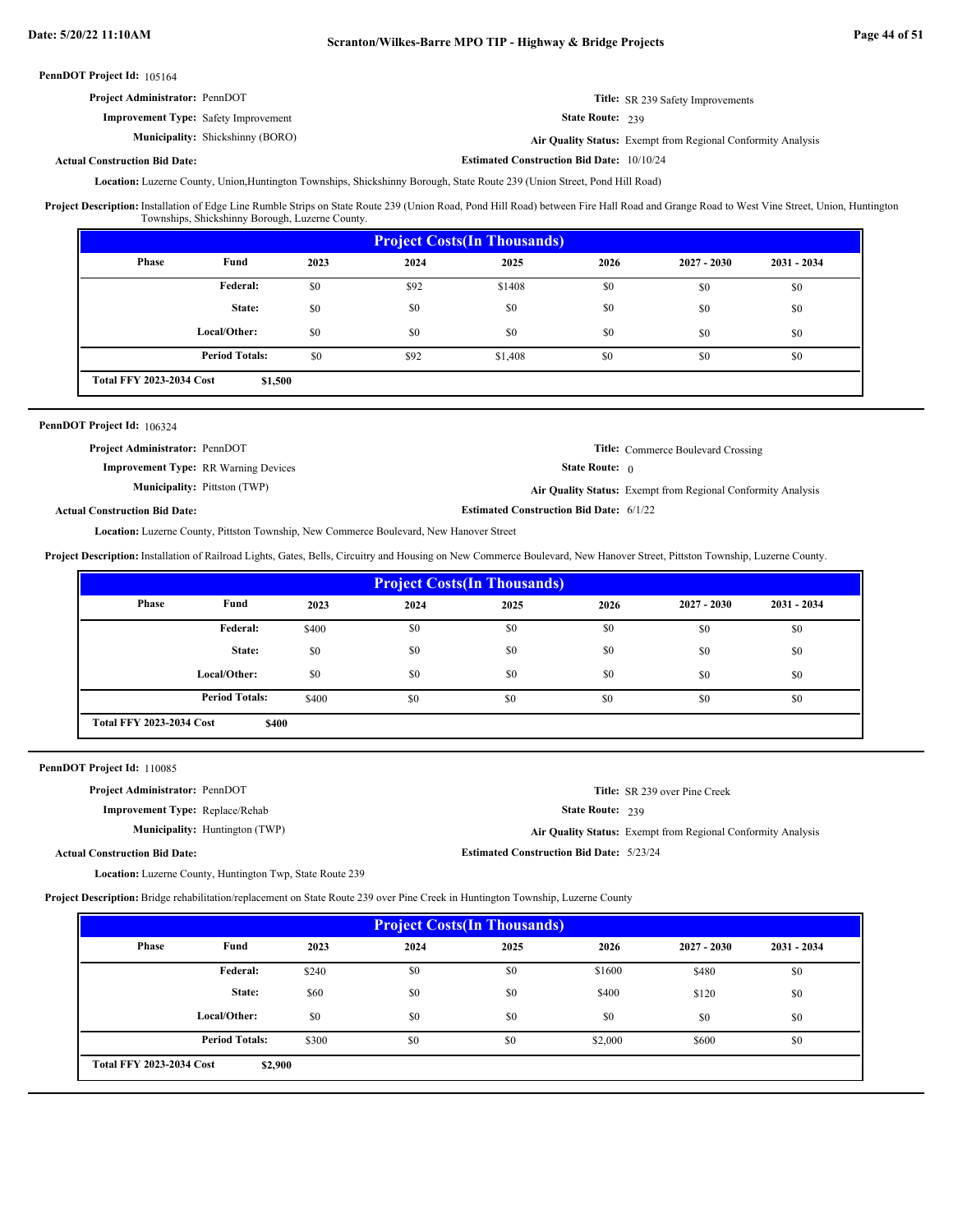**Estimated Construction Bid Date:** 6/9/22

PennDOT Project Id: 110327

| <b>Project Administrator: PennDOT</b>       | <b>Title:</b> SR 309 Signal Corridor |
|---------------------------------------------|--------------------------------------|
| <b>Improvement Type:</b> Safety Improvement | <b>State Route: 309</b>              |

Municipality: Kingston (TWP)

Kingston (TWP) **Air Quality Status:** Significant: Included in regional conformity analysis

## **Actual Construction Bid Date:**

Location: Luzerne County, Kingston Township, Dallas Township, and Dallas Borough, State Route 309 (Memorial Highway/Tunkhannock Highway)

Project Description: Safety improvements on State Route 309 (Memorial Highway/Tunkhannock Highway) between State Route 1050 and Wellington Avenue in Kingston Township, Dallas Township, and Dallas Borough, Luzerne County.

| <b>Project Costs (In Thousands)</b>      |                       |       |      |      |      |               |               |
|------------------------------------------|-----------------------|-------|------|------|------|---------------|---------------|
| Phase                                    | Fund                  | 2023  | 2024 | 2025 | 2026 | $2027 - 2030$ | $2031 - 2034$ |
|                                          | Federal:              | \$715 | \$0  | \$0  | \$0  | \$0           | \$0           |
|                                          | State:                | \$0   | \$0  | \$0  | \$0  | \$0           | \$0           |
|                                          | Local/Other:          | \$0   | \$0  | \$0  | \$0  | \$0           | \$0           |
|                                          | <b>Period Totals:</b> | \$715 | \$0  | \$0  | \$0  | \$0           | \$0           |
| <b>Total FFY 2023-2034 Cost</b><br>\$715 |                       |       |      |      |      |               |               |

## PennDOT Project Id: 111134

| <b>Project Administrator: PennDOT</b>       |                                                 | <b>Title:</b> C and H Corridor                               |
|---------------------------------------------|-------------------------------------------------|--------------------------------------------------------------|
| <b>Improvement Type:</b> RR Warning Devices | <b>State Route:</b> $\theta$                    |                                                              |
| <b>Municipality:</b> Hazle (TWP)            |                                                 | Air Quality Status: Exempt from Regional Conformity Analysis |
| <b>Actual Construction Bid Date:</b>        | <b>Estimated Construction Bid Date: 7/15/22</b> |                                                              |

Location: Luzerne County, Hazle, Hanover Townships, State Route 424 (Arthur Gardner Highway), Township Road 466 (Sissock Drive), Schuylkill County, State Route 1009 (Blaine Street)

Project Description: Installation of Railroad Lights with LED's, Gates, Bells, Circuitry and Housing on State Route 424 (Arthur Gardner Highway), Township Road 466 (Sissock Drive), Hazle, Hanover Townships, Luzerne County, State Route 1009 (Blaine Street), Kline Township, Schuylkill County.

| <b>Project Costs (In Thousands)</b>     |                       |      |      |      |      |               |               |
|-----------------------------------------|-----------------------|------|------|------|------|---------------|---------------|
| <b>Phase</b>                            | Fund                  | 2023 | 2024 | 2025 | 2026 | $2027 - 2030$ | $2031 - 2034$ |
|                                         | <b>Federal:</b>       | \$0  | \$0  | \$50 | \$0  | \$0           | \$0           |
|                                         | State:                | \$0  | \$0  | \$0  | \$0  | \$0           | \$0           |
|                                         | Local/Other:          | \$0  | \$0  | \$0  | \$0  | \$0           | \$0           |
|                                         | <b>Period Totals:</b> | \$0  | \$0  | \$50 | \$0  | \$0           | \$0           |
| <b>Total FFY 2023-2034 Cost</b><br>\$50 |                       |      |      |      |      |               |               |

PennDOT Project Id: 111473

| <b>Project Administrator: PennDOT</b> |                                                     |                                                 | <b>Title:</b> Pittston North Main Street Streetscape         |
|---------------------------------------|-----------------------------------------------------|-------------------------------------------------|--------------------------------------------------------------|
|                                       | <b>Improvement Type:</b> Transportation Enhancement | <b>State Route:</b> $\theta$                    |                                                              |
|                                       | <b>Municipality:</b> Pittston (CITY)                |                                                 | Air Quality Status: Exempt from Regional Conformity Analysis |
| <b>Actual Construction Bid Date:</b>  |                                                     | <b>Estimated Construction Bid Date: 7/28/22</b> |                                                              |

Location: North Main Avenue in the city of Pittston, Luzerne County.

**Project Description:** Drainage, curb, and sidewalk improvements on North Main Avenue in the city of Pittston, Luzerne County.

| <b>Project Costs (In Thousands)</b> |                                          |       |      |      |      |               |               |  |
|-------------------------------------|------------------------------------------|-------|------|------|------|---------------|---------------|--|
| Phase                               | Fund                                     | 2023  | 2024 | 2025 | 2026 | $2027 - 2030$ | $2031 - 2034$ |  |
|                                     | <b>Federal:</b>                          | \$500 | \$0  | \$0  | \$0  | \$0           | \$0           |  |
|                                     | State:                                   | \$0   | \$0  | \$0  | \$0  | \$0           | \$0           |  |
|                                     | Local/Other:                             | \$0   | \$0  | \$0  | \$0  | \$0           | \$0           |  |
|                                     | <b>Period Totals:</b>                    | \$500 | \$0  | \$0  | \$0  | \$0           | \$0           |  |
|                                     | <b>Total FFY 2023-2034 Cost</b><br>\$500 |       |      |      |      |               |               |  |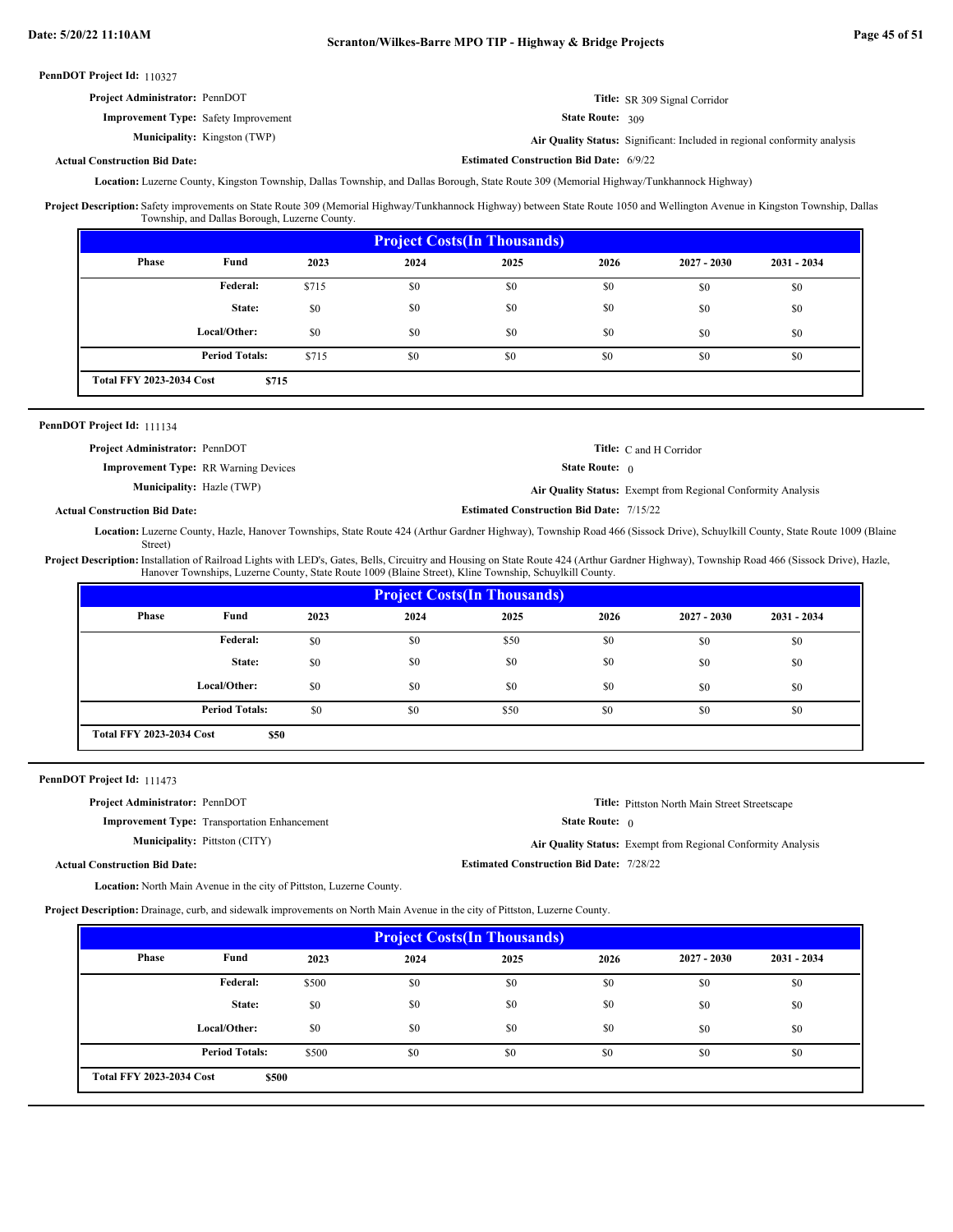| <b>Project Administrator: PennDOT</b>               | <b>Title:</b> Wilkes University Pedestrian Safety Imp PH III |
|-----------------------------------------------------|--------------------------------------------------------------|
| <b>Improvement Type:</b> Transportation Enhancement | <b>State Route:</b> $2007$                                   |
| <b>Municipality:</b> Wilkes Barre (CITY)            | Air Quality Status: Exempt from Regional Conformity Analysis |

**Estimated Construction Bid Date:** 12/9/21 12/9/21 **Actual Construction Bid Date:**

Location: South Franklin Street and West South Street in the city of Wilkes-Barre, Luzerne County.

Project Description: Replacement of damaged sidewalks and curbs, construction of concrete crosswalks, and the installation of pedestrian lighting in the city of Wilkes-Barre, Luzerne County.

| <b>Project Costs(In Thousands)</b> |                       |       |      |      |      |               |               |  |  |
|------------------------------------|-----------------------|-------|------|------|------|---------------|---------------|--|--|
| <b>Phase</b>                       | Fund                  | 2023  | 2024 | 2025 | 2026 | $2027 - 2030$ | $2031 - 2034$ |  |  |
|                                    | Federal:              | \$195 | \$0  | \$0  | \$0  | \$0           | \$0           |  |  |
|                                    | State:                | \$0   | \$0  | \$0  | \$0  | \$0           | \$0           |  |  |
|                                    | Local/Other:          | \$0   | \$0  | \$0  | \$0  | \$0           | \$0           |  |  |
|                                    | <b>Period Totals:</b> | \$195 | \$0  | \$0  | \$0  | \$0           | \$0           |  |  |
| <b>Total FFY 2023-2034 Cost</b>    | \$195                 |       |      |      |      |               |               |  |  |

| PennDOT Project Id: 113491                   |                                                         |                                                 |                                                              |
|----------------------------------------------|---------------------------------------------------------|-------------------------------------------------|--------------------------------------------------------------|
| <b>Project Administrator: PennDOT</b>        |                                                         |                                                 | <b>Title:</b> SR 29 over State Route 11 and Ramp 8027        |
|                                              | <b>Improvement Type:</b> Bridge Preservation Activities | <b>State Route: 29</b>                          |                                                              |
|                                              | <b>Municipality:</b> Plymouth (TWP)                     |                                                 | Air Quality Status: Exempt from Regional Conformity Analysis |
| <b>Actual Construction Bid Date: 3/31/22</b> |                                                         | <b>Estimated Construction Bid Date: 3/31/22</b> |                                                              |

Location: Luzerne County, Plymouth Township, State Route 29 (South Cross Valley Expressway)

Project Description: Bridge preservation on State Route 29 (South Cross Valley Expressway) over State Route 11 and Ramp 8027, Plymouth Township, Luzerne County.

| <b>Project Costs (In Thousands)</b> |                                          |       |      |      |      |               |               |  |
|-------------------------------------|------------------------------------------|-------|------|------|------|---------------|---------------|--|
| Phase                               | Fund                                     | 2023  | 2024 | 2025 | 2026 | $2027 - 2030$ | $2031 - 2034$ |  |
|                                     | Federal:                                 | \$0   | \$0  | \$0  | \$0  | \$0           | \$0           |  |
|                                     | State:                                   | \$450 | \$0  | \$0  | \$0  | \$0           | \$0           |  |
|                                     | Local/Other:                             | \$0   | \$0  | \$0  | \$0  | \$0           | \$0           |  |
|                                     | <b>Period Totals:</b>                    | \$450 | \$0  | \$0  | \$0  | \$0           | \$0           |  |
|                                     | <b>Total FFY 2023-2034 Cost</b><br>\$450 |       |      |      |      |               |               |  |

PennDOT Project Id: 113521

**Project Administrator:** PennDOT

**Improvement Type:** Replace/Rehab

**Municipality:** Kingston (TWP)

State Route: 7220 **Title:** Hillside Road over Tobys Creek

**Estimated Construction Bid Date:** 2/15/24

Kingston (TWP) **Air Quality Status:** Exempt from Regional Conformity Analysis

**Actual Construction Bid Date:**

Location: Luzerne County

Kingston Township

Hillside Road

**Project Description:** Bridge rehabilitation/replacement on Hillside Road over Tobys Creek in Kingston Township, Luzerne County.

| <b>Project Costs (In Thousands)</b> |                                            |       |         |      |      |               |               |  |
|-------------------------------------|--------------------------------------------|-------|---------|------|------|---------------|---------------|--|
| Phase                               | Fund                                       | 2023  | 2024    | 2025 | 2026 | $2027 - 2030$ | $2031 - 2034$ |  |
|                                     | Federal:                                   | \$350 | \$1500  | \$0  | \$0  | \$1600        | \$0           |  |
|                                     | State:                                     | \$0   | \$0     | \$0  | \$0  | \$400         | \$0           |  |
|                                     | Local/Other:                               | \$0   | \$0     | \$0  | \$0  | \$0           | \$0           |  |
|                                     | <b>Period Totals:</b>                      | \$350 | \$1,500 | \$0  | \$0  | \$2,000       | \$0           |  |
|                                     | <b>Total FFY 2023-2034 Cost</b><br>\$3,850 |       |         |      |      |               |               |  |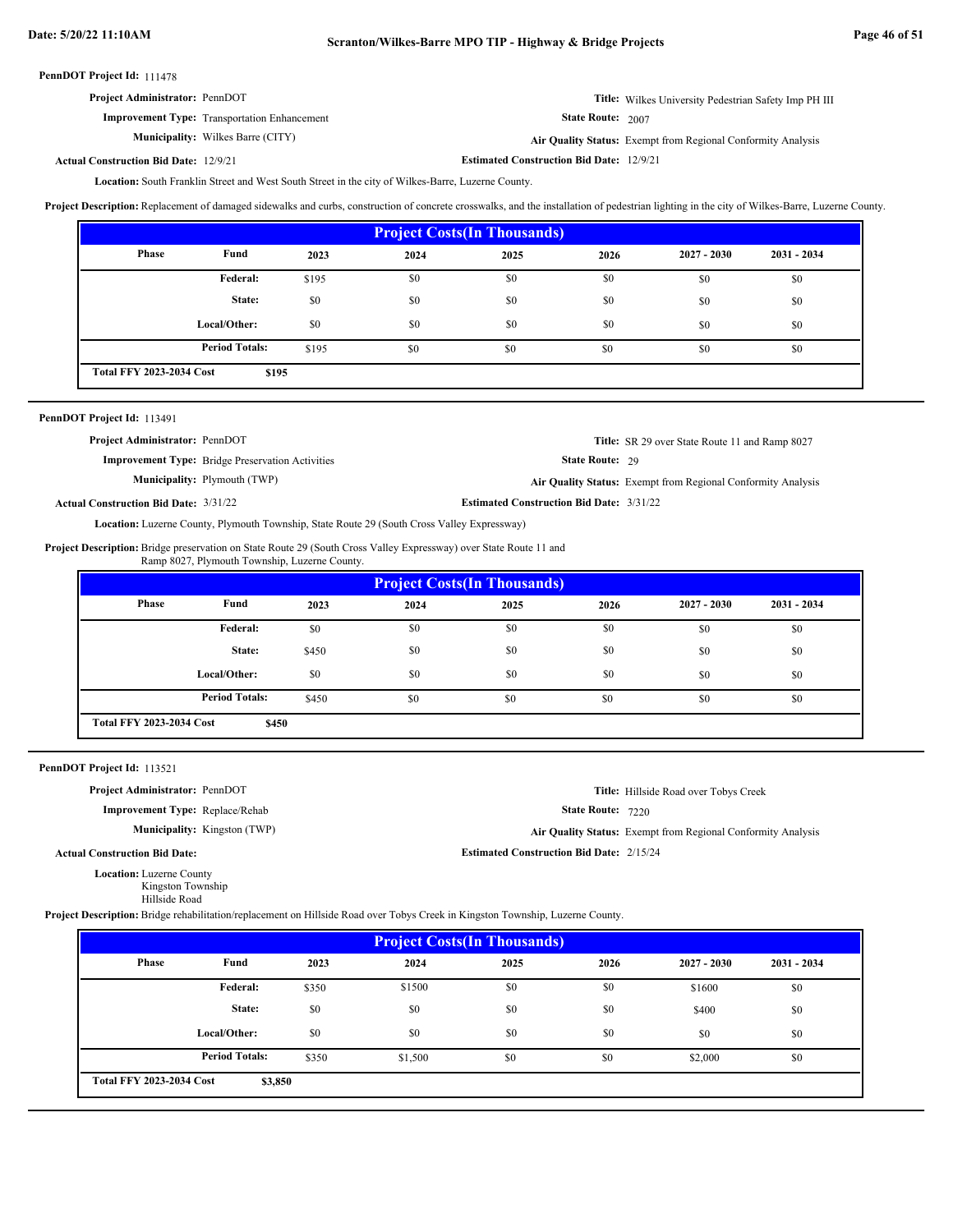**Estimated Construction Bid Date:** 10/1/25

#### PennDOT Project Id: 114269

| <b>Project Administrator: PennDOT</b>  | Title: SR 415 over Toby Creek |
|----------------------------------------|-------------------------------|
| <b>Improvement Type:</b> Replace/Rehab | <b>State Route:</b> $415$     |

**Municipality:** Dallas (BORO) **Air Quality Status:** Exempt from Regional Conformity Analysis

## **Actual Construction Bid Date:**

Location: Luzerne County

Dallas Borough

State Route 415 (Memorial Highway)

**Project Description:** Bridge rehabilitation/replacement on State Route 415 (Memorial Highway) over Toby Creek in Dallas Borough, Luzerne County.

| <b>Project Costs (In Thousands)</b> |                       |      |       |      |       |               |               |  |
|-------------------------------------|-----------------------|------|-------|------|-------|---------------|---------------|--|
| <b>Phase</b>                        | Fund                  | 2023 | 2024  | 2025 | 2026  | $2027 - 2030$ | $2031 - 2034$ |  |
|                                     | <b>Federal:</b>       | \$0  | \$280 | \$0  | \$240 | \$1600        | \$0           |  |
|                                     | State:                | \$0  | \$70  | \$0  | \$60  | \$400         | \$0           |  |
|                                     | Local/Other:          | \$0  | \$0   | \$0  | \$0   | \$0           | \$0           |  |
|                                     | <b>Period Totals:</b> | \$0  | \$350 | \$0  | \$300 | \$2,000       | \$0           |  |
| <b>Total FFY 2023-2034 Cost</b>     | \$2,650               |      |       |      |       |               |               |  |

#### PennDOT Project Id: 114275

| <b>Project Administrator: PennDOT</b>          | Title: SR 2005 over Susquehanna River                        |
|------------------------------------------------|--------------------------------------------------------------|
| <b>Improvement Type:</b> Bridge Rehabilitation | <b>State Route: 2005</b>                                     |
| <b>Municipality:</b> Plymouth (BORO)           | Air Quality Status: Exempt from Regional Conformity Analysis |
| l Construction Bid Date:                       | <b>Estimated Construction Bid Date: 10/1/30</b>              |

**Actual Construction Bid Date:**

Location: Luzerne County, Larksville Borough, State Route 2005 (Carey Ave)

**Project Description:** Bridge rehabilitation on State Route 2005 (Carey Ave) over Susquehanna River in Larksville Borough, Luzerne County.

| <b>Project Costs (In Thousands)</b>      |                       |      |       |      |      |               |               |  |
|------------------------------------------|-----------------------|------|-------|------|------|---------------|---------------|--|
| Phase                                    | Fund                  | 2023 | 2024  | 2025 | 2026 | $2027 - 2030$ | $2031 - 2034$ |  |
|                                          | Federal:              | \$0  | \$160 | \$0  | \$0  | \$0           | \$0           |  |
|                                          | State:                | \$0  | \$40  | \$0  | \$0  | \$0           | \$0           |  |
|                                          | Local/Other:          | \$0  | \$0   | \$0  | \$0  | \$0           | \$0           |  |
|                                          | <b>Period Totals:</b> | \$0  | \$200 | \$0  | \$0  | \$0           | \$0           |  |
| <b>Total FFY 2023-2034 Cost</b><br>\$200 |                       |      |       |      |      |               |               |  |

PennDOT Project Id: 114276

**Project Administrator:** PennDOT

**Improvement Type:** Bridge Removal

**Municipality:** Wilkes Barre (CITY)

Wilkes Barre (CITY) **Air Quality Status:** Exempt from Regional Conformity Analysis

**Estimated Construction Bid Date:**

State Route: 2007

**Title:** SR 2007 over Railroad and Local Streets

**Actual Construction Bid Date:**

**Location:** Luzerne County

Wilkes Barre City State Route 2007 (South Street)

**Project Description:** Bridge removal on SR 2007 (South Street) over Railroad and Local Streets in Wilkes Barre City, Luzerne County.

| <b>Project Costs (In Thousands)</b> |                                          |      |      |       |      |               |               |  |
|-------------------------------------|------------------------------------------|------|------|-------|------|---------------|---------------|--|
| Phase                               | Fund                                     | 2023 | 2024 | 2025  | 2026 | $2027 - 2030$ | $2031 - 2034$ |  |
|                                     | <b>Federal:</b>                          | \$0  | \$0  | \$240 | \$0  | \$0           | \$0           |  |
|                                     | State:                                   | \$0  | \$0  | \$60  | \$0  | \$0           | \$0           |  |
|                                     | Local/Other:                             | \$0  | \$0  | \$0   | \$0  | \$0           | \$0           |  |
|                                     | <b>Period Totals:</b>                    | \$0  | \$0  | \$300 | \$0  | \$0           | \$0           |  |
|                                     | <b>Total FFY 2023-2034 Cost</b><br>\$300 |      |      |       |      |               |               |  |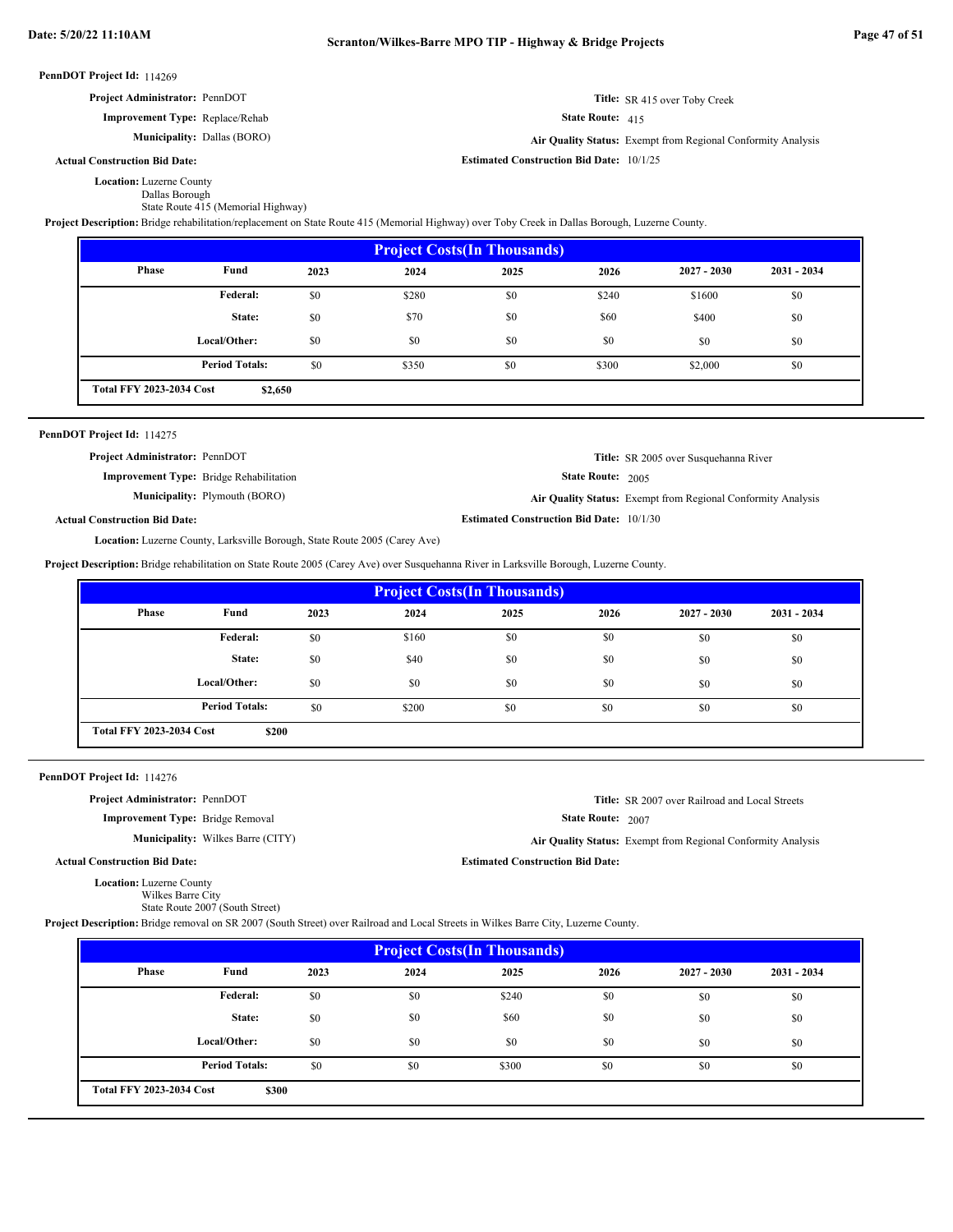| PennDOT Project Id: 114277 |  |
|----------------------------|--|
|----------------------------|--|

| <b>Project Administrator: PennDOT</b>   | <b>Title:</b> SR 2010 over Pocono Northeast Railroad                |
|-----------------------------------------|---------------------------------------------------------------------|
| <b>Improvement Type:</b> Bridge Removal | <b>State Route: 2010</b>                                            |
| <b>Municipality:</b> Ashley (BORO)      | <b>Air Ouality Status:</b> Exempt from Regional Conformity Analysis |

Ashley (BORO) **Air Quality Status:** Exempt from Regional Conformity Analysis

**Actual Construction Bid Date:**

Location: Luzerne County

Ashley Borough

State Route 2010 (Main Street)

**Project Description:** Bridge removal on State Route 2010 (Main Street) State Route 2010 (Main Street) in Ashley Borough, Luzerne County.

| <b>Project Costs (In Thousands)</b> |                                          |      |      |       |      |               |               |  |  |  |  |
|-------------------------------------|------------------------------------------|------|------|-------|------|---------------|---------------|--|--|--|--|
| Phase                               | Fund                                     | 2023 | 2024 | 2025  | 2026 | $2027 - 2030$ | $2031 - 2034$ |  |  |  |  |
|                                     | Federal:                                 | \$0  | \$0  | \$200 | \$0  | \$0           | \$0           |  |  |  |  |
|                                     | State:                                   | \$0  | \$0  | \$50  | \$0  | \$0           | \$0           |  |  |  |  |
|                                     | Local/Other:                             | \$0  | \$0  | \$0   | \$0  | \$0           | \$0           |  |  |  |  |
|                                     | <b>Period Totals:</b>                    | \$0  | \$0  | \$250 | \$0  | \$0           | \$0           |  |  |  |  |
|                                     | <b>Total FFY 2023-2034 Cost</b><br>\$250 |      |      |       |      |               |               |  |  |  |  |

#### PennDOT Project Id: 115731

**Actual Construction Bid Date:**

**Project Administrator:** PennDOT

**Improvement Type:** Bridge Preservation Activities

State Route: 315

**Title:** SR 315 over RBM&N Rail Bridge Preservation

**Municipality:** Laflin (BORO) **Air Quality Status:** Exempt from Regional Conformity Analysis

```
Estimated Construction Bid Date:
12/29/22
```
**Estimated Construction Bid Date:** 10/1/32

Location: Luzerne County, Laflin Boro, State Route 315

**Project Description:** Bridge Preservation on State Route 315 over RBM&N Rail Bridge, Laflin Boro, Luzerne County

| <b>Project Costs (In Thousands)</b> |                       |         |      |      |      |               |               |  |  |  |  |
|-------------------------------------|-----------------------|---------|------|------|------|---------------|---------------|--|--|--|--|
| <b>Phase</b>                        | Fund                  | 2023    | 2024 | 2025 | 2026 | $2027 - 2030$ | $2031 - 2034$ |  |  |  |  |
|                                     | Federal:              | \$800   | \$0  | \$0  | \$0  | \$0           | \$0           |  |  |  |  |
|                                     | State:                | \$200   | \$0  | \$0  | \$0  | \$0           | \$0           |  |  |  |  |
|                                     | Local/Other:          | \$0     | \$0  | \$0  | \$0  | \$0           | \$0           |  |  |  |  |
|                                     | <b>Period Totals:</b> | \$1,000 | \$0  | \$0  | \$0  | \$0           | \$0           |  |  |  |  |
| <b>Total FFY 2023-2034 Cost</b>     | \$1,000               |         |      |      |      |               |               |  |  |  |  |

PennDOT Project Id: 115734

| <b>Project Administrator: PennDOT</b>       |                                                 | <b>Title:</b> SR 1030 over Harveys Creek                     |
|---------------------------------------------|-------------------------------------------------|--------------------------------------------------------------|
| <b>Improvement Type:</b> Bridge Improvement | <b>State Route:</b> 1030                        |                                                              |
| <b>Municipality:</b> Lake (TWP)             |                                                 | Air Quality Status: Exempt from Regional Conformity Analysis |
| <b>Actual Construction Bid Date:</b>        | <b>Estimated Construction Bid Date: 11/3/22</b> |                                                              |

Location: Luzerne County, Lake Township, State Route 1030 (Church Road)

**Project Description:** Bridge Rehabilitation/Replacement on State Route 1030 (Church Road) over Harveys Creek Bridge, Lake Township, Luzerne County

| <b>Project Costs (In Thousands)</b> |                       |       |      |      |      |               |               |  |  |  |  |
|-------------------------------------|-----------------------|-------|------|------|------|---------------|---------------|--|--|--|--|
| Phase                               | Fund                  | 2023  | 2024 | 2025 | 2026 | $2027 - 2030$ | $2031 - 2034$ |  |  |  |  |
|                                     | Federal:              | \$0   | \$0  | \$0  | \$0  | \$0           | \$0           |  |  |  |  |
|                                     | State:                | \$800 | \$0  | \$0  | \$0  | \$0           | \$0           |  |  |  |  |
|                                     | Local/Other:          | \$0   | \$0  | \$0  | \$0  | \$0           | \$0           |  |  |  |  |
|                                     | <b>Period Totals:</b> | \$800 | \$0  | \$0  | \$0  | \$0           | \$0           |  |  |  |  |
| <b>Total FFY 2023-2034 Cost</b>     | \$800                 |       |      |      |      |               |               |  |  |  |  |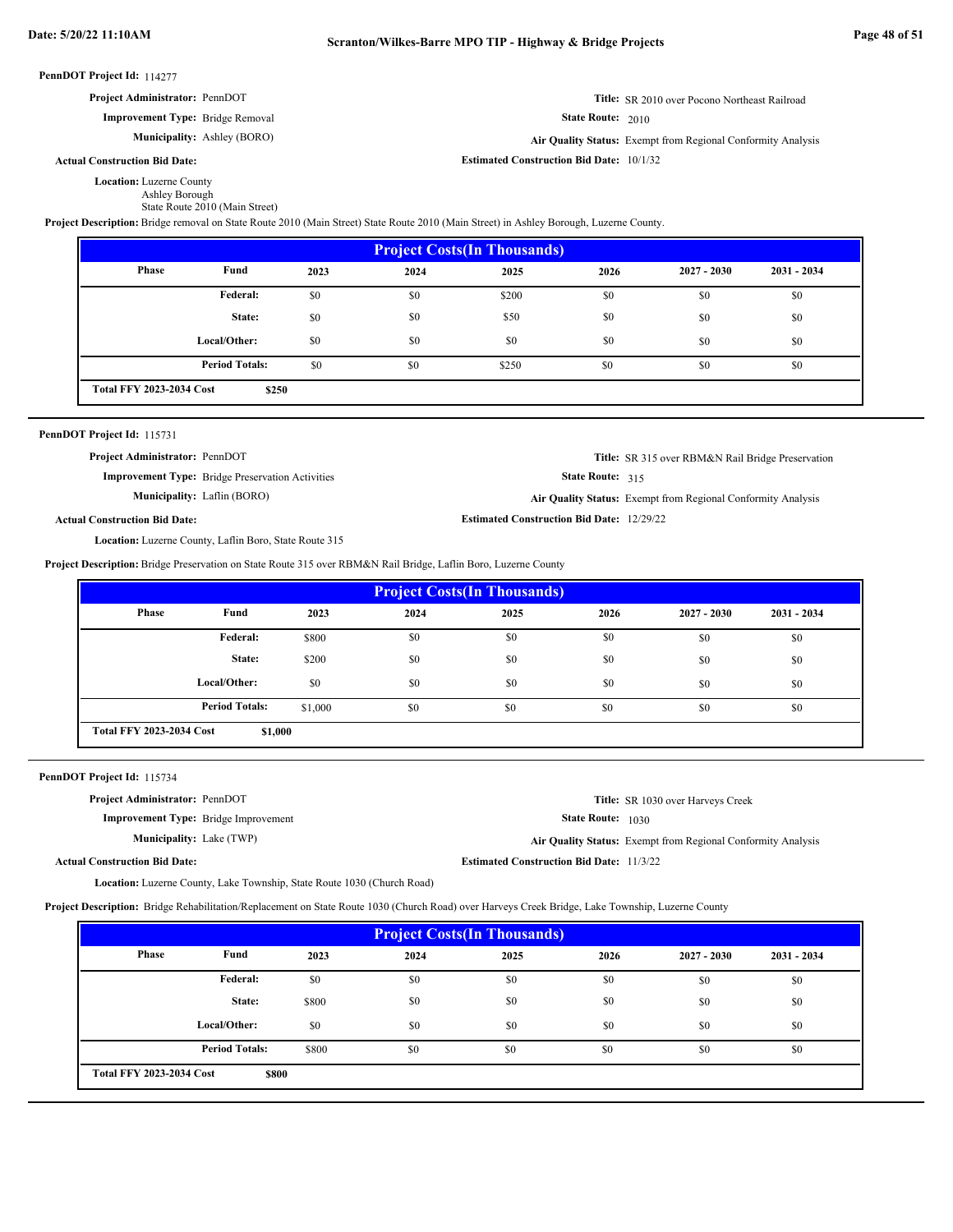**Project Administrator:** PennDOT

**Improvement Type:** Bridge Preservation Activities

**Municipality:** Wilkes Barre (CITY)

## **Actual Construction Bid Date:**

Wilkes Barre (CITY) **Air Quality Status:** Exempt from Regional Conformity Analysis

**Title:** SR 1009 Market Street over Susquehanna River

State Route: 1009

**Estimated Construction Bid Date:** 1/26/23

Location: Luzerne County

Wilkes Barre City and Kingston Borough State Route 1009 (Market Street)

**Project Description:** Bridge preservation on State Route 1009 (Market Street) over the Susquehanna River in Wilkes Barre City and Kingston Borough, Luzerne County

| <b>Project Costs (In Thousands)</b> |                                            |      |      |      |         |               |               |  |  |  |
|-------------------------------------|--------------------------------------------|------|------|------|---------|---------------|---------------|--|--|--|
| Phase                               | Fund                                       | 2023 | 2024 | 2025 | 2026    | $2027 - 2030$ | $2031 - 2034$ |  |  |  |
|                                     | Federal:                                   | \$0  | \$0  | \$0  | \$3200  | \$0           | \$800         |  |  |  |
|                                     | State:                                     | \$0  | \$0  | \$0  | \$800   | \$0           | \$200         |  |  |  |
|                                     | Local/Other:                               | \$0  | \$0  | \$0  | \$0     | \$0           | \$0           |  |  |  |
|                                     | <b>Period Totals:</b>                      | \$0  | \$0  | \$0  | \$4,000 | \$0           | \$1,000       |  |  |  |
|                                     | <b>Total FFY 2023-2034 Cost</b><br>\$5,000 |      |      |      |         |               |               |  |  |  |

### PennDOT Project Id: 116423

**Project Administrator:** PennDOT

**Improvement Type:** Bridge Preservation Activities

**Municipality:** Wilkes Barre (CITY)

**Actual Construction Bid Date:**

Location: State Route 2005 (Blackman Street) Wilkes-Barre City Luzerne County

```
State Route: 2005
Wilkes Barre (CITY) Air Quality Status: Exempt from Regional Conformity Analysis
```
**Title:** SR 2005 over Luzerne County Rail Authority Pres

**Estimated Construction Bid Date:** 4/27/23

**Project Description:** Bridge Preservation on State Route 2005 (Blackman Street) over Luzerne County Rail Authority in Wilkes-Barre City, Luzerne County.

| <b>Project Costs (In Thousands)</b> |                                            |      |         |       |      |               |               |  |  |  |  |
|-------------------------------------|--------------------------------------------|------|---------|-------|------|---------------|---------------|--|--|--|--|
| <b>Phase</b>                        | Fund                                       | 2023 | 2024    | 2025  | 2026 | $2027 - 2030$ | $2031 - 2034$ |  |  |  |  |
|                                     | Federal:                                   | \$0  | \$1200  | \$400 | \$0  | \$0           | \$0           |  |  |  |  |
|                                     | State:                                     | \$0  | \$300   | \$100 | \$0  | \$0           | \$0           |  |  |  |  |
|                                     | Local/Other:                               | \$0  | \$0     | \$0   | \$0  | \$0           | \$0           |  |  |  |  |
|                                     | <b>Period Totals:</b>                      | \$0  | \$1,500 | \$500 | \$0  | \$0           | \$0           |  |  |  |  |
|                                     | <b>Total FFY 2023-2034 Cost</b><br>\$2,000 |      |         |       |      |               |               |  |  |  |  |

## PennDOT Project Id: 116825

**Project Administrator:** PennDOT

**Improvement Type:** Replace/Rehab

**Municipality:** Rice (TWP)

**Title:** SR 2047 over Big Wapwallopen Creek

State Route: 2047

Rice (TWP) **Air Quality Status:** Exempt from Regional Conformity Analysis

**Estimated Construction Bid Date:** 10/1/30

**Actual Construction Bid Date:**

Location: Luzerne County Rice and Wright Townships

State Route 2047 (Church Road)

**Project Description:** Bridge rehabilitation/replacement on State Route 2047 (Church Road) over Big Wapwallopen Creek in Rice and Wright Townships, Luzerne County

| <b>Project Costs (In Thousands)</b> |                                            |      |      |      |       |               |             |  |  |  |
|-------------------------------------|--------------------------------------------|------|------|------|-------|---------------|-------------|--|--|--|
| <b>Phase</b>                        | Fund                                       | 2023 | 2024 | 2025 | 2026  | $2027 - 2030$ | 2031 - 2034 |  |  |  |
|                                     | Federal:                                   | \$0  | \$0  | \$0  | \$300 | \$250         | \$2000      |  |  |  |
|                                     | State:                                     | \$0  | \$0  | \$0  | \$75  | \$63          | \$500       |  |  |  |
|                                     | Local/Other:                               | \$0  | \$0  | \$0  | \$0   | \$0           | \$0         |  |  |  |
|                                     | <b>Period Totals:</b>                      | \$0  | \$0  | \$0  | \$375 | \$313         | \$2,500     |  |  |  |
|                                     | <b>Total FFY 2023-2034 Cost</b><br>\$3,188 |      |      |      |       |               |             |  |  |  |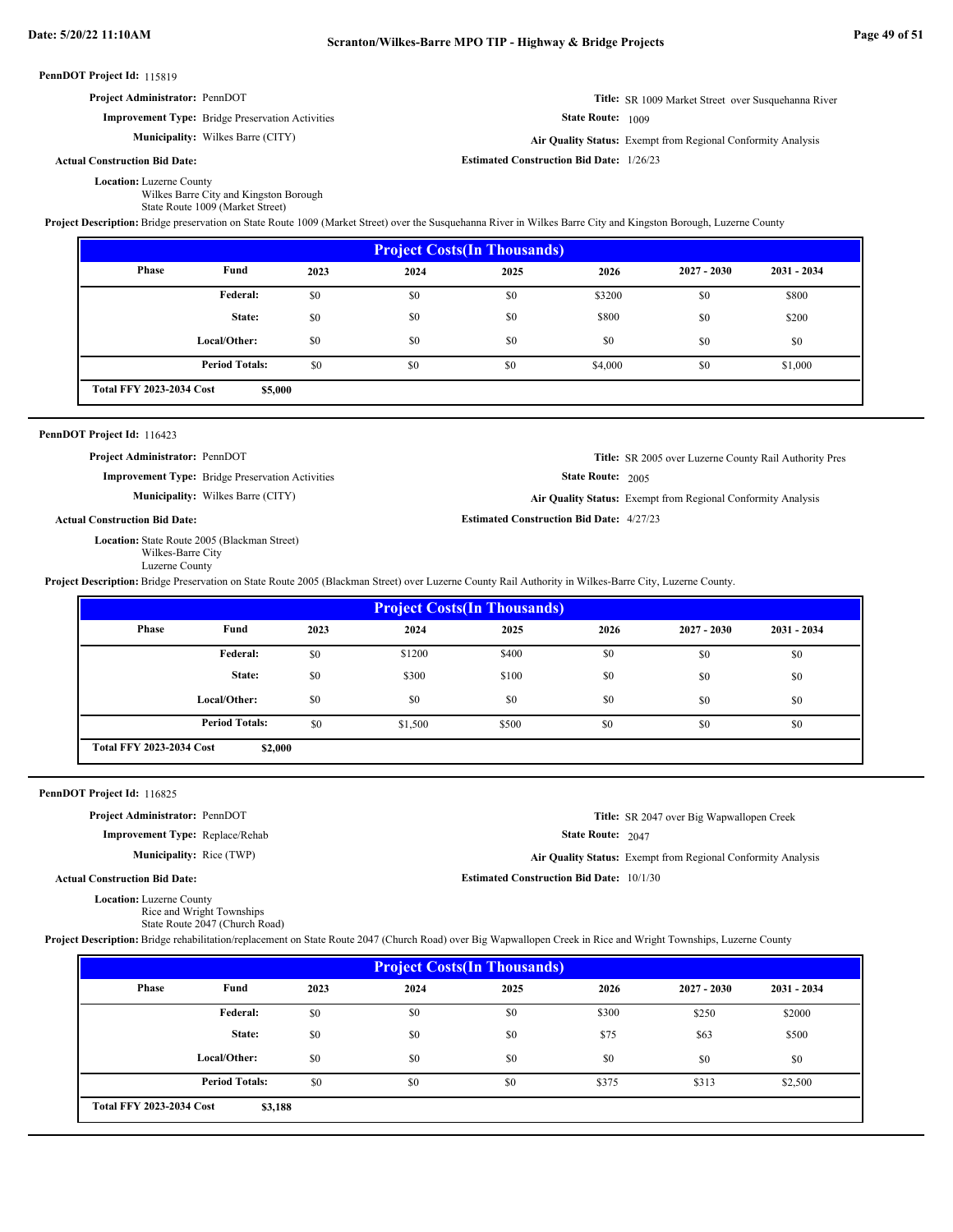| Project Administrator: PennDOT                                                                                                                                                                 |                                             |      |                                    |                                                 |                   | Title: SR 3006 over Branch of Pond Creek                     |               |
|------------------------------------------------------------------------------------------------------------------------------------------------------------------------------------------------|---------------------------------------------|------|------------------------------------|-------------------------------------------------|-------------------|--------------------------------------------------------------|---------------|
|                                                                                                                                                                                                | Improvement Type: Replace/Rehab             |      |                                    |                                                 | State Route: 3006 |                                                              |               |
|                                                                                                                                                                                                | Municipality: Slocum (TWP)                  |      |                                    |                                                 |                   | Air Quality Status: Exempt from Regional Conformity Analysis |               |
| <b>Actual Construction Bid Date:</b>                                                                                                                                                           |                                             |      |                                    | <b>Estimated Construction Bid Date: 10/1/31</b> |                   |                                                              |               |
| <b>Location:</b> Luzerne County                                                                                                                                                                |                                             |      |                                    |                                                 |                   |                                                              |               |
| Slocum Township                                                                                                                                                                                | State Route 3006 (Lily Lake Road)           |      |                                    |                                                 |                   |                                                              |               |
| Project Description: Bridge rehabilitation/replacement on State Route 3006 (Lily Lake Road) over Branch of Pond Creek Creek in Slocum Township, Luzerne County                                 |                                             |      |                                    | <b>Project Costs(In Thousands)</b>              |                   |                                                              |               |
| Phase                                                                                                                                                                                          | Fund                                        | 2023 | 2024                               | 2025                                            | 2026              | $2027 - 2030$                                                | 2031 - 2034   |
|                                                                                                                                                                                                | Federal:                                    | \$0  | \$0                                | \$0                                             | \$300             | \$250                                                        | \$2000        |
|                                                                                                                                                                                                | State:                                      | \$0  | \$0                                | \$0                                             | \$75              | \$63                                                         | \$500         |
|                                                                                                                                                                                                | Local/Other:                                | \$0  | \$0                                | \$0                                             | \$0               |                                                              |               |
|                                                                                                                                                                                                |                                             |      |                                    |                                                 |                   | \$0                                                          | \$0           |
|                                                                                                                                                                                                | <b>Period Totals:</b>                       | \$0  | \$0                                | \$0                                             | \$375             | \$313                                                        | \$2,500       |
| <b>Total FFY 2023-2034 Cost</b>                                                                                                                                                                | \$3,188                                     |      |                                    |                                                 |                   |                                                              |               |
| PennDOT Project Id: 117106                                                                                                                                                                     |                                             |      |                                    |                                                 |                   |                                                              |               |
| Project Administrator: PennDOT                                                                                                                                                                 |                                             |      |                                    |                                                 |                   | Title: SR 115 Retaining Wall Repair                          |               |
| <b>Improvement Type: Restoration</b>                                                                                                                                                           |                                             |      |                                    |                                                 | State Route: 115  |                                                              |               |
|                                                                                                                                                                                                | <b>Municipality: Plains (TWP)</b>           |      |                                    |                                                 |                   | Air Quality Status: Exempt from Regional Conformity Analysis |               |
| <b>Actual Construction Bid Date:</b>                                                                                                                                                           |                                             |      |                                    | <b>Estimated Construction Bid Date: 10/1/25</b> |                   |                                                              |               |
| Project Description: Retaining wall repair on State Route 115 (Bear Creek Boulevard) between East Mountain Boulevard and bridge over Reading Blue Mountain & Northern Railroad in Plai         | Township, Luzerne County                    |      | <b>Project Costs(In Thousands)</b> |                                                 |                   |                                                              |               |
|                                                                                                                                                                                                |                                             |      |                                    |                                                 |                   |                                                              |               |
| Phase                                                                                                                                                                                          | Fund                                        | 2023 | 2024                               | 2025                                            | 2026              | $2027 - 2030$                                                | $2031 - 2034$ |
|                                                                                                                                                                                                | Federal:                                    | \$0  | \$0                                | \$0                                             | \$100             | \$0                                                          | \$0           |
|                                                                                                                                                                                                | State:                                      |      | \$0                                | \$0                                             | \$0               |                                                              |               |
|                                                                                                                                                                                                |                                             | \$0  |                                    |                                                 |                   | \$0                                                          | \$0           |
|                                                                                                                                                                                                | Local/Other:                                | \$0  | \$0                                | \$0                                             | \$0               | \$0                                                          | \$0           |
| <b>Total FFY 2023-2034 Cost</b>                                                                                                                                                                | <b>Period Totals:</b><br>\$100              | \$0  | \$0                                | \$0                                             | \$100             | \$0                                                          | \$0           |
|                                                                                                                                                                                                |                                             |      |                                    |                                                 |                   |                                                              |               |
|                                                                                                                                                                                                |                                             |      |                                    |                                                 |                   |                                                              |               |
| Project Administrator: PennDOT                                                                                                                                                                 |                                             |      |                                    |                                                 |                   | <b>Title:</b> Jaycee Drive RR Crossing                       |               |
|                                                                                                                                                                                                | <b>Improvement Type: RR Warning Devices</b> |      |                                    |                                                 | State Route: $0$  |                                                              |               |
|                                                                                                                                                                                                | Municipality: Hazleton (CITY)               |      |                                    |                                                 |                   | Air Quality Status: AQ Conformity Does Not Apply             |               |
| PennDOT Project Id: 118219<br><b>Actual Construction Bid Date:</b>                                                                                                                             |                                             |      |                                    | <b>Estimated Construction Bid Date:</b>         |                   |                                                              |               |
| Location: Jaycee Drive<br>City of Hazleton                                                                                                                                                     |                                             |      |                                    |                                                 |                   |                                                              |               |
| Luzerne County<br>Project Description: Installation of railroad lights, gates, bells, circuitry, and housing at the Railroad Corridor on Jaycee Drive in the City of Hazleton, Luzerne County. |                                             |      |                                    |                                                 |                   |                                                              |               |
|                                                                                                                                                                                                |                                             |      |                                    | <b>Project Costs(In Thousands)</b>              |                   |                                                              |               |
| <b>Phase</b>                                                                                                                                                                                   | Fund                                        | 2023 | 2024                               | 2025                                            | 2026              | $2027 - 2030$                                                | 2031 - 2034   |
|                                                                                                                                                                                                | Federal:                                    | \$0  | \$0                                | \$0                                             | \$50              | \$0                                                          | \$0           |
|                                                                                                                                                                                                | State:                                      | \$0  | \$0                                | \$0                                             | \$0               | \$0                                                          | \$0           |
|                                                                                                                                                                                                | Local/Other:                                | \$0  | \$0                                | \$0                                             | \$0               | \$0                                                          | \$0           |

**\$50 Total FFY 2023-2034 Cost**